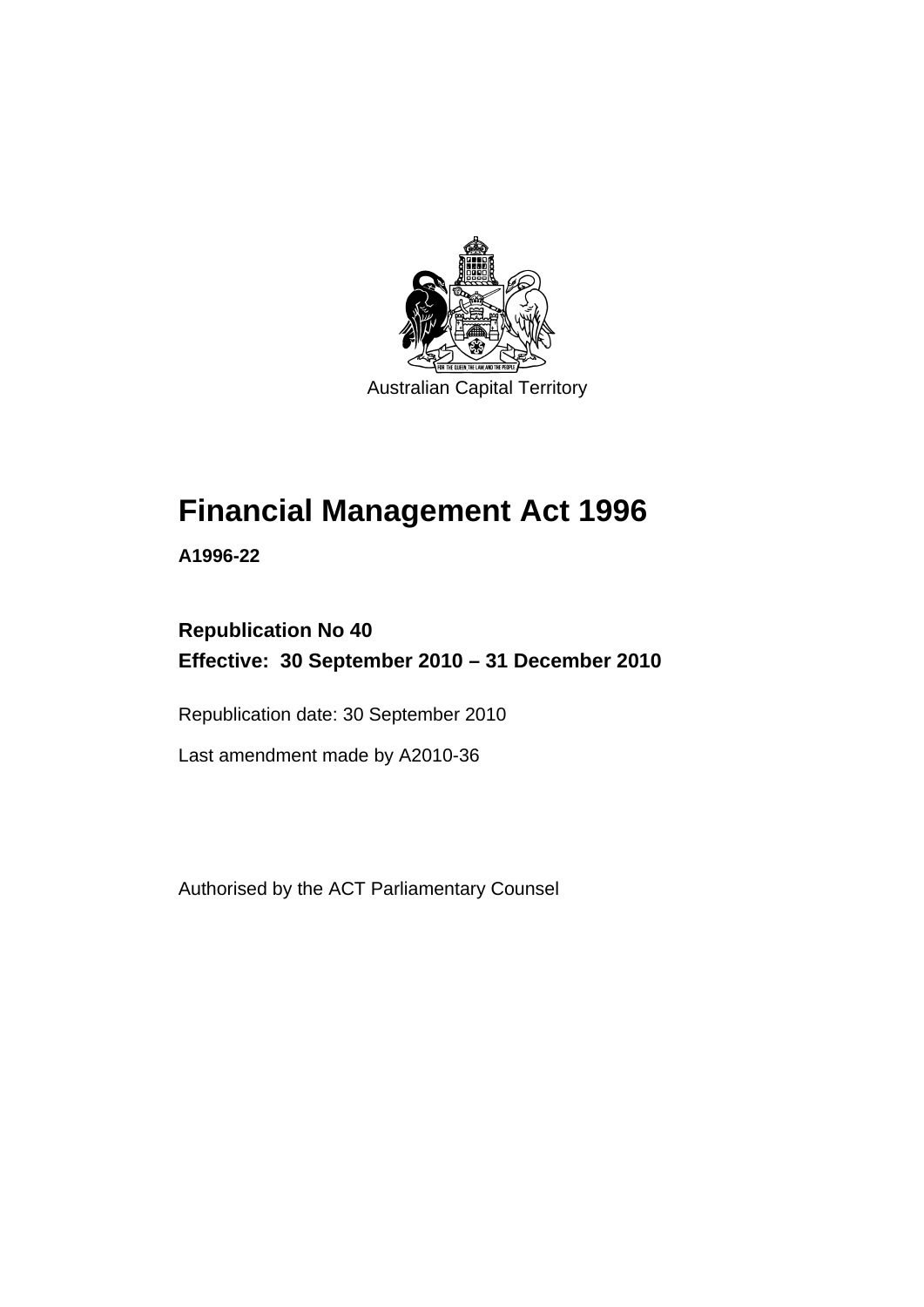#### **About this republication**

#### **The republished law**

This is a republication of the *Financial Management Act 1996* (including any amendment made under the *Legislation Act 2001*, part 11.3 (Editorial changes)) as in force on 30 September 2010*.* It also includes any amendment, repeal or expiry affecting the republished law to 30 September 2010.

The legislation history and amendment history of the republished law are set out in endnotes 3 and 4.

#### **Kinds of republications**

The Parliamentary Counsel's Office prepares 2 kinds of republications of ACT laws (see the ACT legislation register at www.legislation.act.gov.au):

- authorised republications to which the *Legislation Act 2001* applies
- unauthorised republications.

The status of this republication appears on the bottom of each page.

#### **Editorial changes**

The *Legislation Act 2001*, part 11.3 authorises the Parliamentary Counsel to make editorial amendments and other changes of a formal nature when preparing a law for republication. Editorial changes do not change the effect of the law, but have effect as if they had been made by an Act commencing on the republication date (see *Legislation Act 2001*, s 115 and s 117). The changes are made if the Parliamentary Counsel considers they are desirable to bring the law into line, or more closely into line, with current legislative drafting practice.

This republication does not include amendments made under part 11.3 (see endnote 1).

#### **Uncommenced provisions and amendments**

If a provision of the republished law has not commenced or is affected by an uncommenced amendment, the symbol  $\mathbf{U}$  appears immediately before the provision heading. The text of the uncommenced provision or amendment appears only in the last endnote.

#### **Modifications**

If a provision of the republished law is affected by a current modification, the symbol  $\mathbf{M}$ appears immediately before the provision heading. The text of the modifying provision appears in the endnotes. For the legal status of modifications, see *Legislation Act 2001*, section 95.

#### **Penalties**

At the republication date, the value of a penalty unit for an offence against this law is \$110 for an individual and \$550 for a corporation (see *Legislation Act 2001*, s 133).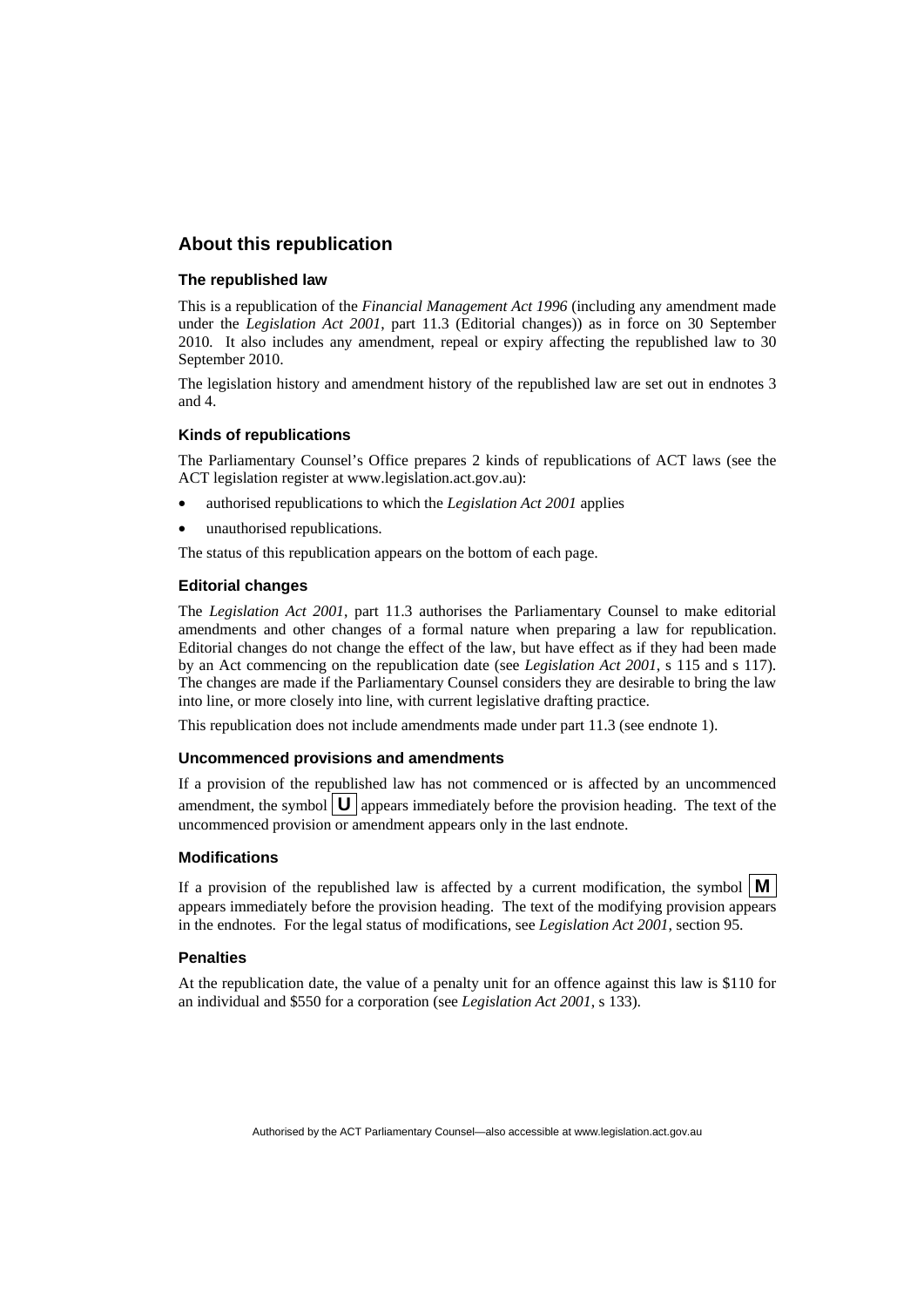

# **[Financial Management Act 1996](#page-10-0)**

# **Contents**

|                     |                                                                        | Page       |
|---------------------|------------------------------------------------------------------------|------------|
| Part 1              | <b>Preliminary</b>                                                     |            |
| 1                   | Name of Act                                                            | 2          |
| 2                   | Act subject to Territory Superannuation Provision Protection Act       | 2          |
| 3                   | Dictionary                                                             | 2          |
| 3A                  | <b>Notes</b>                                                           | 2          |
| 3В                  | Declaration that certain bodies are not territory authorities for Act  | 3          |
| 4                   | Application of pt 2, pt 3 and pt 5 to Legislative Assembly secretariat | 3          |
| Part 2              | <b>Budget management</b>                                               |            |
| <b>Division 2.1</b> | <b>Appropriations and budgets</b>                                      |            |
| 5                   | Timing of first Appropriation Bill for financial year                  | 4          |
| 6                   | Necessity for appropriation                                            | 4          |
| 7                   | Payments authorised on lapse of appropriation                          |            |
| 8                   | Form of appropriations                                                 | 5          |
| R40                 | Financial Management Act 1996                                          | contents 1 |
| 30/09/10            | Effective: 30/09/10-31/12/10                                           |            |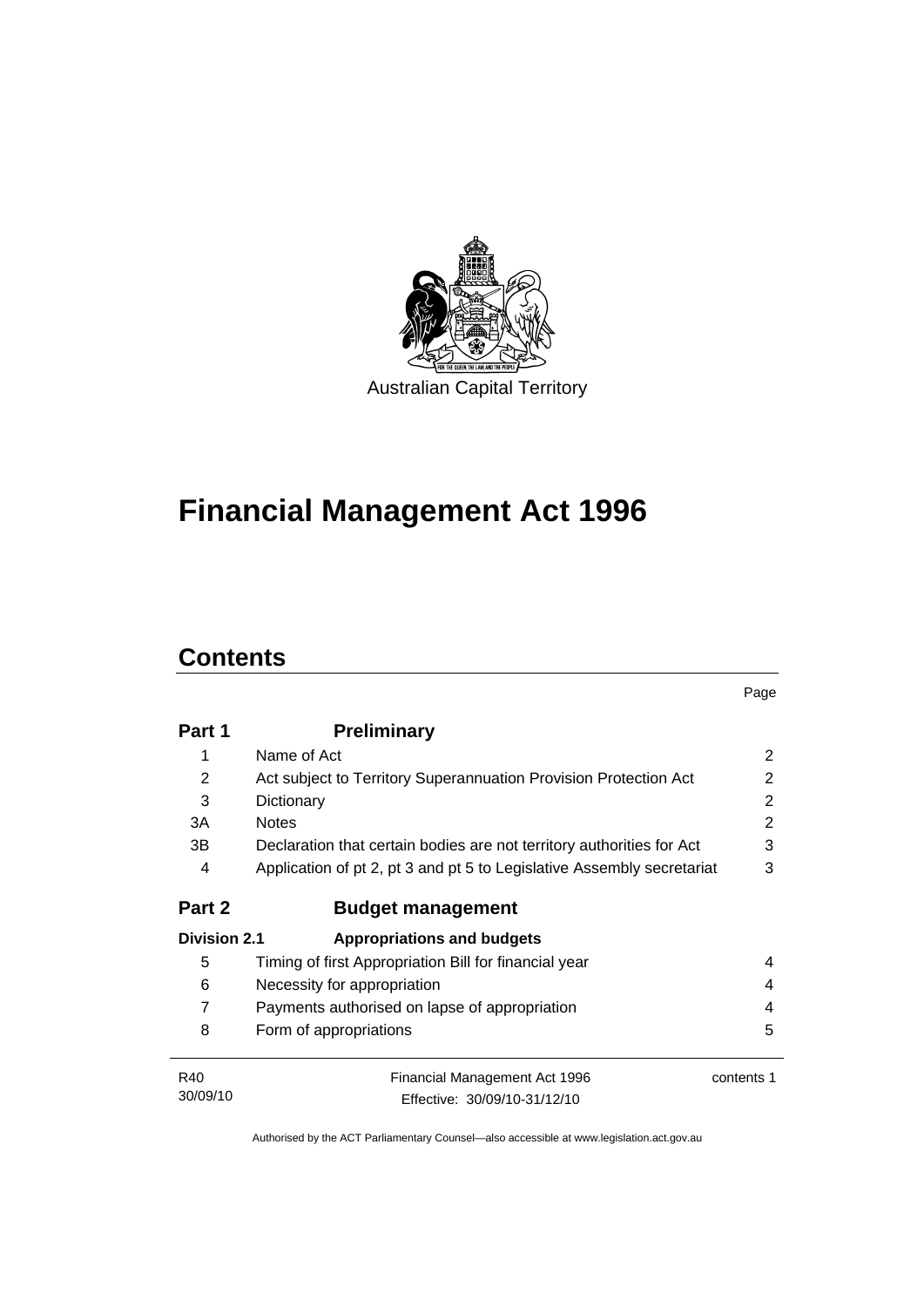#### **Contents**

|                                                                   | Page                                                                                                                                                               |
|-------------------------------------------------------------------|--------------------------------------------------------------------------------------------------------------------------------------------------------------------|
|                                                                   | 5.                                                                                                                                                                 |
|                                                                   | 6                                                                                                                                                                  |
| appropriations                                                    | 6                                                                                                                                                                  |
| <b>Budget papers</b>                                              | 6                                                                                                                                                                  |
| <b>Territory budgets</b>                                          | $\overline{7}$                                                                                                                                                     |
| Financial policy objectives and strategies statement              | 10                                                                                                                                                                 |
| Departmental budgets                                              | 11                                                                                                                                                                 |
| Territory authority and territory-owned corporation budgets       | 12                                                                                                                                                                 |
| Supplementary budget papers                                       | 13                                                                                                                                                                 |
| Amendment of budgets for supplementary appropriation              | 14                                                                                                                                                                 |
| Transfer of funds between appropriations                          | 15                                                                                                                                                                 |
| Transfer of funds within appropriations                           | 15                                                                                                                                                                 |
| Reclassification of certain appropriations                        | 16                                                                                                                                                                 |
| Transfer of functions after Appropriation Act passed              | 16                                                                                                                                                                 |
| Appropriation for accrued employee entitlements                   | 17                                                                                                                                                                 |
| Rollover of undispersed appropriation                             | 18                                                                                                                                                                 |
| Variation of appropriations for Commonwealth grants               | 19                                                                                                                                                                 |
| Variations of appropriations for certain payments to Commonwealth | 19                                                                                                                                                                 |
| Treasurer's advance                                               | 20                                                                                                                                                                 |
| Assembly to be told about treasurer's advance                     | 21                                                                                                                                                                 |
| Refunds of payments made without liability                        | 22                                                                                                                                                                 |
| Payments for Territory GST liabilities                            | 23                                                                                                                                                                 |
| Payments for Territory GST administration costs                   | 23                                                                                                                                                                 |
| Authorisation of expenditure of certain Commonwealth grants       | 23                                                                                                                                                                 |
| Amendment of capital injection conditions                         | 23                                                                                                                                                                 |
| Amendment of performance criteria                                 | 24                                                                                                                                                                 |
| <b>Budgets for Legislative Assembly secretariat</b>               | 26                                                                                                                                                                 |
| <b>Budget reviews and pre-election updates</b>                    |                                                                                                                                                                    |
| <b>Budget review</b>                                              | 26                                                                                                                                                                 |
| Purpose and contents of budget review                             | 26                                                                                                                                                                 |
| Pre-election budget update                                        | 28                                                                                                                                                                 |
| Purpose and contents of pre-election budget update                | 28                                                                                                                                                                 |
|                                                                   | Net appropriations for outputs<br>Net appropriations for capital injections<br>Appropriations for payments on behalf of Territory to be net<br><b>Division 2.2</b> |

contents 2 Financial Management Act 1996

Effective: 30/09/10-31/12/10

R40 30/09/10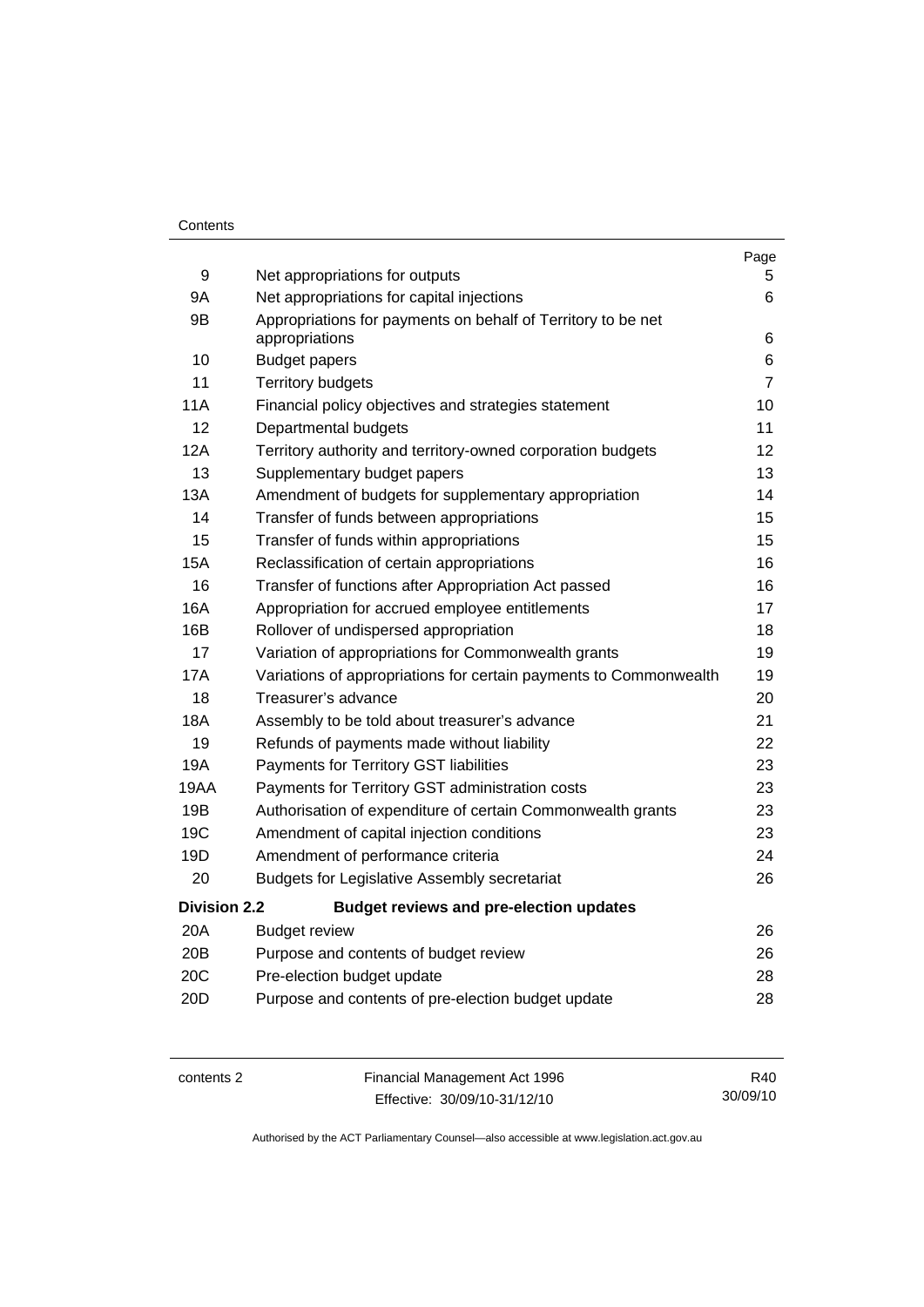| Contents |
|----------|
|----------|

|                     |                                                                                  | Page       |
|---------------------|----------------------------------------------------------------------------------|------------|
| Part 3              | <b>Financial reports</b>                                                         |            |
| <b>Division 3.1</b> | <b>Financial reports of the Territory</b>                                        |            |
| 21                  | Meaning of the Territory in div 3.1                                              | 30         |
| 22                  | Annual financial statements of the Territory                                     | 30         |
| 23                  | Responsibility for annual financial statements                                   | 30         |
| 24                  | Audit of annual financial statements                                             | 31         |
| 25                  | Presentation of annual financial statements to Legislative Assembly              | 32         |
| 26                  | Periodic financial statements                                                    | 32         |
| <b>Division 3.2</b> | Financial reports and performance statements of<br>departments                   |            |
| 27                  | Annual financial statements of departments                                       | 33         |
| 28                  | Responsibility for annual financial statements of departments                    | 34         |
| 29                  | Audit of financial statements of departments                                     | 34         |
| 30                  | Departmental annual financial statements to be included in annual<br>reports etc | 35         |
| 30A                 | Statements of performance of departments                                         | 35         |
| 30 <sub>B</sub>     | Responsibility for departmental statements of performance                        | 36         |
| 30 <sub>C</sub>     | Scrutiny of departmental statements of performance                               | 36         |
| 30 <sub>D</sub>     | Departmental statements of performance to be included in annual<br>reports etc   | 36         |
| 30E                 | Half-yearly departmental performance reports                                     | 37         |
| Part 4              | Financial management responsibilities of<br>chief executives of departments      |            |
| 31                  | Responsibilities of chief executives of departments                              | 38         |
| Part 5              | <b>Banking and investment</b>                                                    |            |
| 32                  | Agreement for the conduct of banking for Territory                               | 40         |
| 33                  | Territory banking account                                                        | 40         |
| 34                  | Departmental banking accounts                                                    | 40         |
| 34A                 | Transfer of departmental banking account                                         | 41         |
| 34B                 | End of year balances of departmental banking accounts                            | 42         |
| 35                  | Payments into banking accounts                                                   | 42         |
| 36                  | Transfer following change in departmental responsibilities                       | 43         |
| R40<br>30/09/10     | Financial Management Act 1996<br>Effective: 30/09/10-31/12/10                    | contents 3 |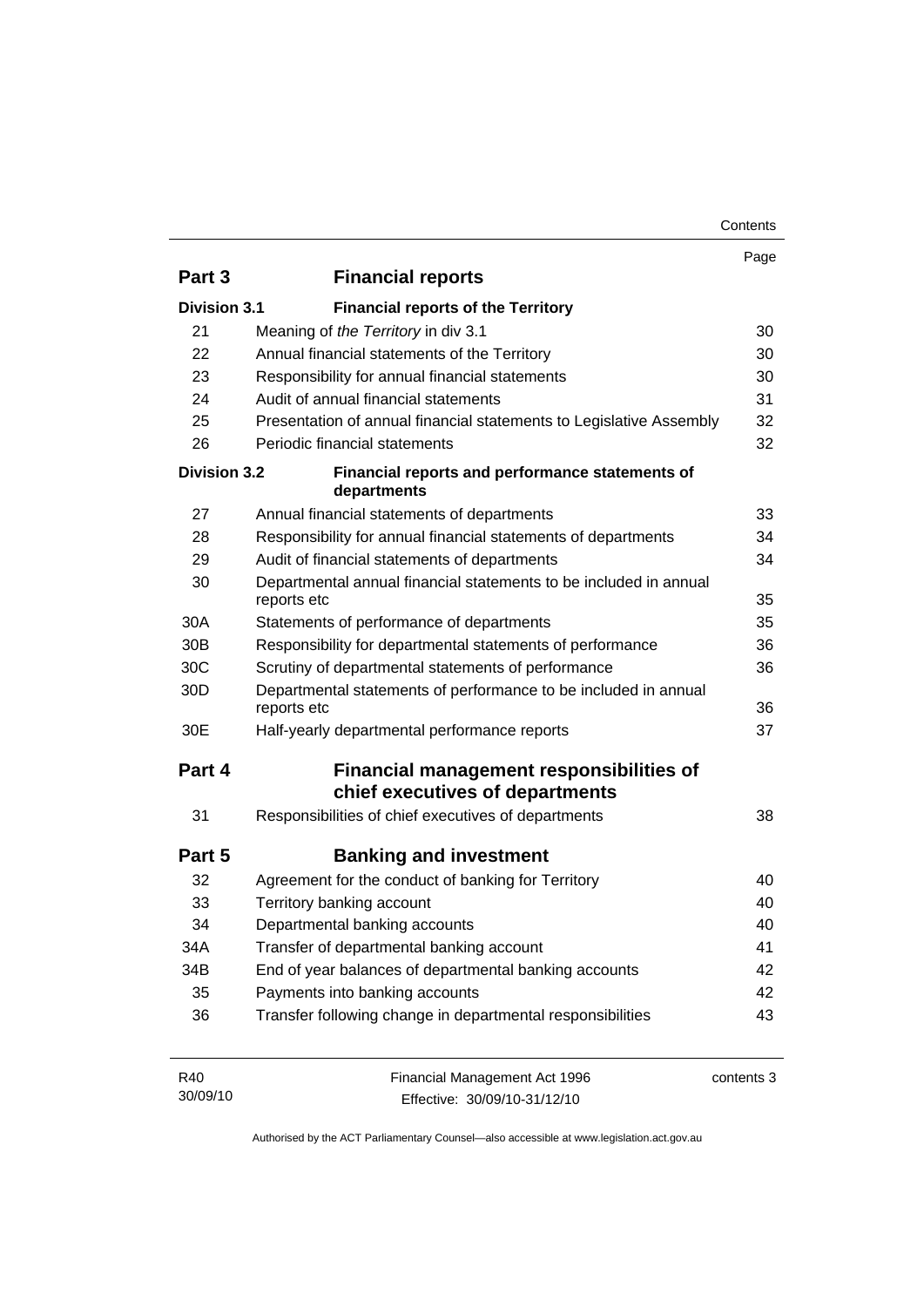| Contents   |                                                                                      |          |
|------------|--------------------------------------------------------------------------------------|----------|
|            |                                                                                      | Page     |
| 36A        | Transfers from departmental banking accounts to territory banking<br>account         | 43       |
| 37         | Payments from territory banking account                                              | 43       |
| 38         | Investment of certain public money                                                   | 44       |
| Part 6     | Borrowing and guarantees                                                             |          |
| 39         | Power of Territory to borrow                                                         | 46       |
| 40         | Treasurer may borrow on behalf of Territory                                          | 46       |
| 41         | Power of territory authorities to borrow                                             | 46       |
| 42         | Borrowings by territory authorities to be approved                                   | 46       |
| 43         | Territory authorities may give security                                              | 47       |
| 44         | Power to approve borrowings not delegable                                            | 47       |
| 45         | Loans to be paid into territory banking account                                      | 47       |
| 46         | Payments by Treasurer                                                                | 47       |
| 47         | <b>Guarantees by Territory</b>                                                       | 47       |
| Part 7     | <b>Trust money</b>                                                                   |          |
| 49         | Identity of trust money                                                              | 49       |
| 50         | Administration of trust money                                                        | 49       |
| 51         | Departmental trust banking accounts                                                  | 49       |
| 51A        | Transfer of departmental trust banking accounts                                      | 50       |
| 51B        | Transfers between trust banking accounts-changes in departmental<br>responsibilities | 50       |
| 51C        | Transfers between trust banking accounts—investment                                  | 51       |
| 52         | Transfers between trust banking account and territory banking account                | 51       |
| 53         | Investment of trust money                                                            | 51       |
| 53A        | Unclaimed trust money                                                                | 51       |
| 53B        | Reviewable decision notices                                                          | 53       |
| 53C        | Applications for review                                                              | 53       |
| Part 8     | <b>Financial provisions for territory authorities</b>                                |          |
| 54         | Application-pt 8                                                                     | 54       |
| 55         | Responsibilities of chief executive officers of territory authorities                | 54       |
| 56         | Responsibilities of governing boards of territory authorities                        | 56       |
| 57         | Banking accounts of territory authorities                                            | 57       |
| contents 4 | Financial Management Act 1996                                                        | R40      |
|            | Effective: 30/09/10-31/12/10                                                         | 30/09/10 |

Effective: 30/09/10-31/12/10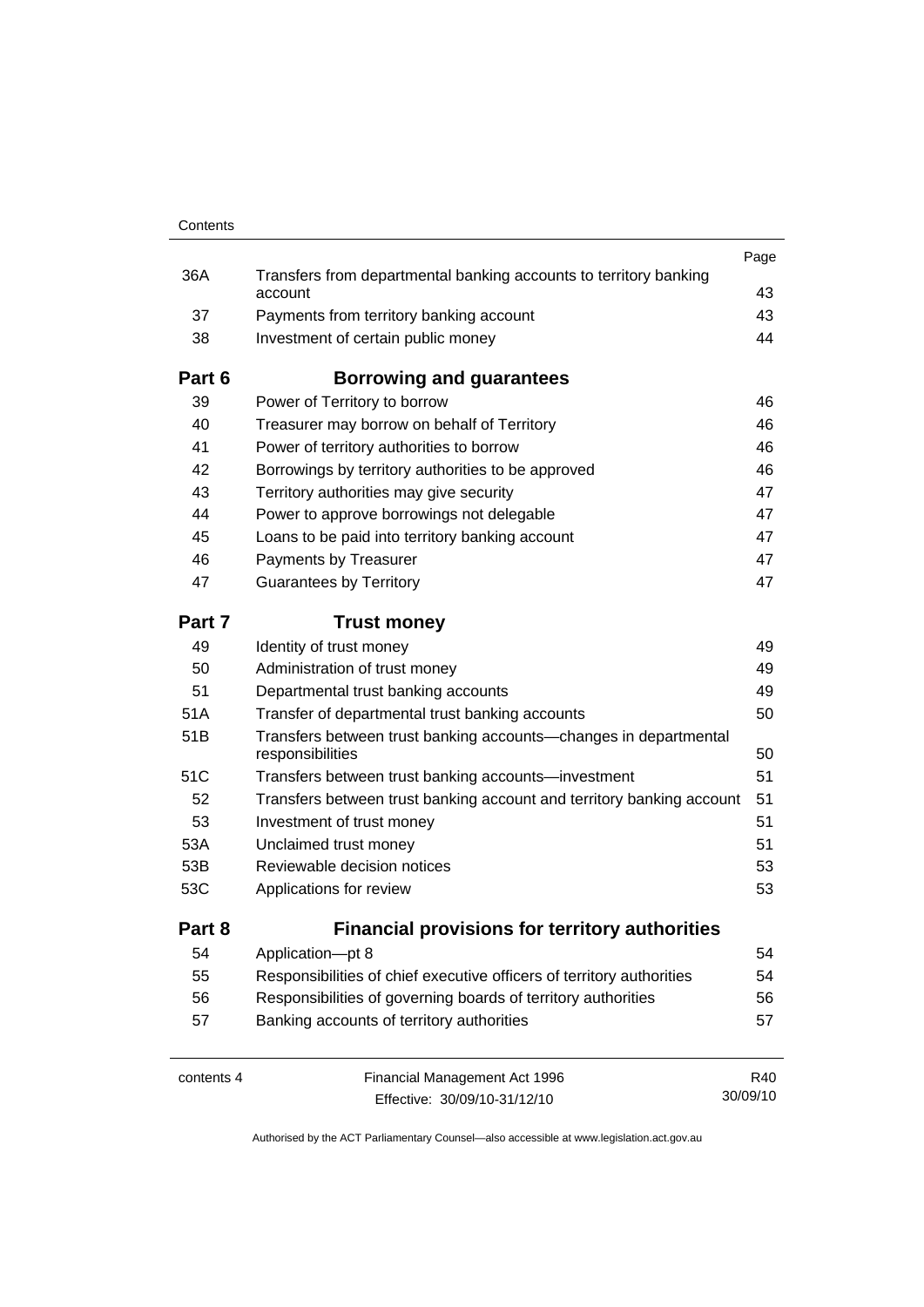| Contents |
|----------|
|----------|

|                                           |                                                                                                     | Page<br>58 |  |
|-------------------------------------------|-----------------------------------------------------------------------------------------------------|------------|--|
| 58                                        | Investment by territory authorities                                                                 |            |  |
| 59                                        | Borrowing by territory authorities                                                                  |            |  |
| Guarantees by territory authorities<br>60 |                                                                                                     |            |  |
| 61                                        | Territory authority statements of intent                                                            |            |  |
| 62                                        | Presentation of statements of intent of territory authorities                                       | 62         |  |
| 63                                        | Annual financial statements of territory authorities                                                | 62         |  |
| 64                                        | Responsibility for annual financial statements of territory authorities                             | 63         |  |
| 65                                        | Audit of annual financial statements of territory authorities                                       | 64         |  |
| 66                                        | Annual financial statements of territory authorities to be included in<br>annual reports etc        | 64         |  |
| 67                                        | Treasurer may require interim financial statements etc for territory<br>authorities                 | 64         |  |
| 68                                        | Statements of performance of territory authorities                                                  | 65         |  |
| 69                                        | Responsibility for territory authority statements of performance                                    | 66         |  |
| 70                                        | Scrutiny of territory authority statements of performance                                           | 66         |  |
| 71                                        | Territory authority statements of performance to be included in annual<br>reports etc               | 67         |  |
| Part 9                                    | <b>Governance of territory authorities</b>                                                          |            |  |
| <b>Division 9.1</b>                       | Definitions and important concepts                                                                  |            |  |
| 72                                        | Definitions-pt 9                                                                                    | 68         |  |
| 73                                        | Nature of relevant territory authorities                                                            | 69         |  |
| 74                                        | Powers of territory authorities generally                                                           | 70         |  |
| 75                                        | Execution of documents and assumptions people dealing with relevant<br>territory authority may make | 71         |  |
| 76                                        | Governing board of territory authority                                                              | 72         |  |
| 77                                        | Role of governing board                                                                             | 72         |  |
| <b>Division 9.2</b>                       | Governing board member appointments                                                                 |            |  |
| 78                                        | Appointment of governing board members generally                                                    | 73         |  |
| 79                                        | Appointment of chair and deputy chair                                                               | 75         |  |
| 80                                        | Appointment of CEO of authority with governing board                                                | 76         |  |
| 81                                        | Ending board member appointments                                                                    | 76         |  |
| <b>Division 9.3</b>                       | <b>Functions of governing board members</b>                                                         |            |  |
| 82                                        | Chair's functions                                                                                   | 78         |  |
| R40<br>30/09/10                           | Financial Management Act 1996                                                                       | contents 5 |  |

Authorised by the ACT Parliamentary Counsel—also accessible at www.legislation.act.gov.au

Effective: 30/09/10-31/12/10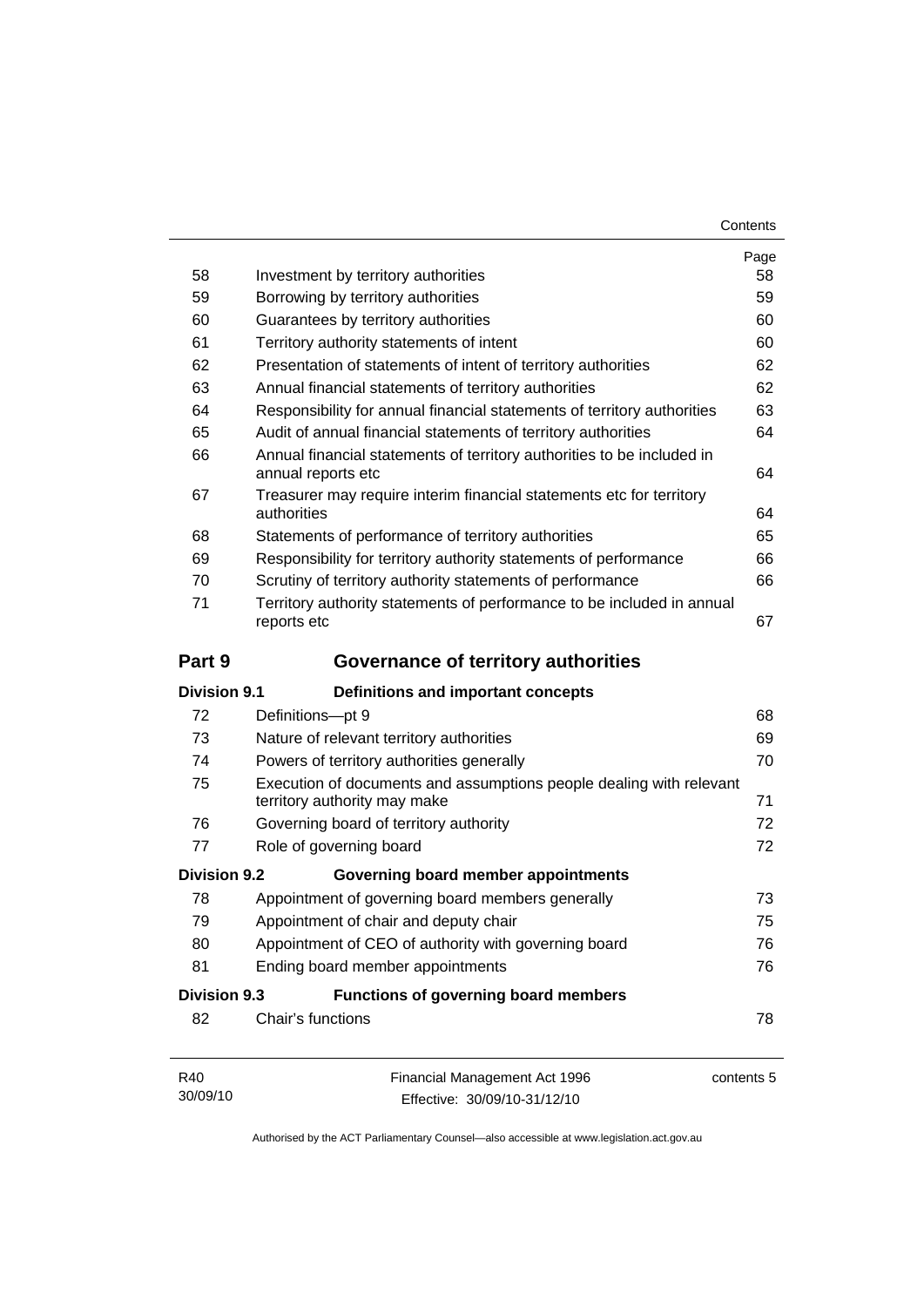#### **Contents**

|                     |                                                                                      | Page     |  |  |
|---------------------|--------------------------------------------------------------------------------------|----------|--|--|
| 83                  | Deputy chair's functions                                                             |          |  |  |
| 84                  | <b>CEO's functions</b>                                                               |          |  |  |
| 85                  | Honesty, care and diligence of governing board members                               |          |  |  |
| 86                  | Conflicts of interest by governing board members                                     |          |  |  |
| 87                  | Agenda to require disclosure of interest item                                        |          |  |  |
| 88                  | Disclosure of interests by governing board members                                   | 80       |  |  |
| 89                  | Reporting of disclosed governing board interests to Minister                         | 83       |  |  |
| 90                  | Protection of governing board members from liability                                 | 83       |  |  |
| 91                  | Indemnification and exemption of governing board members                             | 84       |  |  |
| 92                  | Compensation for exercise of functions etc                                           | 85       |  |  |
| <b>Division 9.4</b> | <b>Governing board meetings</b>                                                      |          |  |  |
| 93                  | Time and place of governing board meetings                                           | 85       |  |  |
| 94                  | Presiding member at governing board meetings                                         | 86       |  |  |
| 95                  | Quorum at governing board meetings                                                   | 86       |  |  |
| 96                  | Voting at governing board meetings                                                   | 86       |  |  |
| 97                  | Conduct of governing board meetings etc                                              | 86       |  |  |
| <b>Division 9.5</b> | Requirements and obligations for territory authorities                               |          |  |  |
| 98                  | Limitations on authorities forming corporations etc                                  | 87       |  |  |
| 99                  | Limitations on authorities taking part in joint ventures and trusts                  | 88       |  |  |
| 100                 | Corporations, joint ventures and trusts in which authority has interest              | 89       |  |  |
| 101                 | Obligation of authorities to tell Minister about significant events                  | 90       |  |  |
| 102                 | Ministerial directions to authorities about financial etc statements                 | 91       |  |  |
| 103                 | Application of government policies to authorities                                    |          |  |  |
| <b>Division 9.6</b> | <b>Restructuring of territory authorities</b>                                        |          |  |  |
| 104                 | Purpose of div 9.6                                                                   | 92       |  |  |
| 105                 | What territory authorities does div 9.6 apply to?                                    | 92       |  |  |
| 106                 | Responsible Minister may direct div 9.6 authority to sell or transfer<br>assets      |          |  |  |
| 107                 | Transfer of assets by declaration-div 9.6 authorities                                | 94       |  |  |
| 108                 | Transfer of contractual rights and liabilities by declaration-div 9.6<br>authorities |          |  |  |
| 109                 | Transfer of liabilities by declaration-div 9.6 authorities                           | 95       |  |  |
| 110                 | Assistance given by authorities for div 9.6                                          | 96       |  |  |
| 111                 | Assistance given by governing board members for div 9.6                              |          |  |  |
| contents 6          | Financial Management Act 1996                                                        | R40      |  |  |
|                     | Effective: 30/09/10-31/12/10                                                         | 30/09/10 |  |  |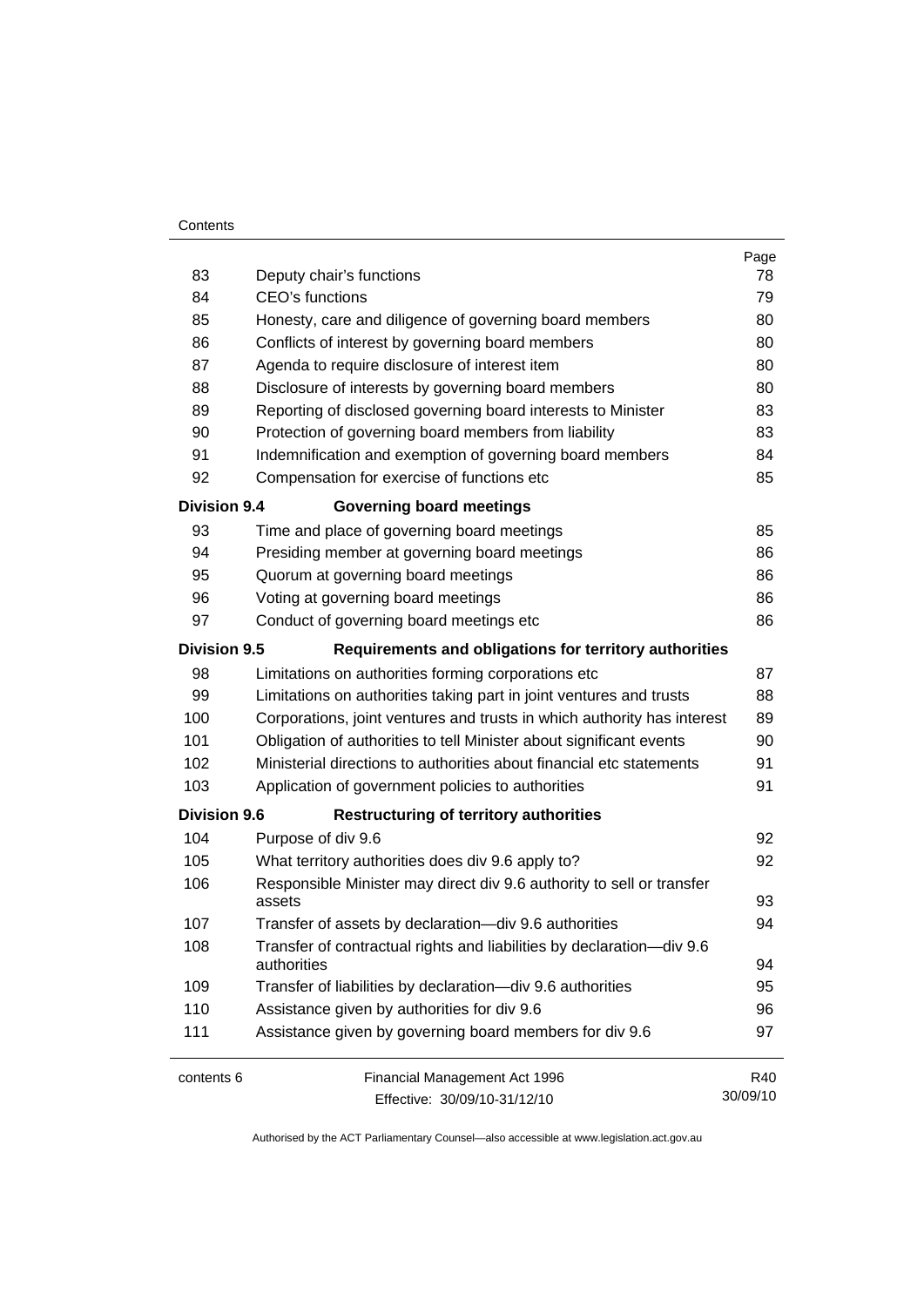|                     |                                                                                                   | Page |
|---------------------|---------------------------------------------------------------------------------------------------|------|
| 112                 | Use of information by Territory and div 9.6 authorities                                           | 98   |
| 113                 | Contracts relating to the protection of information-responsible<br>Minister for div 9.6 authority | 99   |
| 114                 | Contracts relating to the protection of information—div 9.6 authority                             | 100  |
| 115                 | Transfer of pending proceedings-div 9.6 authorities                                               | 100  |
| 116                 | Proceedings and evidence-div 9.6 authorities                                                      | 101  |
| 117                 | Operation of div 9.6 not breach of contract etc                                                   | 102  |
| 118                 | Transfer of assets etc not otherwise disposed of-div 9.6 authorities                              | 103  |
| 119                 | Annual reports etc for div 9.6 authorities                                                        | 103  |
| <b>Division 9.7</b> | Additional provisions for restructuring of certain<br>territory authorities                       |      |
| 120                 | What territory authorities does div 9.7 apply to?                                                 | 105  |
| 121                 | Definitions-div 9.7                                                                               | 105  |
| 122                 | Vesting of assets, rights and liabilities-div 9.7 authorities                                     | 106  |
| 123                 | Proceedings and evidence-div 9.7 authorities                                                      | 106  |
| 124                 | Annual reports and financial statements for div 9.7 authorities                                   | 107  |
| 125                 | References to div 9.7 authority                                                                   | 109  |
| Part 10             | <b>Miscellaneous</b>                                                                              |      |
| 130                 | Act of grace payments                                                                             | 110  |
| 131                 | Waiver of debts etc                                                                               | 111  |
| 132                 | Payments in relation to deceased estates                                                          | 112  |
| 133                 | Guideline-making power                                                                            | 113  |
| 134                 | Regulation-making power                                                                           | 113  |
|                     |                                                                                                   |      |
| <b>Dictionary</b>   |                                                                                                   | 114  |
| <b>Endnotes</b>     |                                                                                                   |      |
|                     |                                                                                                   |      |

| About the endnotes  | 122 |
|---------------------|-----|
| Abbreviation key    | 122 |
| Legislation history | 123 |

| R40      | Financial Management Act 1996 | contents 7 |
|----------|-------------------------------|------------|
| 30/09/10 | Effective: 30/09/10-31/12/10  |            |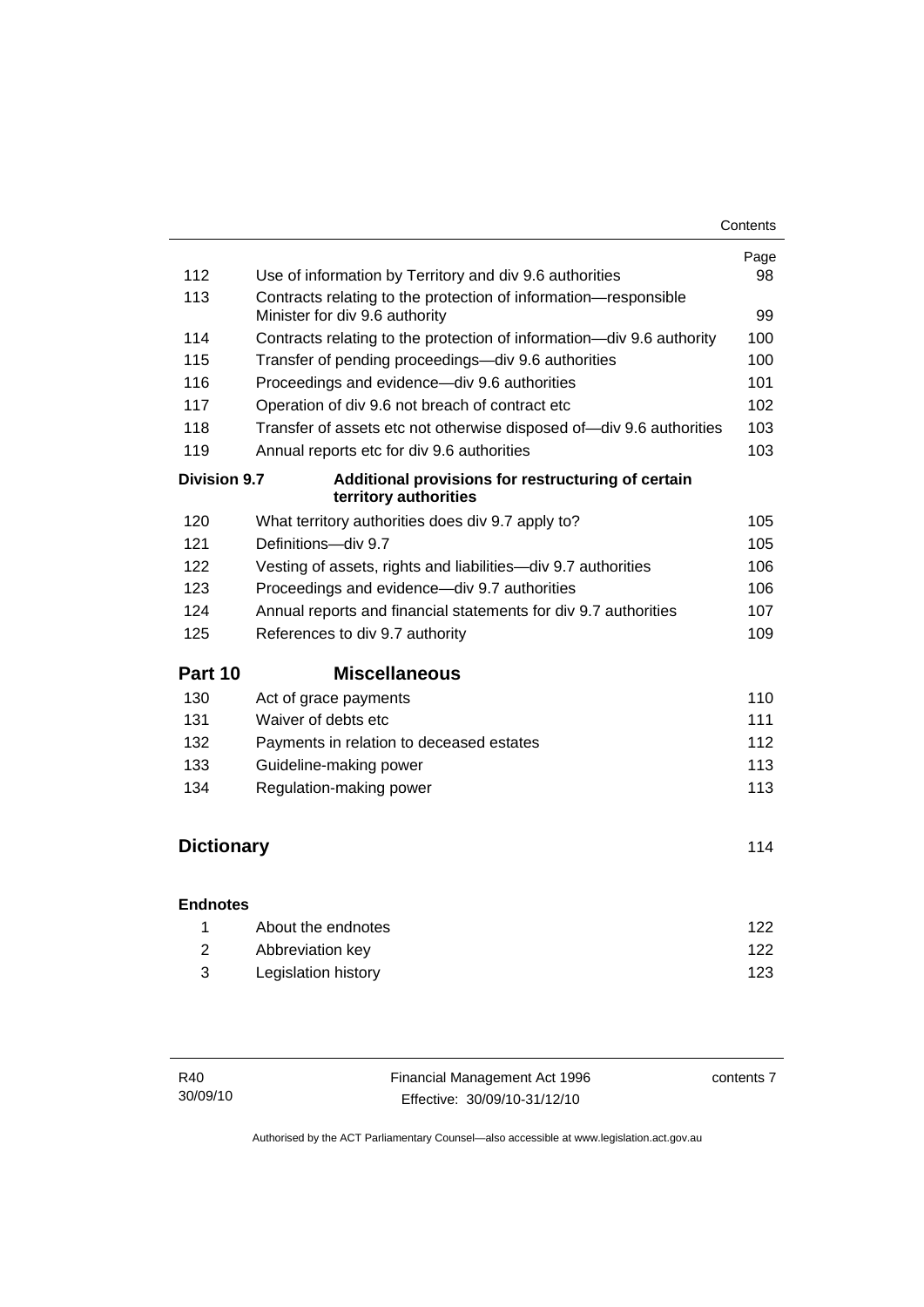|    |                        | Page |
|----|------------------------|------|
|    | Amendment history      | 129  |
| -5 | Earlier republications | 146  |

contents 8 Financial Management Act 1996 Effective: 30/09/10-31/12/10

R40 30/09/10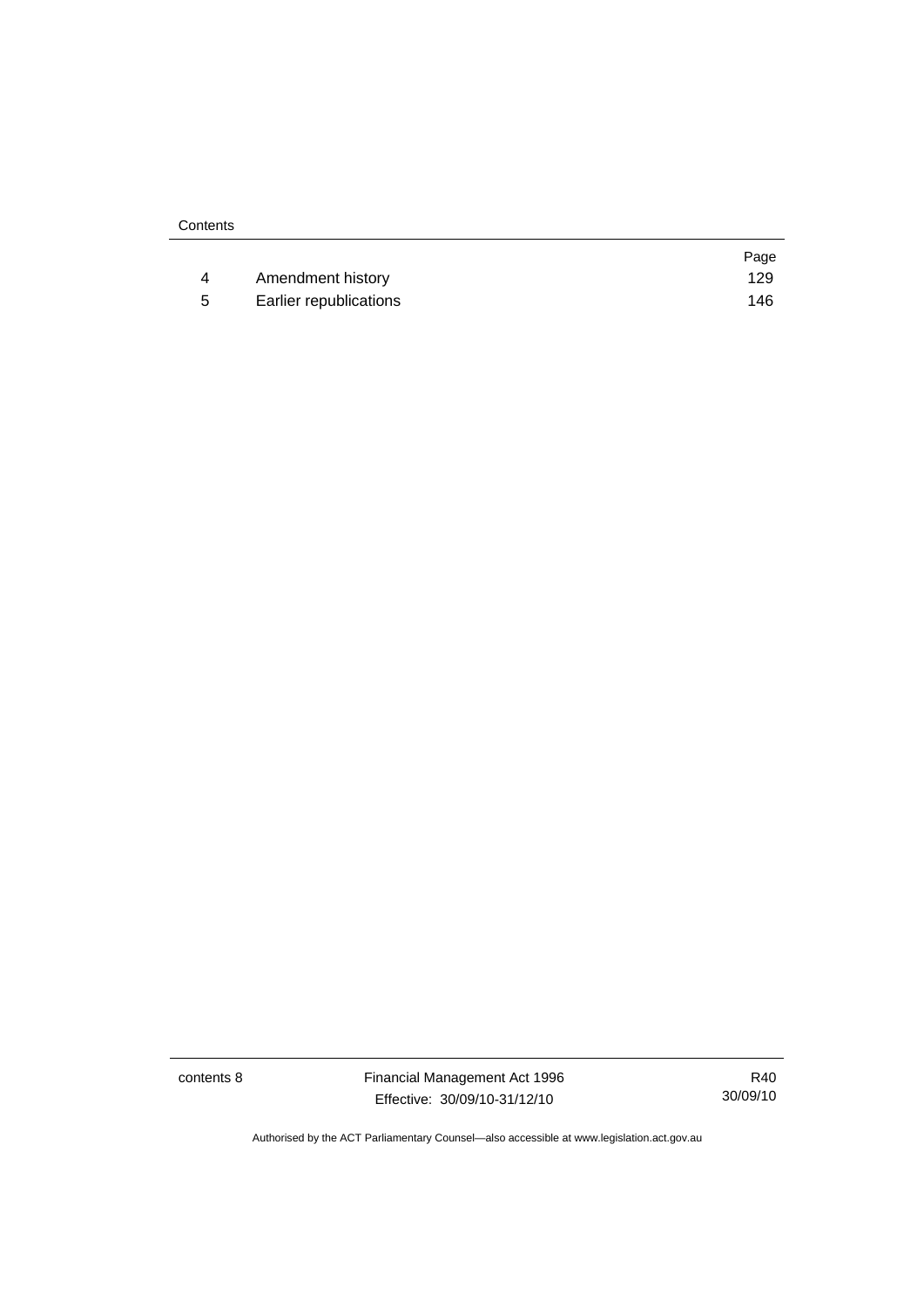<span id="page-10-0"></span>

# **Financial Management Act 1996**

An Act to provide for the financial management of the government of the Territory, to provide for the scrutiny of that management by the Legislative Assembly, to specify financial reporting requirements for the government of the Territory, and for related purposes

R40 30/09/10

I

Financial Management Act 1996 Effective: 30/09/10-31/12/10

page 1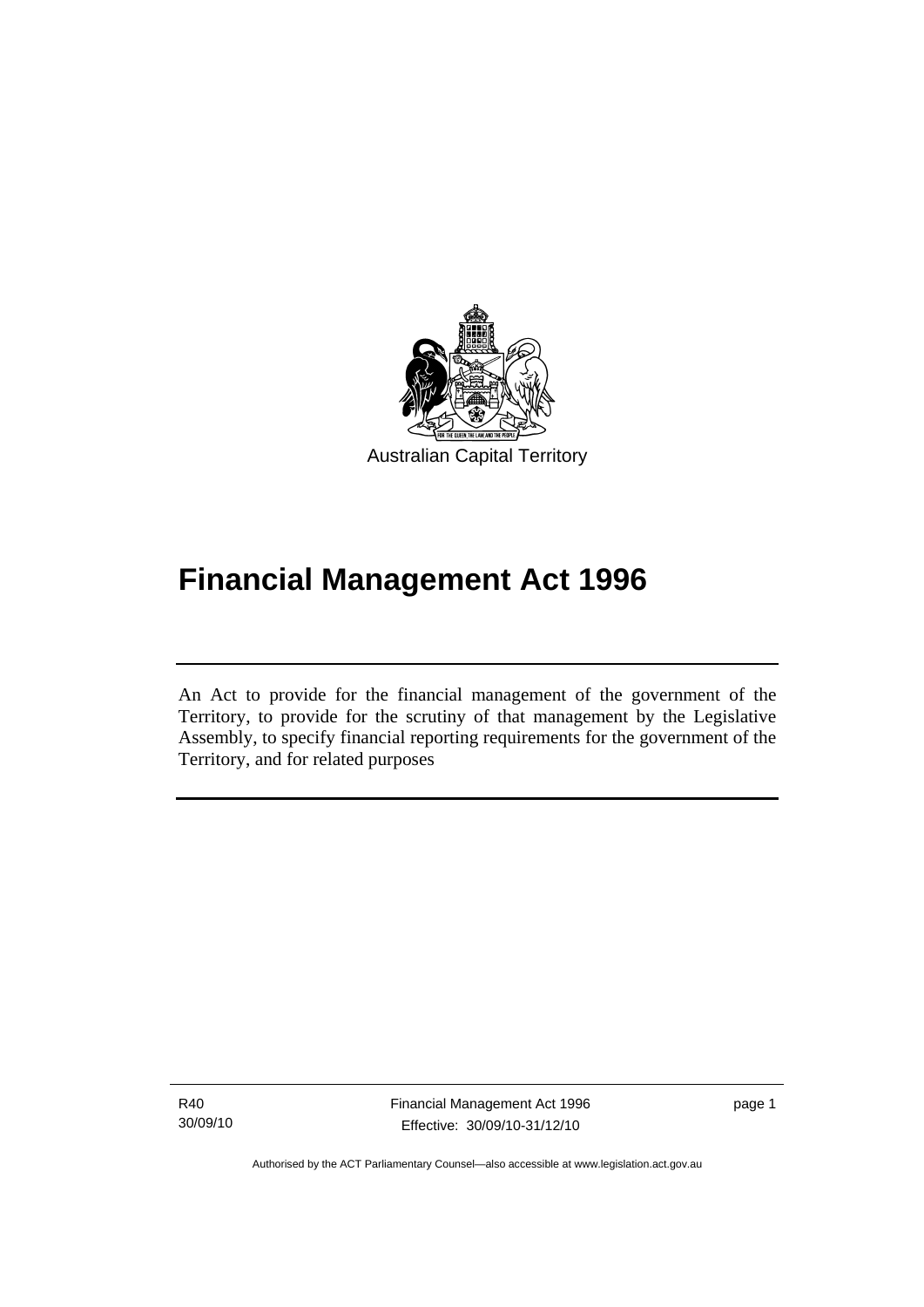#### <span id="page-11-0"></span>Part 1 **Preliminary**

Section 1

# **Part 1** Preliminary

#### **1 Name of Act**

This Act is the *Financial Management Act 1996*.

#### **2 Act subject to Territory Superannuation Provision Protection Act**

This Act is subject to the *Territory Superannuation Provision Protection Act 2000*.

#### **3 Dictionary**

The dictionary at the end of this Act is part of this Act.

*Note 1* The dictionary at the end of this Act defines certain terms used in the Act, and includes references (*signpost definitions*) to other terms defined elsewhere in this Act or in other legislation.

> For example, the signpost definition '*superannuation appropriation* see the *Territory Superannuation Provision Protection Act 2000*, dictionary.' means that the term 'superannuation appropriation' is defined in that dictionary and the definition applies to this Act.

*Note 2* A definition in the dictionary (including a signpost definition) applies to the entire Act unless the definition, or another provision of the Act, provides otherwise or the contrary intention otherwise appears (see Legislation Act, s 155 and s 156).

#### **3A Notes**

A note included in this Act is explanatory and is not part of the Act.

*Note* See the Legislation Act, s 127 (1), (4) and (5) for the legal status of notes.

R40 30/09/10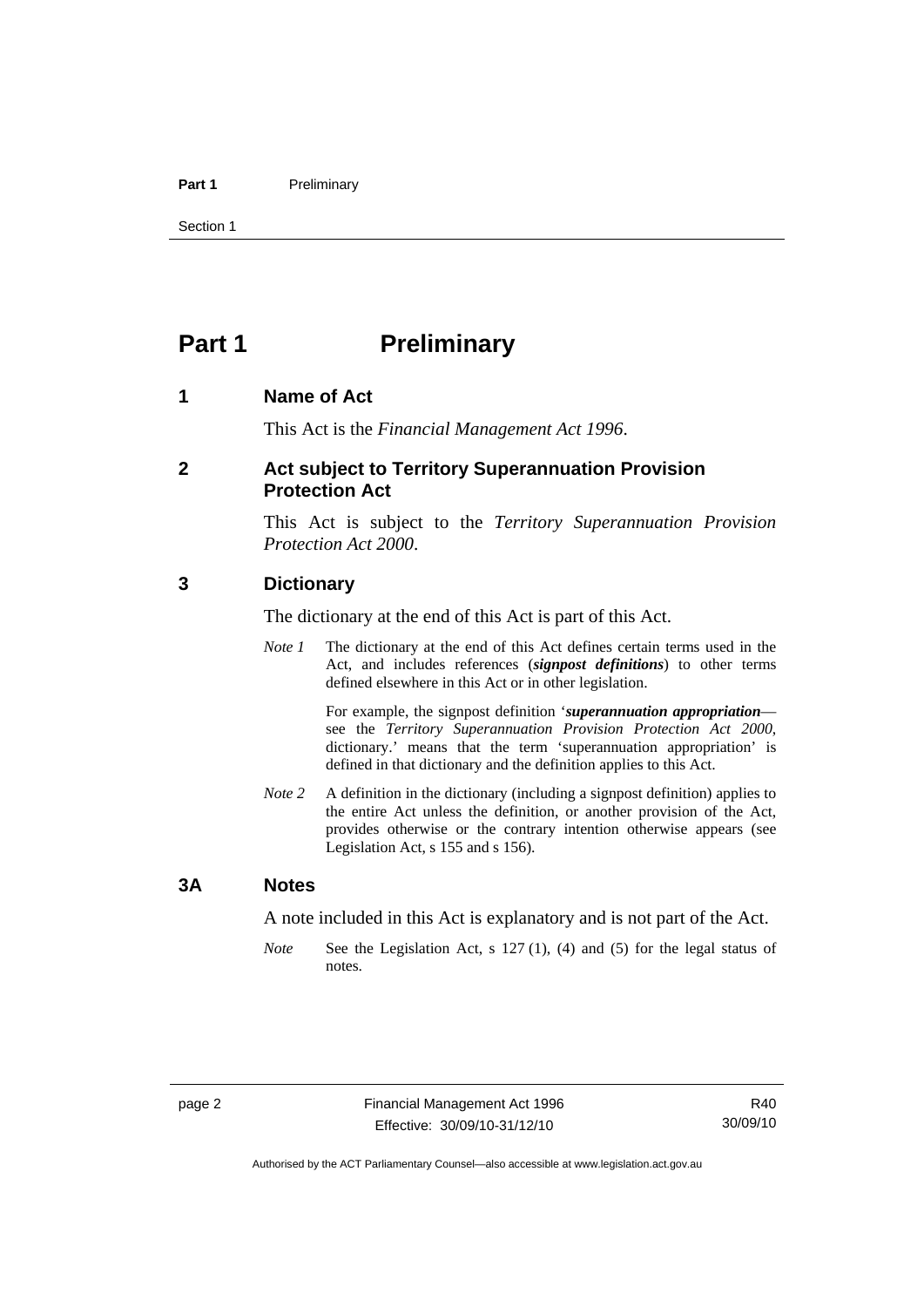# <span id="page-12-0"></span>**3B Declaration that certain bodies are not territory authorities for Act**

- (1) The Treasurer may declare that a stated body (other than a body mentioned in section 54 (1)) is not a territory authority for this Act or a stated provision of this Act.
- (2) The Treasurer may declare that a stated body mentioned in section 54 (1) is not a territory authority for a stated provision of this Act (other than section 73 (1)).
	- *Note* Section 73 gives territory authorities to which pt 9 (Governance of territory authorities) applies corporate status.
- (3) A declaration is a notifiable instrument.

*Note* A notifiable instrument must be notified under the Legislation Act.

# **4 Application of pt 2, pt 3 and pt 5 to Legislative Assembly secretariat**

Unless the contrary intention appears, the provisions of part 2, part 3 and part 5 apply to the Legislative Assembly secretariat as if—

- (a) a reference in those provisions to a department included a reference to the Legislative Assembly secretariat; and
- (b) a reference in those provisions to the responsible Minister of a department were a reference to the Speaker of the Legislative Assembly; and
- (c) a reference in those provisions to the responsible chief executive of a department included a reference to the clerk of the Legislative Assembly.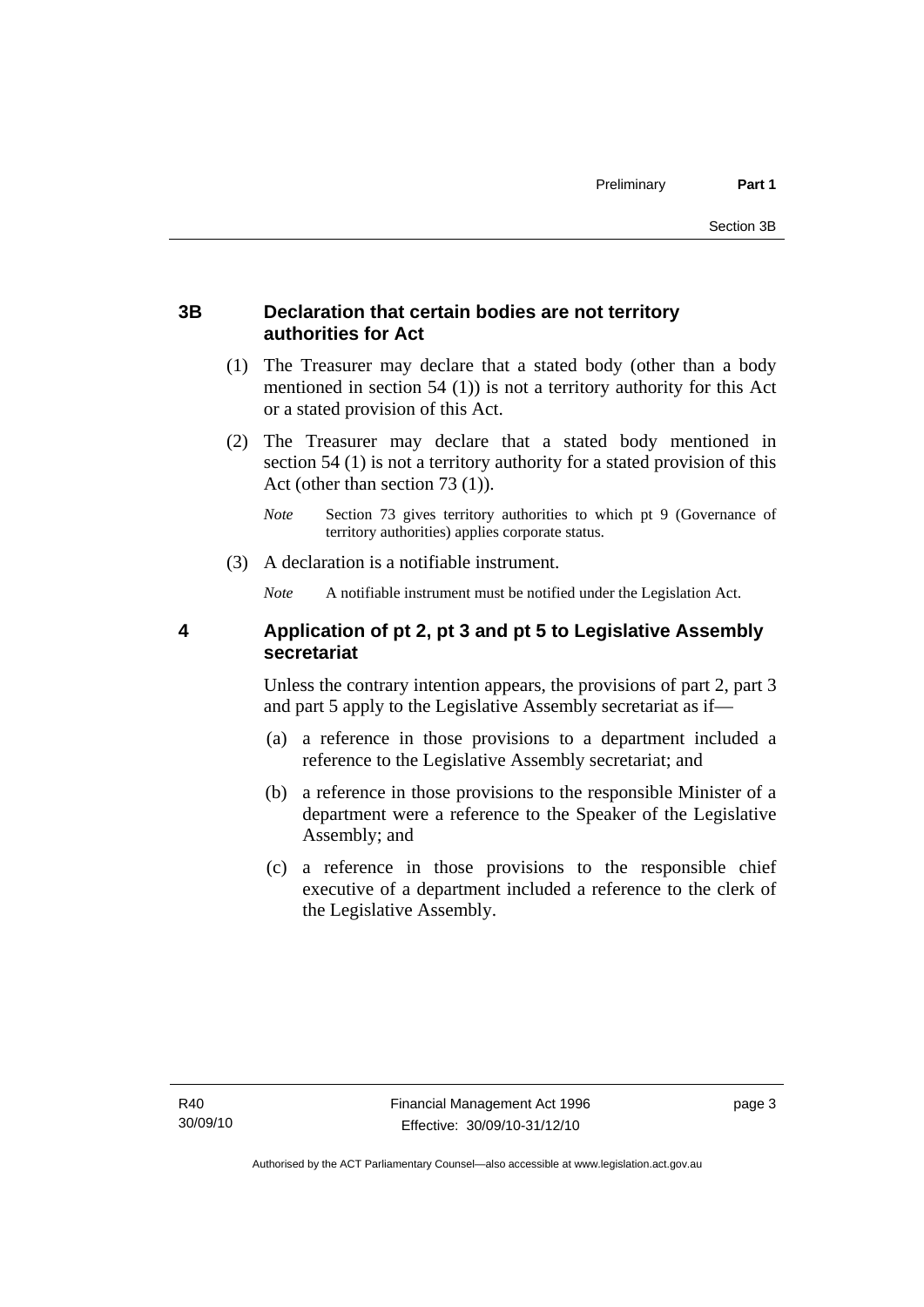# <span id="page-13-0"></span>**Part 2 Budget management**

# **Division 2.1 Appropriations and budgets**

### **5 Timing of first Appropriation Bill for financial year**

Except as otherwise provided by a resolution of the Legislative Assembly, the first Appropriation Bill relating to a financial year must be introduced into the Legislative Assembly not later than 3 months after the beginning of the financial year.

### **6 Necessity for appropriation**

No payment of public money must be made otherwise than in accordance with an appropriation.

### **7 Payments authorised on lapse of appropriation**

If, before the end of a financial year, no Act other than this Act has been passed appropriating public money to meet the requirements of the next financial year, the Treasurer may pay the amounts necessary to meet those requirements subject to the following provisions:

- (a) the authority of the Treasurer under this section ceases on the commencement of the first Appropriation Act for the next financial year;
- (b) on that commencement all payments made under this section for the next financial year are taken for all purposes to have been paid out of money appropriated by that Act;
- (c) the payments made under this section for any purpose must not exceed, in total,  $\frac{1}{2}$  of the amount appropriated by Appropriation Acts for the immediately previous financial year for that purpose.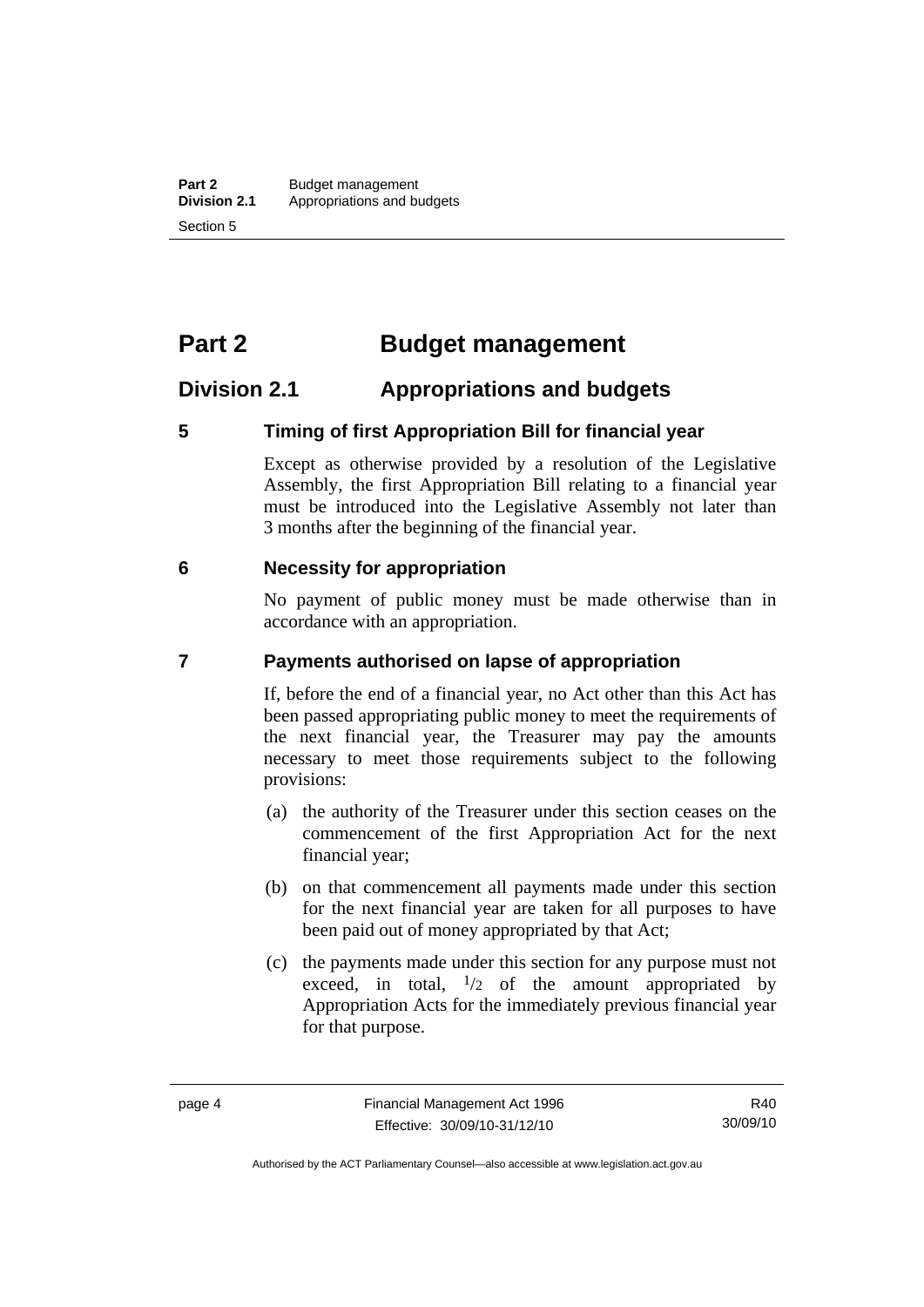# <span id="page-14-0"></span>**8 Form of appropriations**

- (1) An Appropriation Act may make separate appropriations in relation to each department for—
	- (a) the provision of outputs by the department; and
	- (b) any capital injection to be provided to the department; and
	- (c) any payments to be made by the department on behalf of the Territory.
- (2) An Appropriation Act may make separate appropriations in relation to a territory authority or territory-owned corporation for—
	- (a) the provision of outputs by the authority or corporation; and
	- (b) any capital injection to be provided to the authority or corporation.

# **9 Net appropriations for outputs**

- (1) An appropriation for the provision of outputs may be expressed to be made for the net cost of providing the outputs.
- (2) Despite section 6, if an appropriation for a department is stated to be made for the net cost of providing outputs, the department may apply the following in paying the expenses and liabilities of the department in providing the outputs:
	- (a) the payments it is entitled to receive otherwise than under an Appropriation Act for providing the outputs;
	- (b) the value of the input tax credits to which it is entitled for taxable supplies in relation to providing the outputs.
- (3) To remove any doubt, it is declared that, if the appropriations made by an Appropriation Act for a department do not state an amount, or state an '0' appropriation, for the provision of outputs by the department, the appropriations have effect as if they included an

page 5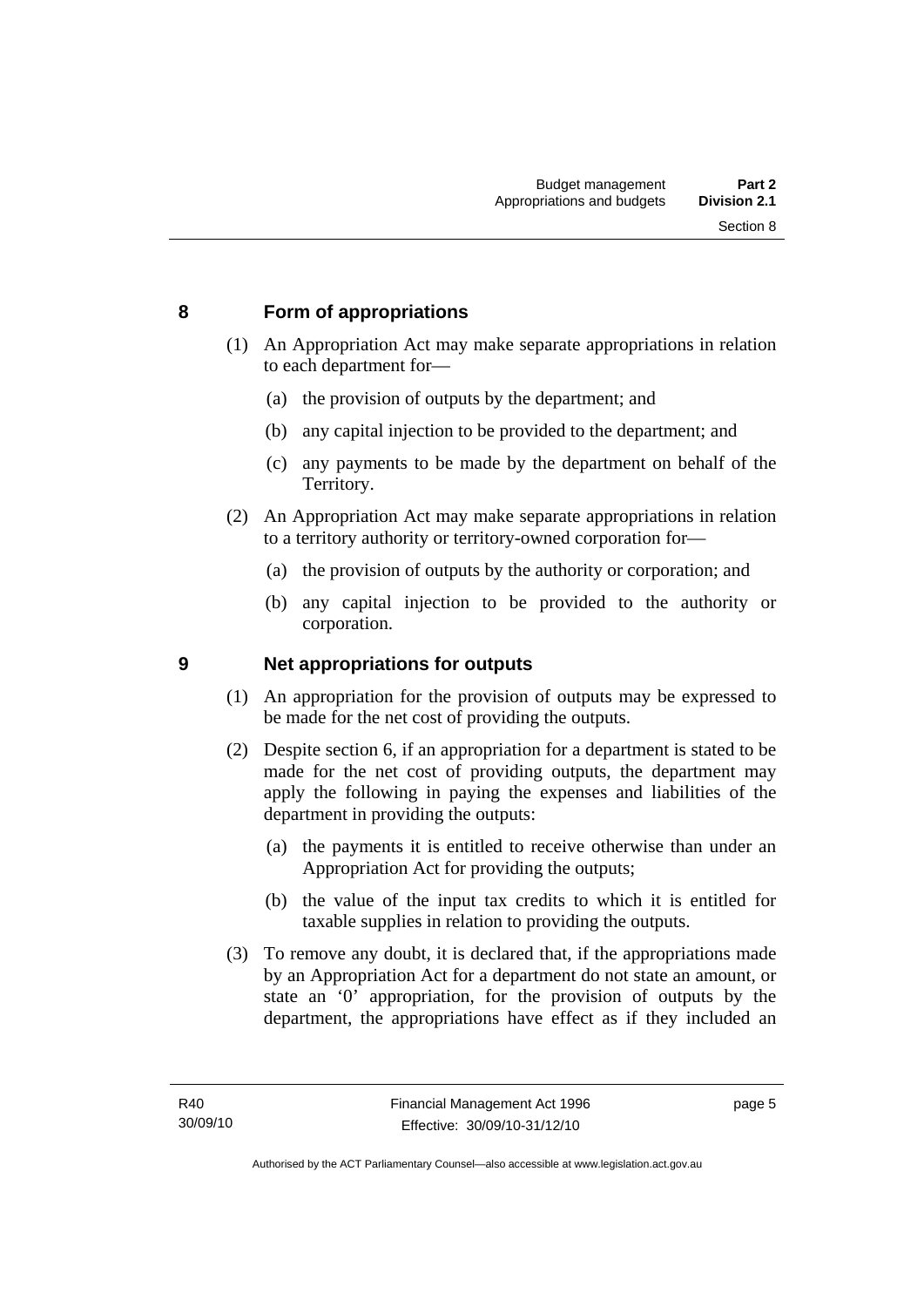<span id="page-15-0"></span>appropriation stated to be made for the provision of outputs by the department at no net cost to the Territory.

#### **9A Net appropriations for capital injections**

- (1) An appropriation for a capital injection may be stated to be made for, or partly for, the net cost of purchasing or developing assets.
- (2) Despite section 6, if an appropriation is stated to be made for, or partly for, the net cost of purchasing or developing assets, the value of the input tax credits to which the relevant entity is entitled for taxable supplies in relation to purchasing or developing the assets may be applied by the entity in paying the expenses and liabilities of the entity in purchasing or developing the assets.
- (3) In this section:

*relevant entity*, in relation to an appropriation for a capital injection, means the department, authority or corporation that is to undertake the purchasing or developing of assets for which the appropriation is made.

# **9B Appropriations for payments on behalf of Territory to be net appropriations**

Despite section 6 (Necessity for appropriations), if an appropriation for a department is made for payments to be made on behalf of the Territory, the department may apply input tax credits to which the Territory is entitled for taxable supplies for which the payments are made towards the payments under the appropriation.

# **10 Budget papers**

The Treasurer must, for each financial year, immediately after the presentation of the bill for the first Appropriation Act relating to the year, present to the Legislative Assembly—

- (a) the proposed budget for the Territory for the year; and
- (b) the proposed budget for each department for the year; and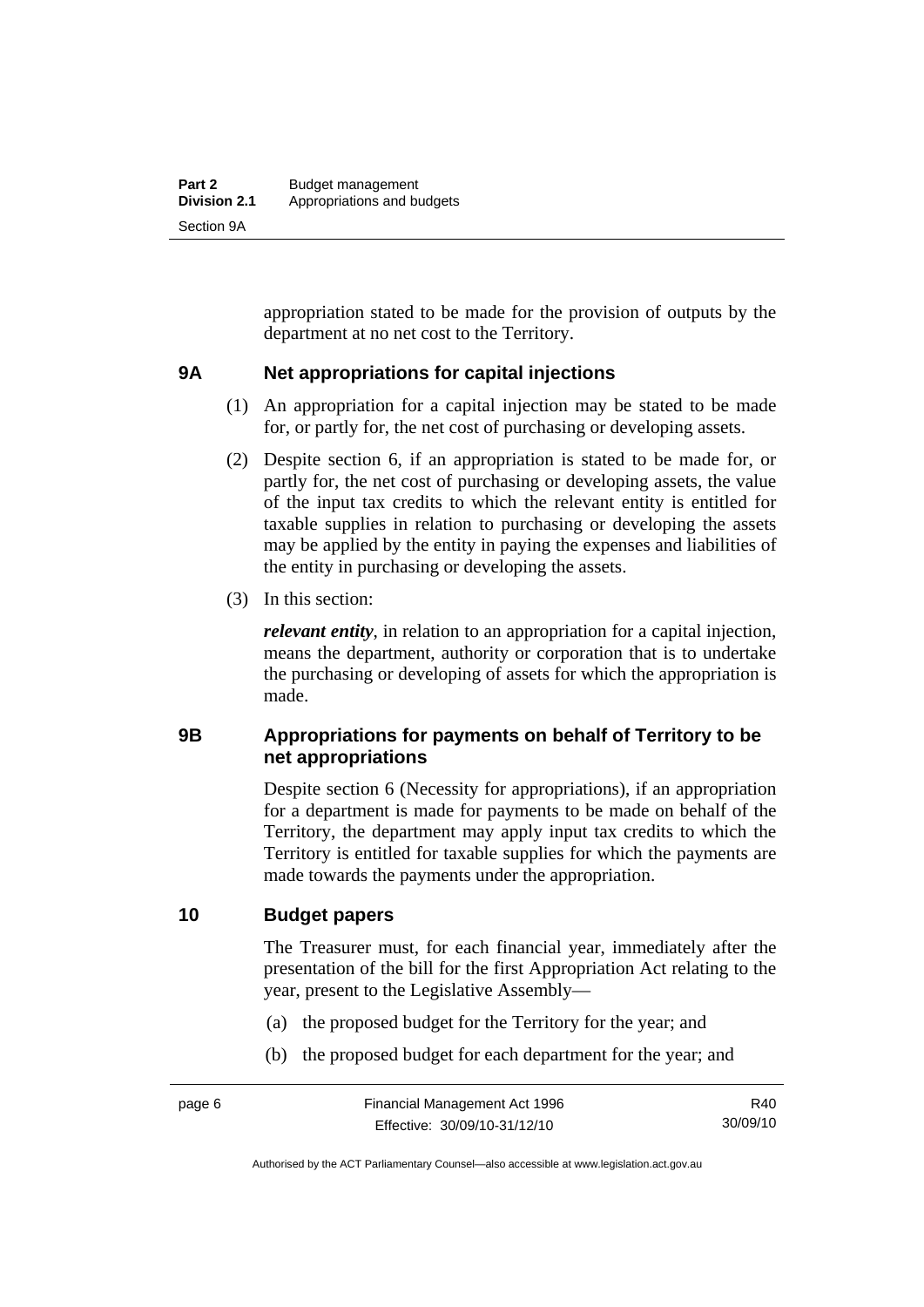- <span id="page-16-0"></span> (c) the proposed budget for each territory authority and territory-owned corporation for the year; and
- (d) a consolidated financial management statement in relation to—
	- (i) the general government sector; and
	- (ii) the public trading enterprise sector.

# **11 Territory budgets**

- (1) The proposed budget for the Territory for a financial year presented to the Legislative Assembly under section 10 (a) must include—
	- (a) a financial policy objectives and strategies statement under section 11A for the financial year; and
	- (b) a statement of the economic or other assumptions used to make the budget estimates; and
	- (c) a statement about the sensitivity of the budget estimates to changes in the economic or other assumptions; and
	- (d) a statement of the risks, quantified if possible, that may affect the budget estimates, including contingent liabilities; and
	- (e) the financial statements required under the financial management guidelines.
- (2) The proposed budget must be prepared in a form that assists a comparison, for each appropriation unit, between the budget for the Territory for the previous financial year and the proposed budget.
- (3) The financial statements included in the proposed budget under subsection (1) (e) must include budget estimates, for each appropriation unit, for each of the next 3 financial years.
- (4) The proposed budget must be prepared taking into account—
	- (a) the principles of responsible fiscal management;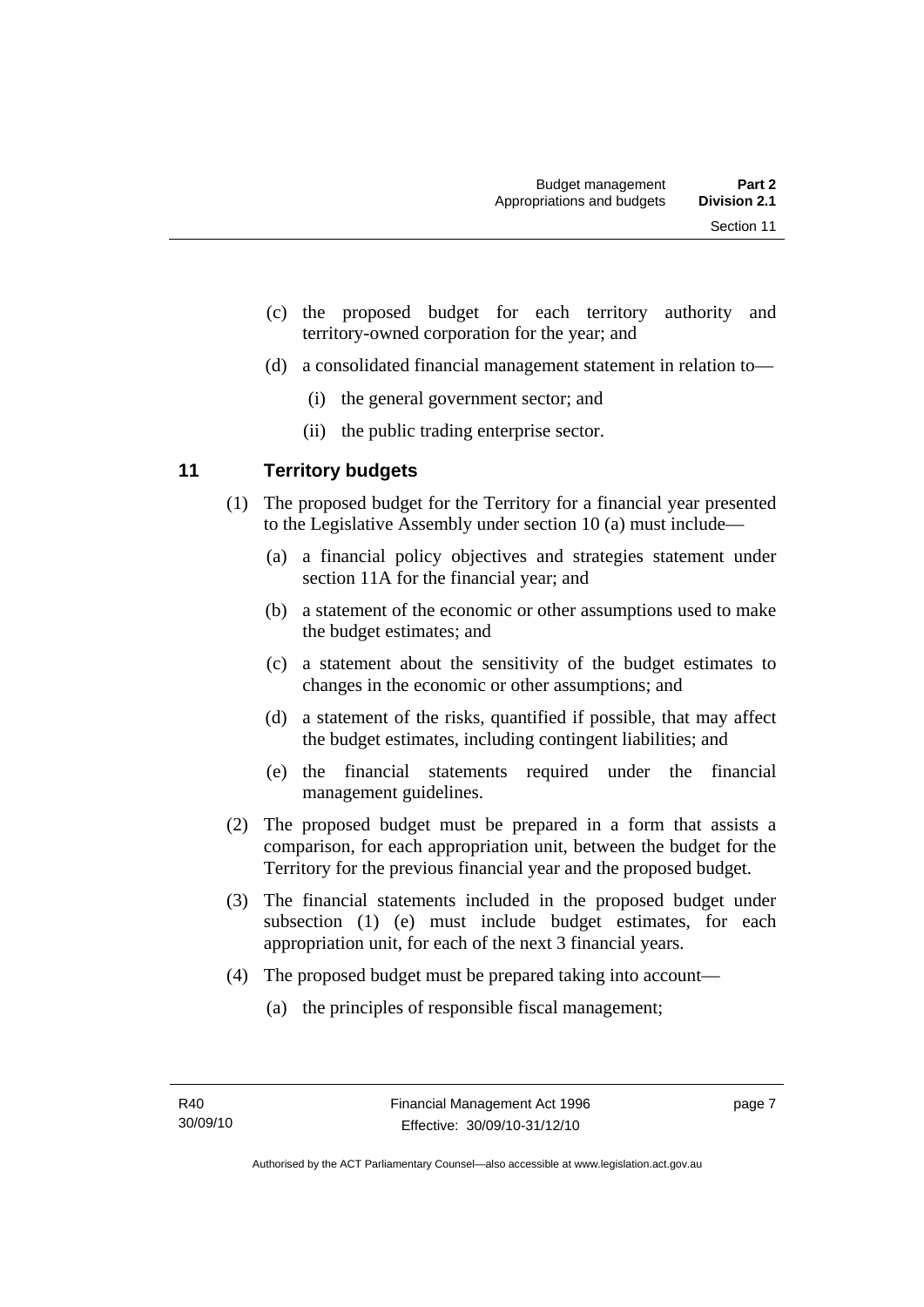- (b) the object of providing a basis for sustainable social and economic services and infrastructure fairly to all ACT residents; and
- (c) the object of ecologically sustainable development.
- (5) The proposed budget may depart from the principles of responsible fiscal management, but if it does depart—
	- (a) any departure must be temporary; and
	- (b) the Treasurer must present to the Legislative Assembly, when the first Appropriation Bill for the financial year is presented to the Legislative Assembly, a statement setting out—
		- (i) the reasons for the departure; and
		- (ii) the approach intended to be taken to return to the principles; and
		- (iii) when the principles are expected to be returned to.
- (6) In this section:

*ecologically sustainable development* means the effective integration of economic and environmental considerations in decision-making processes achievable through implementation of the following principles:

- (a) the precautionary principle;
- (b) the inter-generational equity principle;
- (c) conservation of biological diversity and ecological integrity;
- (d) improved valuation and pricing of environmental resources.

*fiscal risks* include the following:

 (a) risks from the level of the Territory's general government sector debt;

R40 30/09/10

Authorised by the ACT Parliamentary Counsel—also accessible at www.legislation.act.gov.au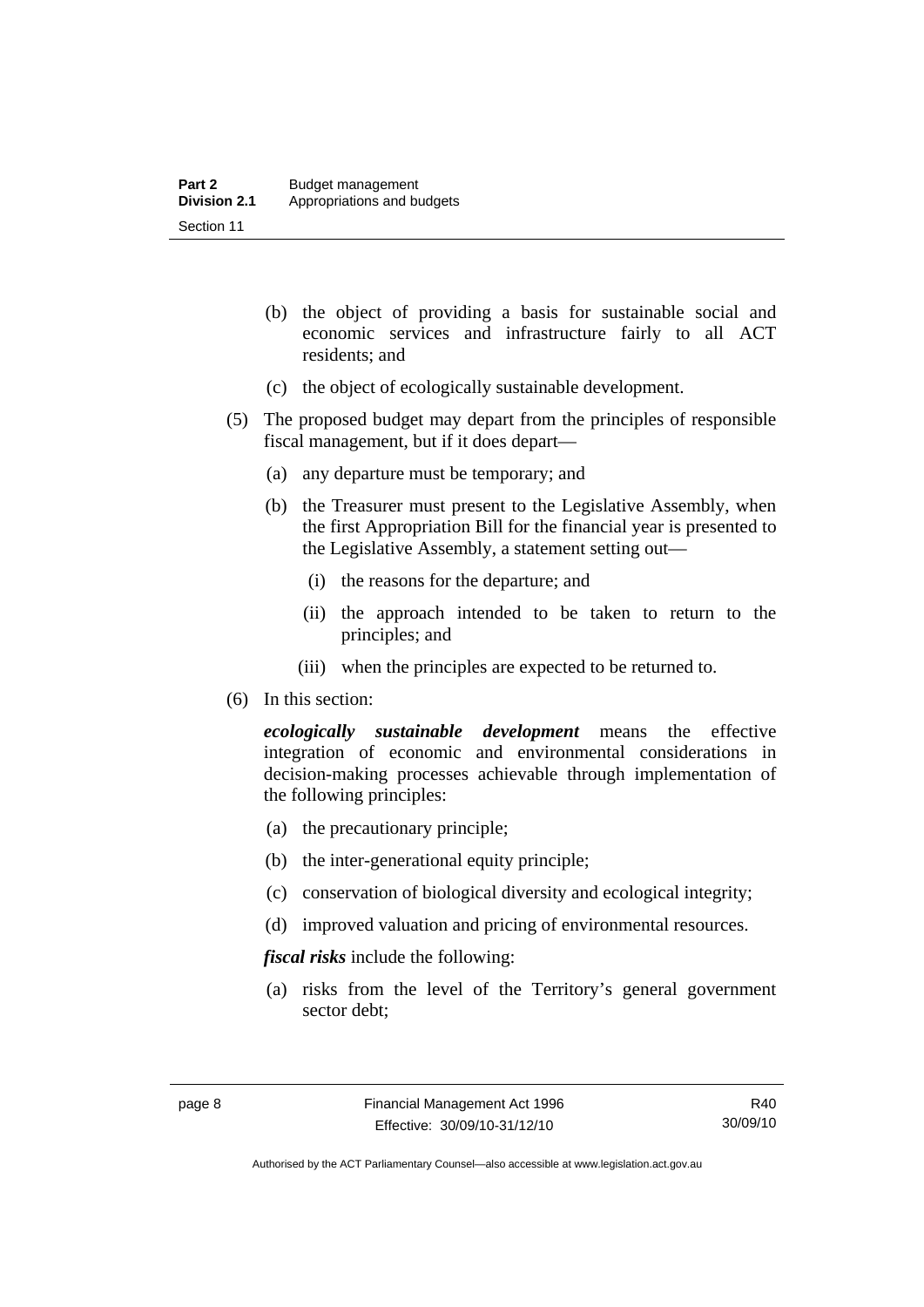- (b) commercial risks from ownership of corporations and public enterprises;
- (c) risks from changes in the structure of the Territory's tax base;
- (d) risks from management of the Territory's assets and liabilities.

*inter-generational equity principle* means that the present generation should ensure that the health, diversity and productivity of the environment is maintained or enhanced for the benefit of future generations.

*precautionary principle* means that, if there is a threat of serious or irreversible environmental damage, a lack of full scientific certainty should not be used as a reason for postponing measures to prevent environmental degradation.

*principles of responsible fiscal management* means the following principles:

- (a) ensuring that the total liabilities of the Territory are at prudent levels to provide a buffer against factors that may impact adversely on the level of total Territory liabilities in the future, and ensuring that, until prudent levels have been achieved, the total operating expenses of the Territory in each financial year are less than its operating income levels in the same financial year;
- (b) when prudent levels of total Territory liabilities have been achieved, maintaining the levels by ensuring that, on average, over a reasonable period of time, the total operating expenses of the Territory do not exceed its operating income levels;
- (c) achieving and maintaining levels of Territory net worth to provide a buffer against factors that may impact adversely on levels of Territory net worth in the future;
- (d) managing prudently the fiscal risks of the Territory;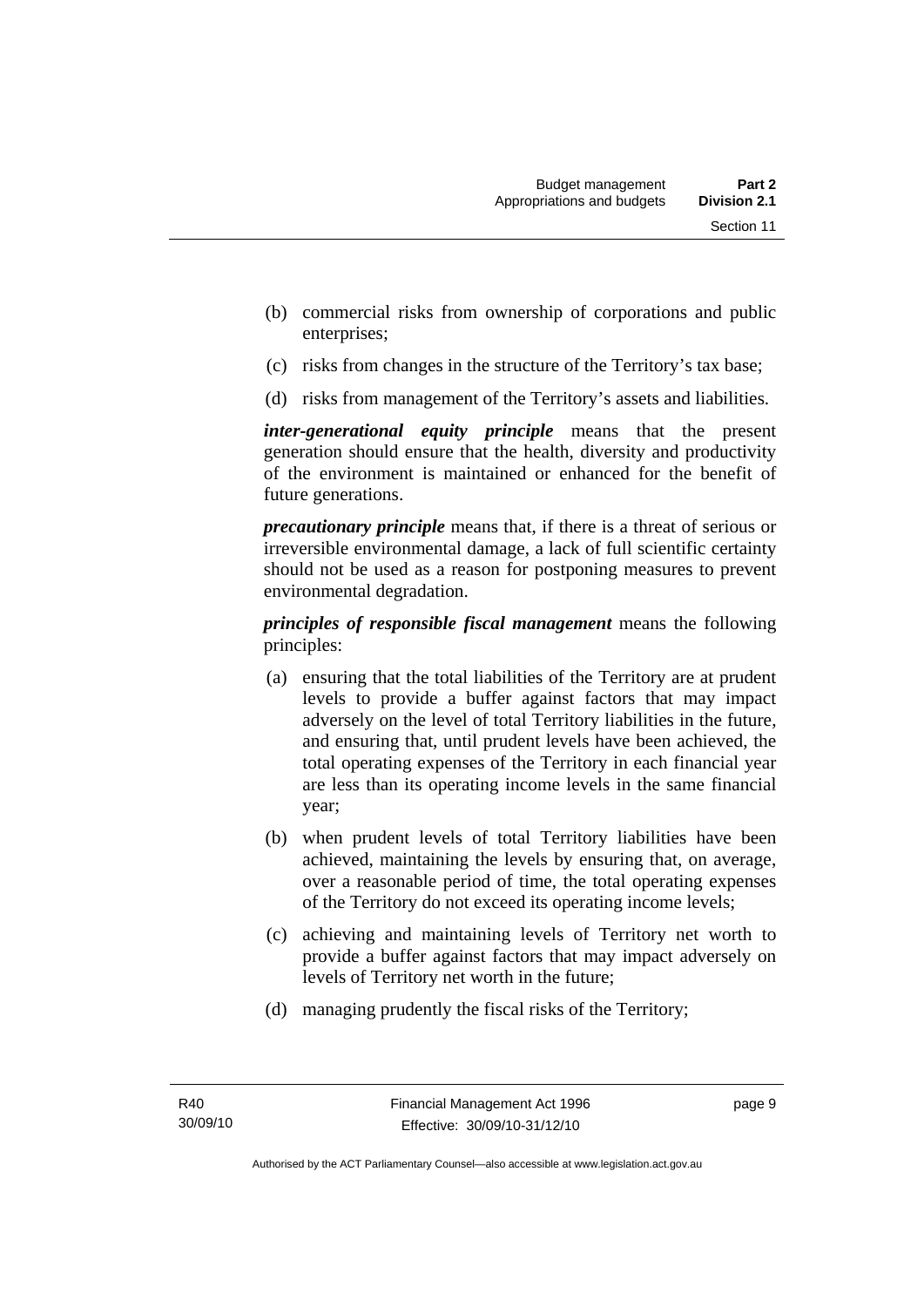- <span id="page-19-0"></span> (e) pursuing spending and taxing policies that are consistent with a reasonable degree of stability and predictability in the level of the tax burden;
- (f) giving full, accurate and timely disclosure of financial information about the activities of the government and its agencies.

### **11A Financial policy objectives and strategies statement**

- (1) The purposes of a financial policy objectives and strategies statement included in a proposed budget under section 11 (1) (a) are—
	- (a) to make transparent the government's financial strategies; and
	- (b) to establish a benchmark for evaluating the government's conduct of financial policy.
- (2) The statement must be based on the principles of responsible fiscal management.
- (3) The statement must—
	- (a) state the government's long-term financial objectives within which financial policy for the financial year and the next 3 financial years will be framed; and
	- (b) explain the broad strategic priorities on which the budget is based; and
	- (c) state the key financial measures that the government has identified as being important and against which financial policy will be set and assessed; and
	- (d) state, for the financial year and the next 3 financial years—
		- (i) the government's short-term financial objectives; and
		- (ii) the targets for each stated key financial measure; and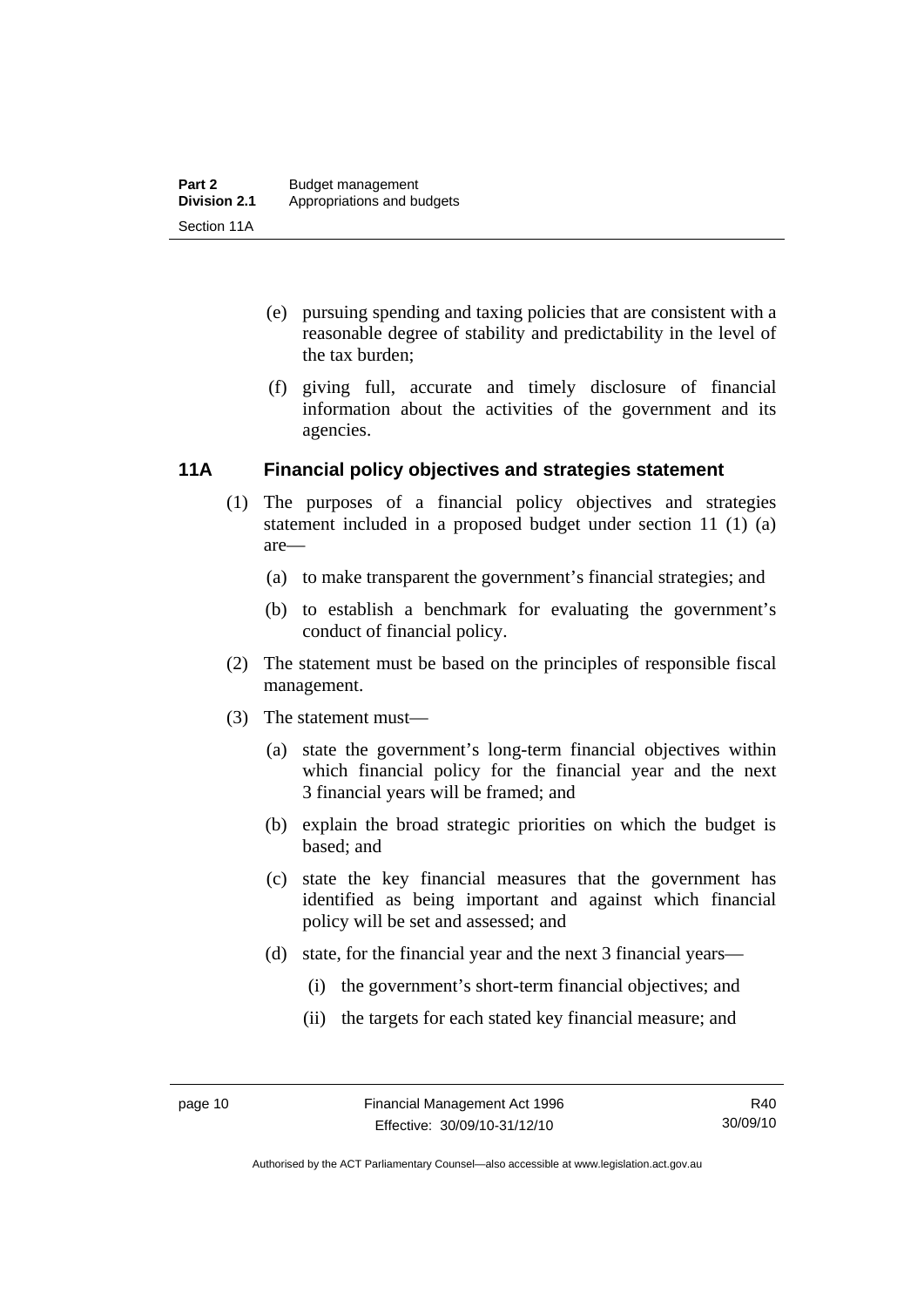- <span id="page-20-0"></span> (e) explain how the financial objectives and strategic priorities mentioned in paragraphs (a), (b) and (d) relate to the principles of responsible fiscal management; and
- (f) state the reasons for any changes from the previous financial policy objectives and strategies statement.
- (4) In this section:

*principles of responsible fiscal management*—see section 11 (6).

# **12 Departmental budgets**

- (1) A proposed budget for a department for a financial year presented to the Legislative Assembly under section 10 (b) must include—
	- (a) the financial statements required under the financial management guidelines; and
	- (b) a statement that sets out the outputs and classes of outputs it is proposed the department should provide during the year and the performance criteria to be met by the department in providing the outputs; and
	- (c) if, during the year, the department is to be given a capital injection that must be repaid—a statement that—
		- (i) states that the capital injection is a capital injection; and
		- (ii) sets out the conditions under which the injection is to be given, including the requirements about the time within which it must be repaid.
- (2) Subsection (1) (b) does not apply to the Legislative Assembly secretariat.
- (3) A proposed budget must be in a form that facilitates a comparison between—
	- (a) the proposed budget for the department; and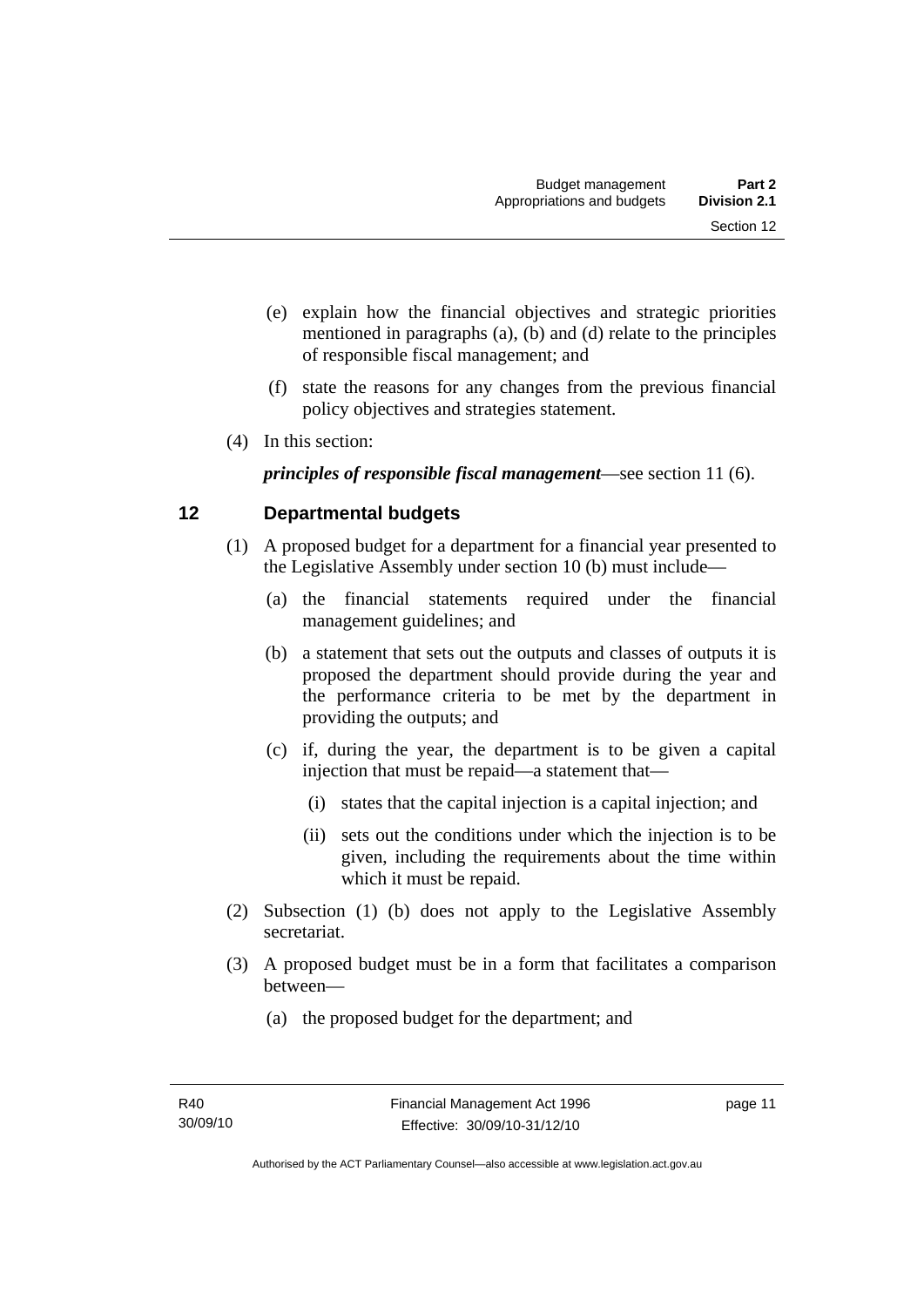- <span id="page-21-0"></span> (b) the budget for the department for the previous financial year; and
- (c) the estimated results for the department for the previous financial year.
- (4) A proposed budget must also include, for the financial statements mentioned in subsection (1) (a), budget estimates for each of the next 3 financial years.

# **12A Territory authority and territory-owned corporation budgets**

- (1) A proposed budget presented to the Legislative Assembly under section 10 (c) for a territory authority or territory-owned corporation for a financial year must include—
	- (a) the financial statements required under the financial management guidelines; and
	- (b) for a prescribed territory authority or prescribed territory-owned corporation—a statement that sets out the outputs and classes of outputs it is proposed that the authority or corporation should provide during the year and the performance criteria to be met by the authority in providing the outputs; and
	- (c) for a territory authority or territory-owned corporation that, during the year, is to be given a capital injection that must be repaid—a statement that—
		- (i) states that the capital injection is an injection that must be repaid; and
		- (ii) sets out the conditions under which the injection is to be given, including the requirements about the time within which it must be repaid.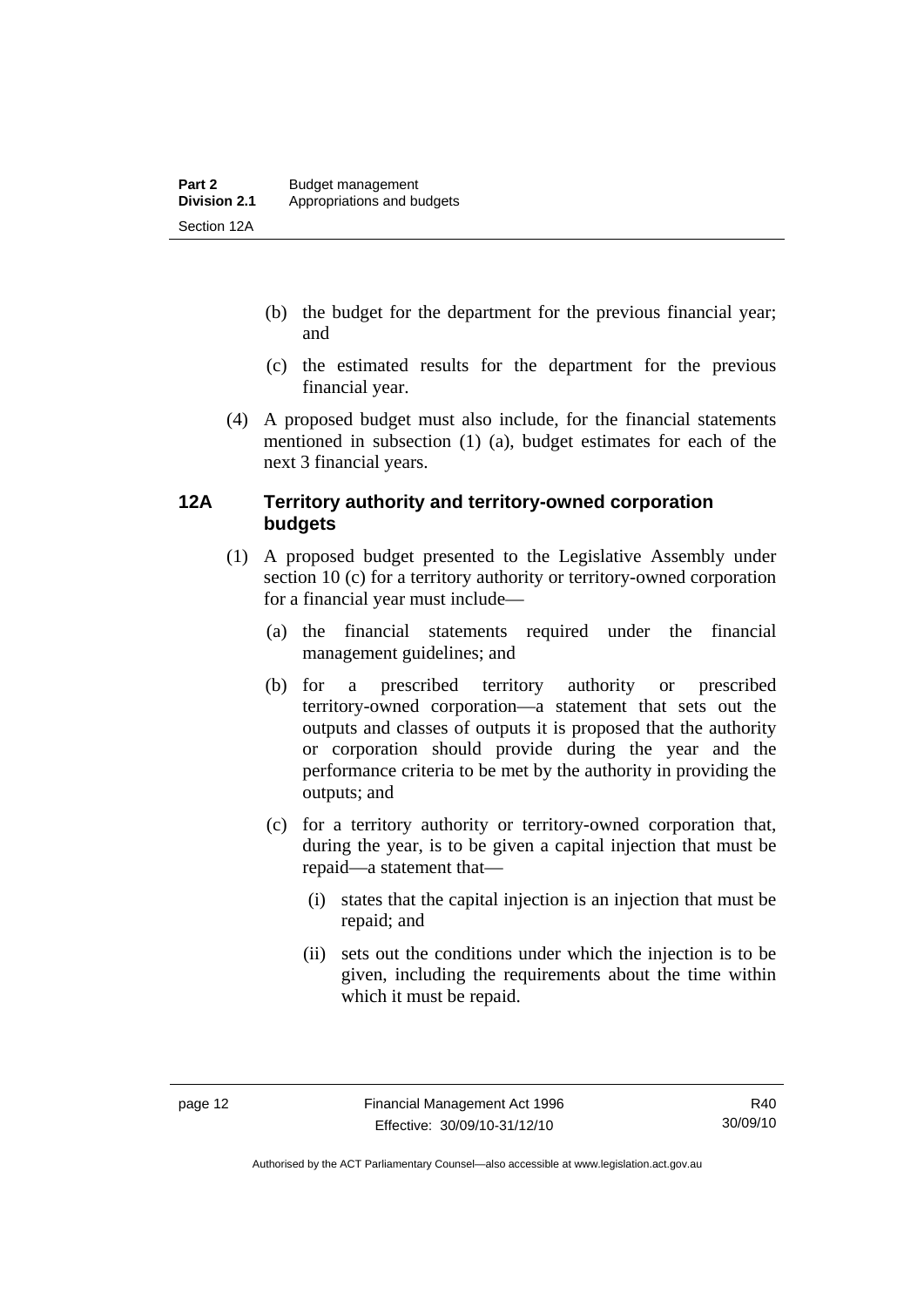- <span id="page-22-0"></span> (2) A proposed budget must be in a form that facilitates a comparison between—
	- (a) the proposed budget for the authority or corporation; and
	- (b) the budget for the authority or corporation for the previous financial year; and
	- (c) the estimated results for the authority or corporation for the previous financial year.
- (3) A proposed budget must also include, for the financial statements mentioned in subsection (1) (a), budget estimates for each of the next 3 financial years.

# **13 Supplementary budget papers**

- (1) The Treasurer must, on the presentation of a bill for an Appropriation Act other than the first Appropriation Act relating to a financial year, present to the Legislative Assembly supplementary budget papers.
- (2) The supplementary budget papers must, for each department, territory authority and territory-owned corporation for which an appropriation is provided by the bill (an *affected entity*)—
	- (a) state, for each purpose mentioned in section 8 that applies to the affected entity—
		- (i) the amount of the appropriation provided in the first Appropriation Act; and
		- (ii) the variations (if any) previously made to the appropriation under this Act; and
		- (iii) the amount of the appropriation provided by the bill; and
		- (iv) the total amount appropriated for the entity for the financial year; and
	- (b) indicate the impact of the proposed variation.

page 13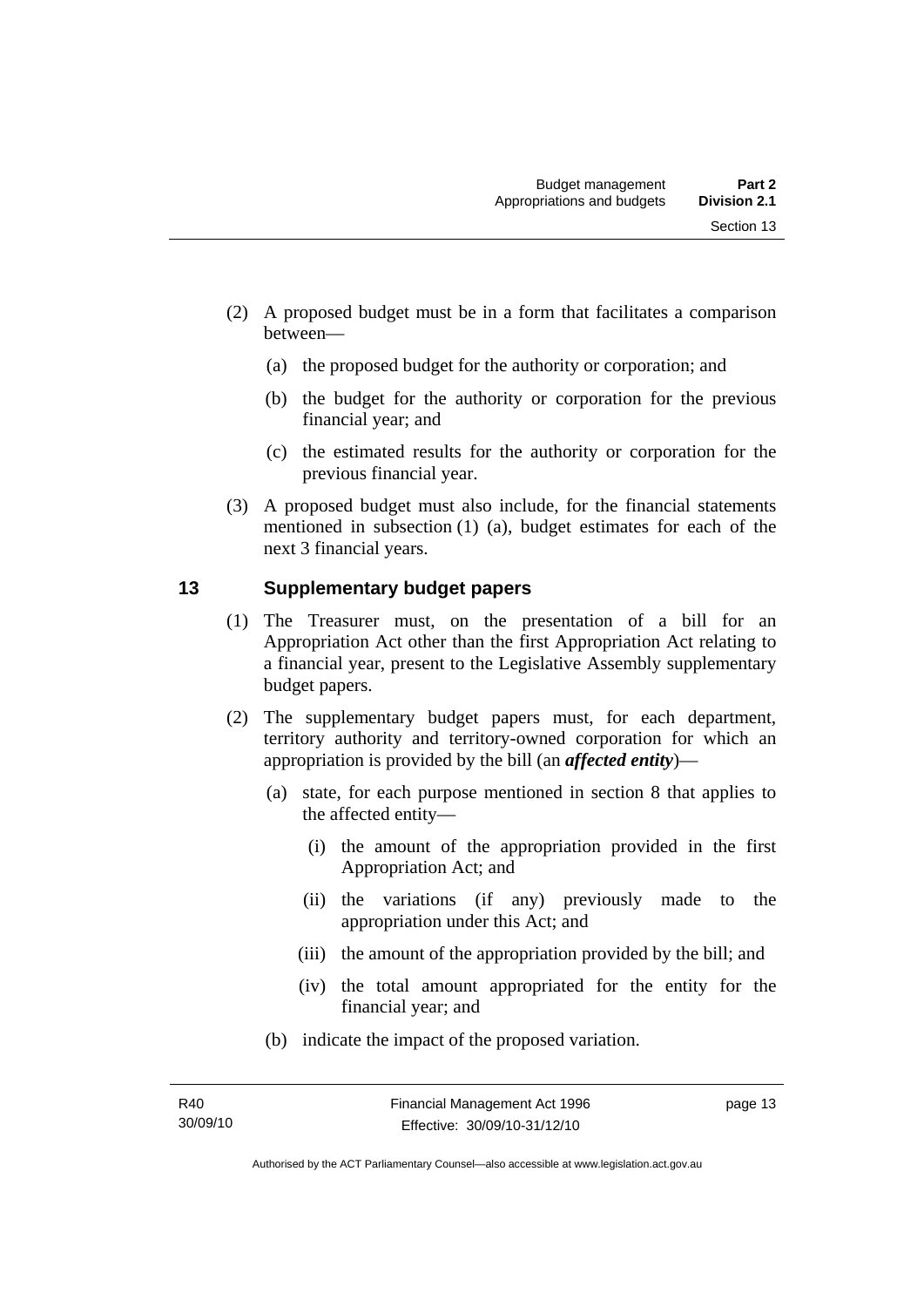- <span id="page-23-0"></span> (3) For subsection (2) (b), the supplementary budget papers need not include an original or final budgeted financial statement (a *budgeted statement*) for an affected entity.
- (4) If the supplementary budget papers do not include a budgeted statement for an affected entity—
	- (a) the supplementary budget papers must state the reasons why the budgeted statement for the entity is not included; and
	- (b) the Treasurer must present the budgeted statement for the entity to the Legislative Assembly as soon as practicable after the passing of the bill.
- (5) A budgeted statement for an affected entity—
	- (a) must include details of the impact on the budget of the entity of all variations to the appropriation that happened in the financial year before the passing of the bill; and
	- (b) may show the impact of variations other than variations resulting from additional appropriations.

#### **Example for par (b)**

the impact of revised economic forecasts

*Note* An example is part of the Act, is not exhaustive and may extend, but does not limit, the meaning of the provision in which it appears (see Legislation Act, s 126 and s 132).

# **13A Amendment of budgets for supplementary appropriation**

- (1) If an appropriation is made for a department, territory authority or territory-owned corporation by an Appropriation Act other than the first Appropriation Act for a financial year, the budget for the department, authority or corporation is amended in accordance with—
	- (a) the supplementary budget papers presented to the Legislative Assembly under section 13 (1) in relation to the bill for the Act by which the appropriation was made; and

R40 30/09/10

Authorised by the ACT Parliamentary Counsel—also accessible at www.legislation.act.gov.au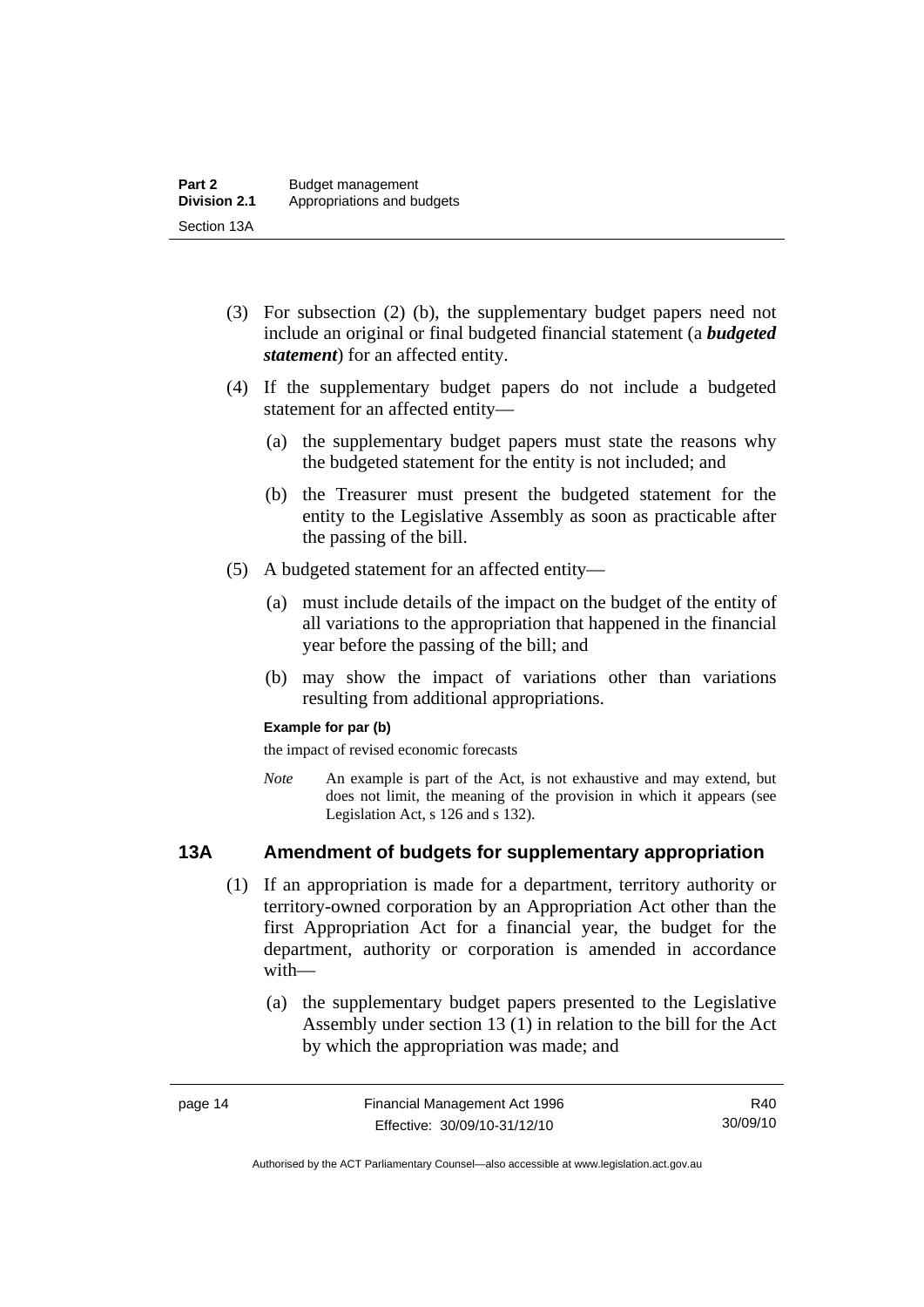- <span id="page-24-0"></span> (b) any statement presented to the Legislative Assembly under section 13 (4) (b) in relation to the bill.
- (2) In this section:

*budget*, for the department, territory authority or territory-owned corporation, means the budget for the department, authority or corporation for the financial year presented to the Legislative Assembly under section 10 (b) or (c) (Budget papers) and, if the budget has been amended under this Act, the budget as amended.

# **14 Transfer of funds between appropriations**

- (1) Despite section 6, the Executive may, in writing, direct that appropriations made by an Appropriation Act be varied by transfers of funds between the appropriations.
- (3) A transfer of funds between appropriations under this section must not cause an appropriation from which funds are transferred to be reduced by more than 3%.
- (4) If the Executive gives a direction under subsection (1), the Treasurer must present the following to the Legislative Assembly within 3 sitting days after the direction is given:
	- (a) a copy of the direction;
	- (b) a statement of the reasons for giving it.
- (5) Subsection (1) does not apply to a superannuation appropriation.

# **15 Transfer of funds within appropriations**

- (1) The Executive may, in writing, direct that funds within the same appropriation that are allocated for the provision of different classes of outputs be reallocated in relation to those classes of outputs.
- (2) If a reallocation of funds under subsection (1) involves an amount larger than 3% of the appropriation within which the reallocation is made or \$150 000 (whichever is the larger), the Treasurer must

page 15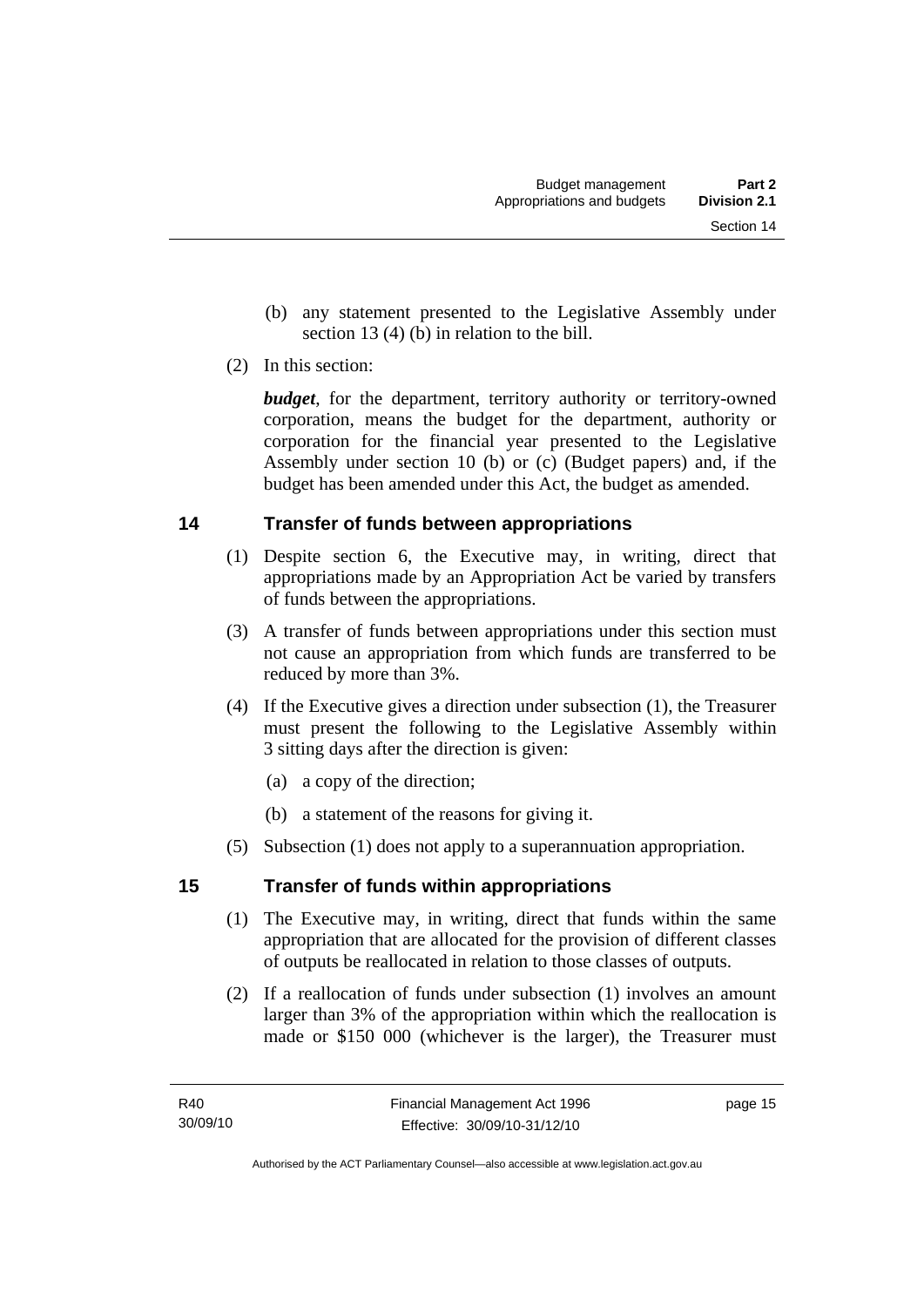<span id="page-25-0"></span>present the following to the Legislative Assembly within 3 sitting days after a direction is given:

- (a) a copy of the direction;
- (b) a statement of the reasons for the reallocation.

#### **15A Reclassification of certain appropriations**

- (1) If an appropriation has been classified by the Act by which it was made as an appropriation for payments to be made by a department on behalf of the Territory, the Treasurer may, if the Treasurer is satisfied that the appropriation should be classified as an appropriation for the provision of outputs by the department, in writing, direct that the classification of the appropriation be changed accordingly.
- (2) If an appropriation has been classified by the Act by which it was made as an appropriation for the provision of outputs by a department, the Treasurer may, if the Treasurer is satisfied that the appropriation should be classified as an appropriation for payments to be made by the department on behalf of the Territory, in writing, direct that the classification of the appropriation be changed accordingly.
- (3) If the Treasurer gives a direction under subsection (1) or (2), the Treasurer must present a copy of the direction to the Legislative Assembly within 3 sitting days after the direction is given.

#### **16 Transfer of functions after Appropriation Act passed**

- (1) This section applies if, after an Appropriation Act for a financial year is passed, the responsibility for a service or function for which an appropriation is made in the Act is transferred from the entity to which the appropriation is made to another entity.
- (2) The Treasurer may, in writing, direct that the appropriation does not lapse but may, in accordance with the direction, be issued to, or applied by, the other entity for the service or function.

Authorised by the ACT Parliamentary Counsel—also accessible at www.legislation.act.gov.au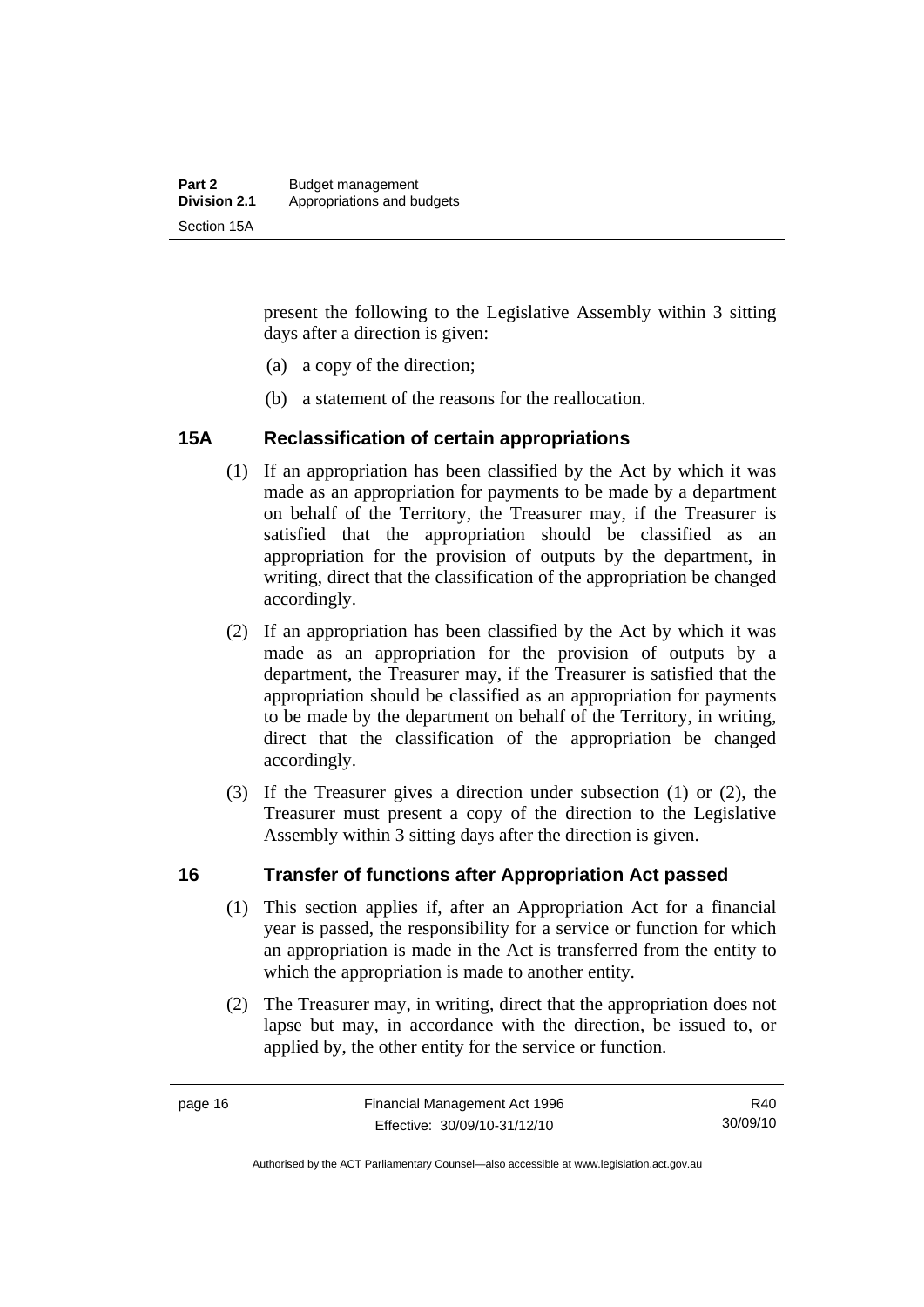- <span id="page-26-0"></span> (3) If the Treasurer gives a direction under subsection (2), the Treasurer must present a copy of the direction to the Legislative Assembly within 3 sitting days after the day it is given.
- (4) This section does not apply to a superannuation appropriation.
- (5) In this section:

*entity* means a department, territory authority or territory-owned corporation.

# **16A Appropriation for accrued employee entitlements**

- (1) This section applies if—
	- (a) an employee entitlement exists in relation to an entity in a financial year; and
	- (b) the total amount of employee entitlements paid, or required to be paid, by the entity in the financial year exceeds the amount appropriated for the entity in relation to employee entitlements for the financial year.
- (2) The Treasurer may, in writing, authorise an appropriation for the entity for the amount that the total amount paid, or required to be paid, in the financial year exceeds the amount appropriated for the entity for the financial year.
- (3) If the Treasurer authorises an appropriation under this section, the Treasurer must present a copy of the authorisation to the Legislative Assembly within 3 sitting days after the day the appropriation is authorised.
- (4) In this section:

*entity* means a department, territory authority or territory-owned corporation.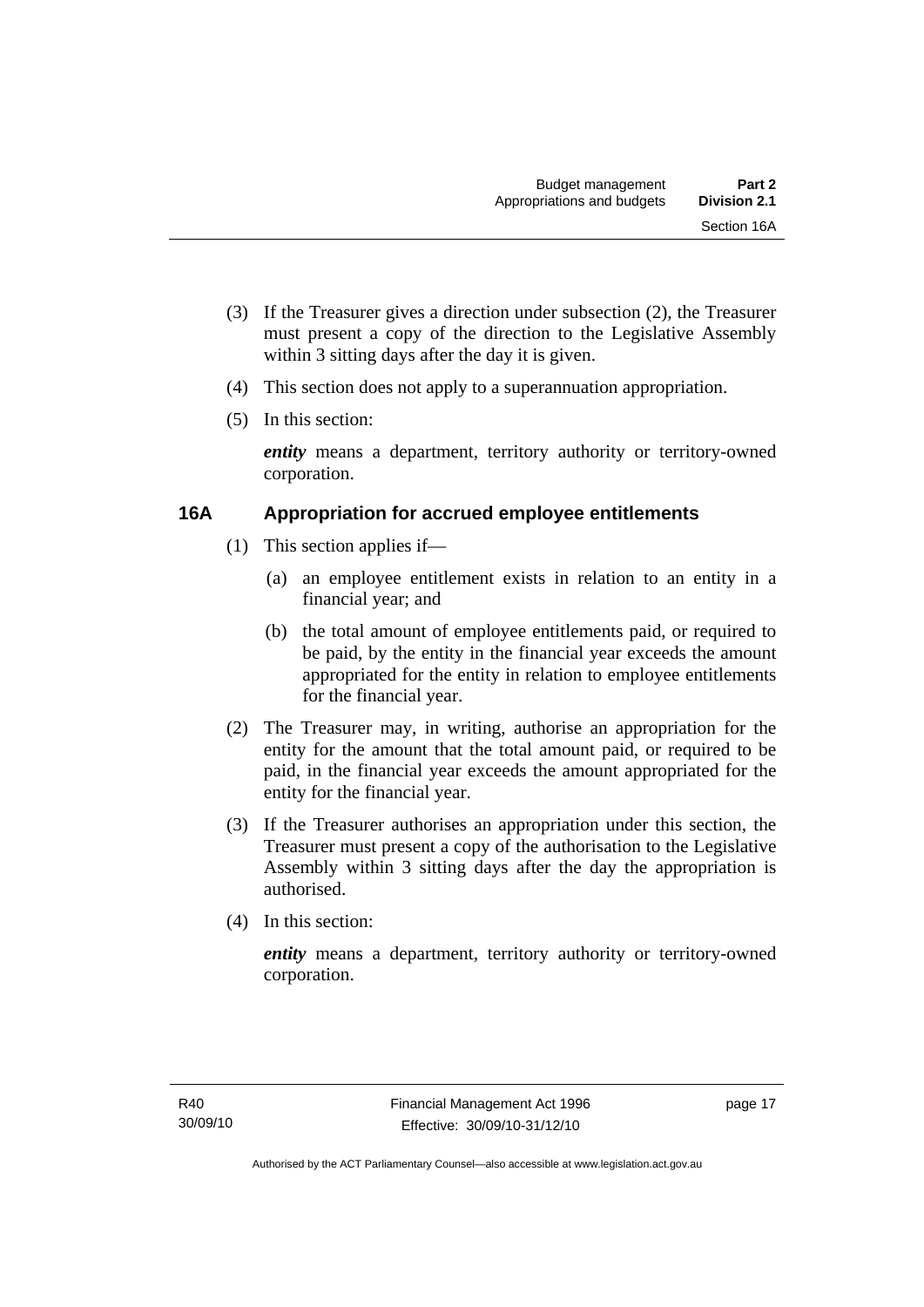#### <span id="page-27-0"></span>**16B Rollover of undispersed appropriation**

- (1) This section applies to an amount of appropriation if, at the end of the financial year in which the appropriation is made, the amount is not dispersed to the entity to which it is appropriated.
- (2) The Treasurer may, in writing, authorise the amount to be dispersed to the entity in the following financial year.
- (3) The Treasurer may give the authorisation in the financial year in which the appropriation is made, or in the following financial year.
- (4) The authorisation must identify—
	- (a) the entity to which the amount is to be dispersed; and
	- (b) the appropriation type; and
	- (c) the amount authorised to be dispersed; and
	- (d) the purpose for which the amount may be dispersed.
- (5) If the Treasurer authorises an amount to be dispersed under this section—
	- (a) the amount is taken to be an amount of appropriation for the financial year in which the amount is authorised to be dispersed; and
	- (b) the amount is in addition to the appropriation to the entity for that financial year.
- (6) If the Treasurer authorises an amount to be dispersed under this section, the Treasurer must present a copy of the authorisation to the Legislative Assembly within 3 sitting days after the day the appropriation is authorised.
- (7) In this section:

*entity*—see section 16A (4).

Authorised by the ACT Parliamentary Counsel—also accessible at www.legislation.act.gov.au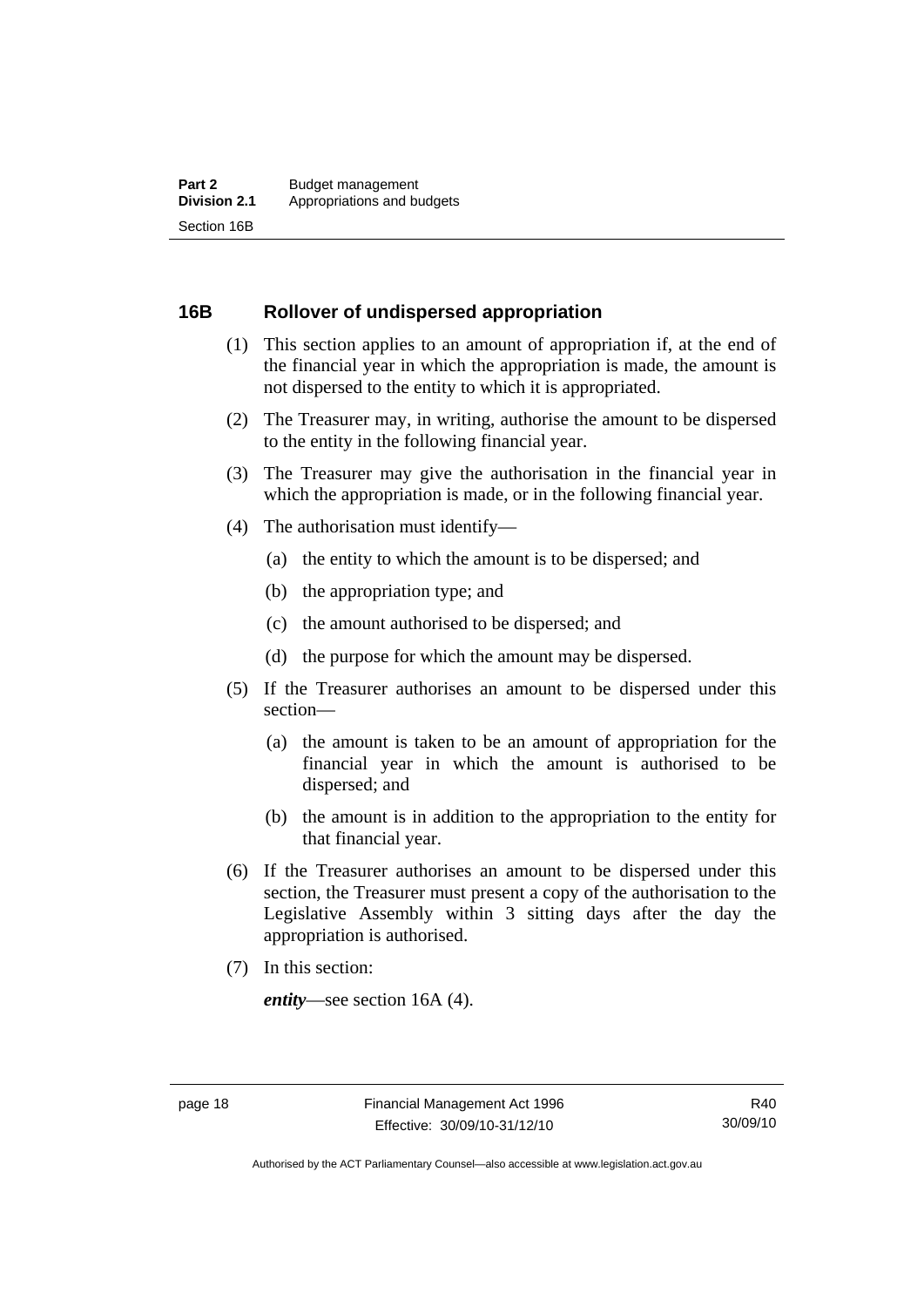# <span id="page-28-0"></span>**17 Variation of appropriations for Commonwealth grants**

- (1) This section applies to an appropriation that is declared by the Act by which it is made to be an appropriation to which this section applies.
- $(2)$  If—
	- (a) an appropriation to which this section applies is to be funded in whole or in part by a payment made to the Territory by the Commonwealth for a nominated purpose; and
	- (b) an estimate of the level of the funding to be provided to the Territory by the Commonwealth for that purpose is contained in the budget papers presented to the Legislative Assembly in conjunction with the bill for the Act by which the appropriation was made; and
	- (c) the level of funding provided to the Territory by the Commonwealth for that purpose for the financial year for which the appropriation was made is greater than the level of funding specified in those budget papers;

the Treasurer may, in writing, direct that the appropriation be increased by an amount not exceeding the difference between the level of funding specified in the budget papers and the level of funding provided by the Commonwealth.

 (3) If the Treasurer gives a direction under subsection (2), the Treasurer must present a copy of the direction to the Legislative Assembly within 3 sitting days after it is given.

# **17A Variations of appropriations for certain payments to Commonwealth**

 (1) This section applies to an appropriation that is declared by the Act by which it is made to be an appropriation to which the section applies.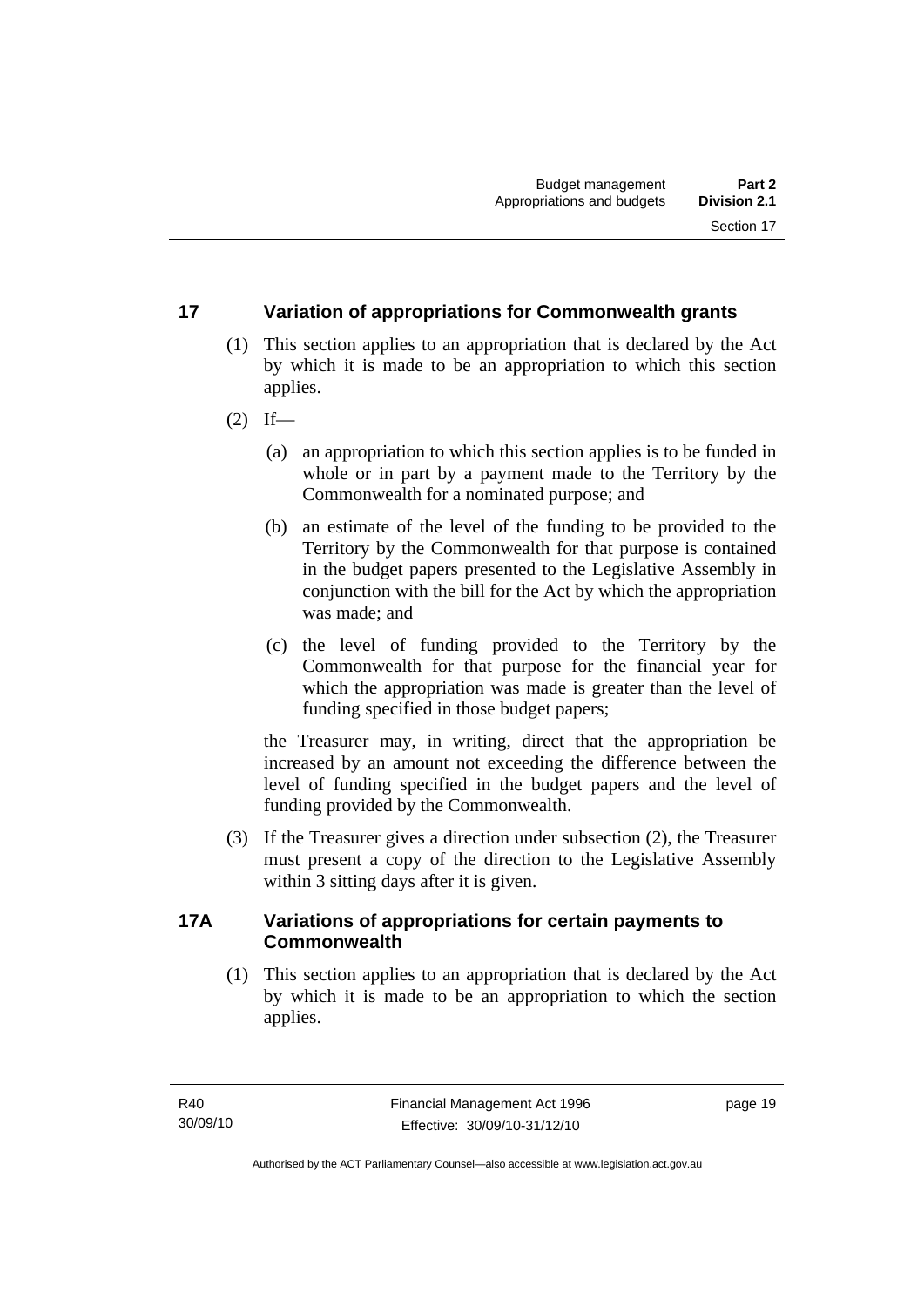#### <span id="page-29-0"></span> $(2)$  If—

- (a) an appropriation to which this section applies is made completely or partially for a payment required to be made to the Commonwealth for the provision of a service; and
- (b) an estimate of the amount of the payment is contained in the budget papers presented to the Legislative Assembly in conjunction with the bill for the Act by which the appropriation is made; and
- (c) the amount of the payment exceeds the amount of the estimate;

the Treasurer may, in writing, direct that the appropriation be increased by an amount not more than the difference between the amount of the estimate and the amount of the payment.

 (3) If the Treasurer gives a direction under subsection (2), the Treasurer must present a copy of the direction to the Legislative Assembly within 3 sitting days after it is given.

#### **18 Treasurer's advance**

- (1) This section applies to expenditure that is—
	- (a) in excess of the amount specifically appropriated for expenditure of that kind; or
	- (b) not provided for by an appropriation.
- (2) The Treasurer may, in writing, authorise the appropriation if—
	- (a) the Treasurer is satisfied that—
		- (i) there is an urgent need for the expenditure; and
		- (ii) the expenditure is not provided for, or is insufficiently provided for, because of a prescribed circumstance; and
	- (b) the total expenditure authorised under this subsection in any financial year does not exceed the amount appropriated for that year for this section.

R40 30/09/10

Authorised by the ACT Parliamentary Counsel—also accessible at www.legislation.act.gov.au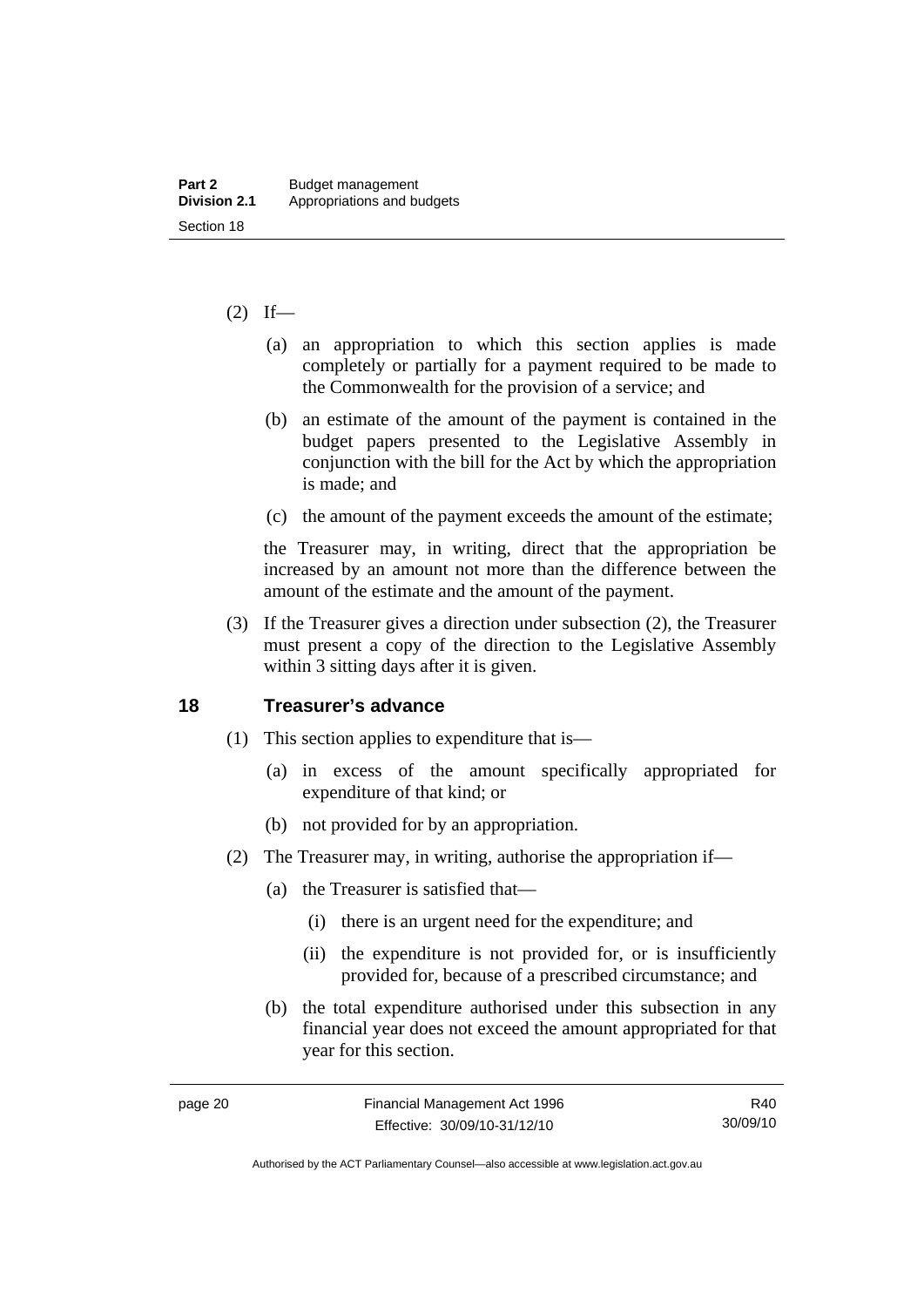- <span id="page-30-0"></span> (3) The amount appropriated for this section for a financial year must not exceed 1% of the total amount appropriated by all Appropriation Acts for that year.
- (4) The financial management guidelines may prescribe when there is an *urgent need for expenditure* for subsection (2) (a) (i).
- (5) In this section:

### *expenditure* means—

- (a) a payment for, or entering into a contract to make a payment for, an output delivery, including a payment for goods, services or grants; or
- (b) a payment on behalf of the Territory, or entering into a contract to make a payment on behalf of the Territory, including a payment for goods, services or grants; or
- (c) a payment from, or entering into a contract to make a payment from, a capital injection.

*prescribed circumstance*—each of the following is a *prescribed circumstance* in relation to expenditure:

- (a) there was an erroneous omission or understatement in an appropriation;
- (b) the expenditure was unforeseen until after the last day when it was practicable to provide for it in the relevant Appropriation Bill before the bill was introduced into the Legislative Assembly.

*relevant Appropriation Bill*, for expenditure, means the 1st Appropriation Bill for the financial year when the expenditure is to happen.

# **18A Assembly to be told about treasurer's advance**

 (1) This section applies if the Treasurer authorises expenditure under section 18 for a financial year.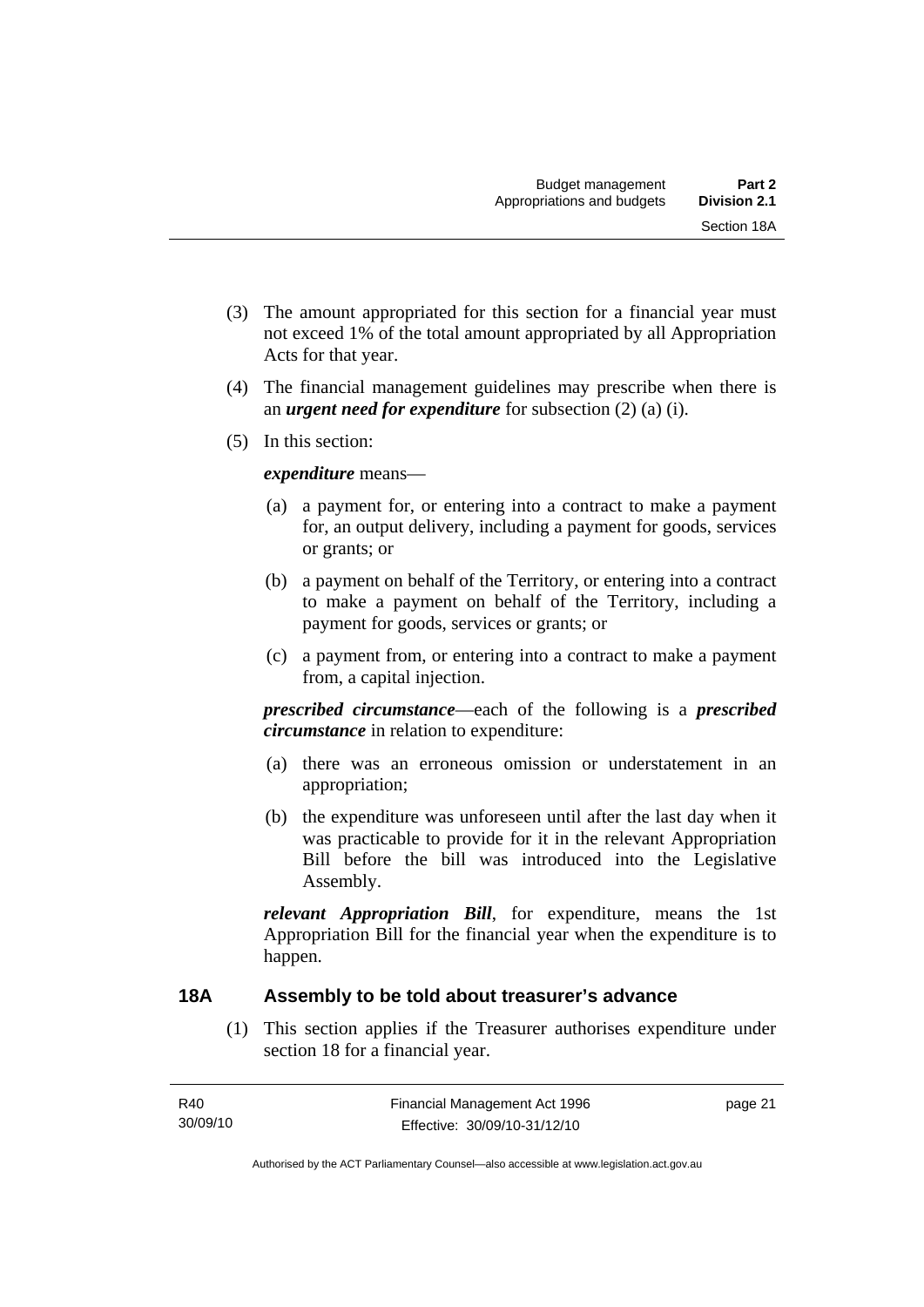- <span id="page-31-0"></span> (2) Within 3 sitting days after the day when the authorisation is given, the Treasurer must present to the Legislative Assembly—
	- (a) a copy of the authorisation; and
	- (b) a statement of the reasons for giving it; and
	- (c) a summary of the total expenditure authorised under section 18 for the financial year to date.
- (3) Within 3 sitting days after the end of the financial year, the Treasurer must present to the Legislative Assembly a summary of the total expenditure authorised.

#### **19 Refunds of payments made without liability**

- (1) If a payment is made to the Territory in purported discharge of a liability that does not exist, the amount paid may be refunded to the person by whom the payment was made whether or not there is an appropriation available for that purpose.
- (2) If a payment made to the Territory to discharge a liability exceeds the amount of the liability, the amount by which the payment exceeds the liability may be refunded to the person by whom the payment was made whether or not there is an appropriation available for that purpose.
- $(3)$  If—
	- (a) a person has paid an amount to the Territory for tax claimed by the Territory to be owing from the person; and
	- (b) a court or tribunal of competent jurisdiction subsequently finds that the person was not liable for that tax or was liable for an amount of tax less than the amount paid;

the amount paid, or the amount by which the payment exceeds the liability, may be refunded to the person who made the payment whether or not there is an appropriation available for that purpose.

Authorised by the ACT Parliamentary Counsel—also accessible at www.legislation.act.gov.au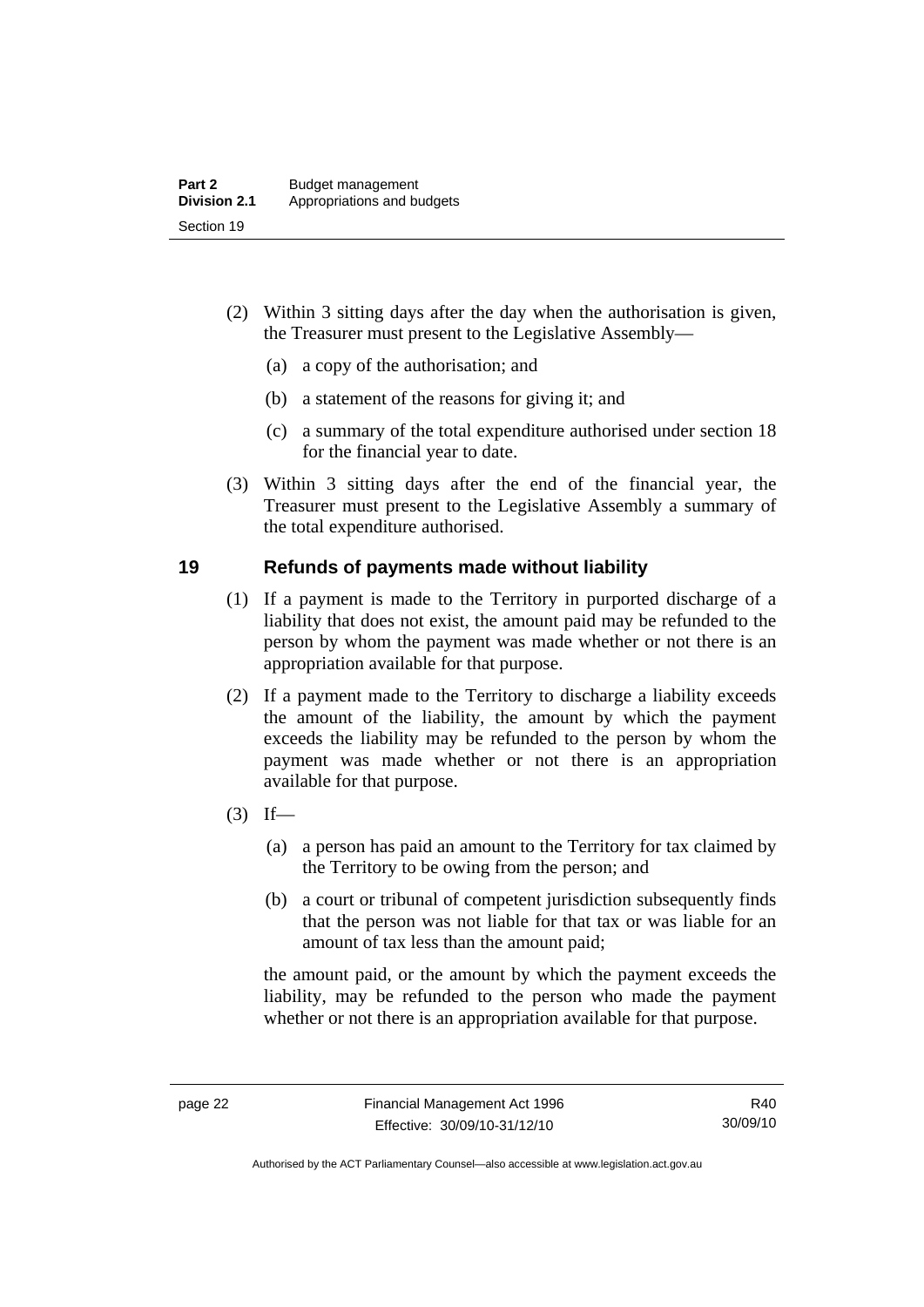# <span id="page-32-0"></span>**19A Payments for Territory GST liabilities**

Payments may be made to the Commonwealth for the GST liabilities of the Territory whether or not there is an appropriation for the purpose.

# **19AA Payments for Territory GST administration costs**

Despite section 6, payments may be made to the Commonwealth for GST administration costs payable by the Territory (including by way of deduction by the Commonwealth from GST revenue payable to the Territory) whether or not there is an appropriation for the purpose.

# **19B Authorisation of expenditure of certain Commonwealth grants**

- (1) Despite section 6, if—
	- (a) funds have been provided to the Territory by the Commonwealth under an agreement that specifies how the funds may be applied; and
	- (b) no appropriation has been made in relation to the funds;

the Treasurer may, in writing, authorise the expenditure of the funds in accordance with the agreement.

 (2) If the Treasurer gives an authorisation under subsection (1), the Treasurer must present a copy of the authorisation to the Legislative Assembly within 3 sitting days after it is given.

# **19C Amendment of capital injection conditions**

 (1) This section applies in relation to the conditions of a capital injection set out in a statement included in a proposed budget for a department, a territory authority or a territory-owned corporation for a financial year under section 12 (1) (c) (ii) or section  $12A(1)$  (c) (ii).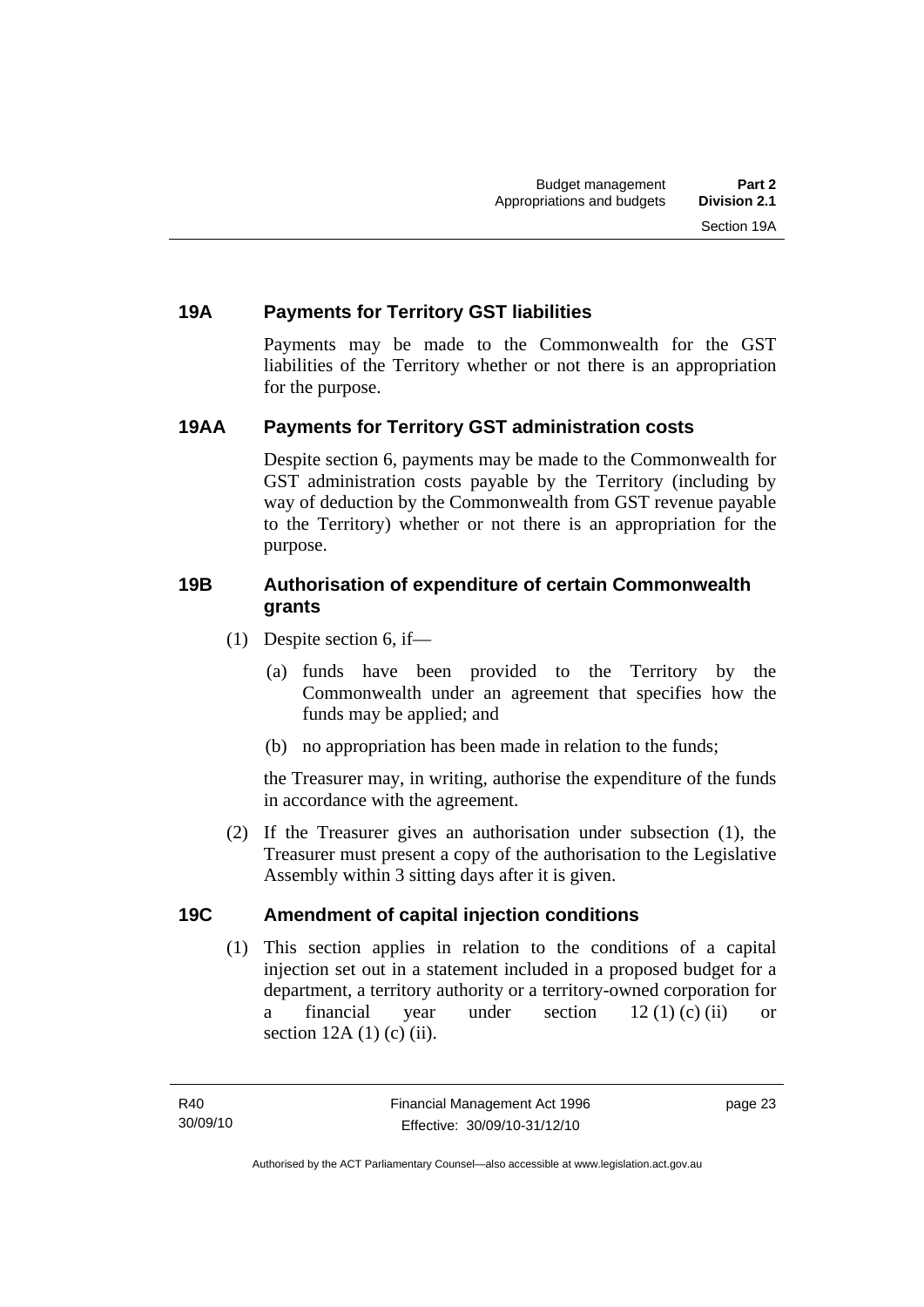- <span id="page-33-0"></span>(2) The Treasurer may, in writing, amend the conditions.
- (3) An amendment must state the Treasurer's reasons for the amendment.
- (4) An amendment is a notifiable instrument.

*Note* A notifiable instrument must be notified under the Legislation Act.

#### **19D Amendment of performance criteria**

- (1) This section applies in relation to the performance criteria set out in a statement included in a proposed budget for a department, a prescribed territory authority or a prescribed territory-owned corporation for a financial year under section 12 (1) (b) or section 12A (1) (b).
- (2) The responsible Minister for the department, territory authority or territory-owned corporation may, in writing, amend the performance criteria.
- (3) Without limiting subsection (2) the responsible Minister may amend the performance criteria if—
	- (a) the appropriations for the department, authority or corporation are varied under section 14 (Transfer of funds between appropriations) or section 17 (Variation of appropriations for Commonwealth grants); or
	- (b) a direction is given under section 15 (1) (Transfer of funds within appropriations) in relation to an appropriation made for the department, authority or corporation; or
	- (c) funds are transferred to or from the department, authority or corporation under section 16 (Transfer of functions after Appropriation Act passed); or
	- (d) funds are given to the department, authority or corporation under section 18 (Treasurer's advance); or

Authorised by the ACT Parliamentary Counsel—also accessible at www.legislation.act.gov.au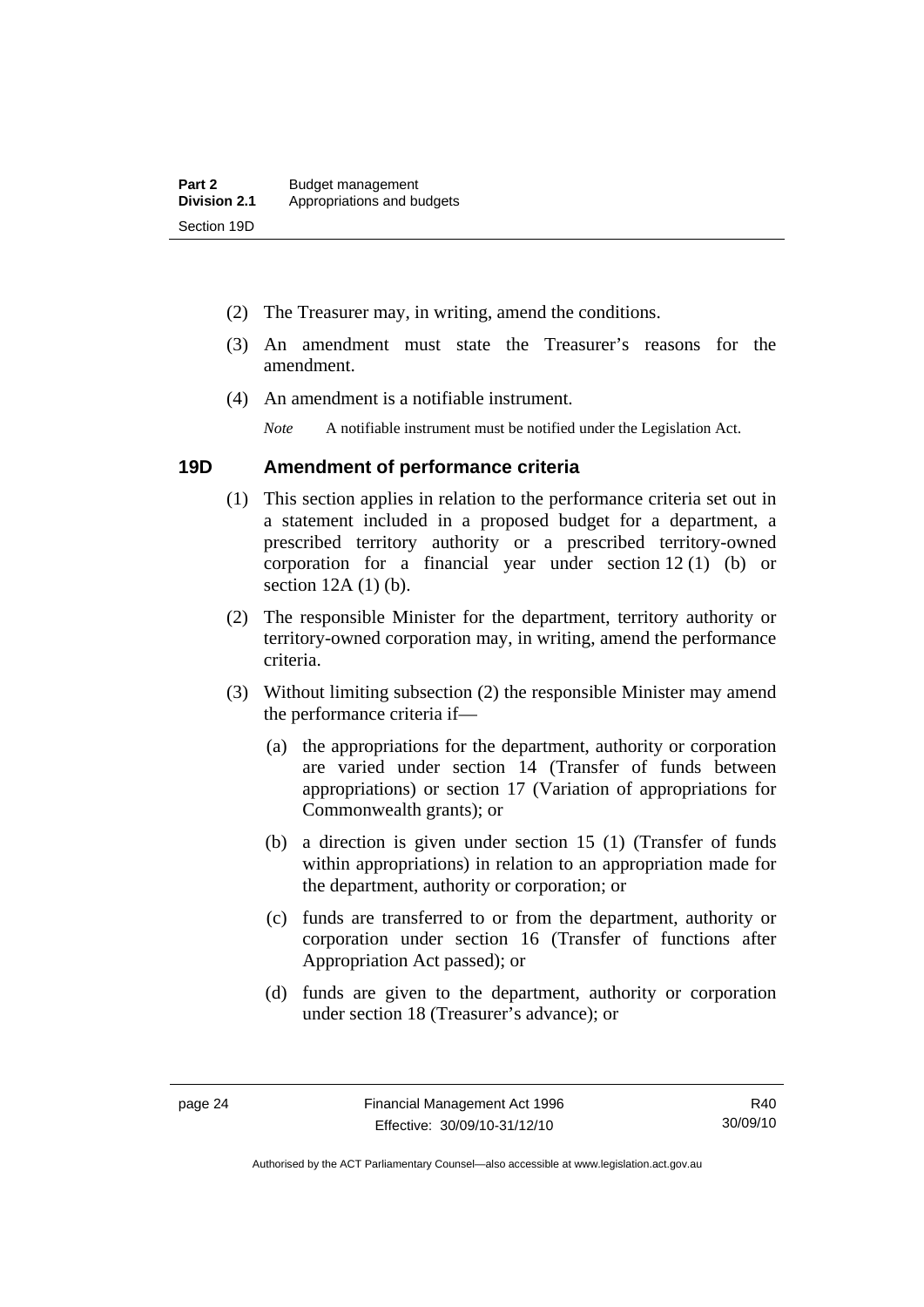- (e) funds mentioned in section 19B (Authorisation of expenditure of certain Commonwealth grants) are given to the department, authority or corporation; or
- (f) changes happen in the priorities of the department, authority or corporation; or
- (g) the Minister is satisfied that other performance criteria should be adopted for the provision of outputs by the department, authority or corporation.
- (4) An amendment of the performance criteria must be made in a way that—
	- (a) for a department—the budget as amended will comply with section 12(3); and
	- (b) for a territory authority or territory-owned corporation—the budget as amended will comply with section 12A (2).
- (5) An amendment of the performance criteria is a notifiable instrument.

*Note* A notifiable instrument must be notified under the Legislation Act.

(6) In this section:

*budget*, for the department, territory authority or territory-owned corporation, means the budget for the department, authority or corporation for the financial year presented to the Legislative Assembly under section 10 (b) or (c) (Budget papers) and, if the budget has been amended under this Act, the budget as amended.

*prescribed territory authority* means a territory authority prescribed for section  $12A(1)$  (b).

*prescribed territory-owned corporation* means a territory-owned corporation prescribed for section 12A (1) (b).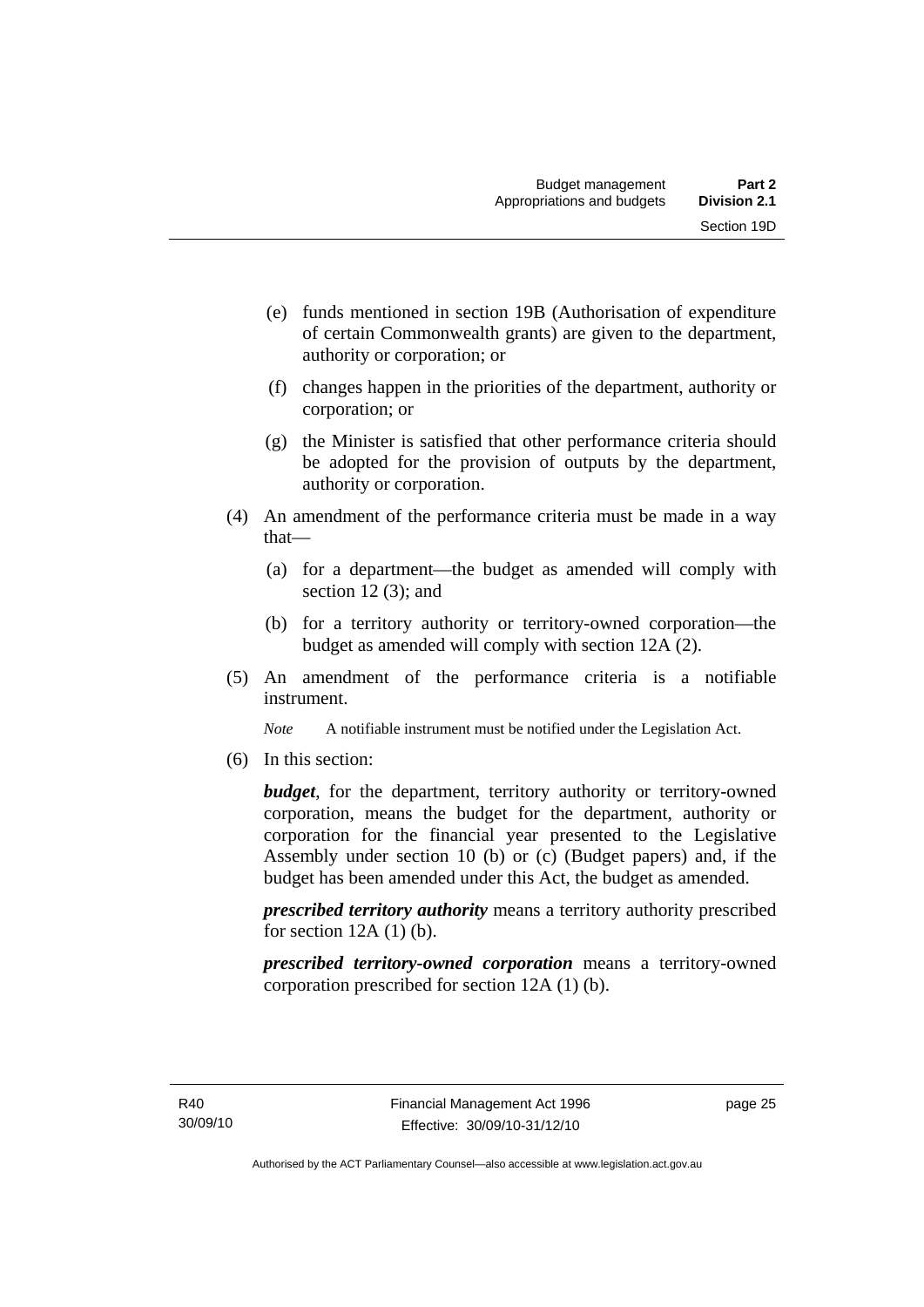# <span id="page-35-0"></span>**20 Budgets for Legislative Assembly secretariat**

Before the beginning of a financial year, the Speaker of the Legislative Assembly may—

- (a) after consultation with an appropriate committee of the Legislative Assembly, advise the Treasurer of the appropriations that the Speaker considers should be made for the Legislative Assembly secretariat for the financial year; and
- (b) provide the Treasurer with a draft budget for the Legislative Assembly secretariat for the financial year that contains the information mentioned in section 12 other than that mentioned in subsection  $(1)$  (b).

# **Division 2.2 Budget reviews and pre-election updates**

# **20A Budget review**

- (1) The Treasurer must prepare a budget review for each financial year.
- (2) The Treasurer must present the budget review for a financial year to the Legislative Assembly not later than 15 February in the financial year.
	- *Note* This is the same day as financial statements for the 2nd quarter of the financial year are required to be presented under s 26 (Periodic financial statements).
- (3) However, if a sitting day does not fall in that year on or before 15 February, the Treasurer must give copies of the budget review to each member of the Legislative Assembly on or before that day.

# **20B Purpose and contents of budget review**

 (1) The purpose of the budget review for a financial year is to give updated information to allow the assessment of the government's financial performance against the financial policy objectives and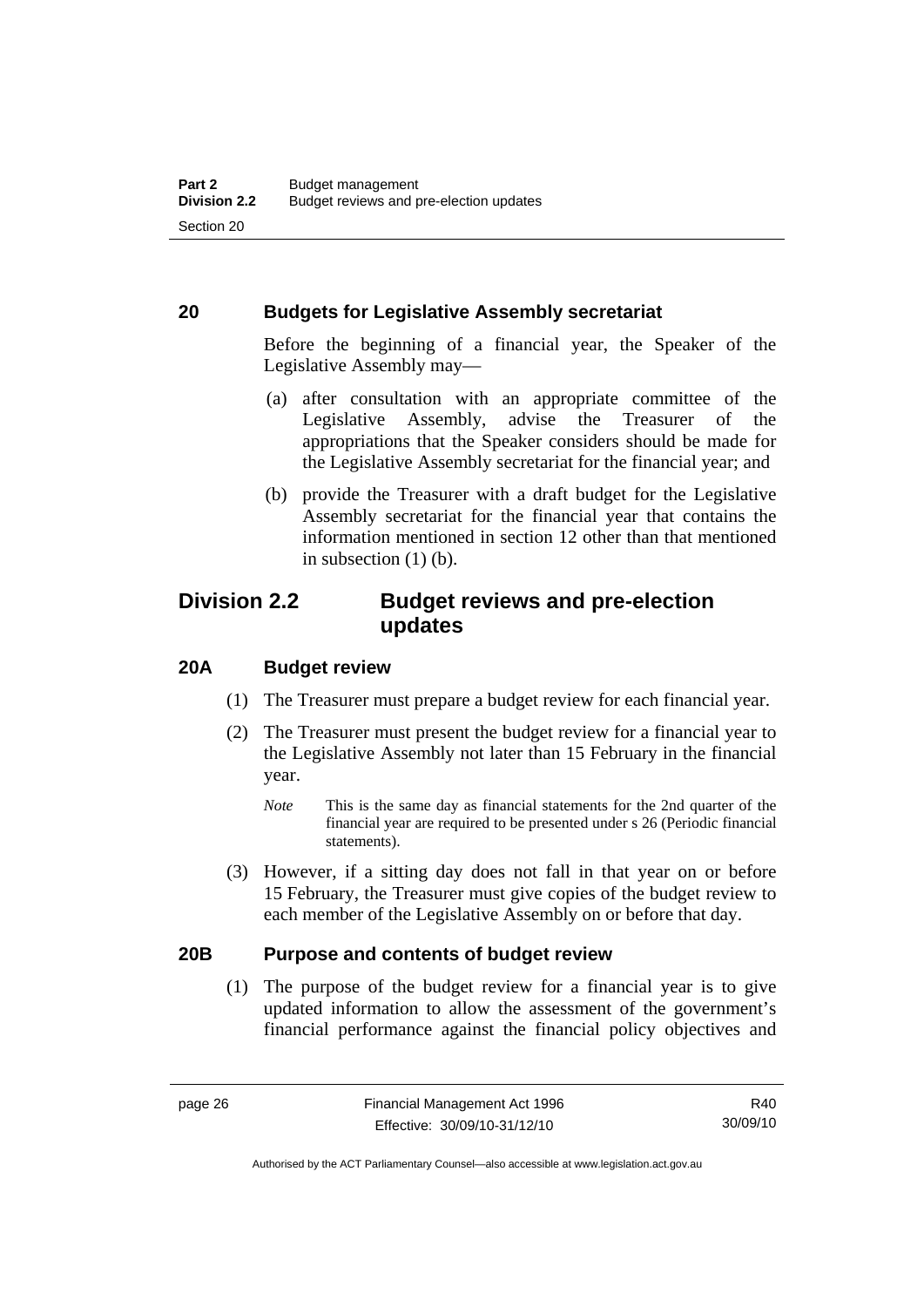strategies set out in the financial policy objectives and strategies statement for the Territory budget for the financial year.

- (2) The budget review for a financial year must be based on the financial policy objectives and strategies statement for the Territory budget for the financial year.
- (3) The budget review for a financial year must—
	- (a) include updated financial statements required under the financial management guidelines for the general government sector for the financial year; and
	- (b) include whole-of-year results for the previous financial year, the budget for the financial year, the estimated financial position of the Territory at the end of the financial year and updated budget estimates for each of the next 3 financial years; and
	- (c) include a review of the financial policy objectives and strategies statement included in the budget for the financial year that satisfies the requirements of section 11A (2) and (3); and
	- (d) state the date as at when the review was done.
- (4) However, if particular information required to be included in the budget review is unchanged from information set out in full in the budget for the Territory under section 11 (1) for the financial year, the review may instead summarise the information and state that it is unchanged from that set out in the budget.
- (5) For subsection (3):

*budget*, for a financial year, means the budget for the year presented to the Legislative Assembly under section 10 (a) (Budget papers) and, if that budget has been amended under this Act, the budget as amended.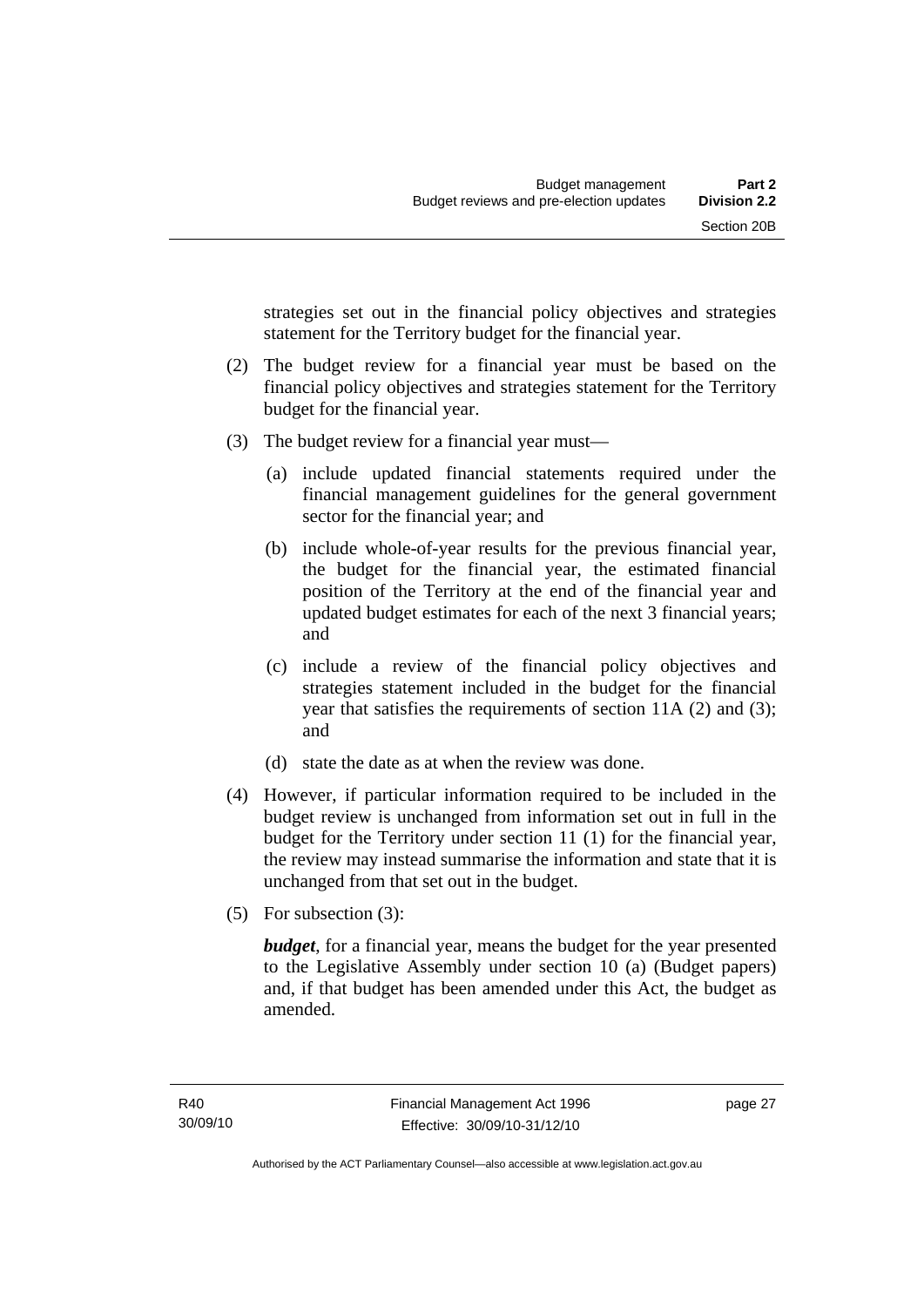# **20C Pre-election budget update**

- (1) At least 30 days before the polling day for an ordinary election, the chief executive must prepare a pre-election budget update and give it to the parliamentary counsel for notification.
- (2) At least 20 days before the polling day for an election mentioned in the Self-Government Act, section 16 (Dissolution of Assembly by Governor-General) or section 48 (Resolution of no confidence in Chief Minister), the chief executive must prepare a pre-election budget update and give it to the parliamentary counsel for notification.
- (3) A pre-election budget update is a notifiable instrument.

*Note* A notifiable instrument must be notified under the Legislation Act.

(4) In this section:

*ordinary election*—see the *Electoral Act 1992*, dictionary.

*polling day*—see the *Electoral Act 1992*, dictionary.

### **20D Purpose and contents of pre-election budget update**

- (1) The purpose of a pre-election budget update for an election is—
	- (a) to allow the assessment of the government's financial performance against the financial policy objectives and strategies set out in the latest financial policy objectives and strategies statement; and
	- (b) to give the electorate an accurate picture of the Territory's financial position before the election.
- (2) A pre-election budget update must be based on the latest financial policy objectives and strategies statement.
- (3) A pre-election budget update for an election must include—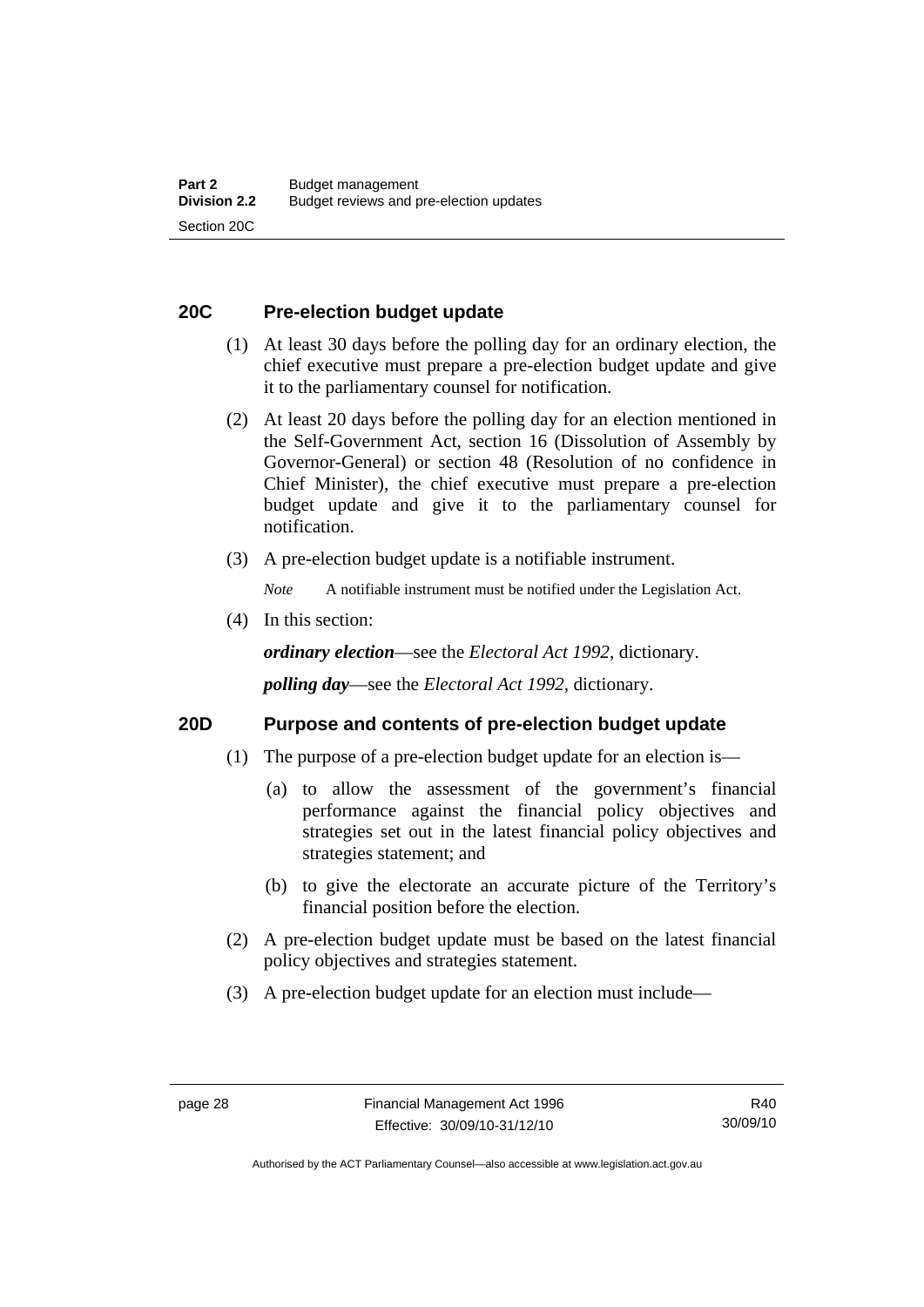- (a) updated financial statements required under the financial management guidelines for the financial year in which the election is to be held; and
- (b) updated budget estimates for the general government sector, the public trading enterprise sector and the Territory for that financial year and for each of the next 3 financial years; and
- (c) a statement of the economic or other assumptions used in preparing the updated financial statements and budget estimates; and
- (d) a statement about the sensitivity of the updated financial statements and budget estimates to changes in the economic or other assumptions; and
- (e) a statement of the risks, quantified if possible, that may affect the economic or other assumptions, including—
	- (i) contingent liabilities; and
	- (ii) publicly announced government commitments that are not yet included in the updated financial statements and budget estimates.
- (4) Information in the pre-election budget update must—
	- (a) take into account government decisions and other circumstances that may have material effect on the financial statements and budget estimates; and
	- (b) state the date as at when the updating was done.
- (5) However, if particular information required to be included in the pre-election budget update is unchanged from information set out in full in the latest financial statements, the budget estimates mentioned in section 11 (Territory budgets) or budget review, the pre-election budget update may instead summarise the information and state that it is unchanged from that set out in the financial statements, budget estimates or budget review.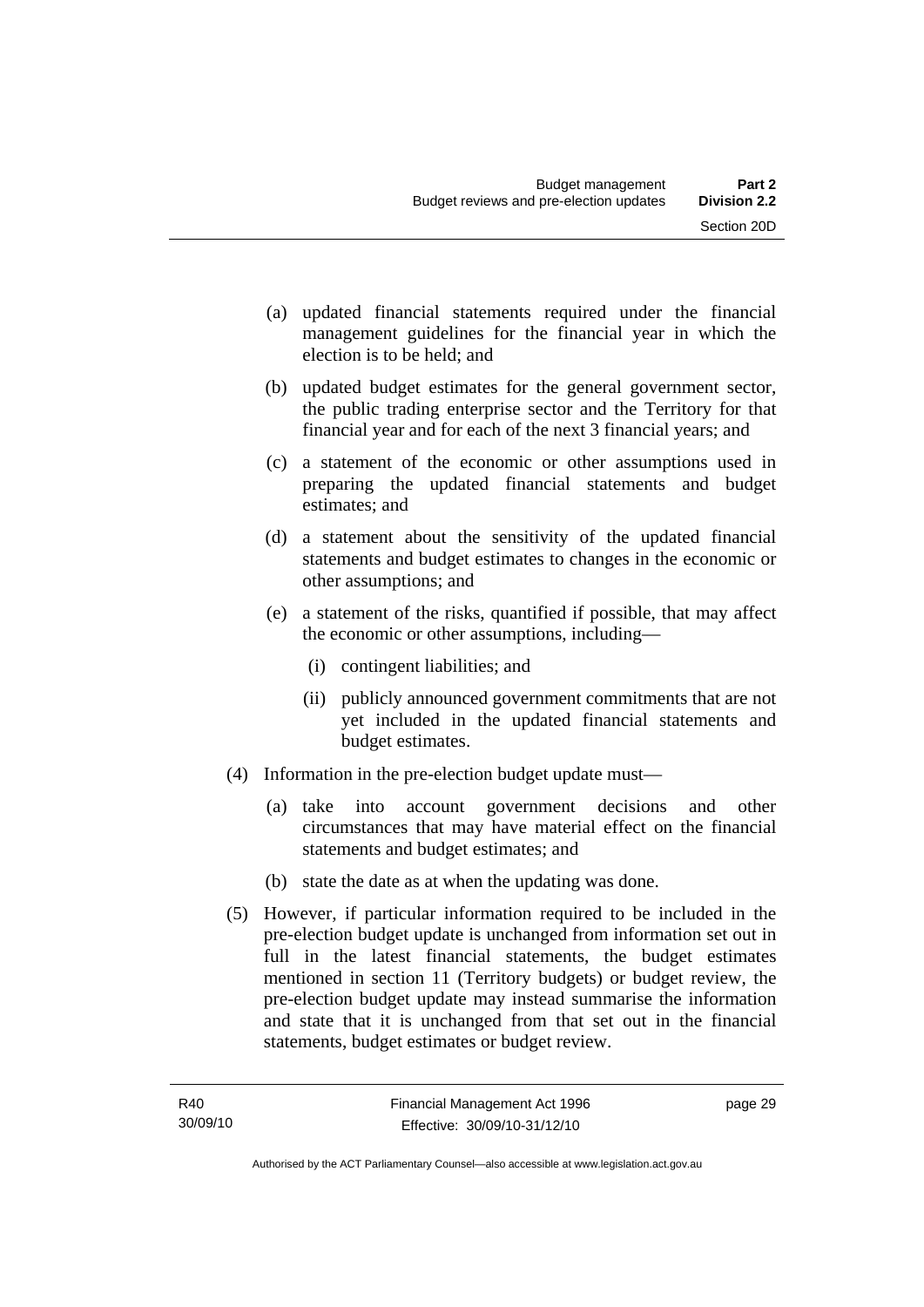# **Part 3 Financial reports**

# **Division 3.1 Financial reports of the Territory**

# **21 Meaning of** *the Territory* **in div 3.1**

In this division, a reference to *the Territory* includes a reference to all territory authorities and all territory-owned corporations.

# **22 Annual financial statements of the Territory**

- (1) The Treasurer must, as soon as practicable after the end of a financial year, prepare annual financial statements for the Territory for that year.
- (2) The statements must be prepared in accordance with generally accepted accounting principles and include—
	- (a) the financial statements required under the financial management guidelines; and
	- (b) a statement of the accounting policies adopted by the Territory; and
	- (c) the other statements that are necessary to fairly reflect the financial operations of the Territory during the year and its financial position at the end of the year.

### **23 Responsibility for annual financial statements**

- (1) Annual financial statements of the Territory must have endorsed on them, or attached to them, a statement of responsibility signed by—
	- (a) the Treasurer; and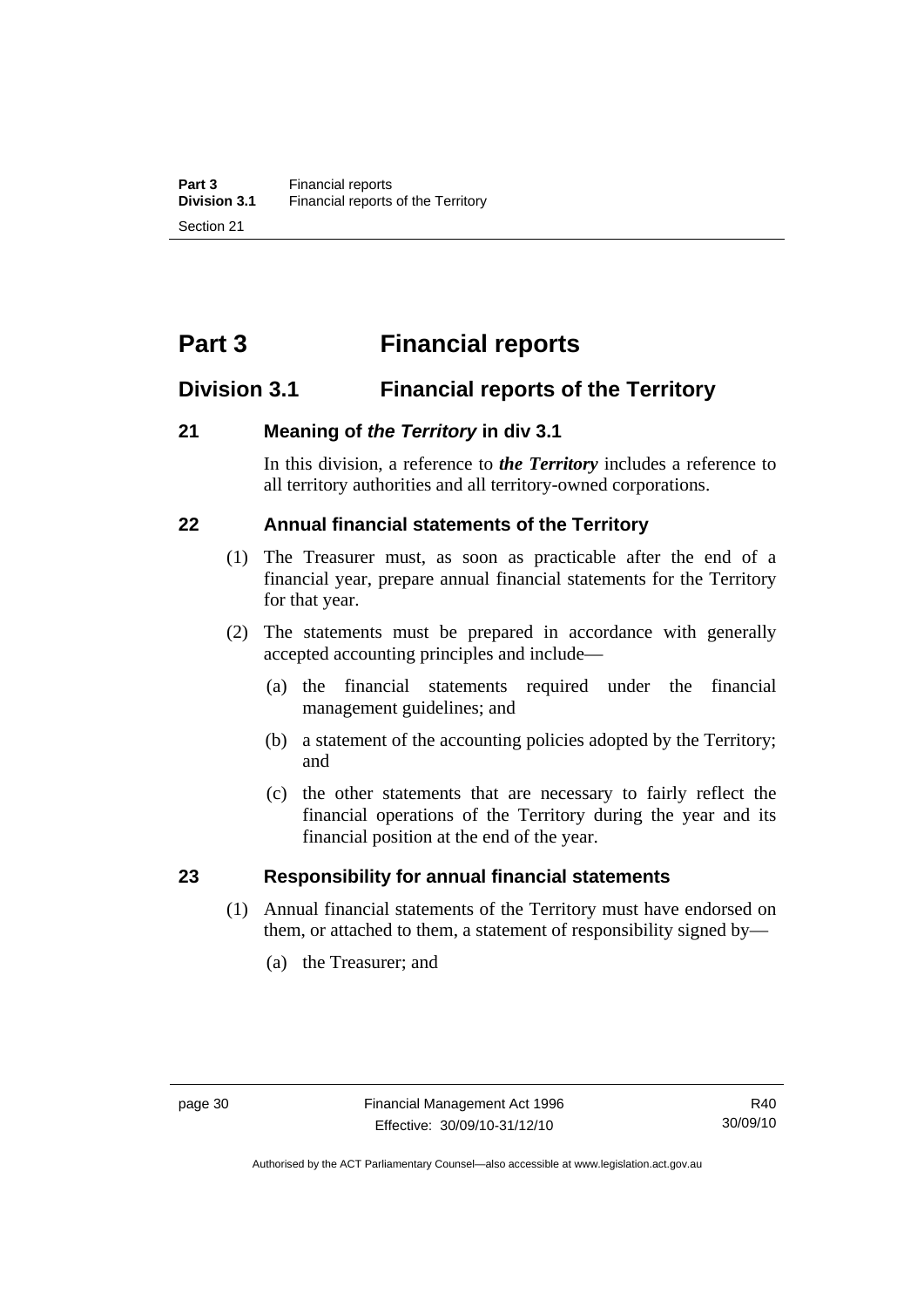- (b) the chief executive of the administrative unit to which responsibility for the administration of this Act has been allocated under the *Public Sector Management Act 1994*, section 14.
- (2) A statement of responsibility must comprise—
	- (a) a statement by the Treasurer that in his or her opinion the financial statements fairly reflect the financial operations of the Territory during the year to which they relate and the financial position of the Territory at the end of the year; and
	- (b) a statement by the chief executive that the financial statements have been prepared in accordance with generally accepted accounting principles.

# **24 Audit of annual financial statements**

- (1) The Treasurer must give the auditor-general the annual financial statements of the Territory for a financial year within 3 months after the end of the year.
- (2) The auditor-general must, within 30 days after the auditor-general receives the annual financial statements under subsection (1), give the Treasurer an audit opinion about the statements.
- (3) Despite subsections (1) and (2), if an ordinary election is to be held in the year after the end of the financial year—
	- (a) the Treasurer must give the auditor-general the annual financial statements of the Territory for the financial year in sufficient time for the auditor-general to give an audit opinion about the statements within 3 months after the end of the financial year; and
	- (b) the auditor-general must give an audit opinion to the Treasurer within 3 months after the end of the financial year.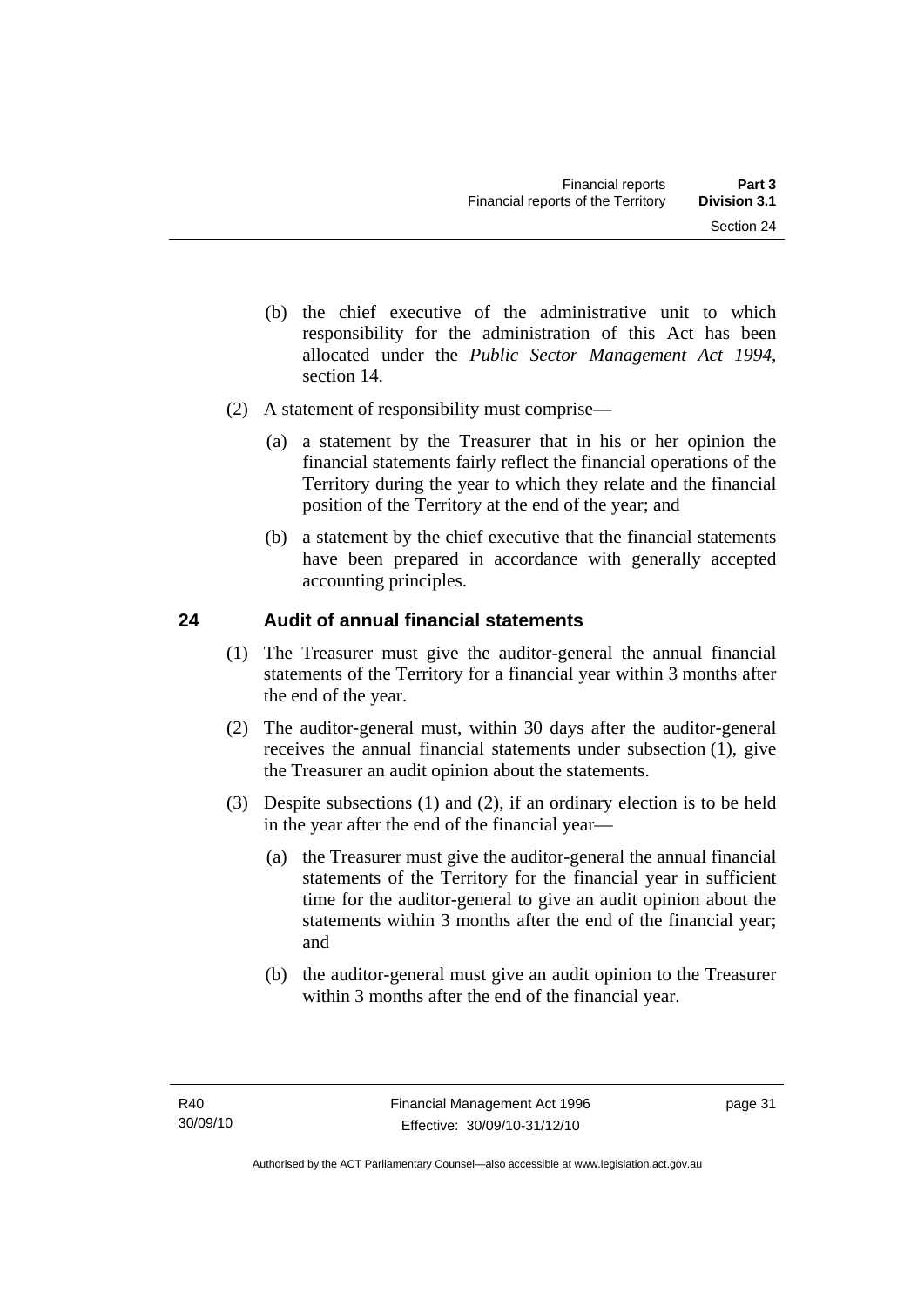(4) In this section:

*ordinary election*—see the *Electoral Act 1992*, dictionary.

## **25 Presentation of annual financial statements to Legislative Assembly**

- (1) If the Treasurer receives, under section 24 (2), an audit opinion about annual financial statements, the Treasurer must present to the Legislative Assembly, within 3 sitting days after receiving the opinion—
	- (a) a copy of the annual financial statements; and
	- (b) a copy of the audit opinion.
- (2) If the Treasurer receives, under section 24 (3) (b), an audit opinion about annual statements, the Treasurer must give to each member of the Legislative Assembly, within 7 days after receiving the opinion—
	- (a) a copy of the annual financial statements; and
	- (b) a copy of the audit opinion.

### **26 Periodic financial statements**

- (1) Within 45 days after the end of each quarter of a financial year, the Treasurer must prepare financial statements for—
	- (a) the quarter; and
	- (b) the period from the beginning of the financial year until the end of the quarter.
- (2) The statements must be prepared in accordance with the financial management guidelines.
- (3) The Treasurer must present copies of the statements prepared under subsection (1) to the Legislative Assembly on the first sitting day after they are prepared.

R40 30/09/10

Authorised by the ACT Parliamentary Counsel—also accessible at www.legislation.act.gov.au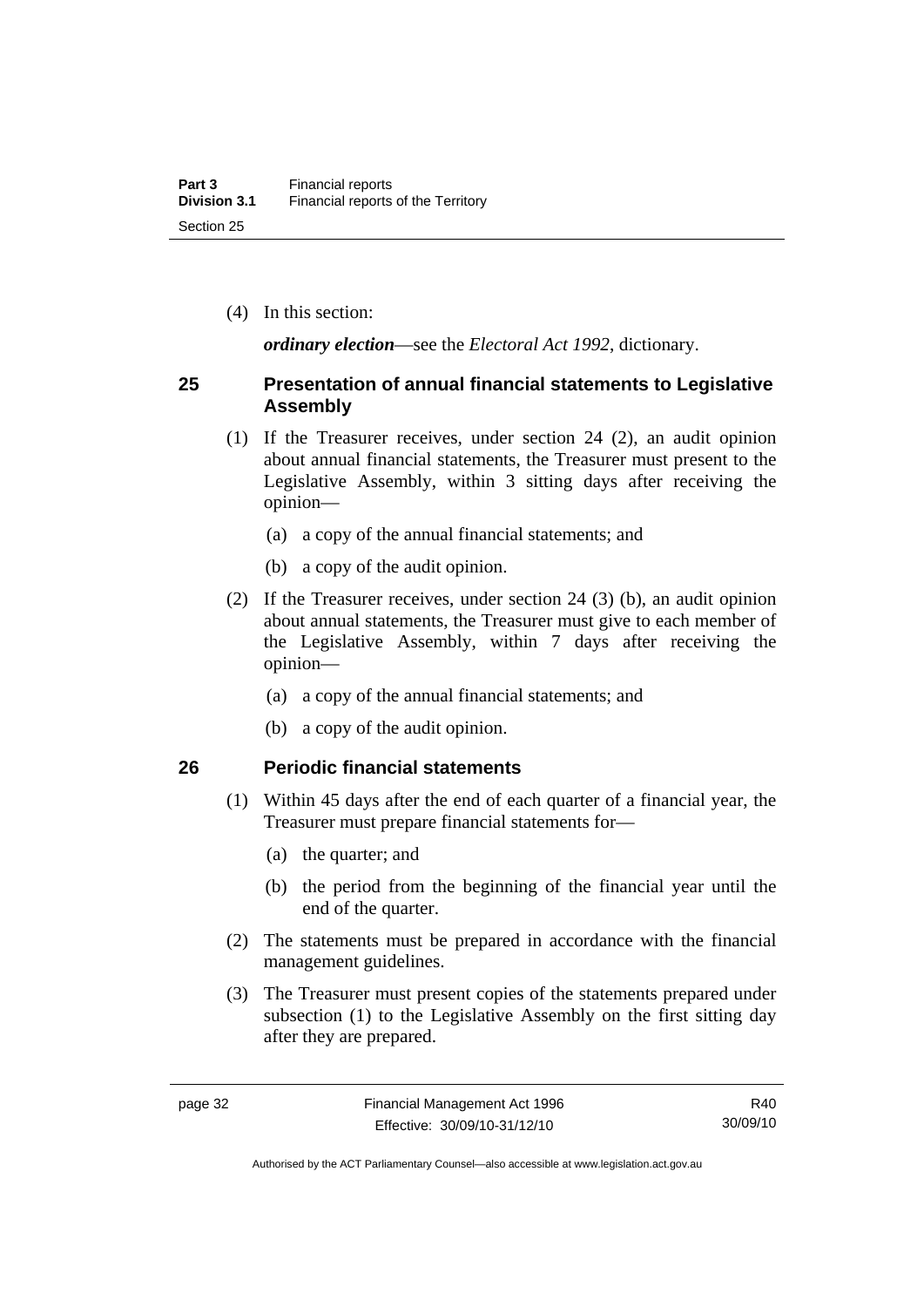(4) If the first sitting day mentioned in subsection (3) does not fall within 45 days after the end of the relevant quarter, the Treasurer must give copies of the statements prepared under subsection (1) to each member of the Legislative Assembly within the 45 days.

# **Division 3.2 Financial reports and performance statements of departments**

# **27 Annual financial statements of departments**

- (1) A department must, as soon as practicable after the end of each financial year, prepare annual financial statements relating to its operations during the year.
- (2) The annual financial statements of a department must be prepared in accordance with generally accepted accounting principles and in a form that facilitates a comparison between the financial operations of the department during the year and the estimates of those operations contained in the budget for the department for the financial year.
- (3) The annual financial statements must include—
	- (a) the financial statements required under the financial management guidelines; and
	- (b) if a change was made during the year to the conditions of a capital injection set out under section 12 (1) (c) (ii) (Departmental budgets) in a statement included in a proposed budget for the department for a financial year—a statement of the change and the reasons for it; and
	- (c) a statement of the accounting policies adopted by the department; and
	- (d) any other statements necessary to fairly reflect the financial operations of the department during the year and its financial position at the end of the year.

page 33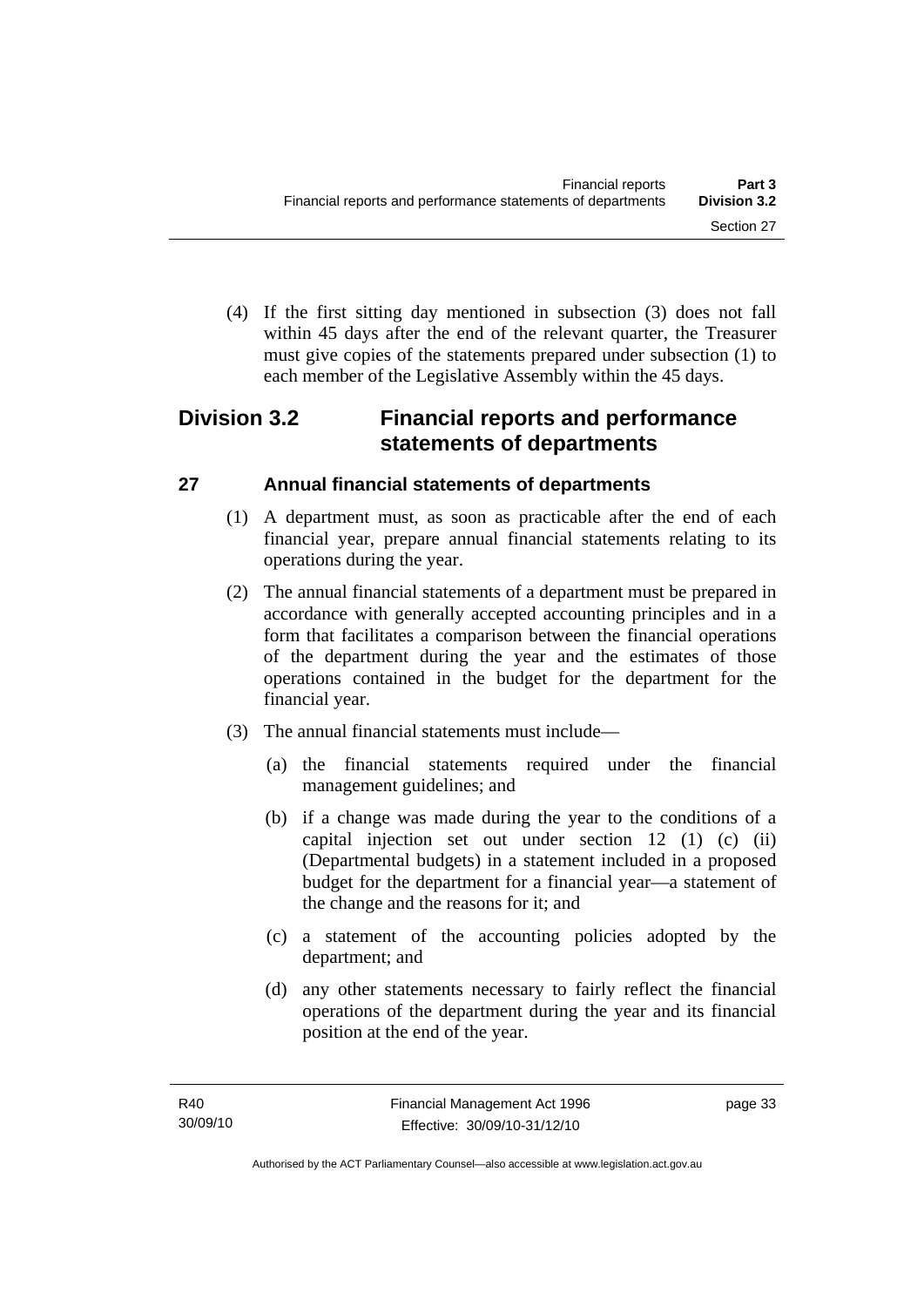(4) In this section:

*budget*, for a department for a financial year, means the budget for the department for the year presented to the Legislative Assembly under section 10 (b) (Budget papers).

# **28 Responsibility for annual financial statements of departments**

- (1) The annual financial statements of a department for a financial year must have endorsed on them, or attached to them, a statement of responsibility signed by the responsible chief executive.
- (2) The statement of responsibility must state that, in the responsible chief executive's opinion, the annual financial statements fairly reflect the financial operations of the department during the financial year and the financial position of the department at the end of the year.

# **29 Audit of financial statements of departments**

- (1) The responsible chief executive of a department must give the auditor-general the financial statements of the department for a financial year as soon as practicable after the statements are prepared.
- (2) The financial statements must have endorsed on them, or attached to them, the statement of responsibility made for them.
- (3) The auditor-general must give the responsible chief executive an audit opinion about the financial statements as soon as practicable after the auditor-general receives them.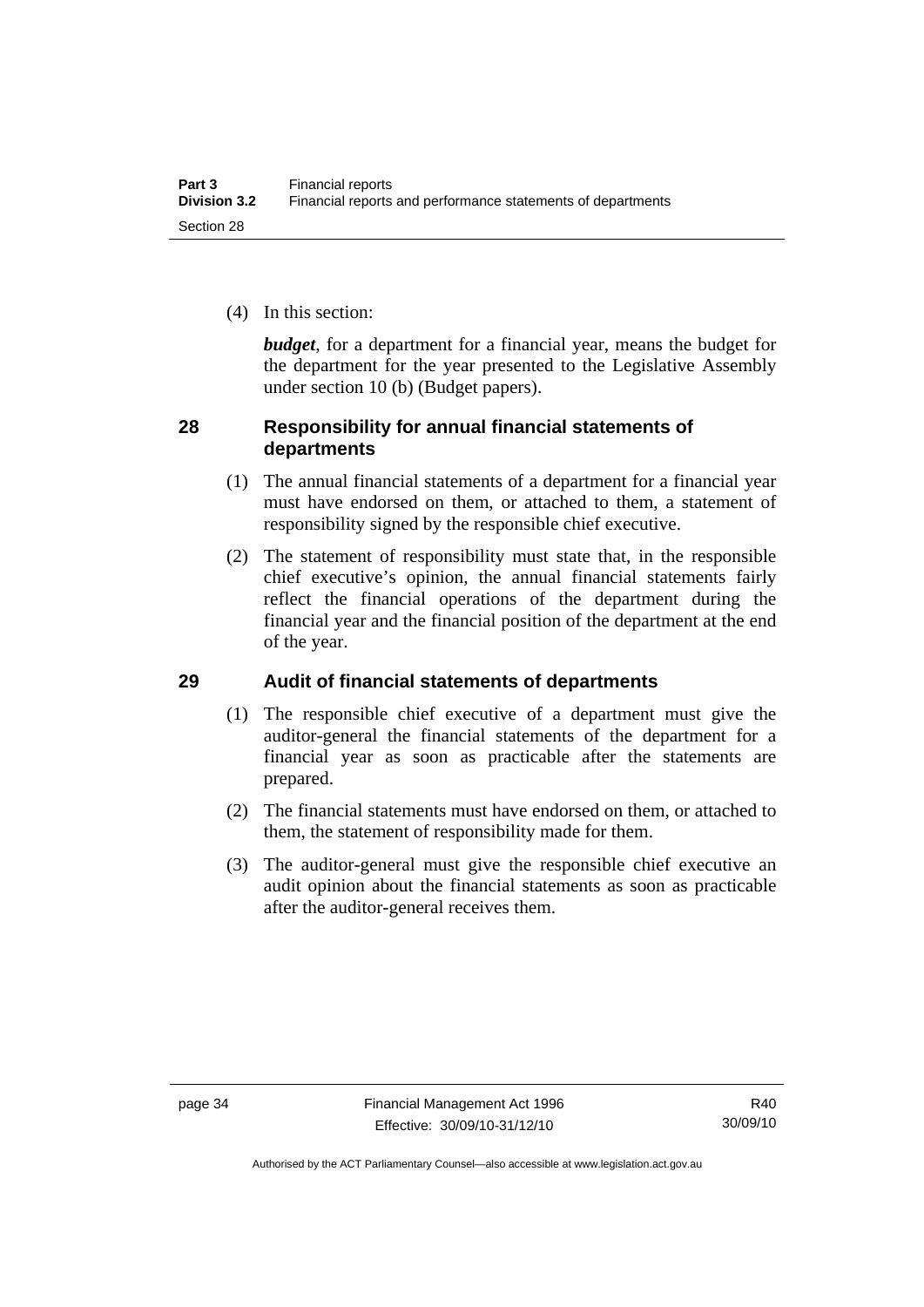# **30 Departmental annual financial statements to be included in annual reports etc**

A report prepared under the *Annual Reports (Government Agencies) Act 2004* for a department for a financial year must include, or have attached to it—

- (a) the department's annual financial statements for the year; and
- (b) the audit opinion under section 29 (3) about the financial statements.

# **30A Statements of performance of departments**

- (1) As soon as practicable after the end of each financial year, each department must prepare a statement of the performance of the department in providing each class of outputs provided by it during the year.
- (2) The statement must—
	- (a) compare the performance of the department in providing each class of the outputs with the forecast of the performance in the department's budget for the year; and
	- (b) give particulars of the extent to which the performance criteria set out in the budget for the provision of the outputs were met.
- (3) In this section:

*budget*, for the department, means the budget for the department for the financial year presented to the Legislative Assembly under section 10 (b) (Budget papers) and, if that budget has been amended under this Act, the budget as amended.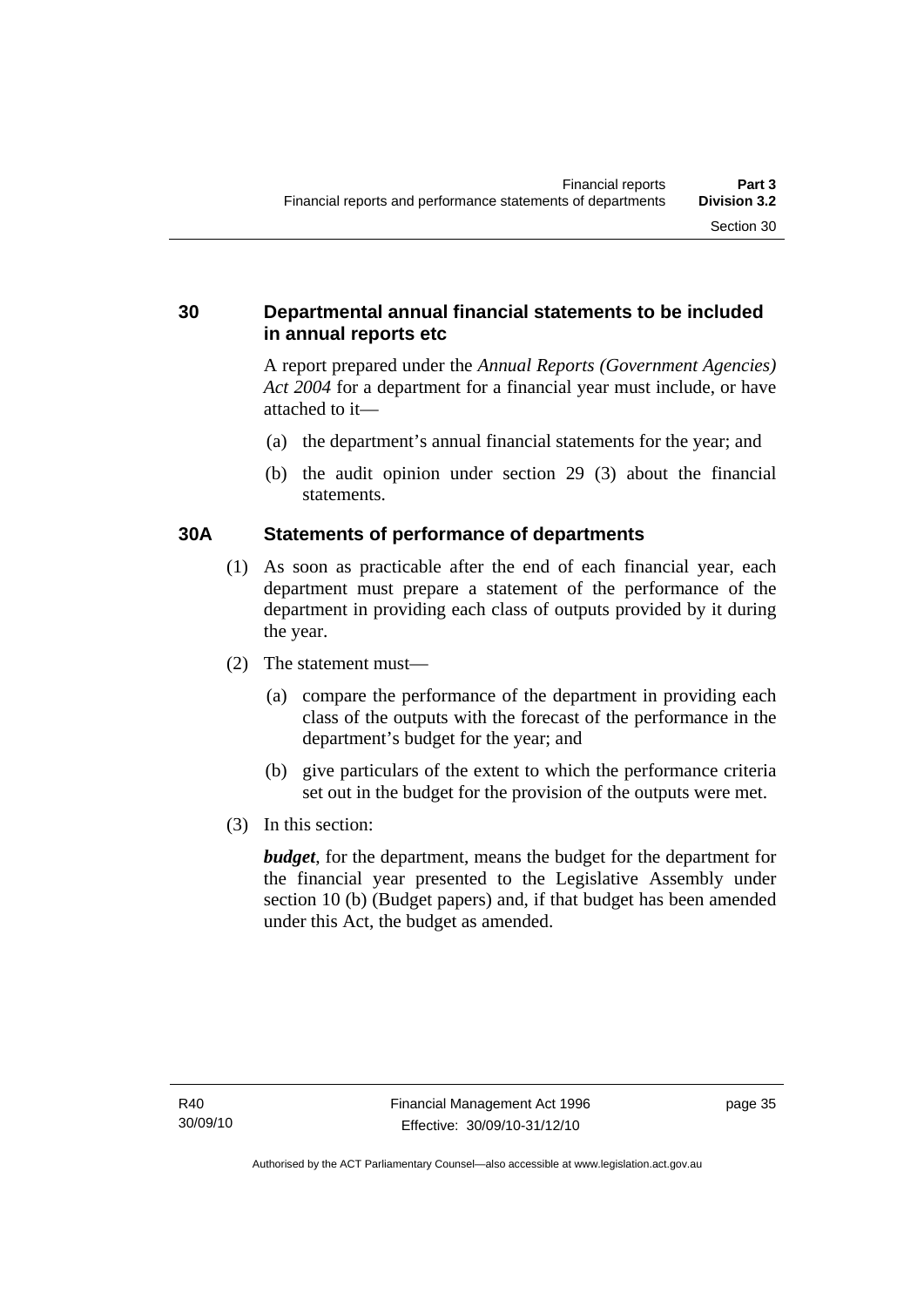# **30B Responsibility for departmental statements of performance**

- (1) A statement of performance of a department for a financial year must have endorsed on it, or attached to it, a statement of responsibility signed by the responsible chief executive.
- (2) The statement of responsibility must state that, in the responsible chief executive's opinion, the statement of performance fairly reflects the performance of the department in providing each class of outputs during the financial year.

# **30C Scrutiny of departmental statements of performance**

- (1) The responsible chief executive of a department must give the auditor-general the department's statement of performance for a financial year as soon as practicable after the statement is prepared.
- (2) The statement of performance must have endorsed on it, or attached to it, the statement of responsibility made for it under section 30B.
- (3) The auditor-general must give the chief executive a report about the statement of performance as soon as practicable after the auditor-general receives it.
- (4) The report must be prepared in accordance with the financial management guidelines.

### **30D Departmental statements of performance to be included in annual reports etc**

A report prepared under the *Annual Reports (Government Agencies) Act 2004* for a department for a financial year must include, or have attached to it—

- (a) the department's statement of performance for the year; and
- (b) the auditor-general's report under section 30C (3) about the statement of performance.

R40 30/09/10

Authorised by the ACT Parliamentary Counsel—also accessible at www.legislation.act.gov.au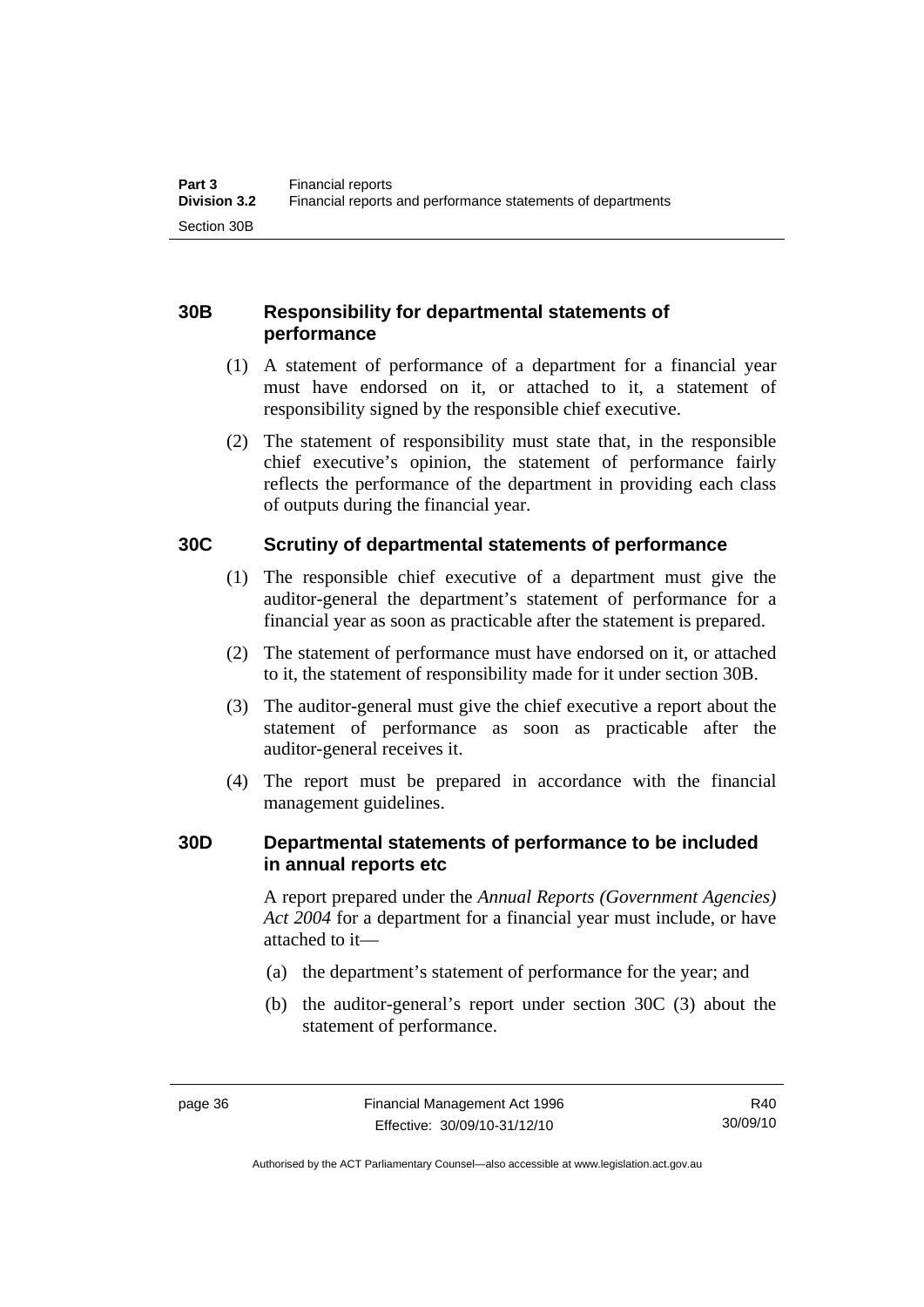## **30E Half-yearly departmental performance reports**

- (1) Within 30 days after 31 December in each financial year, each Minister must prepare a half-yearly performance report for each department for which the Minister is responsible.
- (2) The report must include—
	- (a) a progress report on delivery of outputs; and
	- (b) an explanation of any significant variations from performance criteria.
- (3) The Minister must present the report to the Legislative Assembly on the first sitting day after the report is prepared.
- (4) If the report is not presented to the Legislative Assembly under subsection (3) within 30 days after 31 December, the Minister must make a copy of the report available to members of the Legislative Assembly within the 30 days.
- (5) This section does not apply to the Legislative Assembly secretariat.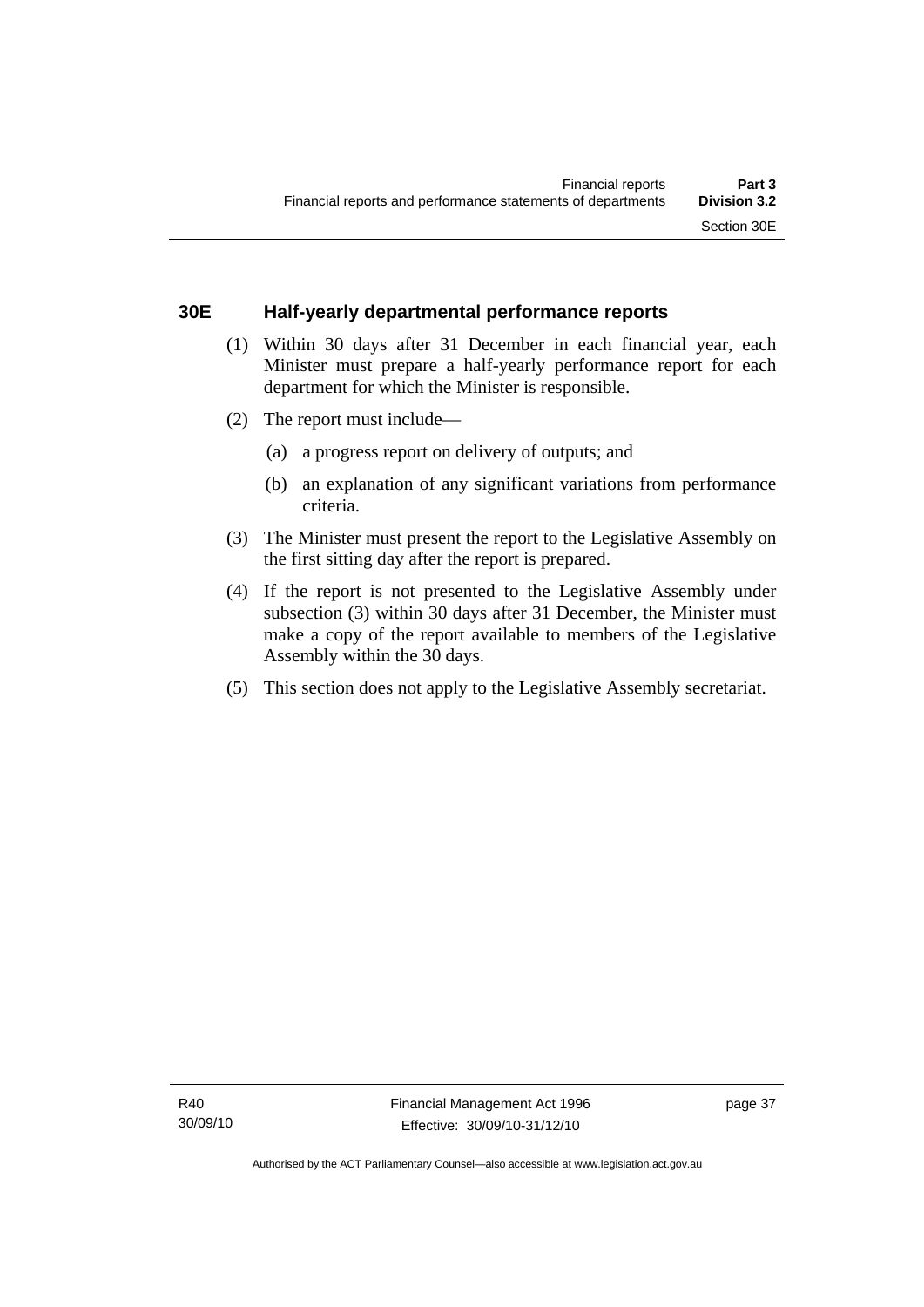# **Part 4 Financial management responsibilities of chief executives of departments**

#### **31 Responsibilities of chief executives of departments**

- (1) The responsible chief executive of a department is accountable to the responsible Minister of the department for the efficient and effective financial management of the department.
- (2) Without limiting subsection (1), the responsible chief executive of a department is responsible, under the responsible Minister, for ensuring—
	- (a) that money spent by the department is spent in accordance with appropriations made for the department (including appropriations available under section 34B); and
	- (b) that, as far as practicable, the operations of the department for a financial year are consistent with, and comparable to, the budget for the department for the year; and
	- (c) that the officers and employees of the department comply with this Act (including the financial management guidelines); and
		- *Note* A reference to an Act includes a reference to the statutory instruments made or in force under the Act, including any guideline (see Legislation Act, s 104).
	- (d) that proper accounts and records are kept of the transactions and affairs of the department in accordance with generally accepted accounting principles; and
	- (e) that adequate control is maintained over the assets of the department and assets in the control of the department; and
	- (f) that adequate control is maintained over the incurring of liabilities by the department.

Authorised by the ACT Parliamentary Counsel—also accessible at www.legislation.act.gov.au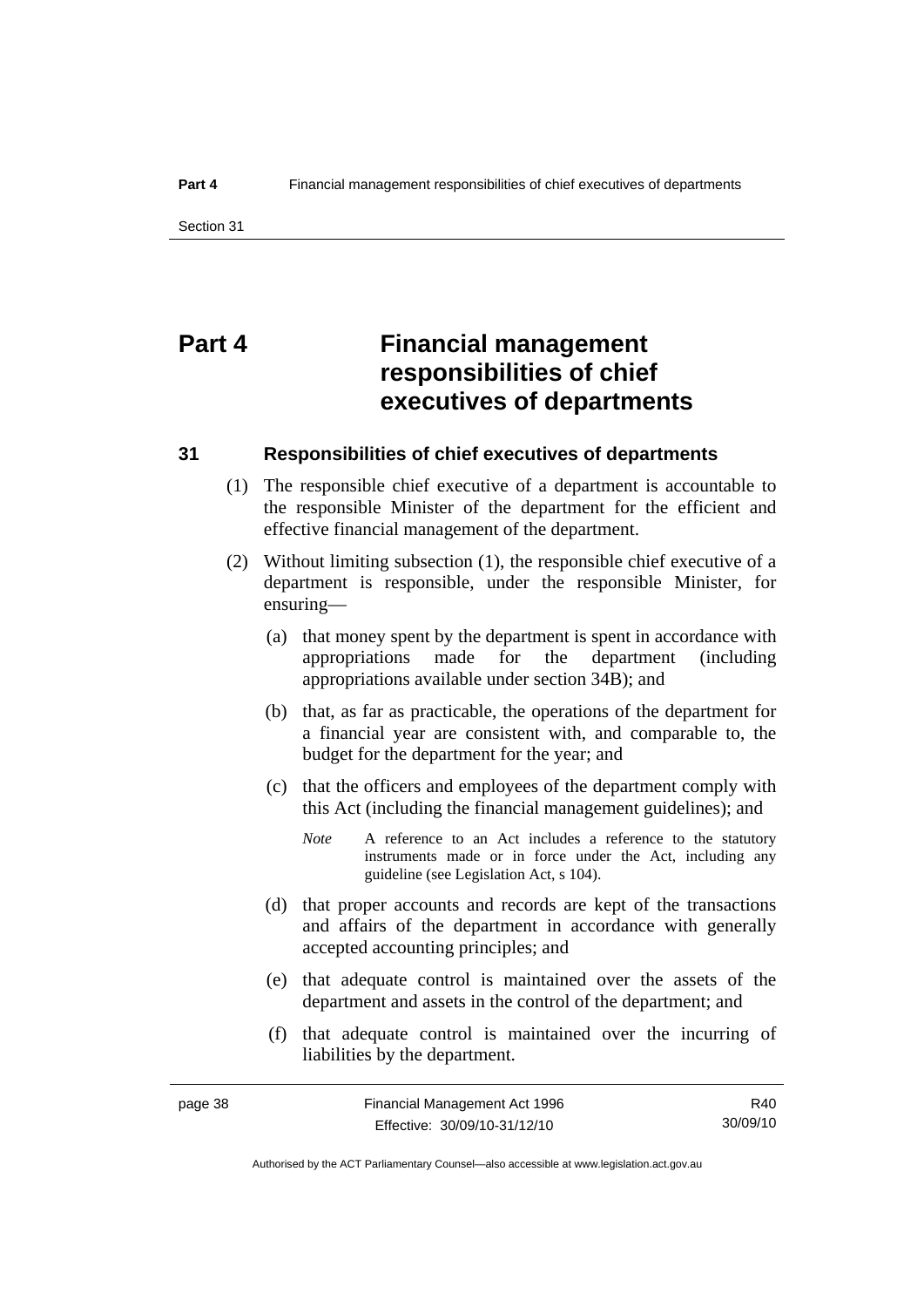- (3) A report prepared under the *Annual Reports (Government Agencies) Act 2004* for a financial year by the responsible chief executive of a department must include an explanation of material variations between the actual results of the department for the year and the budget for the department for the year.
- (4) In this section:

*budget*, for a department for a financial year, means the budget for the department for the year presented to the Legislative Assembly under section 10 (b) (Budget papers) and, if that budget has been amended under this Act, the budget as amended.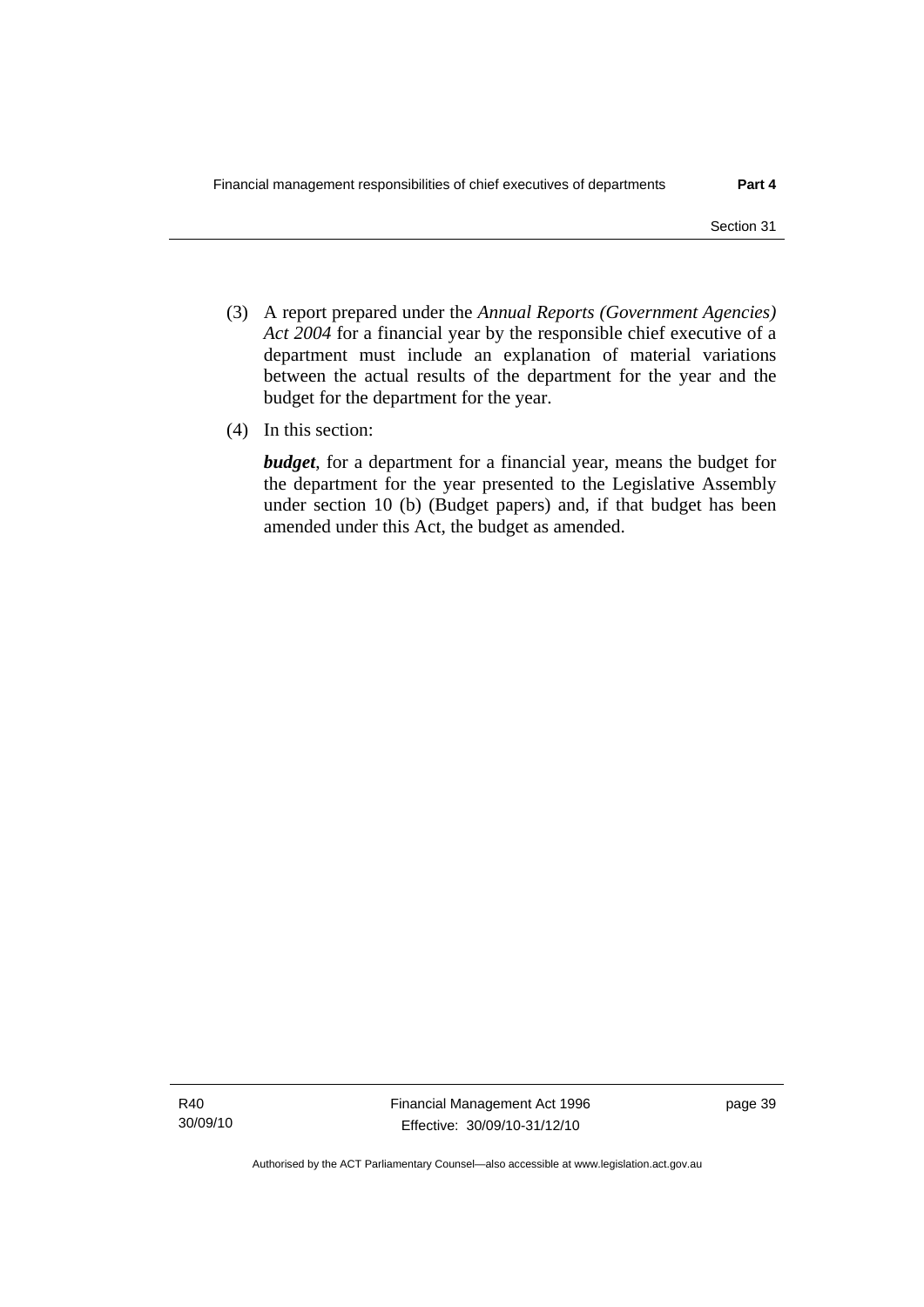#### **Part 5 Banking and investment**

# **Part 5 Banking and investment**

#### **32 Agreement for the conduct of banking for Territory**

- (1) The Treasurer may enter into an agreement with an authorised deposit-taking institution relating to the conduct of banking for the Territory.
- (2) An agreement must not be entered into unless it contains a provision to the effect that it may be terminated by the Territory at any time subject to the giving of written notice that specifies the date the termination is to take effect.

#### **33 Territory banking account**

The Treasurer must open and maintain a banking account for the purposes of the Territory.

#### **34 Departmental banking accounts**

- (1) The responsible Minister or the responsible chief executive may open 1 or more banking accounts for the purposes of the relevant department.
- (2) A departmental banking account must be maintained by the chief executive.
- (3) A departmental banking account must not, without the Treasurer's written approval, be opened or maintained otherwise than with an authorised deposit-taking institution with which an agreement is in force under section 32.
- (4) The responsible Minister or the responsible chief executive of a department may close a departmental banking account of the department.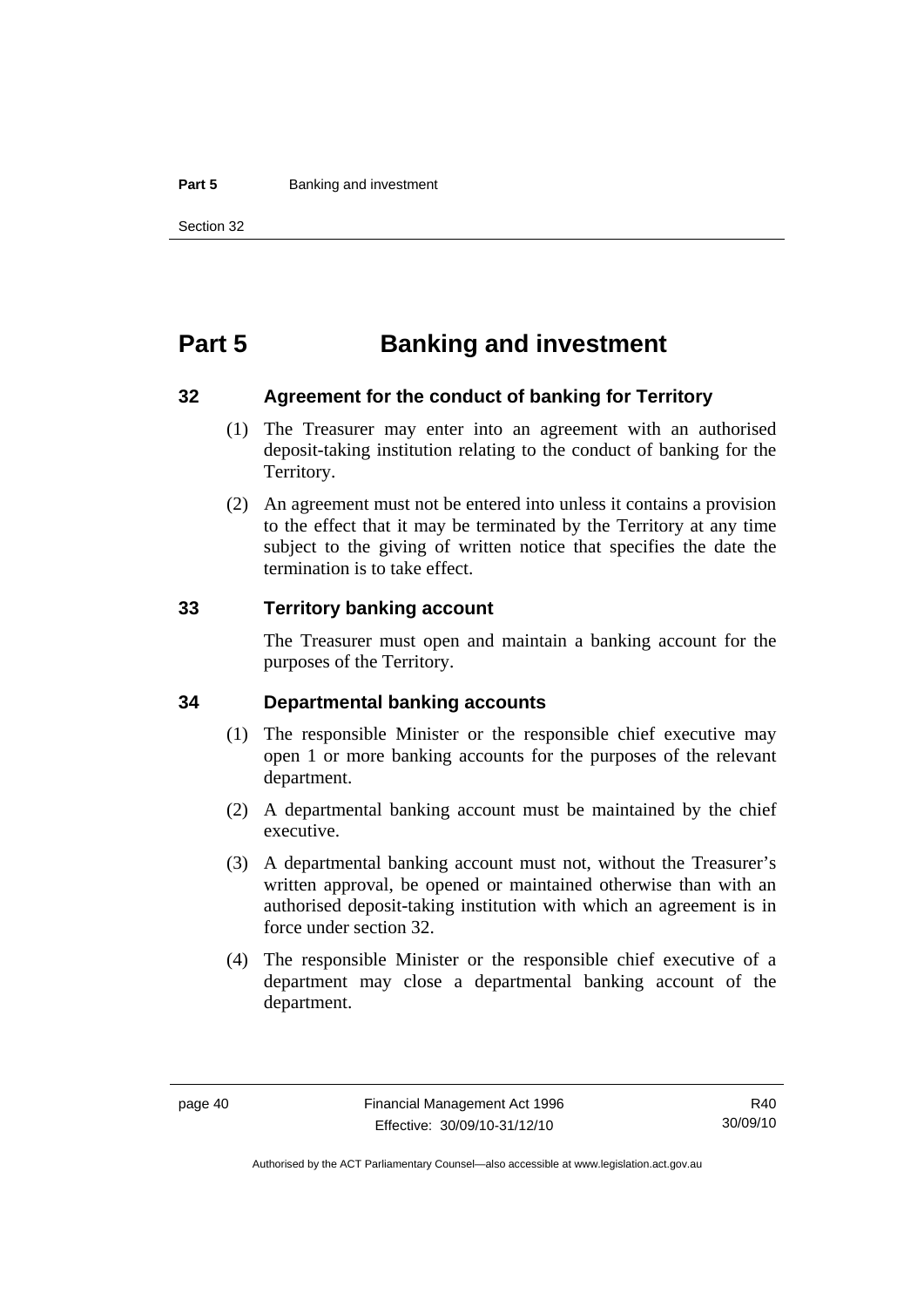- (5) If the responsible Minister or the responsible chief executive of a department closes a departmental banking account under subsection (4), he or she must transfer any money standing to the credit of the account to another departmental banking account of the department or to the territory banking account.
- (6) The Treasurer may, at any time, after consultation with the responsible Minister, close or suspend the operation of a departmental banking account.
- (7) A Minister or a chief executive must not open or operate a departmental banking account otherwise than in accordance with this Act.

# **34A Transfer of departmental banking account**

- (1) If, in the Treasurer's opinion, it is desirable, because of changes in departmental responsibilities, to transfer a departmental banking account from a department to another department, the Treasurer may, in writing, direct the responsible chief executive of the department that holds the account to arrange for it to be transferred to another department nominated in the direction.
- (2) A chief executive who receives a direction under subsection (1) must comply with the direction.
- (3) A departmental banking account transferred in accordance with a direction under subsection (1) becomes a departmental banking account of the department to which it is transferred.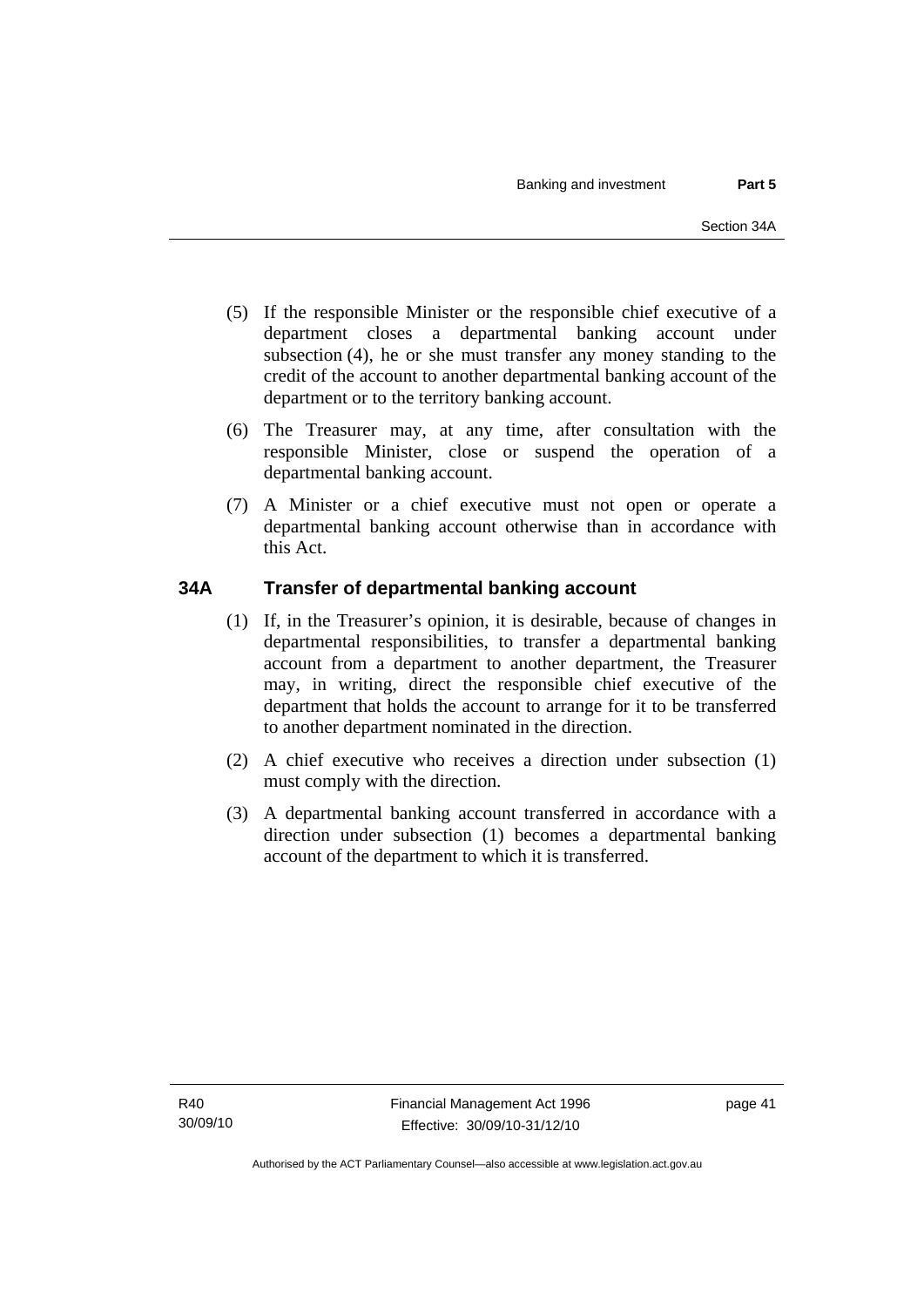#### **Part 5 Banking and investment**

#### **34B End of year balances of departmental banking accounts**

- (1) If at the end of a financial year amounts appropriated for a department for that financial year are held in a departmental banking account, the amounts may be applied after the end of that financial year for the purposes for which they were appropriated.
- (2) If at the end of a financial year a departmental banking account has a debit balance, the chief executive of the department must devise and implement a scheme to recoup the amount of the deficit.

#### **35 Payments into banking accounts**

- (1) All public money is the property of the Territory.
- (2) If public money is received by a person other than for the purpose of making a payment in the course of his or her duties, the person must take reasonable steps to safeguard the money until it is paid into a banking account in accordance with this section.
- (3) Money must be paid into a departmental banking account of a department if the money is—
	- (a) money that may be disbursed to the department as a consequence of an appropriation; or
	- (b) a receipt relating to the operations of the department; or
	- (c) a receipt relating to the sale or disposal of assets of the Territory held by the department.
- (4) All public money, except money payable into a departmental banking account, must be paid into the territory banking account.
- (5) The Treasurer may issue financial management guidelines regarding the banking of public money.

Authorised by the ACT Parliamentary Counsel—also accessible at www.legislation.act.gov.au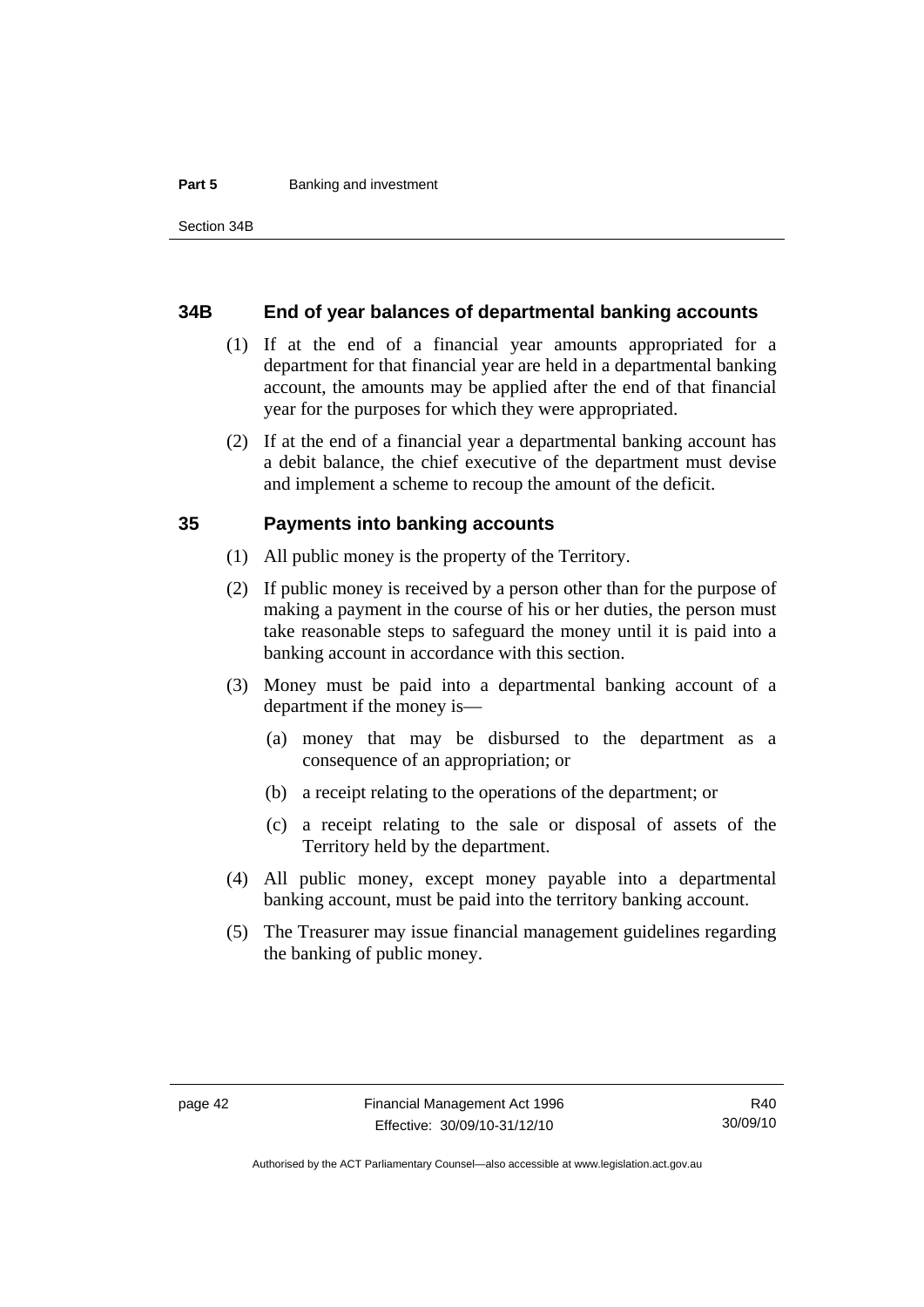# **36 Transfer following change in departmental responsibilities**

- (1) If, in the Treasurer's opinion, it is necessary as a consequence of changes in departmental responsibilities, to transfer to another account money held in the territory banking account or a departmental banking account, the Treasurer must decide the amount to be transferred and direct that the transfer be made.
- (2) The Treasurer must not exercise the powers under subsection (1) in relation to a departmental banking account except after consultation with the responsible Minister.

# **36A Transfers from departmental banking accounts to territory banking account**

If, in the Executive's opinion, it is desirable for the management of the public money of the Territory to transfer an amount held in a departmental banking account to the territory banking account, the Executive may direct that the transfer be made.

# **37 Payments from territory banking account**

- (1) An amount must not be paid out of the territory banking account except under an appropriation to a departmental banking account, a territory authority banking account or a territory-owned corporation banking account.
- (2) This section is subject to—
	- (a) the *Territory Superannuation Provision Protection Act 2000*, section 11 (2) (which is about transfers between the territory banking account and departmental banking accounts to facilitate investment of superannuation funds); and
	- (b) this Act, section 38 (3) (which is about transfers of public money to facilitate investment); and

page 43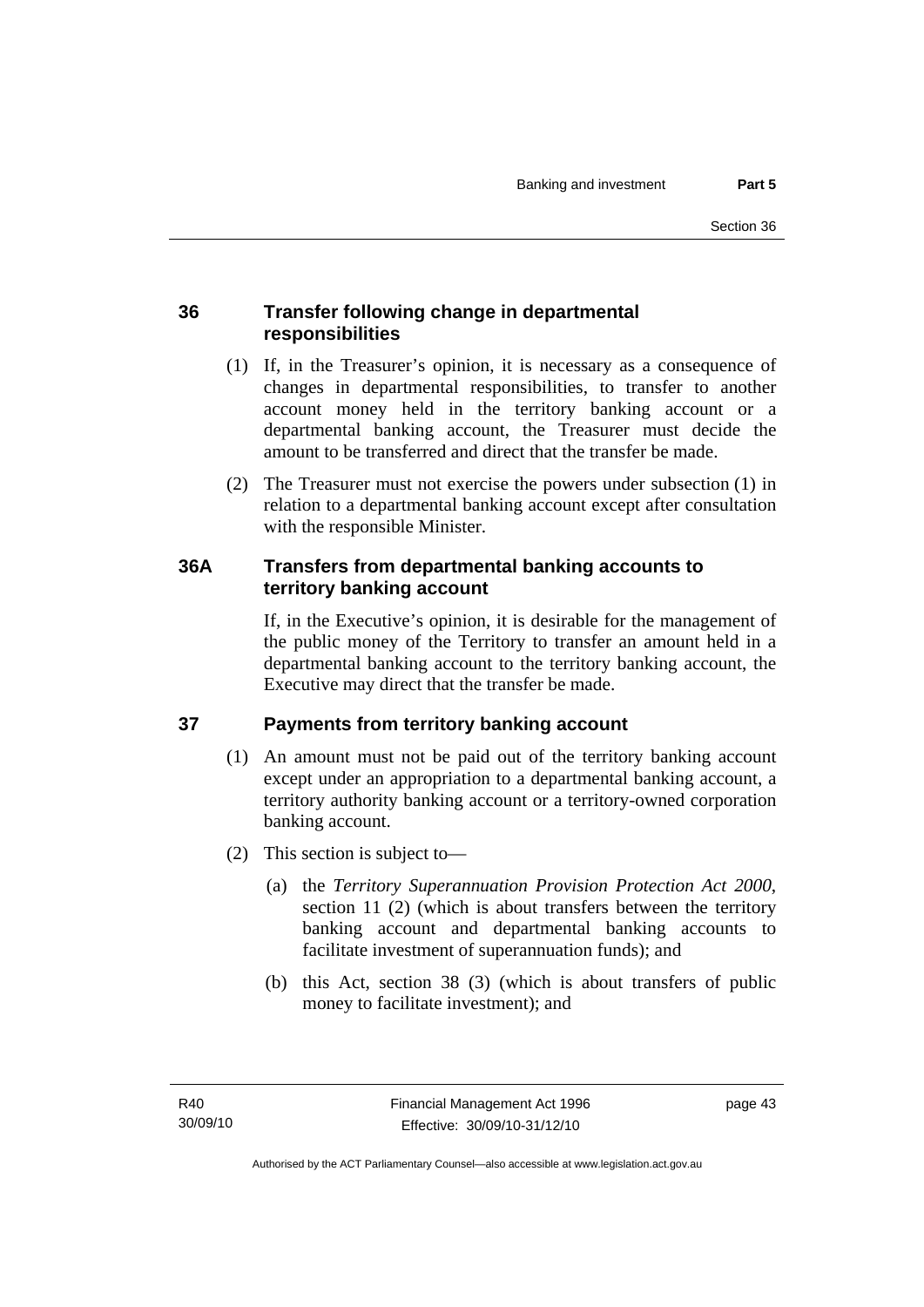#### **Part 5 Banking and investment**

Section 38

- (c) this Act, section 38 (7) (which is about the payment of interest on certain investments of public money); and
- (d) this Act, section 58 (7) (which is about transfers between the territory banking account and territory authorities of interest earned on certain investments for territory authorities).
- (3) This section does not apply to an overdraft or credit facility for a territory authority approved under section 59 (5).

#### **38 Investment of certain public money**

- (1) The Treasurer may invest any money held in the territory banking account or departmental banking accounts for the period and on the terms and conditions the Treasurer considers appropriate—
	- (a) on deposit with an authorised deposit-taking institution; or
	- (b) in the purchase of a bill of exchange that is drawn or accepted by an authorised deposit-taking institution; or
	- (c) in a loan to a person who is a dealer in the short-term money market; or
	- (d) in Territory, State or Commonwealth securities; or
	- (e) in any investment prescribed under the financial management guidelines for this paragraph.
- (2) However, an investment may be made under this section only to increase or protect the financial wealth of the Territory.
- (3) Transfers of money for investment, including transfers between the territory banking account and departmental banking accounts to facilitate investment, may be made without appropriation.
- (4) Interest received from the investment of public money under this section shall be paid to the territory banking account.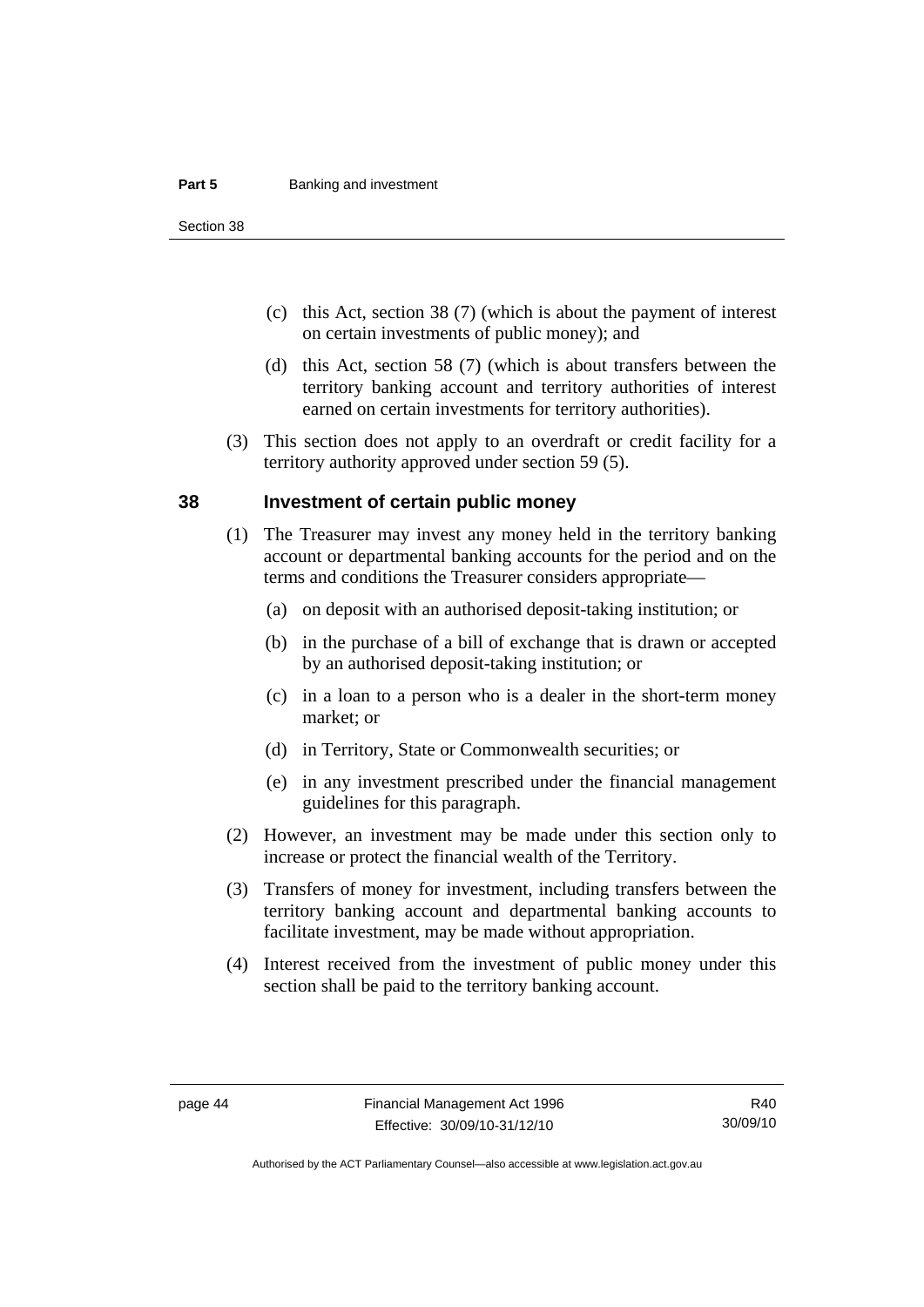- (5) However, if an investment of public money is made or managed for the Territory by an entity other than a department, the entity may deduct from the interest received by the entity for the investment—
	- (a) a fee charged by the entity for making or managing the investment; and
	- (b) expenses reasonably incurred by the entity in making or managing the investment.
- (6) The Treasurer may decide the amounts of interest from investments under this section that are to be credited to departmental banking accounts.
- (7) The amounts decided by the Treasurer may be paid from the territory banking account without further appropriation.
- (8) However, the total of the amounts paid under subsection (7) must not exceed the total of the interest received from investments under this section.
- (9) This section does not apply to money held in a superannuation banking account.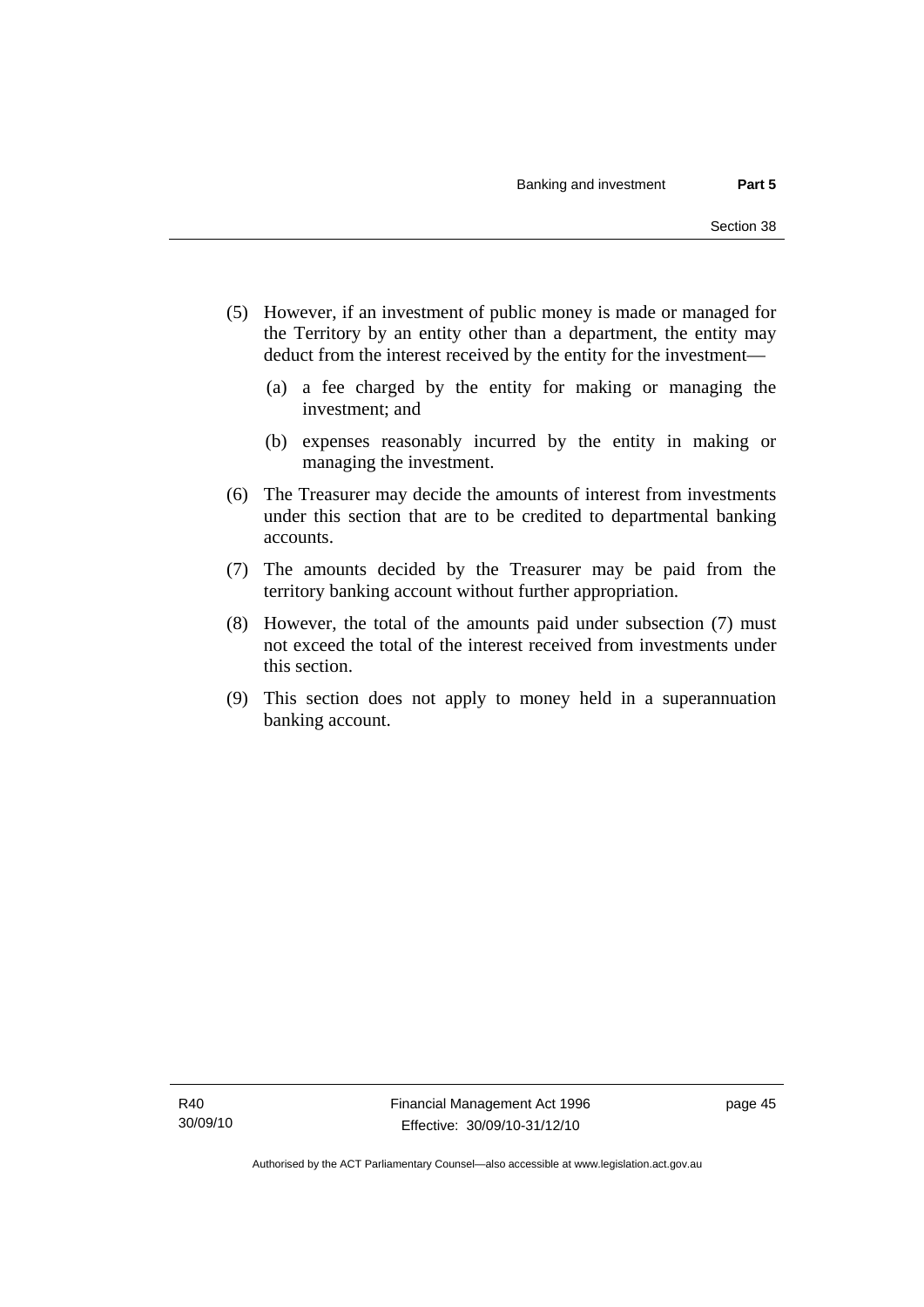#### **Part 6 Borrowing and guarantees**

Section 39

# **Part 6 Borrowing and guarantees**

#### **39 Power of Territory to borrow**

The Territory may only borrow in accordance with this Act or another law of the Territory.

# **40 Treasurer may borrow on behalf of Territory**

The Treasurer may, on behalf of the Territory, if necessary or expedient in the public interest to do so—

- (a) borrow money; or
- (b) give security for the repayment of an amount borrowed or the payment of interest on an amount borrowed; or
- (c) enter into a financing lease.

### **41 Power of territory authorities to borrow**

Despite any other Act, a territory authority may only borrow (other than from the Territory) in accordance with this Act.

### **42 Borrowings by territory authorities to be approved**

- (1) A territory authority must not borrow unless—
	- (a) the borrowing is approved in writing by the Treasurer; and
	- (b) the terms and conditions of the borrowing include the terms and conditions (if any) specified in the approval and are otherwise consistent with the approval; and
	- (c) the borrowing is within the borrowing limits (if any) of the authority for the financial year in which the borrowing is entered into, that are approved in writing by the Treasurer.

Authorised by the ACT Parliamentary Counsel—also accessible at www.legislation.act.gov.au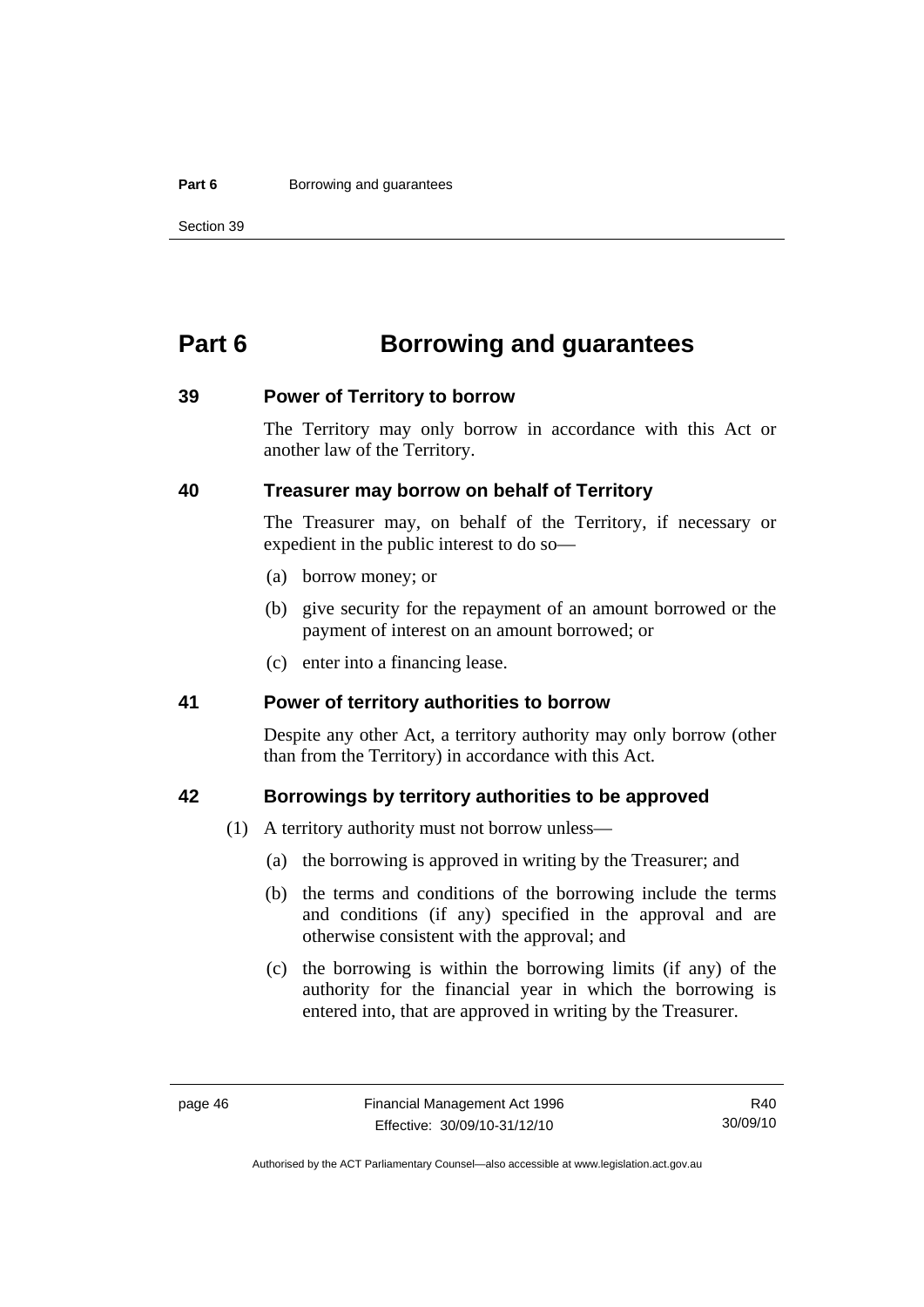(2) However, subsection (1) (a) and (b) does not apply to a loan made to a territory authority under section 59 (1) (b).

# **43 Territory authorities may give security**

Subject to the Treasurer's approval of the borrowing under section 42 (1) (a), a territory authority may give security for the repayment of an amount borrowed, or for the payment of interest on that amount, by issuing securities.

# **44 Power to approve borrowings not delegable**

The Treasurer must not delegate to anyone the power under section 42 (1) (a) to approve borrowings by territory authorities.

# **45 Loans to be paid into territory banking account**

Subject to this Act and any other Act, the proceeds of a loan raised on behalf of the Territory must be paid into the territory banking account.

# **46 Payments by Treasurer**

The Treasurer may, without further appropriation, make payments needed for—

- (a) payment of interest on borrowings made for the Territory; or
- (b) repayment of borrowings made for the Territory; or
- (c) payment of the expenses of making or repaying borrowings for the Territory.

# **47 Guarantees by Territory**

 (1) The Territory may only give a guarantee for the payment of money or the performance of an obligation in accordance with this Act.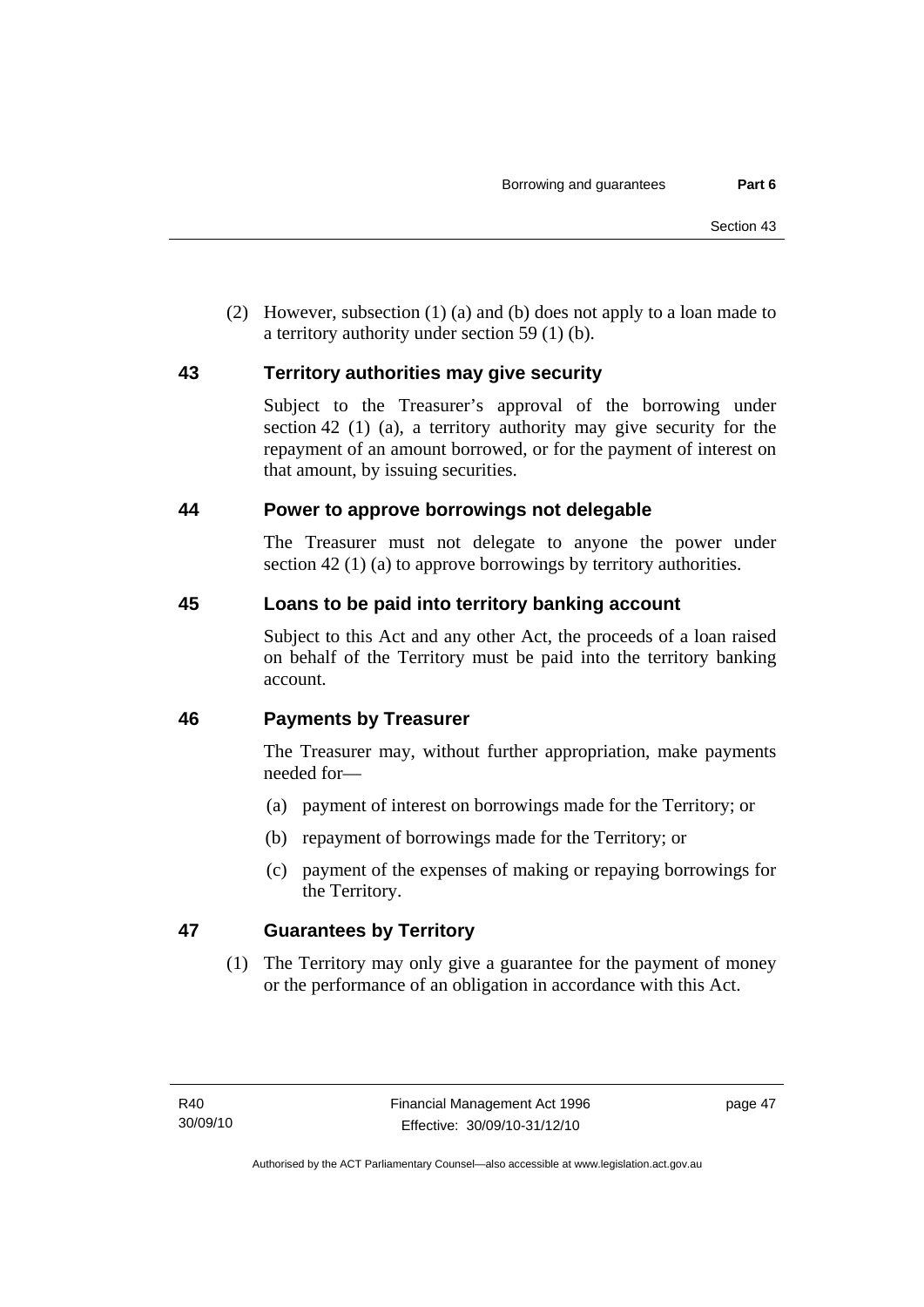#### **Part 6 Borrowing and guarantees**

Section 47

- (2) The Treasurer may approve in writing a guarantee by the Territory for the payment of money or the performance by any person of an obligation under a contract, subject to any conditions the Treasurer may specify in the approval.
- (3) If the Treasurer approves a guarantee under subsection (2), the Treasurer must present a copy of the approval to the Legislative Assembly within 3 sitting days after the approval is given.

page 48 Financial Management Act 1996 Effective: 30/09/10-31/12/10

Authorised by the ACT Parliamentary Counsel—also accessible at www.legislation.act.gov.au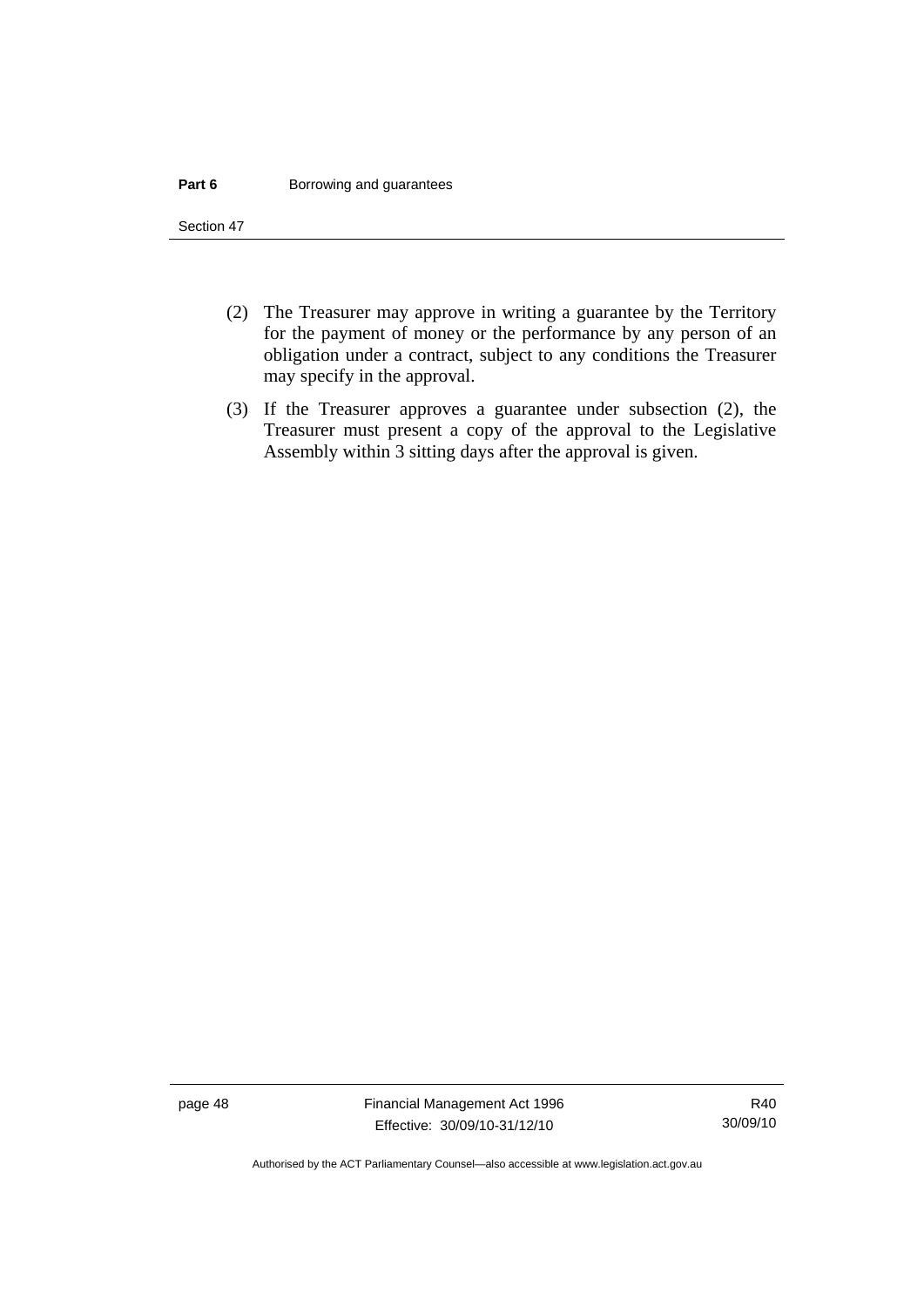# **Part 7 Trust money**

# **49 Identity of trust money**

All trust money held by the Territory must be accounted for separately from public money.

# **50 Administration of trust money**

- (1) Trust money must be administered by the appropriate department on behalf of the Territory.
- (2) The Treasurer may, in writing, specify a department as the appropriate department in relation to an amount of trust money.
- (3) In this section:

*appropriate department*, in relation to an amount of trust money, means—

- (a) except if paragraph (b) applies—the department responsible for matters or enactments that relate most closely to the purpose of the payment; or
- (b) the department specified under subsection (2).

# **51 Departmental trust banking accounts**

- (1) The responsible Minister or the responsible chief executive may open a trust banking account for the purposes of the relevant department.
- (2) A trust banking account must be maintained by the chief executive.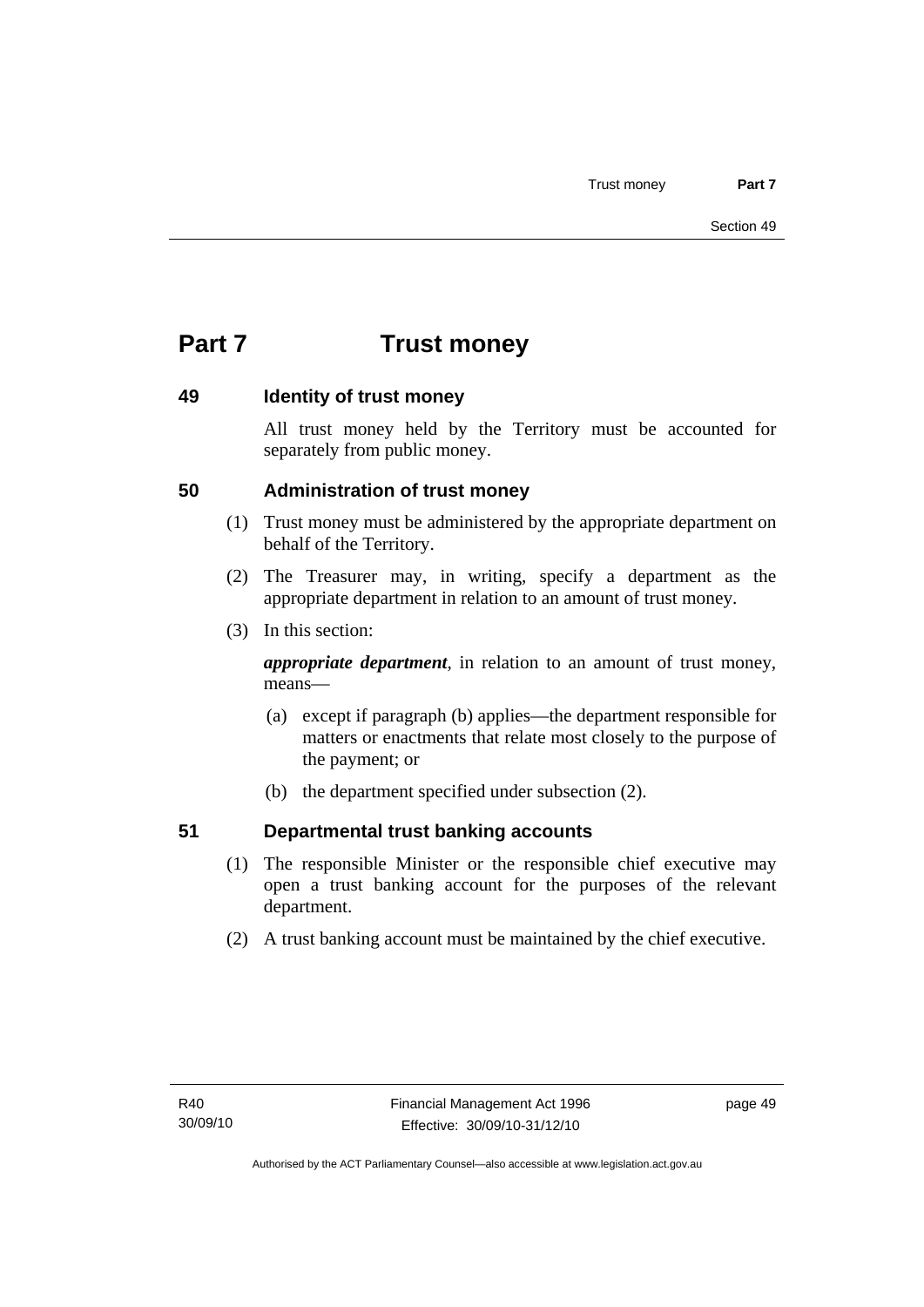- (3) A trust banking account must not, without the Treasurer's written approval, be opened or maintained otherwise than with an authorised deposit-taking institution with which an agreement is in force under section 32 (Agreement for the conduct of banking for Territory).
- (4) No money may be held in a trust banking account other than trust money.
- (5) A Minister or a chief executive must not open or operate a trust banking account otherwise than in accordance with this Act.

# **51A Transfer of departmental trust banking accounts**

- (1) This section applies if the Treasurer believes that it is desirable, because of changes in departmental responsibilities, to transfer a departmental trust banking account from a department to another department.
- (2) The Treasurer may, in writing, direct the responsible chief executive of the department that holds the account to arrange for it to be transferred to the other department.
- (3) If a chief executive receives a direction under subsection (2), the chief executive must comply with it.
- (4) An account transferred in accordance with the direction becomes a trust banking account of the department to which it is transferred.

# **51B Transfers between trust banking accounts—changes in departmental responsibilities**

- (1) This section applies if the Treasurer believes that it is necessary, because of changes in departmental responsibilities, to transfer an amount held in a departmental trust banking account (the *first account*) to a trust banking account of another department.
- (2) The Treasurer may, in writing, direct the responsible chief executive of the department that holds the first account to transfer the amount.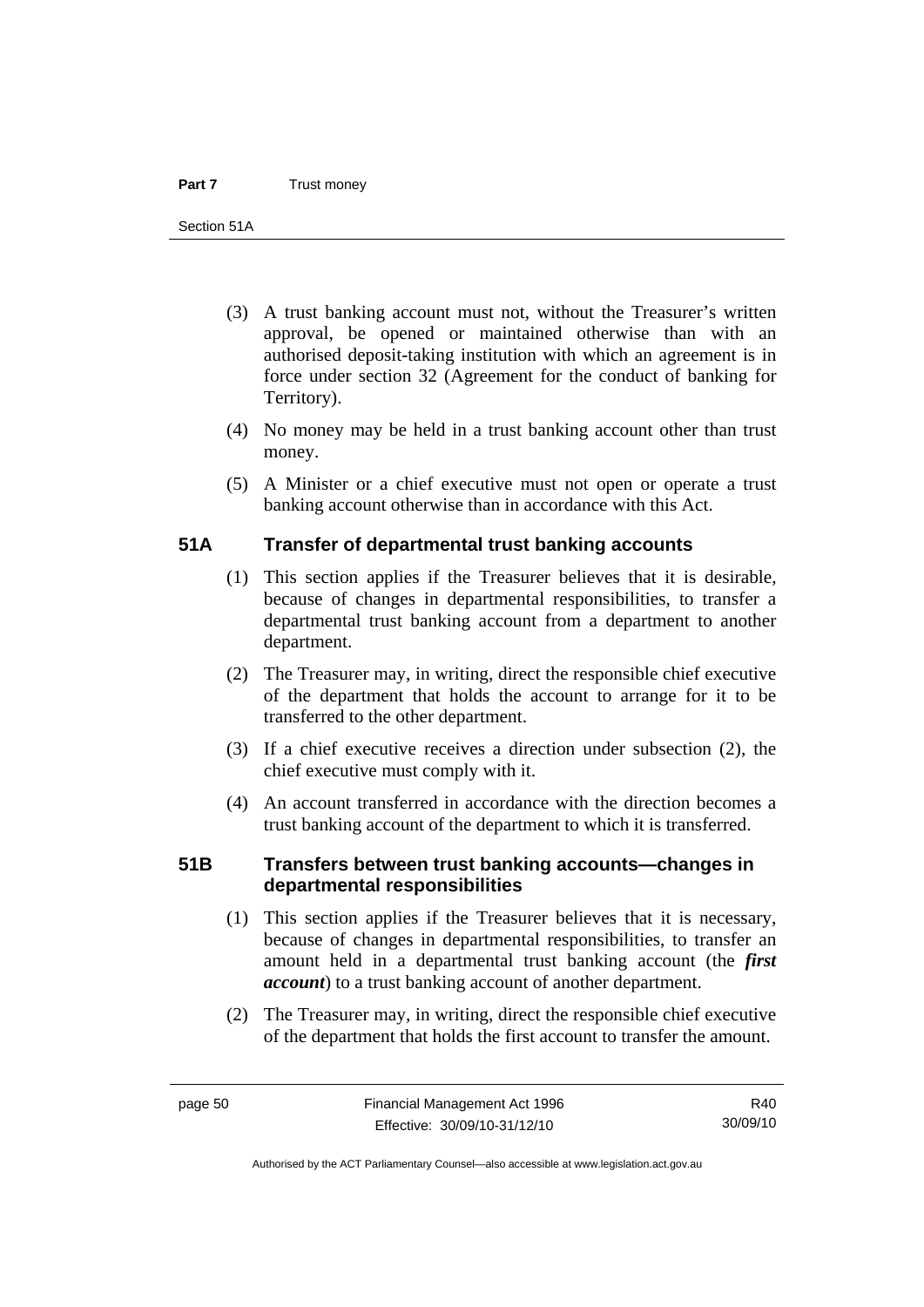(3) If a chief executive receives a direction under subsection (2), the chief executive must comply with it.

### **51C Transfers between trust banking accounts—investment**

Amounts may at any time be transferred between trust banking accounts to facilitate investment of trust money.

# **52 Transfers between trust banking account and territory banking account**

Amounts may only be transferred between a trust banking account and the territory banking account—

- (a) to facilitate investment of the trust money; or
- (b) to make a payment required by section 53A (6) (Unclaimed trust money).

### **53 Investment of trust money**

The Treasurer may invest trust money as if the Treasurer were a trustee under the *Trustee Act 1925.*

# **53A Unclaimed trust money**

- (1) For this section, money held in a trust banking account is unclaimed trust money if—
	- (a) not less than 6 years has elapsed since the date the money became payable; and
	- (b) during that period, no-one entitled to the money has requested that the money be paid to him or her or according to his or her direction.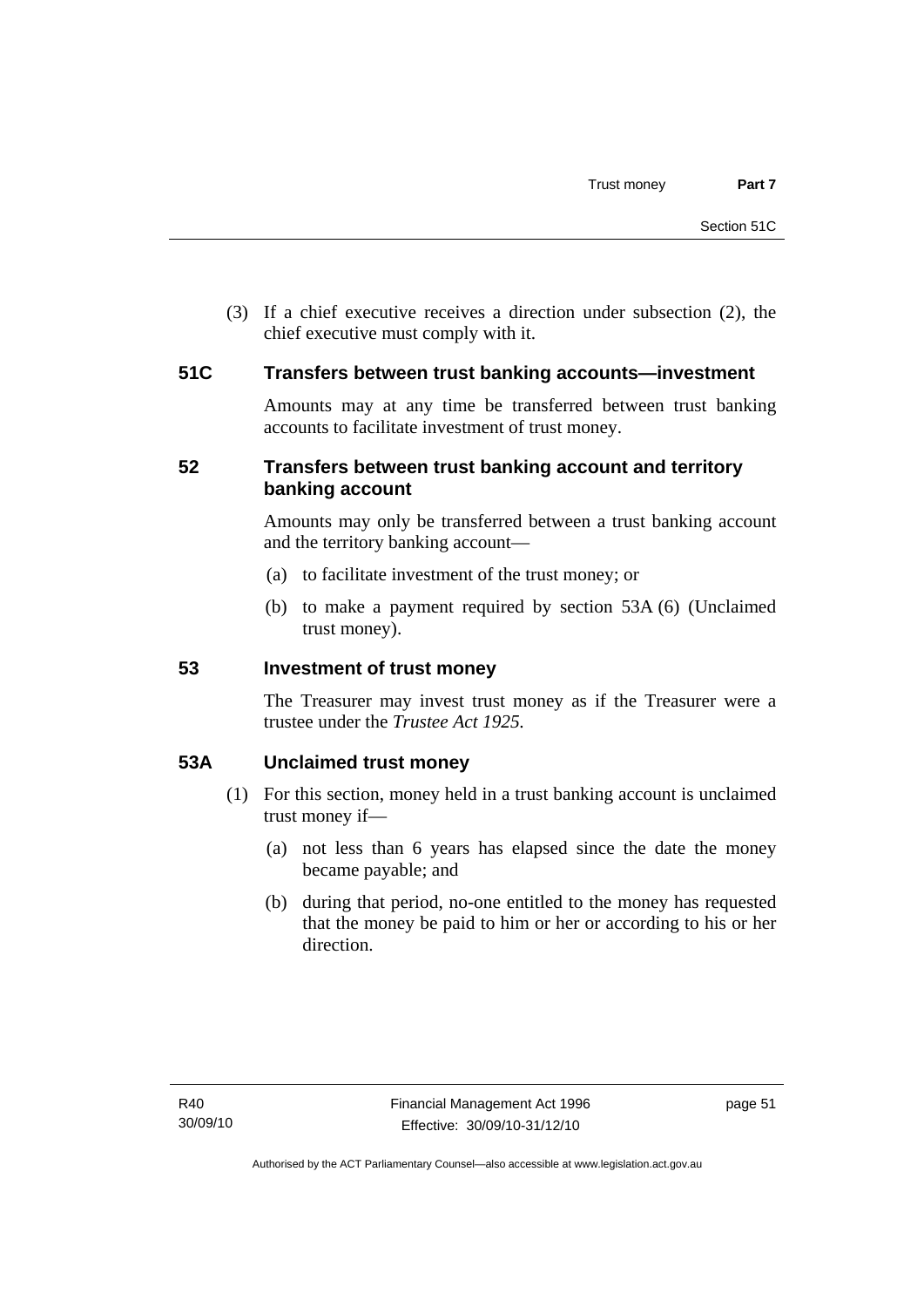Section 53A

- (2) If on 1 January in any year a trust banking account contains unclaimed trust money, the chief executive responsible for maintaining the account must, on or before 31 January in the year, give to the Treasurer a statement of all unclaimed trust money held in the account.
- (3) The statement must set out—
	- (a) the name, and last-known address, of each person entitled to unclaimed trust money held in the account; and
	- (b) the amount of the trust money to which each of those people is entitled; and
	- (c) the authorised deposit-taking institution, and the branch of the institution, with which the trust money is held.
- (4) The statement is a notifiable instrument.

*Note* A notifiable instrument must be notified under the Legislation Act.

- (5) The chief executive must also publish the statement in a newspaper published in the ACT.
- (6) The total amount shown in the statement must be paid into the territory banking account when the statement is given to the Treasurer and, on being paid into that account, becomes public money of the Territory.
- (7) A person who claims to be entitled to any money paid into the territory banking account in accordance with subsection (6) may apply to the Treasurer for a payment of an amount equal to the money to which the person is entitled.
- (8) The Treasurer must consider each application and either refuse it or approve it completely or partly.
- (9) The Treasurer must give the applicant written notice of his or her decision.

Authorised by the ACT Parliamentary Counsel—also accessible at www.legislation.act.gov.au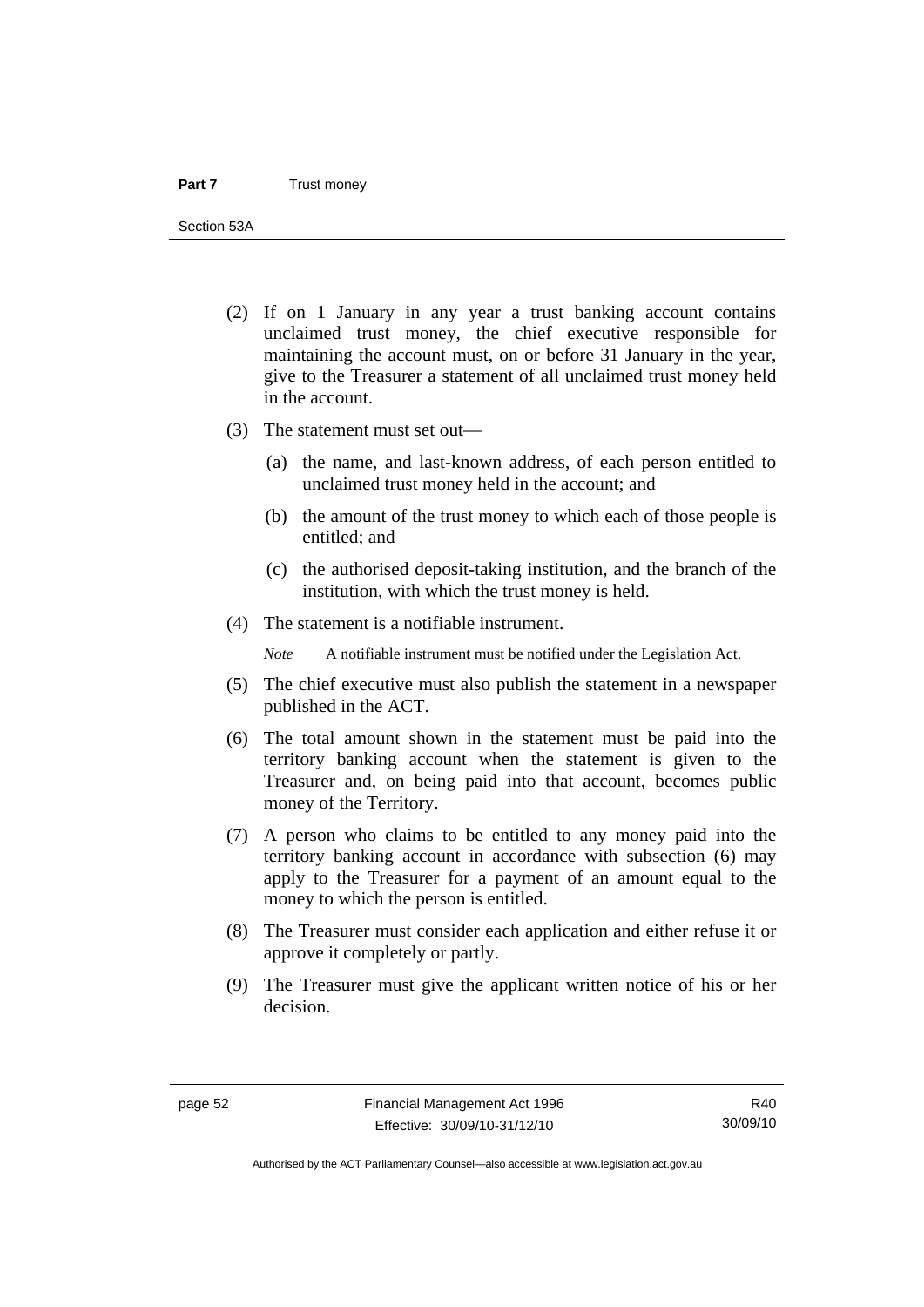(10) A payment approved by the Treasurer under subsection (8) may be made whether or not an appropriation is available for the purpose.

#### **53B Reviewable decision notices**

If the Treasurer refuses an application under section 53A (8), completely or partly, the Treasurer must give a reviewable decision notice to the applicant.

- *Note 1* The Treasurer must also take reasonable steps to give a reviewable decision notice to any other person whose interests are affected by the decision (see *ACT Civil and Administrative Tribunal Act 2008*, s 67A).
- *Note* 2 The requirements for reviewable decision notices are prescribed under the *ACT Civil and Administrative Tribunal Act 2008*.

#### **53C Applications for review**

The following may apply to the ACAT for review of a decision under section 53A (8):

- (a) an applicant for payment under section 53A (8);
- (b) any other person whose interests are affected by the decision.
- *Note* If a form is approved under the *ACT Civil and Administrative Tribunal Act 2008* for the application, the form must be used.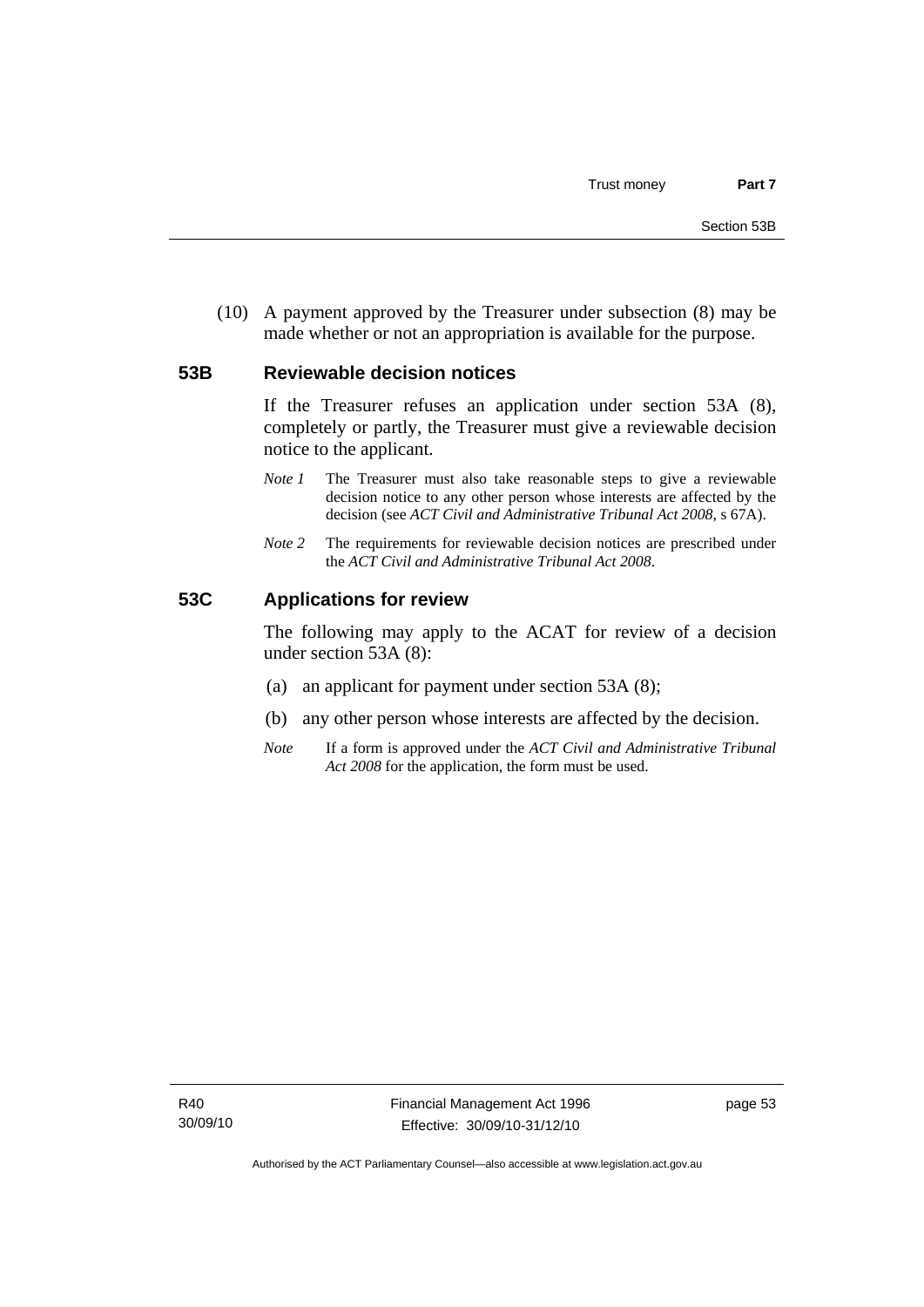Section 54

# **Part 8 Financial provisions for territory authorities**

**54 Application—pt 8** 

(1) This part applies to the following territory authorities:

- ACT Gambling and Racing Commission
- ACT Insurance Authority
- Australian Capital Territory Compulsory Third-Party Insurance Regulator
- Australian Capital Territory Public Cemeteries Authority
- Building and Construction Industry Training Fund Authority
- Canberra Institute of Technology
- Cultural Facilities Corporation
- Exhibition Park Corporation
- Independent Competition and Regulatory Commission for the Australian Capital Territory
- Land Development Agency
- Legal Aid Commission (A.C.T.)
- Long Service Leave Authority
- Public Trustee for the Australian Capital Territory
- University of Canberra.
- (2) This part also applies to a territory authority prescribed by the financial management guidelines.

## **55 Responsibilities of chief executive officers of territory authorities**

- (1) This section applies to a territory authority if the authority does not have a governing board.
	- *Note* Section 76 (2) sets out the territory authorities that have governing boards.

R40 30/09/10

Authorised by the ACT Parliamentary Counsel—also accessible at www.legislation.act.gov.au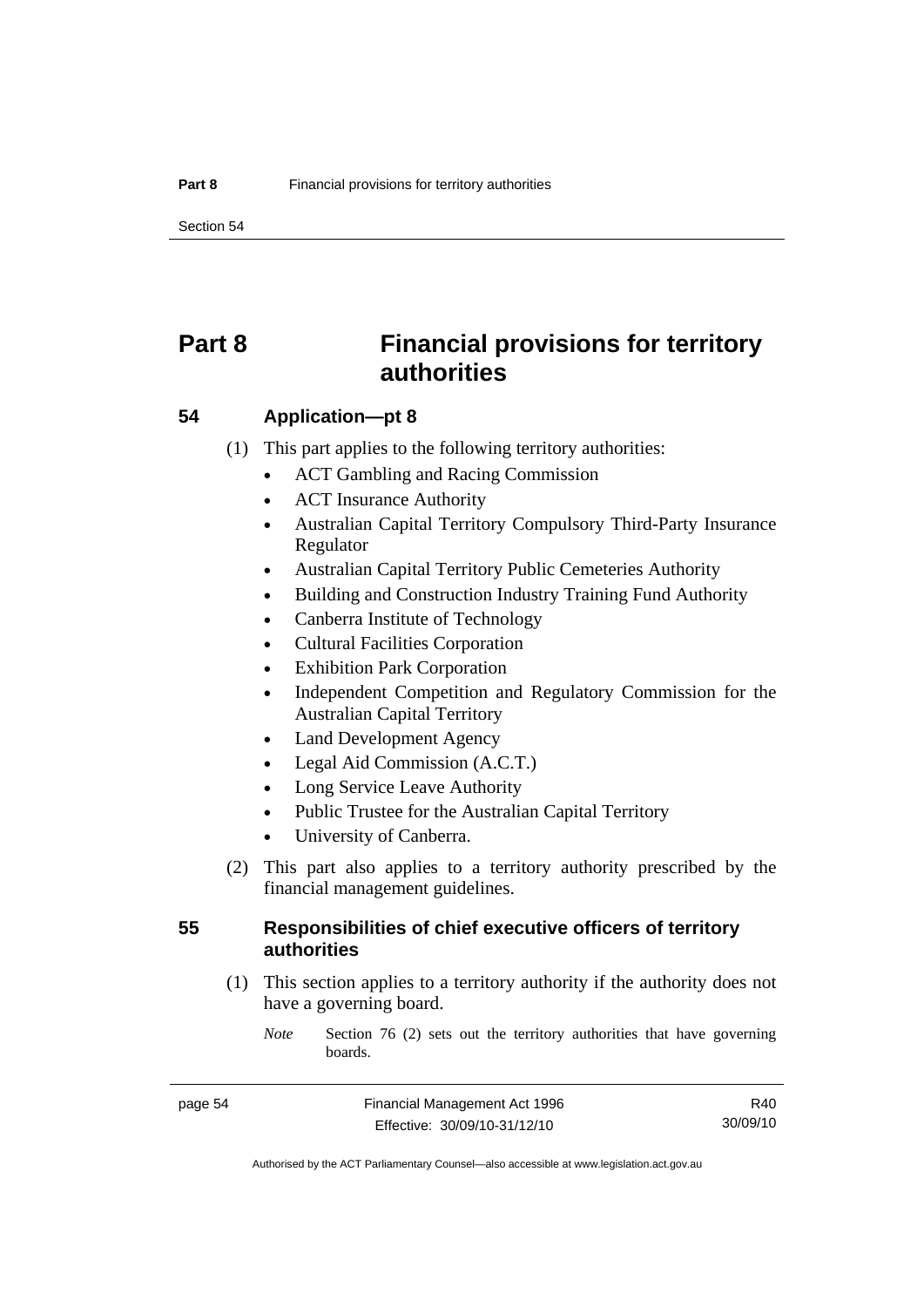- (2) The chief executive officer of the territory authority is responsible, under the responsible Minister, for the efficient and effective financial management of the authority.
- (3) Without limiting subsection (2), the chief executive officer of the territory authority is responsible, under the responsible Minister, for ensuring the following:
	- (a) that the expenses incurred by the authority are properly authorised;
	- (b) that, if an appropriation is made in relation to the authority, any amount of the appropriation spent by the authority is spent in accordance with the appropriation;
	- (c) that, as far as practicable, the operations of the authority during a financial year are consistent with, and comparable to, the estimates in the authority's statement of intent for the year.
	- (d) that payments made by the authority are properly authorised and correctly made;
	- (e) that the staff of the authority comply with the requirements of this Act;
		- *Note* A reference to an Act includes a reference to the statutory instruments made or in force under the Act, including in this case the financial management guidelines (see Legislation Act, s 104).
	- (f) that proper accounts and records are kept of the transactions and affairs of the authority in accordance with generally accepted accounting principles;
	- (g) that adequate control is maintained over the assets of the authority and assets under the authority's control;
	- (h) that adequate control is maintained over the incurring of liabilities by the authority.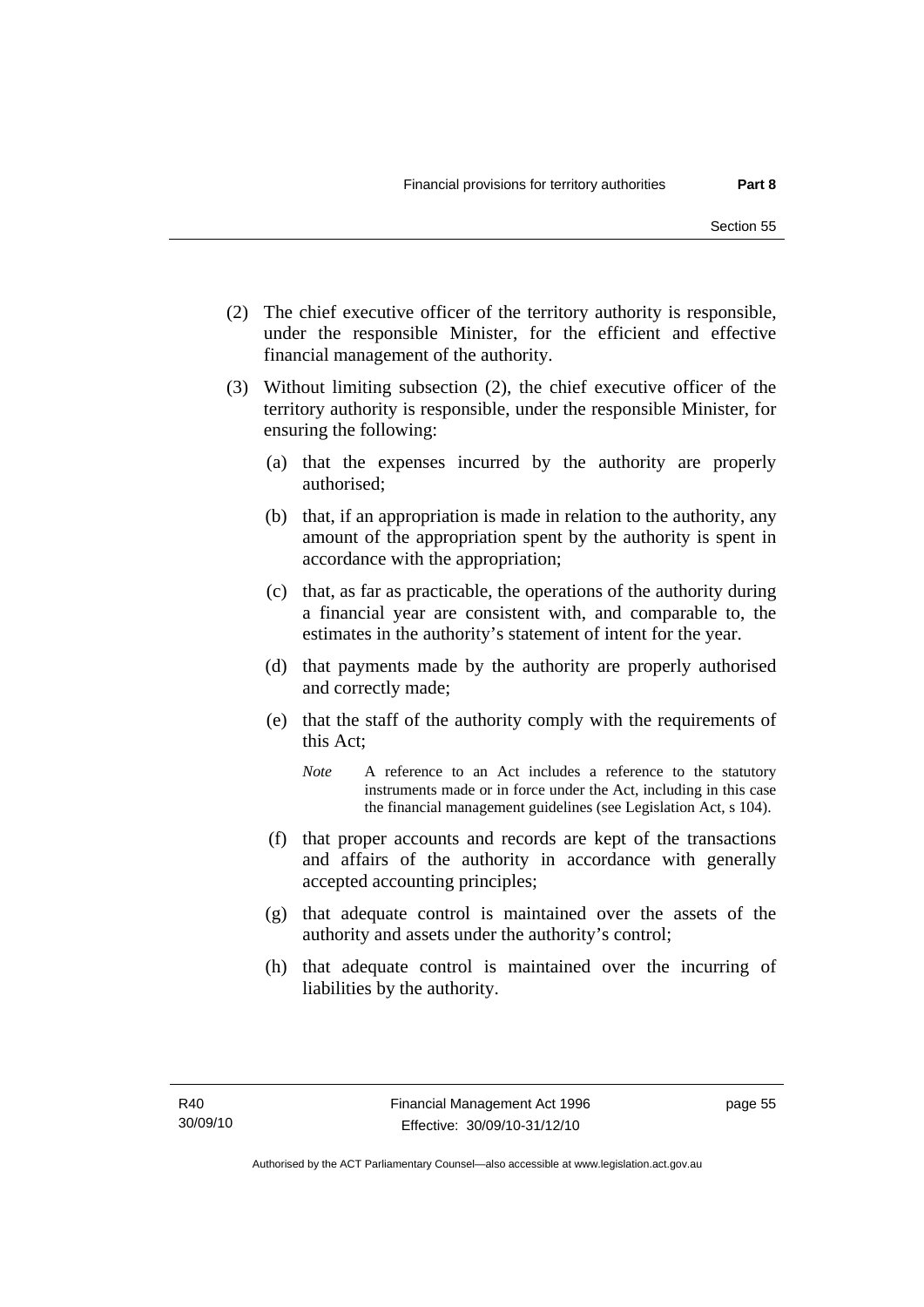Section 56

 (4) A report prepared by the territory authority under the *Annual Reports (Government Agencies) Act 2004* for a financial year must include an explanation of material variations between the actual results of the authority for the year and the estimates in the authority's statement of intent for the year.

### **56 Responsibilities of governing boards of territory authorities**

 (1) This section applies to a territory authority if the authority has a governing board.

- (2) The governing board of the territory authority is responsible, under the responsible Minister, for the efficient and effective financial management of the authority.
- (3) Without limiting subsection (2), the governing board of the territory authority is responsible, under the responsible Minister, for ensuring the following:
	- (a) that expenses incurred by the authority are properly authorised;
	- (b) that, if an appropriation is made in relation to the authority, any amount of the appropriation spent by the authority is spent in accordance with the appropriation;
	- (c) that, as far as practicable, the operations of the authority during a financial year are consistent with, and comparable to, the estimates in the authority's statement of intent for the year;
	- (d) that payments made by the authority are properly authorised and correctly made;

*Note* Section 76 (2) sets out the territory authorities that have governing boards.

R40 30/09/10

Authorised by the ACT Parliamentary Counsel—also accessible at www.legislation.act.gov.au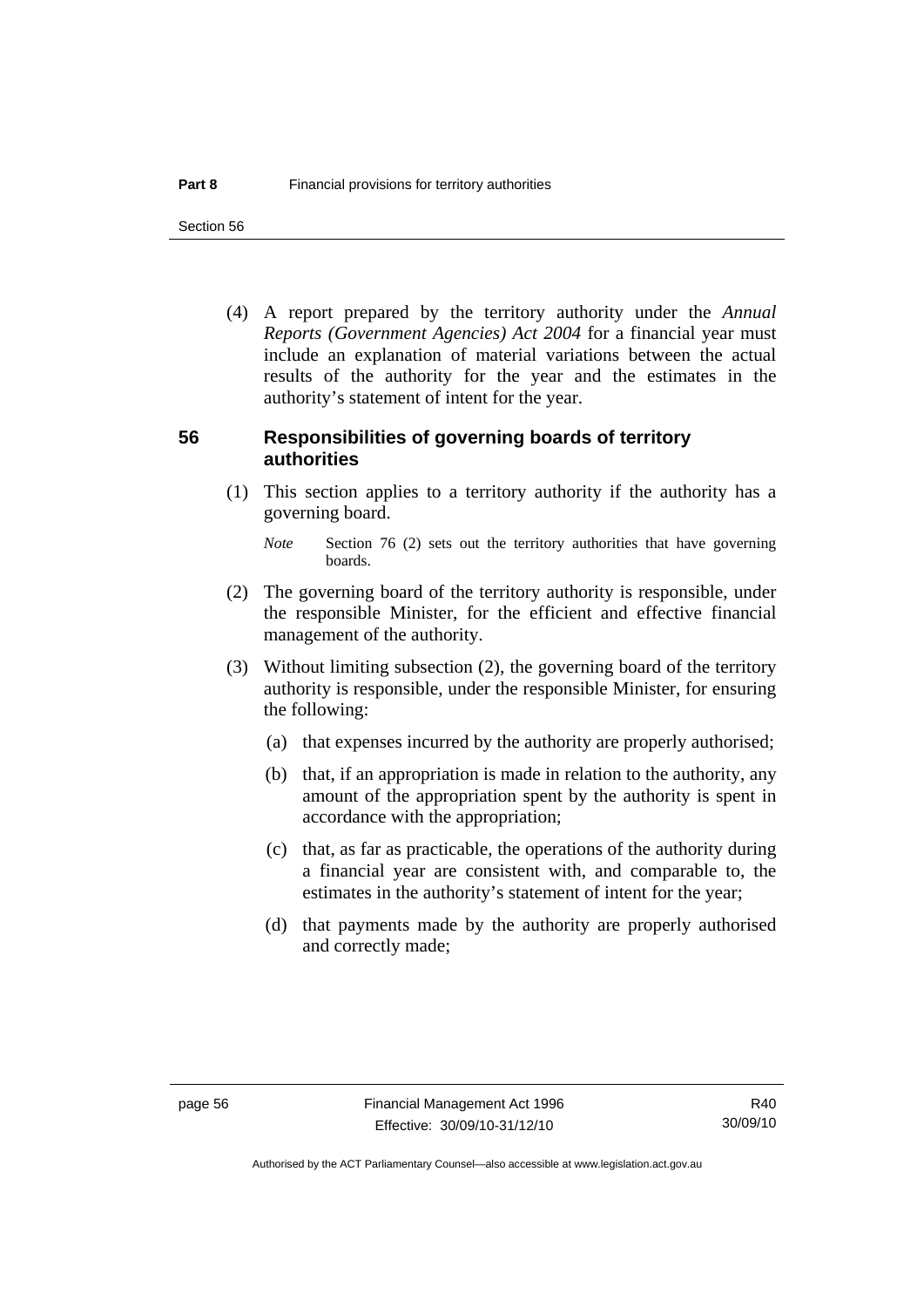- (e) that the staff of the authority comply with the requirements of this Act;
	- *Note* A reference to an Act includes a reference to the statutory instruments made or in force under the Act, including in this case the financial management guidelines (see Legislation Act, s 104).
- (f) that proper accounts and records are kept of the transactions and affairs of the authority in accordance with generally accepted accounting principles;
- (g) that adequate control is maintained over the assets of the authority and assets under the authority's control;
- (h) that adequate control is maintained over the incurring of liabilities by the authority.
- (4) A report prepared by the territory authority under the *Annual Reports (Government Agencies) Act 2004* for a financial year must include an explanation of material variations between the actual results of the authority for the year and the estimates in the authority's statement of intent for the year.

# **57 Banking accounts of territory authorities**

- (1) A territory authority may open 1 or more banking accounts for the purposes of the authority.
- (2) A territory authority must at all times keep at least 1 banking account.
- (3) A banking account of a territory authority must not, without the Treasurer's written approval, be opened or kept otherwise than with an authorised deposit-taking institution with which an agreement is in force under section 32 (Agreement for the conduct of banking for Territory).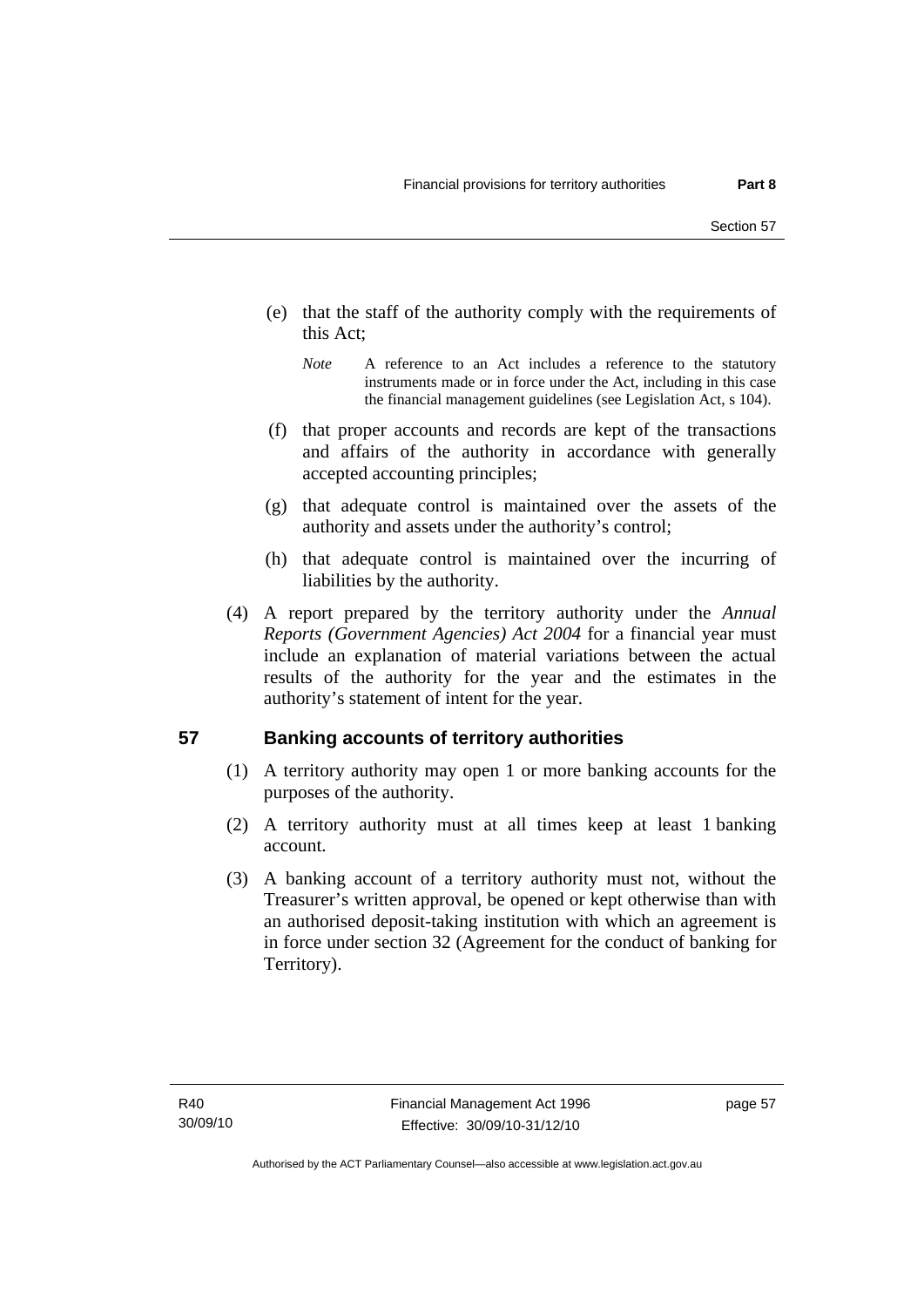#### **58 Investment by territory authorities**

- (1) Funds not immediately required for the purposes of a territory authority may be invested—
	- (a) on deposit with an authorised deposit-taking institution; or
	- (b) in Territory, State or Commonwealth securities; or
	- (c) by the Treasurer, for the territory authority, in an investment mentioned in section 38 (1) (a) to (e); or
	- (d) in an investment prescribed for this paragraph.
- (2) However, the funds of the territory authority may only be invested under this section to increase or protect the financial wealth of the authority.
- (3) Transfers between the territory banking account and the banking account of a territory authority to facilitate investments may be made without appropriation.
- (4) Interest received by the Treasurer for the investment of funds of a territory authority must be paid to the territory authority.
- (5) However, if an investment of funds of a territory authority is made or managed by a department, the department may deduct from the interest received by the department for the investment—
	- (a) a fee charged by the department for making or managing the investment; and
	- (b) expenses reasonably incurred by the department in making or managing the investment.
- (6) Interest that is to be paid to a territory authority under subsection (4) may be paid direct to the territory authority or through the territory banking account.
- (7) If interest to be paid to a territory authority is paid into the territory banking account under subsection (6), the interest may be paid to the authority from that account without further appropriation.

R40 30/09/10

Authorised by the ACT Parliamentary Counsel—also accessible at www.legislation.act.gov.au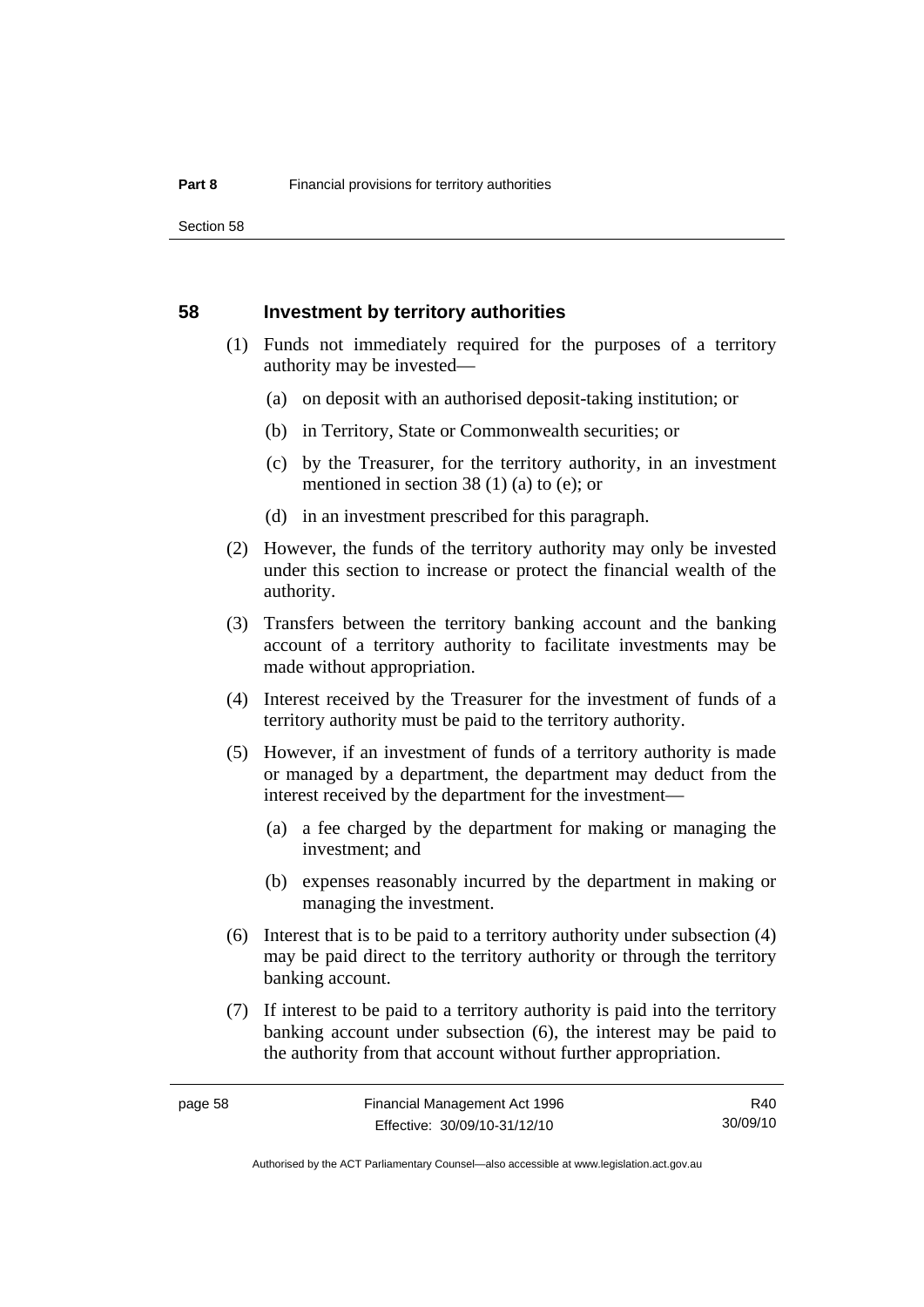(8) This section does not apply to money held on trust by a territory authority.

# **59 Borrowing by territory authorities**

- (1) The Treasurer may, on the terms and conditions the Treasurer considers appropriate—
	- (a) borrow money for a territory authority; or
	- (b) lend public money to a territory authority.
- (2) A borrowing may be secured by the territory authority's assets approved by the Treasurer for this section.
- (3) A territory authority may arrange an overdraft or credit facility only with the written approval of the Treasurer.
- (4) A loan under subsection (1) (b) may be made only from—
	- (a) money appropriated for the purpose of making the loan; or
	- (b) money appropriated for purposes that include the purpose of making the loan.
- (5) However, subsection (4) does not apply to an overdraft or credit facility for a territory authority from the territory banking account that is approved, in writing, by the Treasurer for the authority.
- (6) The Treasurer may approve an overdraft or credit facility for a territory authority under subsection (5) only if satisfied that it is for a purpose consistent with a function of the authority.
- (7) An approval under subsection (5) must state, for the overdraft or credit facility—
	- (a) each purpose for which it may be used; and
	- (b) the maximum amount that may be outstanding at any time; and
	- (c) conditions about—
		- (i) the repayment of principal; and

page 59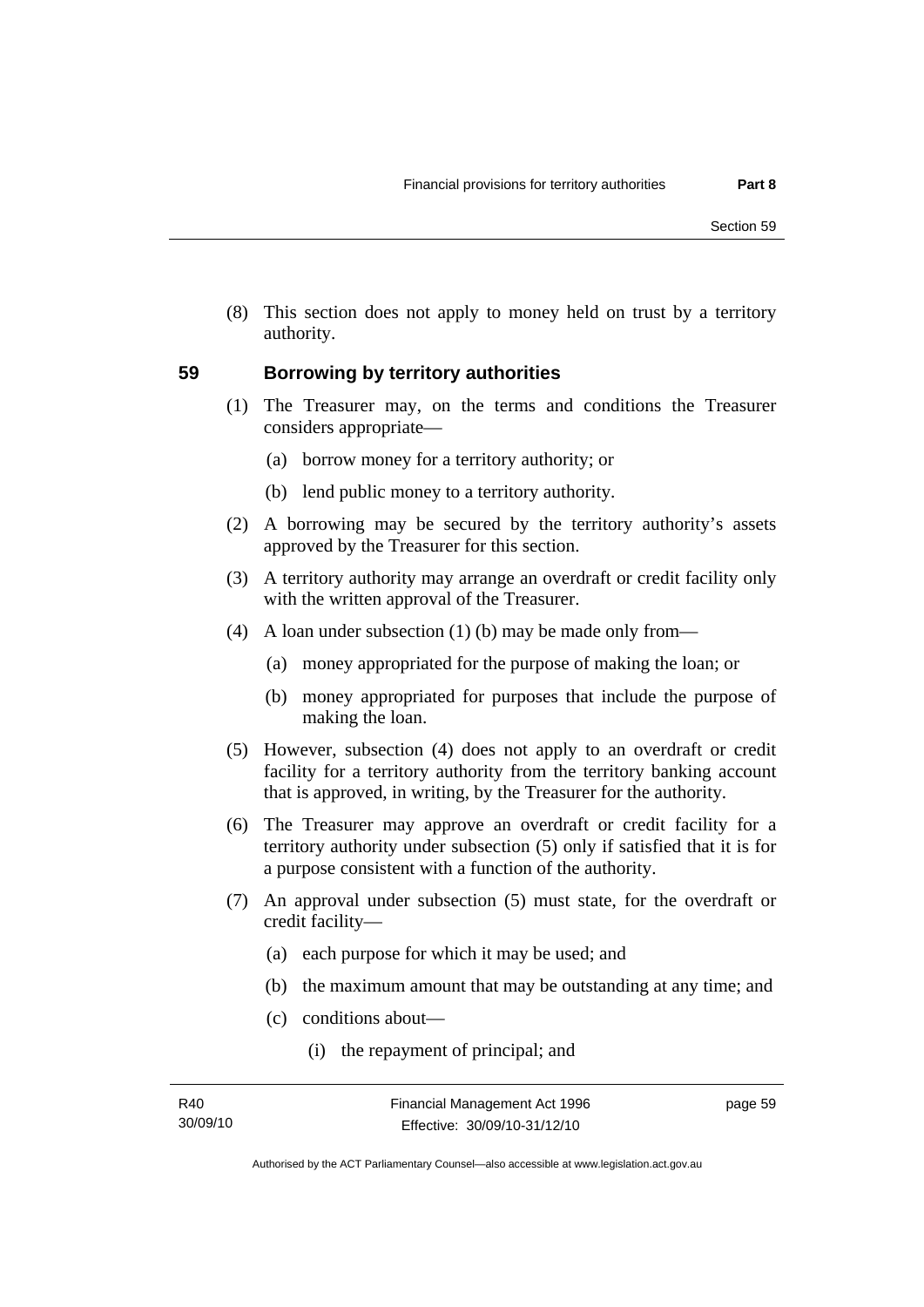- (ii) the interest rate; and
- (iii) the repayment of interest.
- (8) An approval under subsection (5) may also state any other condition that the Treasurer requires.
- (9) An approval under subsection (5) is a disallowable instrument.
	- *Note* A disallowable instrument must be notified, and presented to the Legislative Assembly, under the Legislation Act.
- (10) An overdraft or credit facility approved under subsection (5) must be reviewed annually by the Treasurer.

#### **60 Guarantees by territory authorities**

A territory authority may only give a guarantee with the written approval of the Treasurer.

#### **61 Territory authority statements of intent**

- (1) A territory authority must give the Treasurer a statement (a *statement of intent*) for each financial year.
- (2) A territory authority must consult the responsible Minister in preparing a statement of intent.
- (3) A territory authority must show the responsible Minister a copy of the proposed statement of intent, and take into consideration any comment by the Minister, before giving it to the Treasurer.
- (4) A statement of intent must be—
	- (a) in the form the Treasurer requires; and
	- (b) as agreed between the relevant person for the authority and the Treasurer; and
	- (c) provided to the Treasurer within the period the Treasurer requires.

R40 30/09/10

Authorised by the ACT Parliamentary Counsel—also accessible at www.legislation.act.gov.au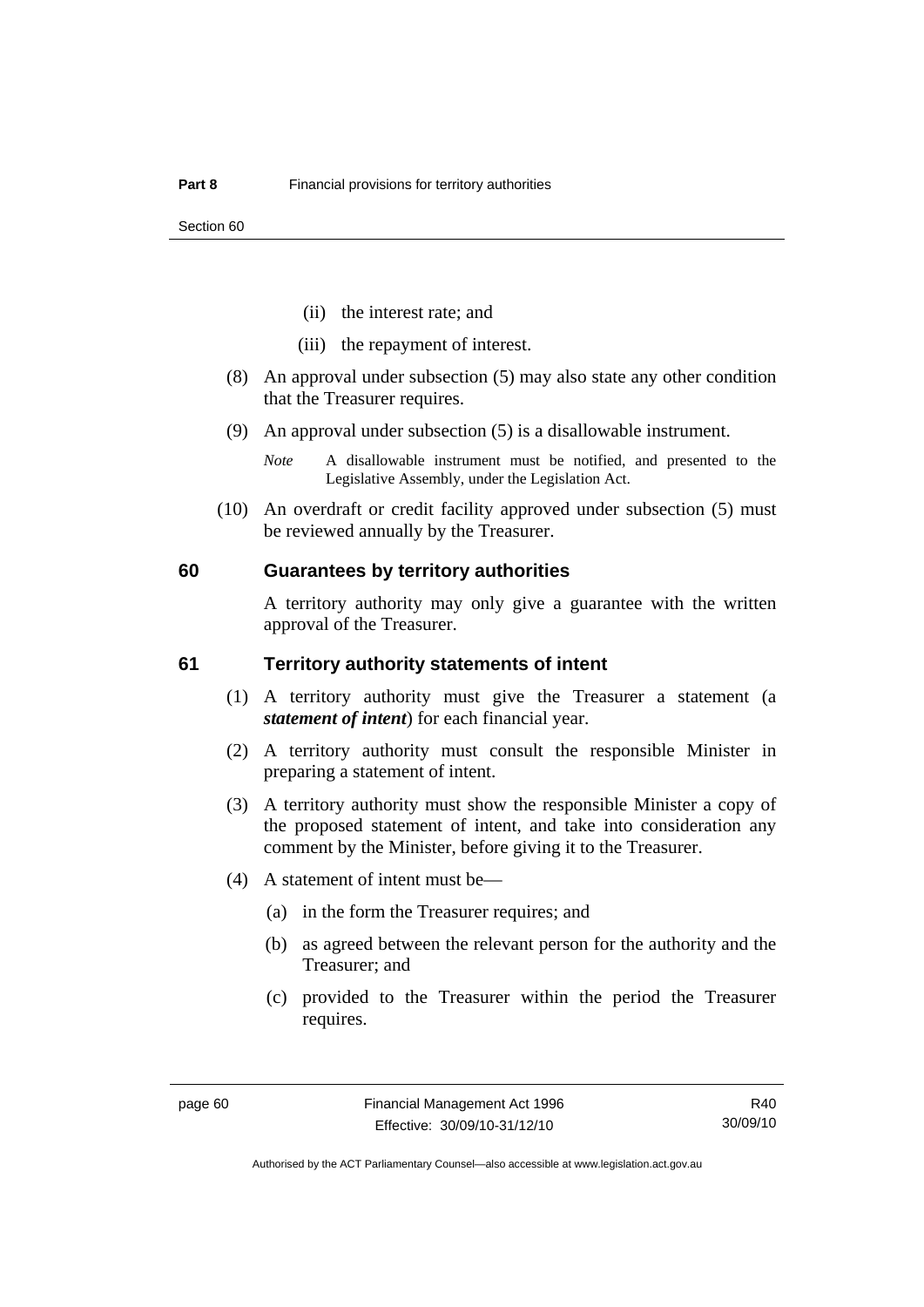- (5) A statement of intent for a financial year must include the following:
	- (a) the financial statements required under the financial management guidelines;
	- (b) a statement of the objectives of the authority for the year, and each of the next 3 financial years;
	- (c) a statement of the nature and scope of the activities to be carried out by the authority during the year, and each of the next 3 financial years;
	- (d) the performance criteria and other measures by which the performance of the authority may be assessed against its objectives for the year, and each of the next 3 financial years;
	- (e) an assessment of the performance (or estimated performance) of the authority in the previous financial year against its objectives for that year;
	- (f) the results of any review under section 59 (10) in the previous financial year of an overdraft or credit facility approved for the authority;
	- (g) any other information the Treasurer directs.
- (6) In this section:

*relevant person*, for a territory authority, means—

- (a) if the authority has a governing board—the chair of the governing board; or
- (b) if the authority does not have a governing board—the chief executive officer.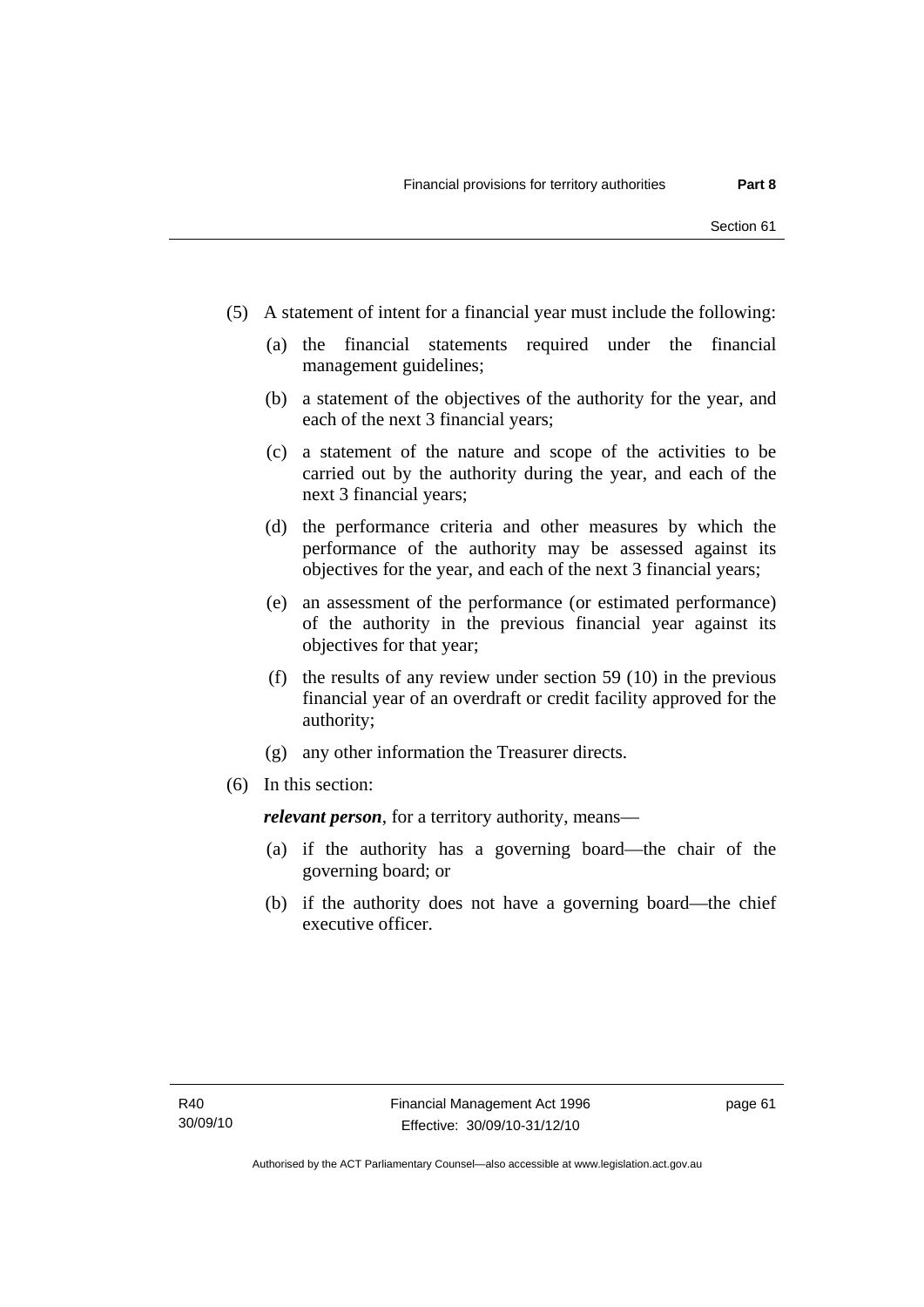## **62 Presentation of statements of intent of territory authorities**

- (1) The Treasurer must present to the Legislative Assembly, with the budget papers for a financial year, a statement of intent for each territory authority for the year.
- (2) If the Treasurer does not present to the Legislative Assembly, with the budget papers for a financial year, a statement of intent for a territory authority, the Treasurer must—
	- (a) as soon as practicable after the budget papers are presented, explain to the Legislative Assembly why the statement of intent was not presented; and
	- (b) present the statement of intent to the Legislative Assembly as soon as practicable after presenting the budget papers.

#### **63 Annual financial statements of territory authorities**

- (1) As soon as practicable after the end of each financial year, each territory authority must prepare annual financial statements for its operations during the year.
- (2) The annual financial statements must be prepared in accordance with generally accepted accounting principles and in a form that facilitates a comparison between the financial operations of the territory authority during the financial year and the estimates of the operations in the authority's statement of intent for the year.
- (3) The annual financial statements must include—
	- (a) the financial statements required under the financial management guidelines; and
	- (b) if a change was made during the year to the conditions of a capital injection set out under section 12A (1) (c) (ii) (Territory authority and territory-owned corporation budgets) in a statement included in a proposed budget for the authority for a

R40 30/09/10

Authorised by the ACT Parliamentary Counsel—also accessible at www.legislation.act.gov.au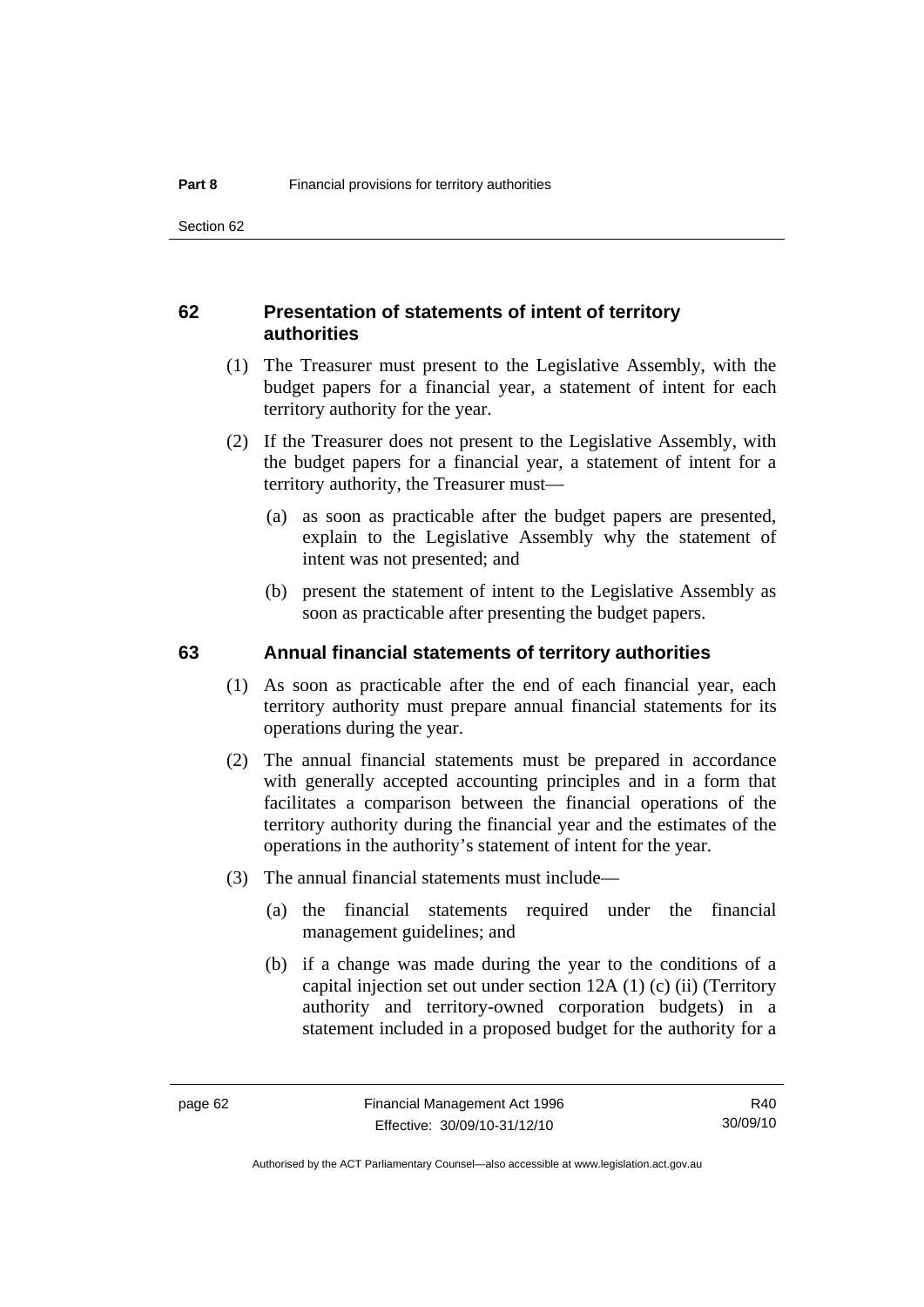financial year—a statement of the change and the reasons for it; and

 (c) any other statement necessary to fairly reflect the financial operations of the authority during the year and its financial position at the end of the year.

# **64 Responsibility for annual financial statements of territory authorities**

- (1) The annual financial statements of a territory authority for a financial year must have endorsed on them, or attached to them, a statement of responsibility signed by the relevant person for the authority.
- (2) The statement of responsibility must—
	- (a) include a statement of the relevant person's responsibility for the preparation of the annual financial statements and the judgments exercised in preparing them; and
	- (b) state that, in the relevant person's opinion, the financial statements fairly reflect the financial operations of the authority during the financial year and the financial position of the authority at the end of the year.
- (3) In this section:

*relevant person*, for the territory authority, means—

- (a) if the authority has a governing board—the chair of the governing board; or
- (b) if the authority does not have a governing board—the chief executive officer.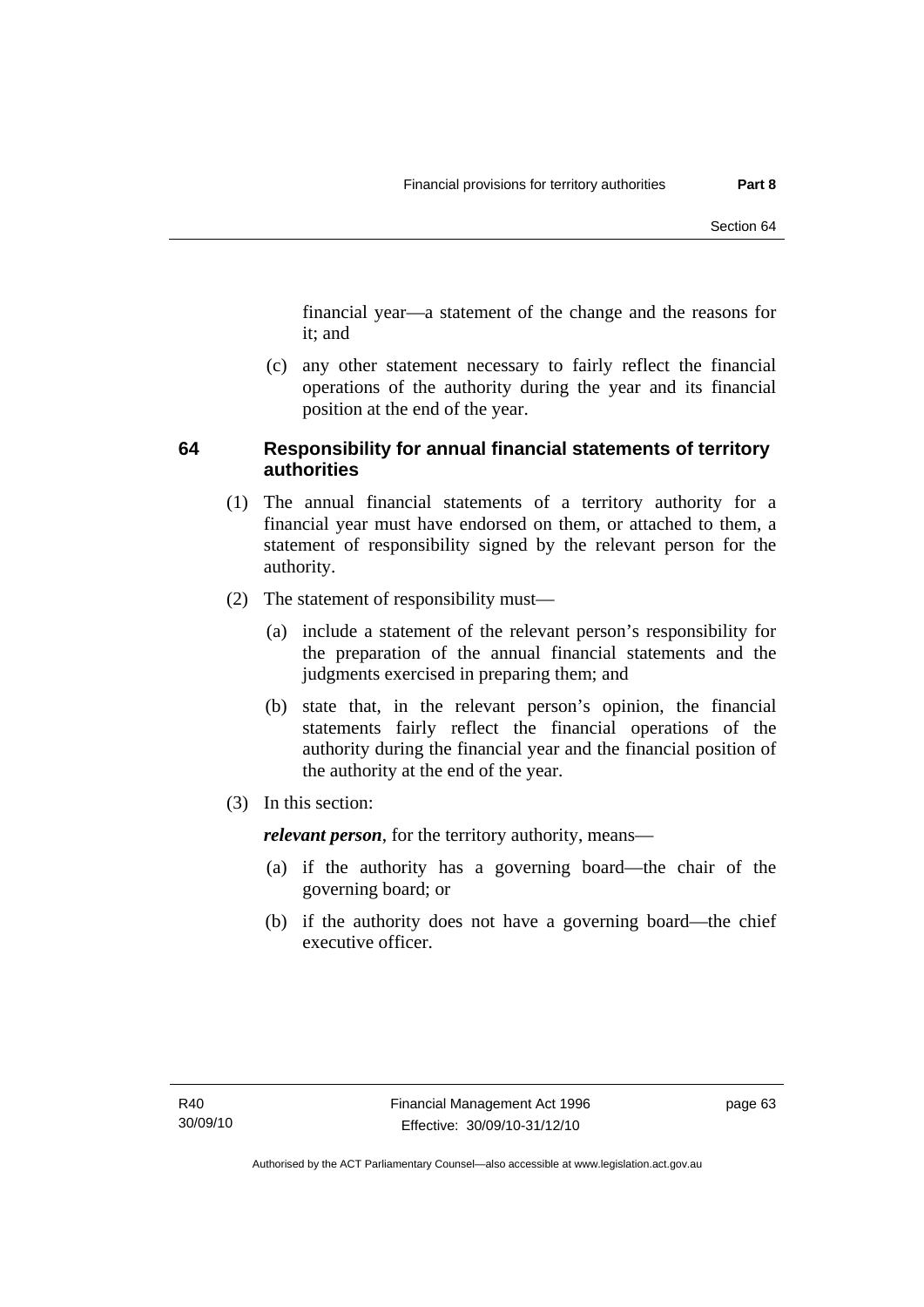# **65 Audit of annual financial statements of territory authorities**

- (1) The chief executive officer of a territory authority must give the auditor-general the annual financial statements of the authority for a financial year within the prescribed period after the end of the year.
- (2) The financial statements given to the auditor-general must have endorsed on them, or attached to them, the statement of responsibility made for them under section 64.
- (3) The auditor-general must give the chief executive officer an audit opinion about the financial statements as soon as practicable after the auditor-general receives them.

#### **66 Annual financial statements of territory authorities to be included in annual reports etc**

A report prepared under the *Annual Reports (Government Agencies) Act 2004* for a territory authority for a financial year must include, or have attached to it—

- (a) the authority's annual financial statements for the year; and
- (b) the audit opinion under section 65 (3) about the financial statements.

# **67 Treasurer may require interim financial statements etc for territory authorities**

- (1) The Treasurer may, in writing, direct the relevant person for a territory authority to give the responsible Minister of the authority and the Treasurer financial or other statements relating to the authority for each month, quarter or other stated period of the year.
- (2) The relevant person must prepare the statements required by the direction and give them to the responsible Minister and Treasurer within 1 month after the day the person receives the direction or, if a

R40 30/09/10

Authorised by the ACT Parliamentary Counsel—also accessible at www.legislation.act.gov.au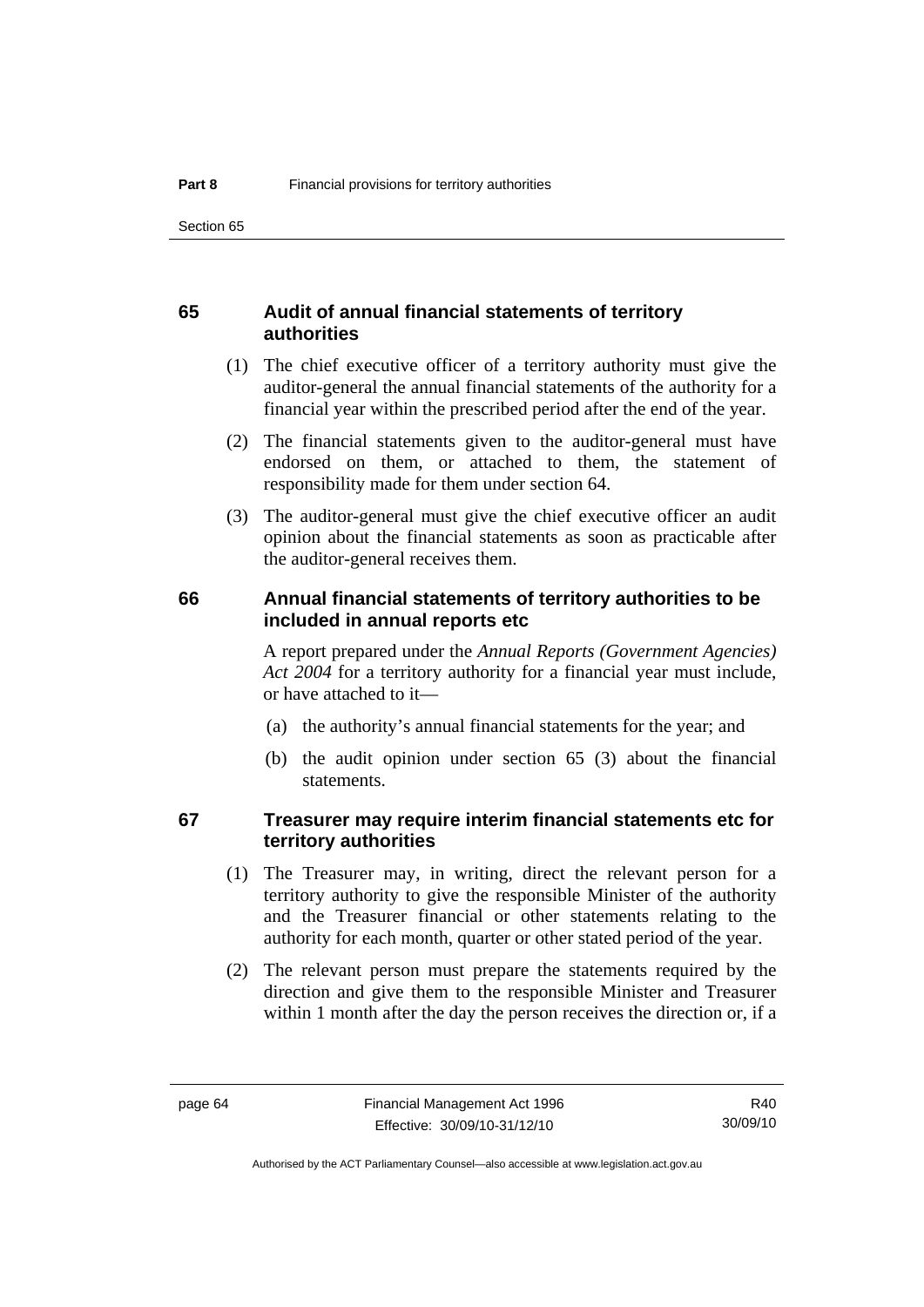longer period for compliance is stated in the direction, within the longer period.

(3) In this section:

*relevant person*, for a territory authority, means—

- (a) if the authority has a governing board—the chair of the governing board; or
- (b) if the authority does not have a governing board—the chief executive officer.

### **68 Statements of performance of territory authorities**

- (1) As soon as practicable after the end of each financial year, each territory authority must prepare a statement of the performance of the authority in meeting the objectives in the authority's statement of intent for the year.
- (2) The statement must assess the performance by reference to the performance criteria and other measures included in the statement of intent in accordance with section 61 (5) (d).
- (3) For a prescribed territory authority, the statement must also include a statement of the performance of the authority in providing each class of outputs provided by it during the year and, in particular—
	- (a) compare the performance of the territory authority in providing each class of the outputs with the forecast of the performance in the authority's budget for the year; and
	- (b) give particulars of the extent to which the performance criteria set out in the budget for the provision of the outputs were met.
- (4) In this section:

*budget*, for the territory authority, means the budget for the authority for the financial year presented to the Legislative Assembly under section 10 (c) (Budget papers) and, if that budget has been amended under this Act, the budget as amended.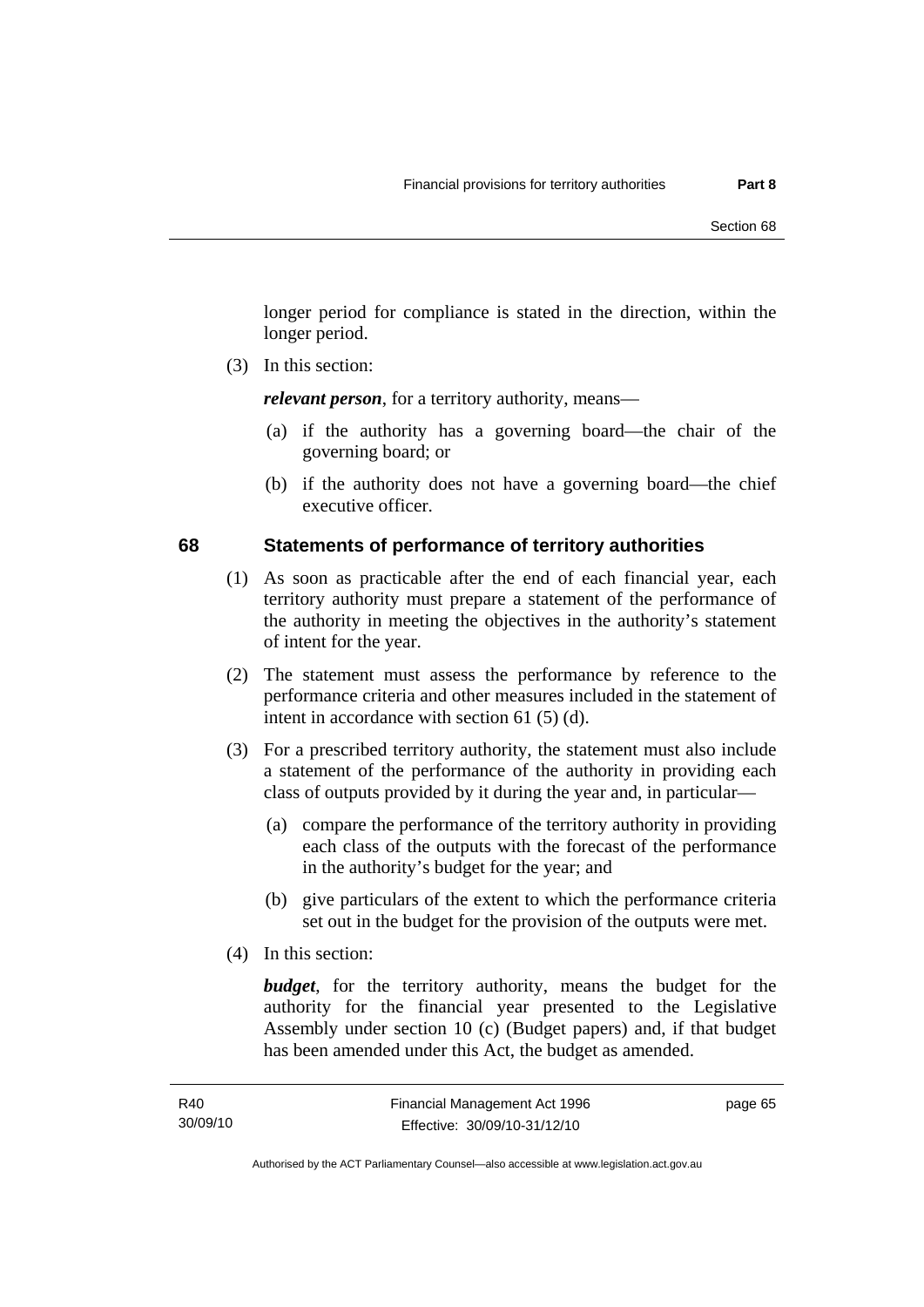Section 69

*prescribed territory authority* means a territory authority prescribed for section 12A (1) (b) (Territory authority and territory-owned corporation budgets).

# **69 Responsibility for territory authority statements of performance**

- (1) A statement of performance of a territory authority for a financial year must have endorsed on it, or attached to it, a statement of responsibility signed by the relevant person for the authority.
- (2) The statement of responsibility must—
	- (a) include a statement of the relevant person's responsibility for the preparation of the statement of performance and the judgments exercised in preparing them; and
	- (b) state that, in the relevant person's opinion, the statement of performance fairly reflects the performance of the authority during the financial year.
- (3) In this section:

*relevant person*, for the territory authority, means—

- (a) if the authority has a governing board—the chair of the governing board; or
- (b) if the authority does not have a governing board—the chief executive officer.

#### **70 Scrutiny of territory authority statements of performance**

- (1) The chief executive officer of a territory authority must give the auditor-general the authority's statement of performance for a financial year within the prescribed period after the end of the year.
- (2) The statement of performance given to the auditor-general must have endorsed on it, or attached to it, the statement of responsibility made for it under section 69.

R40 30/09/10

Authorised by the ACT Parliamentary Counsel—also accessible at www.legislation.act.gov.au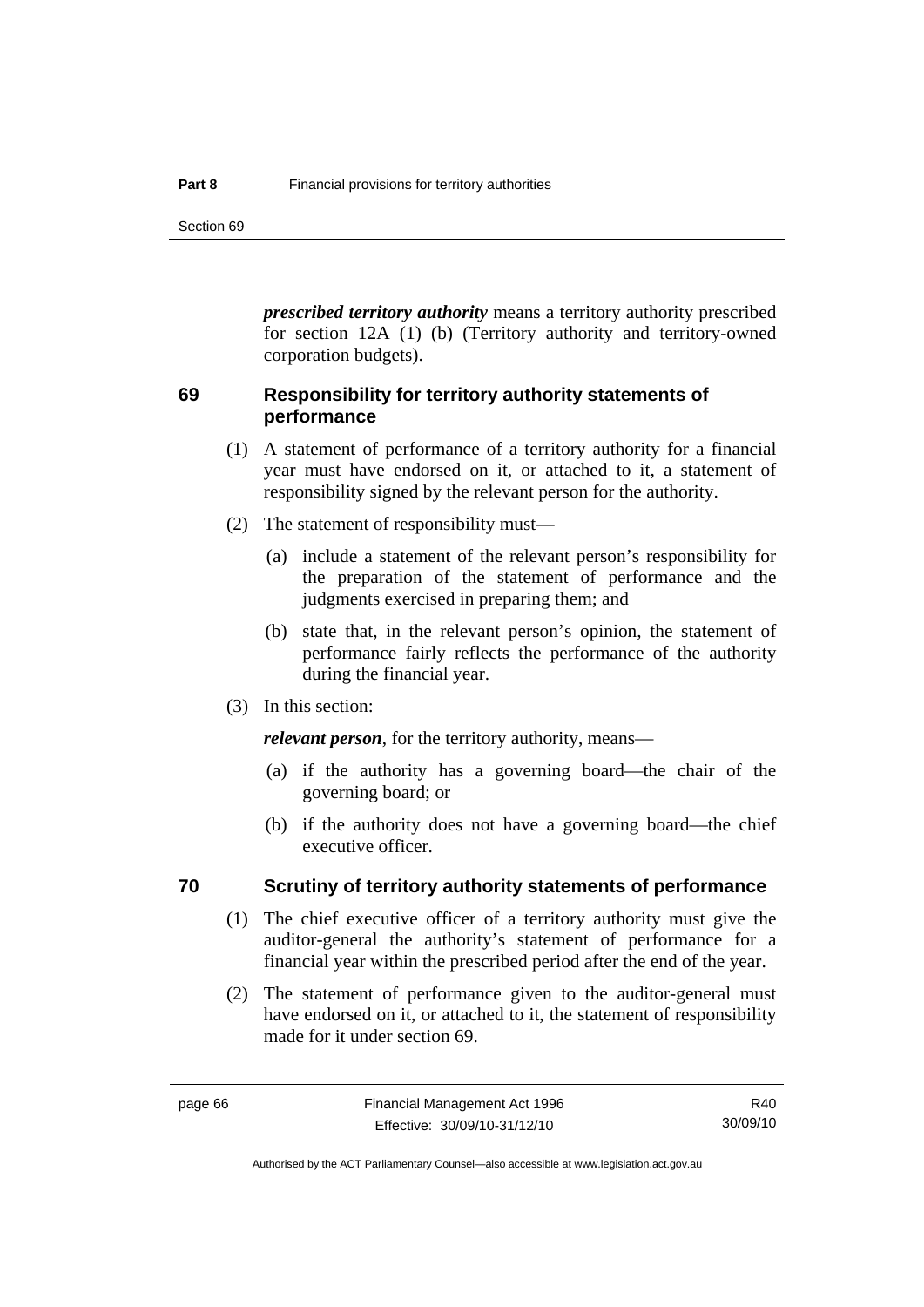- (3) The auditor-general must give the chief executive officer a report about the statement of performance as soon as practicable after the auditor-general receives it.
- (4) The report must be prepared in accordance with the financial management guidelines.

# **71 Territory authority statements of performance to be included in annual reports etc**

A report prepared under the *Annual Reports (Government Agencies) Act 2004* for a territory authority for a financial year must include, or have attached to it—

- (a) the authority's statement of performance for the year; and
- (b) the auditor-general's report under section 70 (3) about the statement of performance.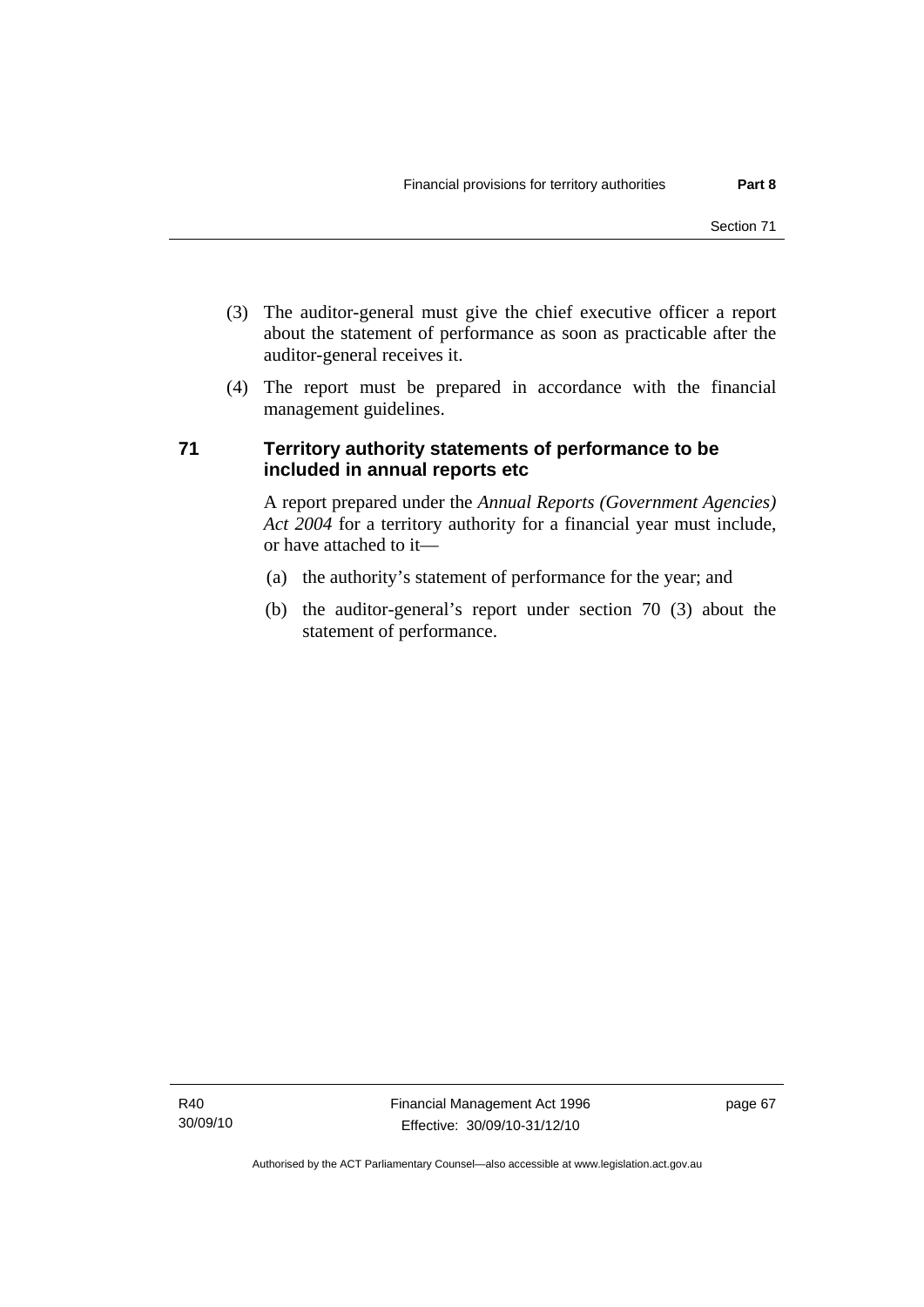# **Part 9 Governance of territory authorities**

*Notes for pt 9* 

- *Note 1* Div 9.1 and div 9.5 apply to a territory authority, whether or not it has a governing board, unless the establishing Act otherwise provides (see eg the *Legal Aid Act 1977*, s 94A).
- *Note 2* The Legislation Act contains provisions relevant to territory authorities, including the following:
	- making appointments (s 206, s 207)
	- consultation with a committee of the Legislative Assembly (div 19.3.3)
	- eligibility for reappointment (s 208 and dict, pt 1, def *appoint*)
	- acting appointments (s 209)
	- resignations (s 210)
	- effect of appointment irregularity or defect (s 212).
- *Note 3* The *Remuneration Tribunal Act 1995* allows terms and conditions for people appointed to be set by determination under that Act.

# **Division 9.1 Definitions and important concepts**

#### **72 Definitions—pt 9**

In this part:

*applicable governmental policies*, for a territory authority—see section 103.

*establishing Act*, for a territory authority, governing board or governing board member, means the Act that establishes the authority or governing board.

*financial year*, for a territory authority, means—

(a) a period of 12 months beginning on 1 July; or

R40 30/09/10

Authorised by the ACT Parliamentary Counsel—also accessible at www.legislation.act.gov.au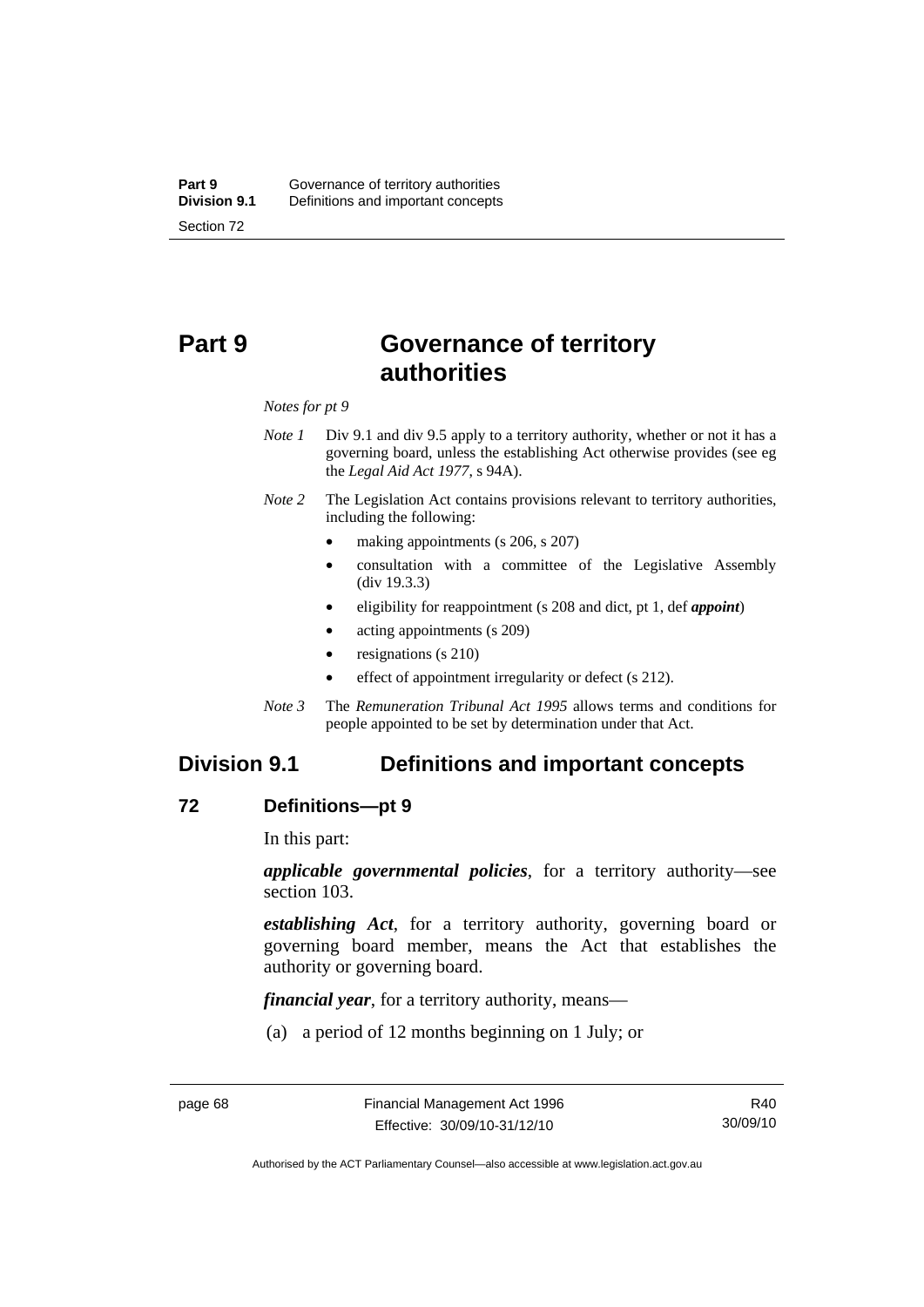(b) if the territory authority has, in writing, fixed another 12-month period as its financial year—the period fixed.

*governing board member*, for a territory authority with a governing board, includes the CEO.

*material interest*—see section 88 (4).

*relevant territory authority*—a territory authority to which part 8 applies is a *relevant territory authority*, unless the establishing Act for the authority provides otherwise.

# **73 Nature of relevant territory authorities**

- (1) A relevant territory authority—
	- (a) is a corporation; and
	- (b) may sue and be sued in its corporate name; and
	- (c) may have a seal.
- (2) A relevant territory authority represents the Territory when exercising its functions, unless the establishing Act for the authority or another territory law otherwise provides.
- (3) A relevant territory authority has the same status, privileges and immunities as the Territory so far as it represents the Territory.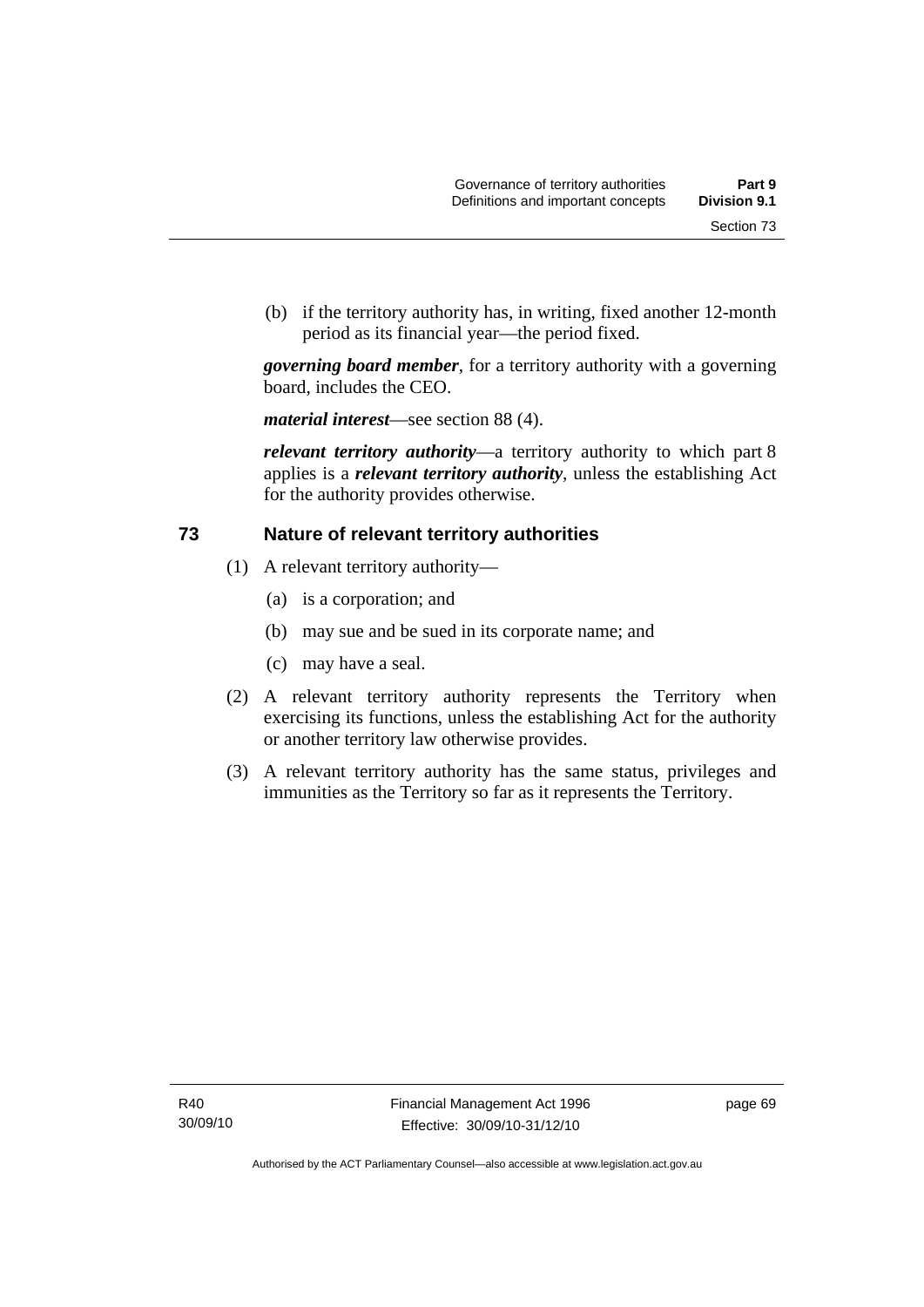#### **74 Powers of territory authorities generally**

 (1) A relevant territory authority has the legal capacity and powers of an individual both in and outside the ACT (including outside Australia).

#### **Examples**

- 1 to enter into a contract
- 2 to own, deal with and dispose of property
- 3 to act as trustee
- *Note* An example is part of the Act, is not exhaustive and may extend, but does not limit, the meaning of the provision in which it appears (see Legislation Act, s 126 and s 132).
- (2) Without limiting subsection (1), a relevant territory authority—
	- (a) has the powers given to it under this Act or another territory law; and
	- (b) may do anything that it is authorised to do by a territory law or a law of another jurisdiction; and
	- (c) may exercise its powers in and outside the ACT (including outside Australia).

#### **Example for par (b)**

A territory authority may arrange for the authority to be registered or recognised under a law of another jurisdiction.

- (3) A relevant territory authority's legal capacity to do something is not affected by the fact that the authority's interests are not, or would not be, served by doing it.
- (4) To remove any doubt, this section does not—
	- (a) authorise a relevant territory authority to do anything that is prohibited by a territory law or a law of another jurisdiction; and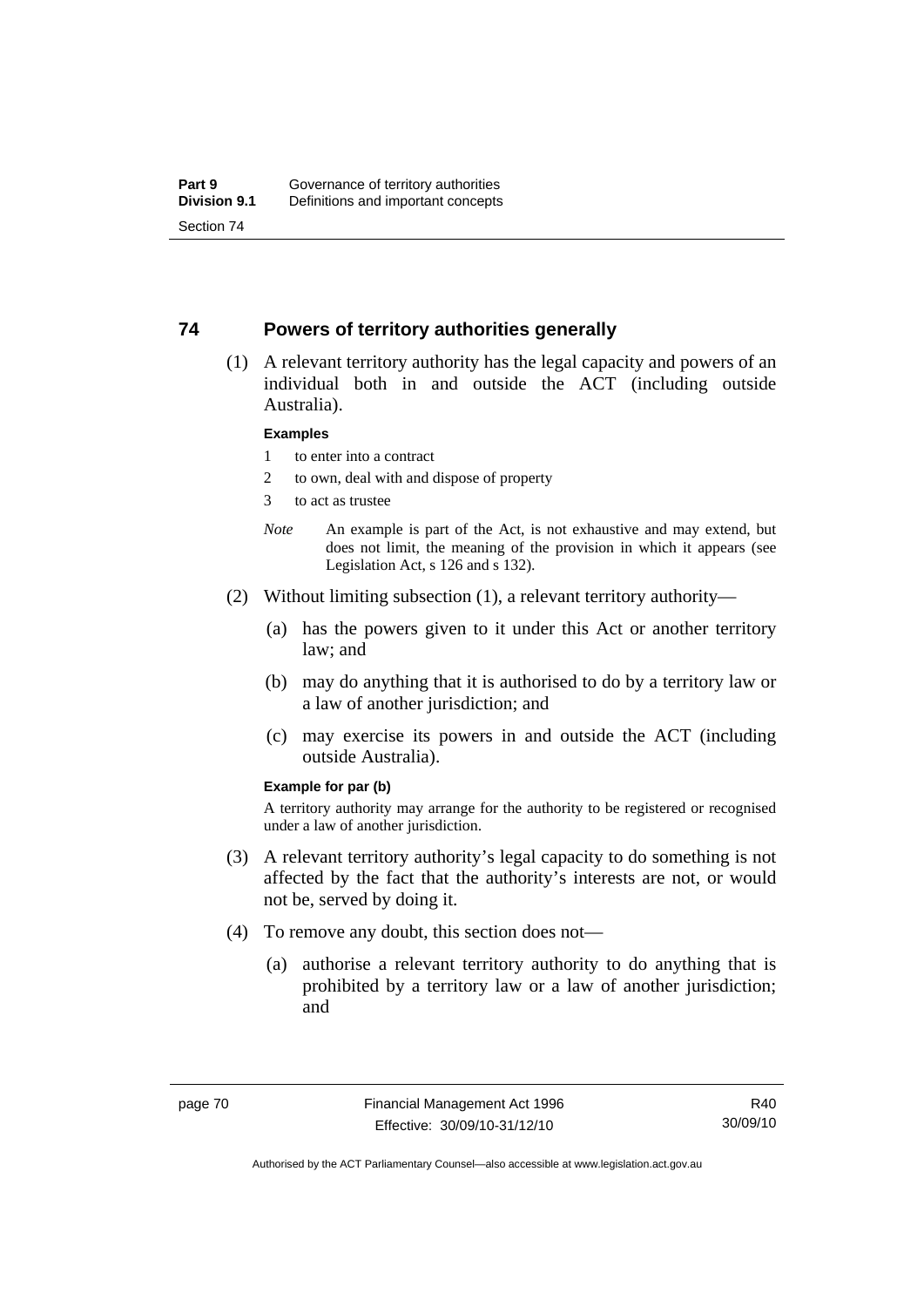Section 75

- (b) give a relevant territory authority a right that a territory law or a law of another jurisdiction denies to the authority.
- (5) In this section:

*another jurisdiction* means the Commonwealth, a State, another Territory or a foreign country.

# **75 Execution of documents and assumptions people dealing with relevant territory authority may make**

(1) In this section:

*applied Corporations Act provisions* means the following provisions of the Corporations Act:

- (a) section 127 (which is about the execution of documents by a company);
- (b) section 128 (which is about a person's entitlement to make certain assumptions in dealing with a company);
- (c) section 129 (which is about the assumptions that may be made).
- (2) The applied Corporations Act provisions apply to a relevant territory authority as if—
	- (a) a reference to a *company* were a reference to the authority; and
	- (b) a reference to a *common seal* were a reference to any seal of the authority; and
	- (c) a reference to a *director* were a reference to a board member; and
	- (d) a reference to a company's *constitution* were a reference to this Act and the establishing Act; and
	- (e) a reference to an *officer* of a company were a reference to the chief executive officer and any member of staff of the authority; and

page 71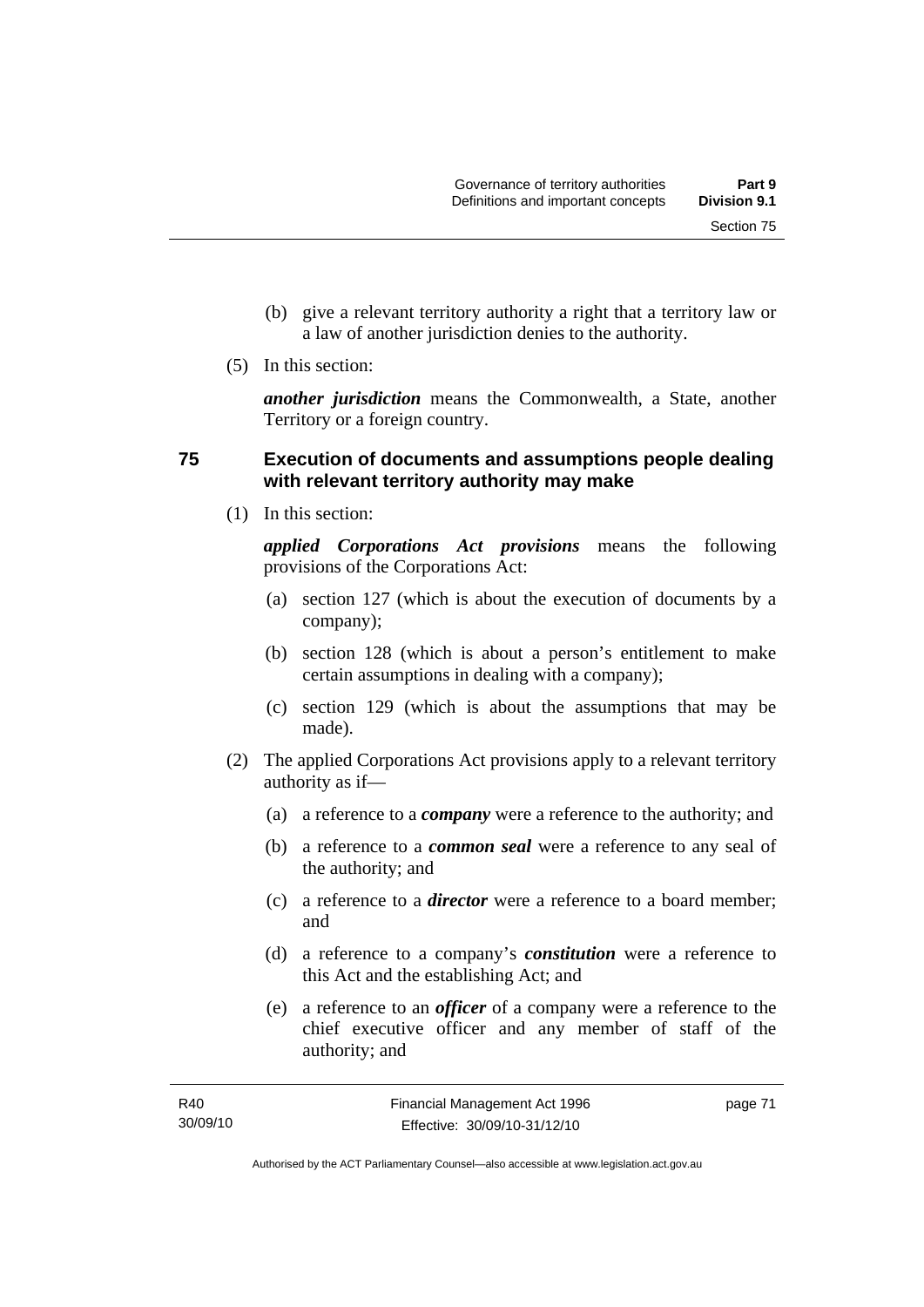- (f) a reference to *information available to the public from ASIC*  were a reference to information available to the public from the Territory; and
- (g) any other necessary changes, and any change prescribed by regulation, were made.

# **76 Governing board of territory authority**

- (1) A territory authority has a governing board if the establishing Act for the authority establishes a governing board for the authority.
- (2) To remove any doubt, only the following territory authorities have governing boards:
	- ACT Gambling and Racing Commission
	- Australian Capital Territory Public Cemeteries Authority
	- Building and Construction Industry Training Fund Authority
	- Cultural Facilities Corporation
	- Exhibition Park Corporation
	- Land Development Agency
	- Long Service Leave Authority
	- a territory authority prescribed by the financial management guidelines.

# **77 Role of governing board**

- (1) If a territory authority has a governing board, the governing board has the following functions:
	- (a) setting the authority's policies and strategies;
	- (b) governing the authority consistently with the authority's establishing Act and other relevant legislation;
	- (c) ensuring, as far as practicable, that the authority operates in a proper, effective and efficient way;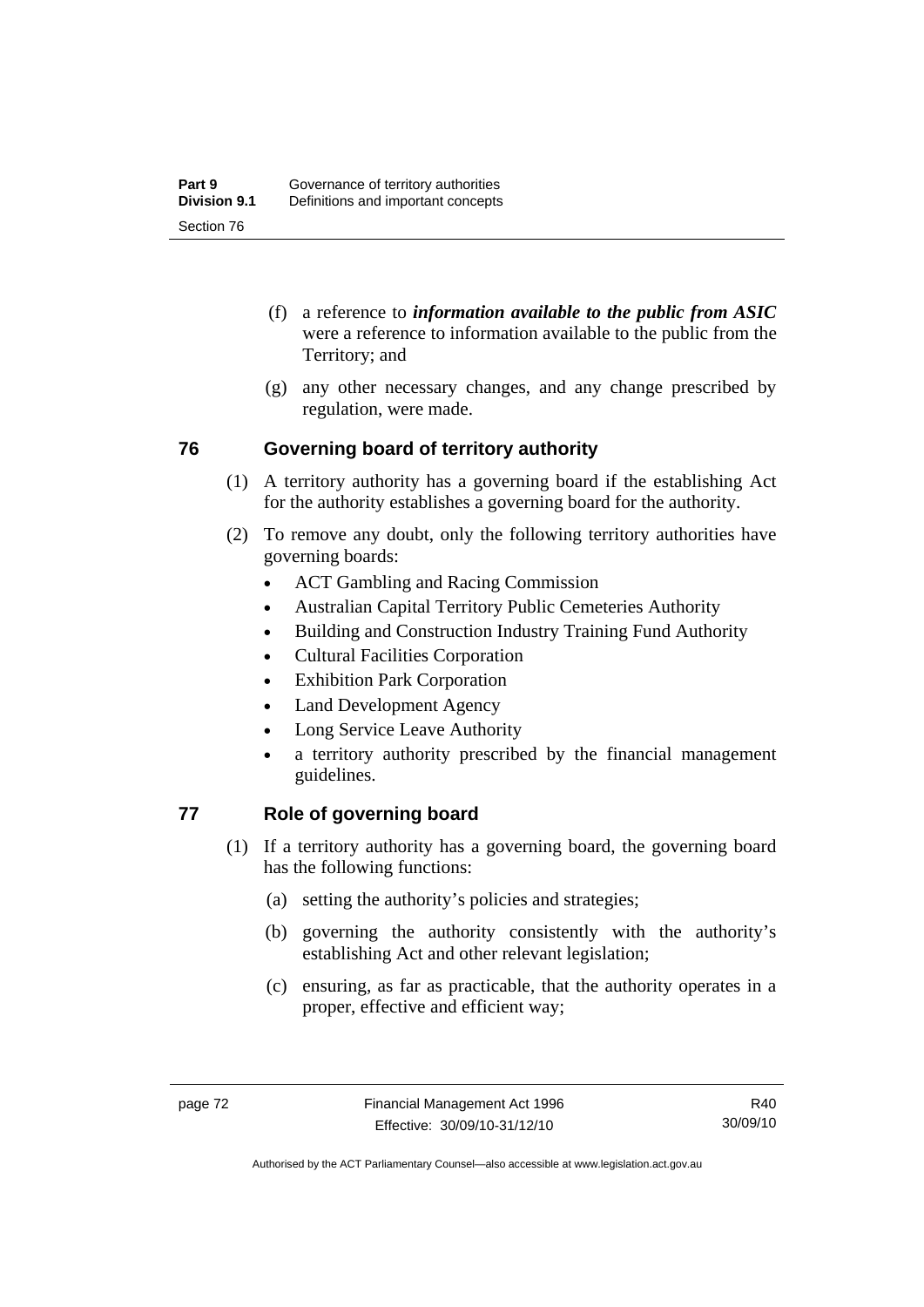(d) ensuring, as far as practicable, that the authority complies with applicable governmental policies (if any).

#### **Examples of policies for par (a)**

- 1 risk management
- 2 communication with government
- 3 corporate planning
- *Note* An example is part of the Act, is not exhaustive and may extend, but does not limit, the meaning of the provision in which it appears (see Legislation Act, s 126 and s 132).
- (2) This section does not limit the functions of a governing board.

# **Division 9.2 Governing board member appointments**

#### **78 Appointment of governing board members generally**

- (1) This section applies to the appointment of the members of the governing board of a territory authority, other than the CEO.
- (2) The responsible Minister for the territory authority may appoint the members.
	- *Note 1* For the making of appointments (including acting appointments), see the Legislation Act, pt 19.3.
	- *Note 2* In particular, an appointment may be made by naming a person or nominating the occupant of a position (see s 207).
	- *Note 3* Certain Ministerial appointments require consultation with an Assembly committee and are disallowable (see Legislation Act, div 19.3.3).
- (3) The only criteria for deciding whether to appoint a person as a member are—
	- (a) the contribution the person can make to the goals and objectives of the governing board; and
	- (b) the criteria stated in applicable governmental policies (if any) relating to appointments.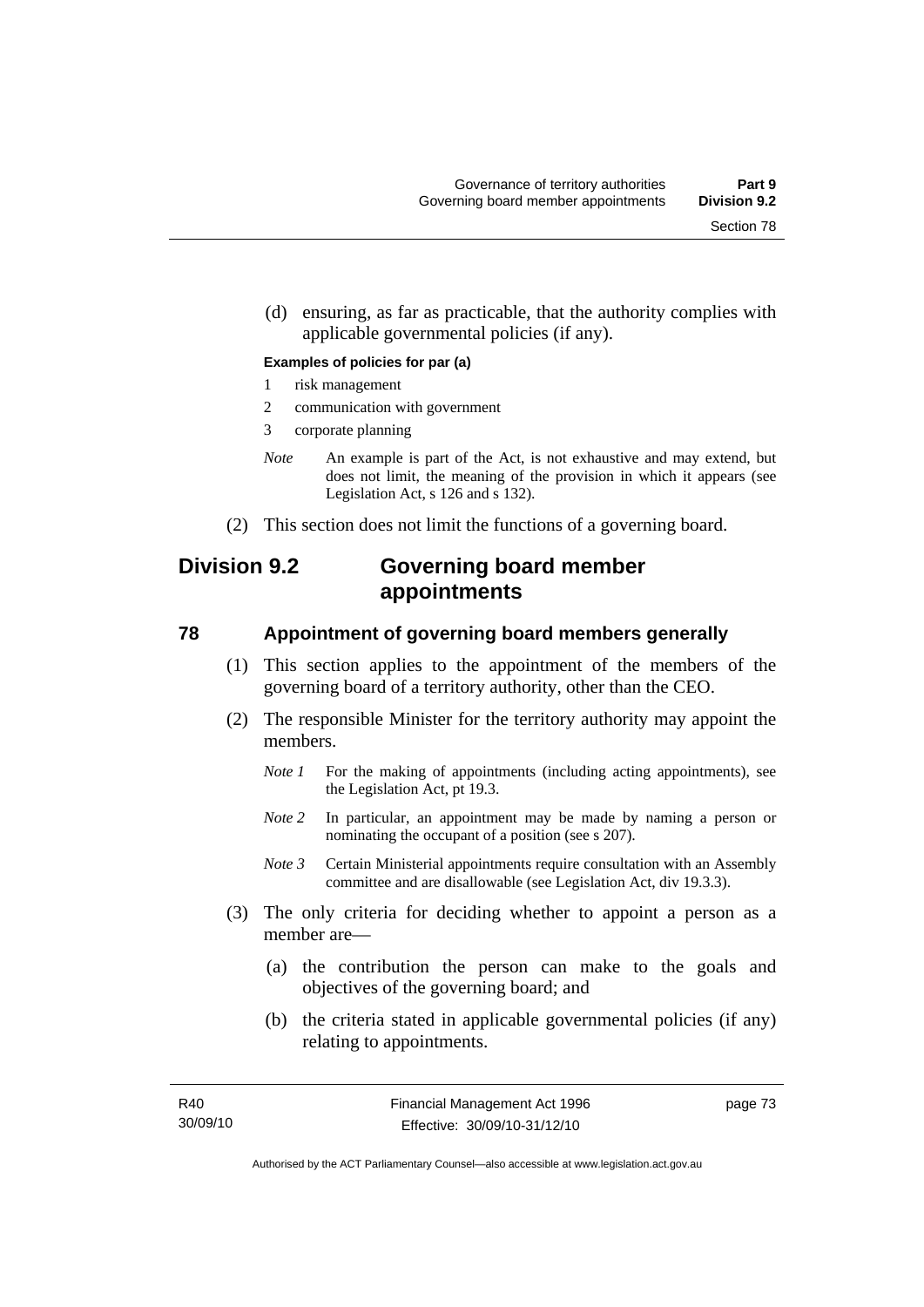- (4) However, the establishing Act may prescribe other criteria for deciding whether to appoint a person as a member.
- (5) Also, unless the establishing Act otherwise provides, a person must not be appointed as a member if—
	- (a) the person is a public servant; and
	- (b) if the governing board has a maximum of 6 members or less the appointment would result in more than 1 public servant being a member of the board; and
	- (c) if the governing board has a maximum of more than 6 members—the appointment would result in more than 2 public servants being members of the board.
- (6) Subsection (5) does not apply if—
	- (a) the Minister is satisfied that there are special circumstances justifying the appointment; and
	- (b) the Legislative Assembly approves, by resolution, the appointment.
- (7) An appointment of a member—
	- (a) must not be for longer than 3 years, unless the establishing Act allows a longer period; and
	- (b) is an appointment under the provision of the establishing Act that establishes the governing board.
- (8) The conditions of appointment of a member (other than a member required under the establishing Act to be a public servant or statutory office holder) are the conditions agreed between the Minister and the member, subject to any determination under the *Remuneration Tribunal Act 1995*.
	- *Note* The terms *public servant* and *statutory office holder* are defined in the Legislation Act, dict, pt 1.

Authorised by the ACT Parliamentary Counsel—also accessible at www.legislation.act.gov.au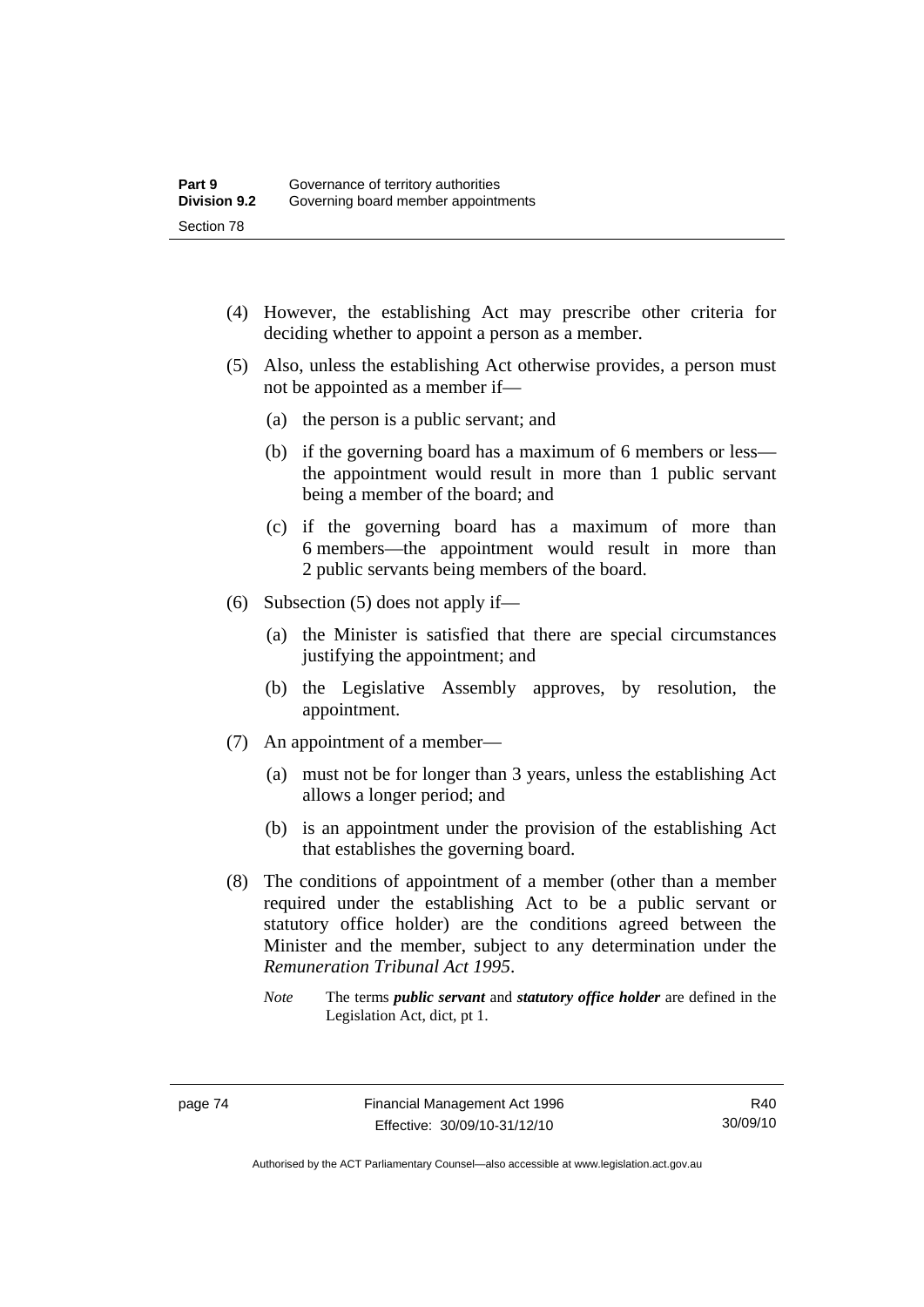# **79 Appointment of chair and deputy chair**

- (1) The responsible Minister for a territory authority with a governing board may appoint a chair for the board and, unless the establishing Act otherwise provides, a deputy chair for the board.
	- *Note 1* For the making of appointments (including acting appointments), see the Legislation Act, pt 19.3.
	- *Note 2* In particular, an appointment may be made by naming a person or nominating the occupant of a position (see s 207).
	- *Note 3* Certain Ministerial appointments require consultation with an Assembly committee and are disallowable (see Legislation Act, div 19.3.3).
- (2) However, the responsible Minister must not appoint the CEO of the territory authority as chair or deputy chair.
- (3) Also, the responsible Minister must not appoint a public servant as chair or deputy chair unless—
	- (a) there is no member of the board who—
		- (i) is not a public servant; and
		- (ii) is available to be appointed; and
	- (b) the Legislative Assembly approves, by resolution, the appointment.
- (4) The responsible Minister must try to ensure that the governing board of a territory authority always has a chair and, unless the establishing Act otherwise provides, deputy chair.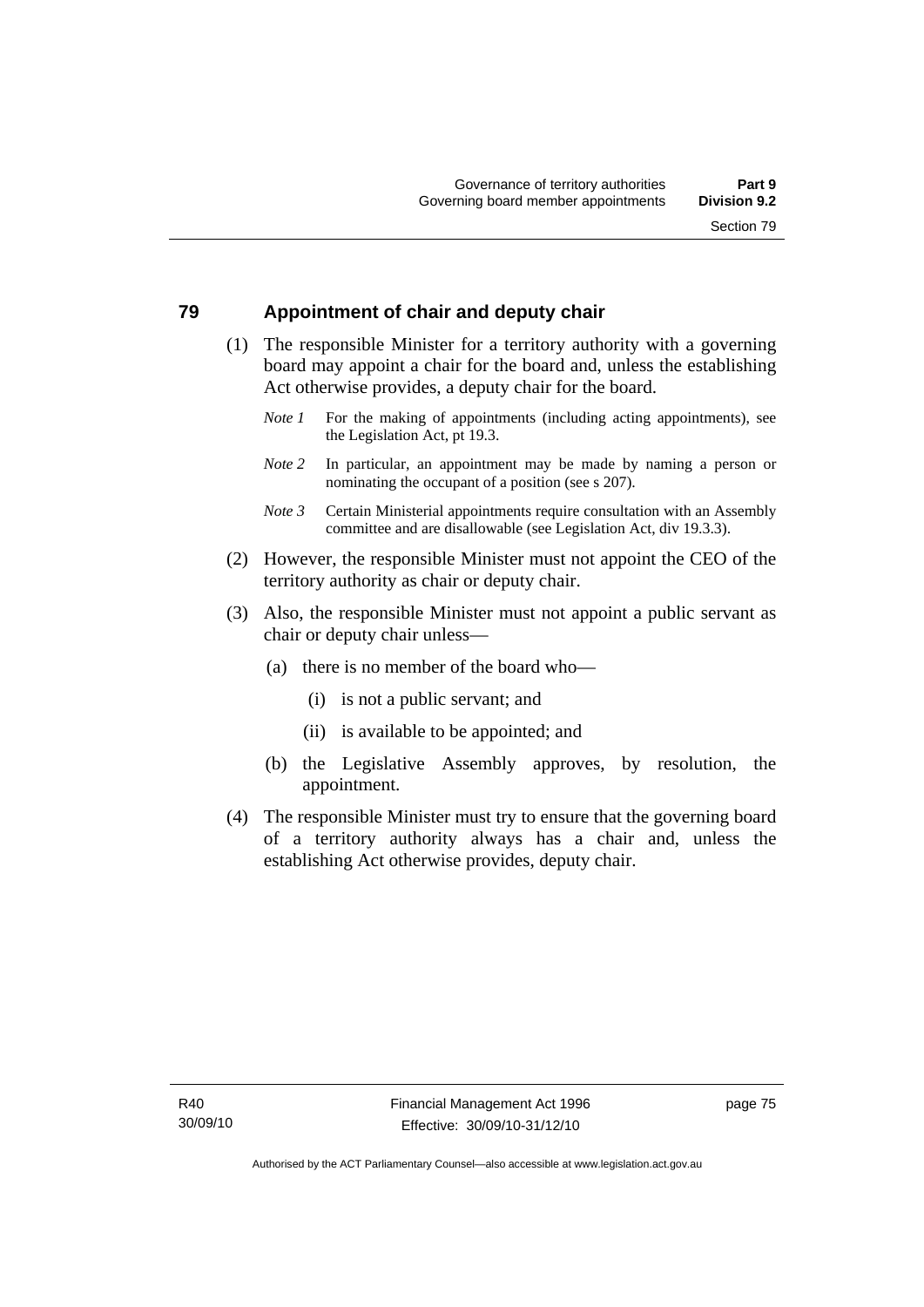#### **80 Appointment of CEO of authority with governing board**

- (1) This section applies to a territory authority with a governing board.
- (2) The governing board of the territory authority must, after consulting the responsible Minister, appoint a CEO for the authority.
	- *Note 1* For the making of appointments (including acting appointments), see the Legislation Act, pt 19.3.
	- *Note 2* In particular, an appointment may be made by naming a person or nominating the occupant of a position (see s 207).
- (3) However, if the CEO is required under the establishing Act to be a public servant, the chief executive of the administrative unit responsible for the establishing Act must, after consulting the governing board and the responsible Minister, appoint a CEO for the authority.
- (4) The CEO is a member of the governing board.
- (5) However, the CEO is not a member of the governing board if it is considering or deciding—
	- (a) the appointment, or the ending of the appointment, of the CEO; or
	- (b) the CEO's conditions of appointment.
- (6) The conditions of appointment of a CEO (other than a CEO required under the establishing Act to be a public servant) are the conditions agreed between the governing board and the CEO, subject to any determination under the *Remuneration Tribunal Act 1995*.

### **81 Ending board member appointments**

- (1) This section applies to a governing board member other than the CEO.
- (2) The responsible Minister may end the member's appointment—
	- (a) if the member contravenes a territory law; or

Authorised by the ACT Parliamentary Counsel—also accessible at www.legislation.act.gov.au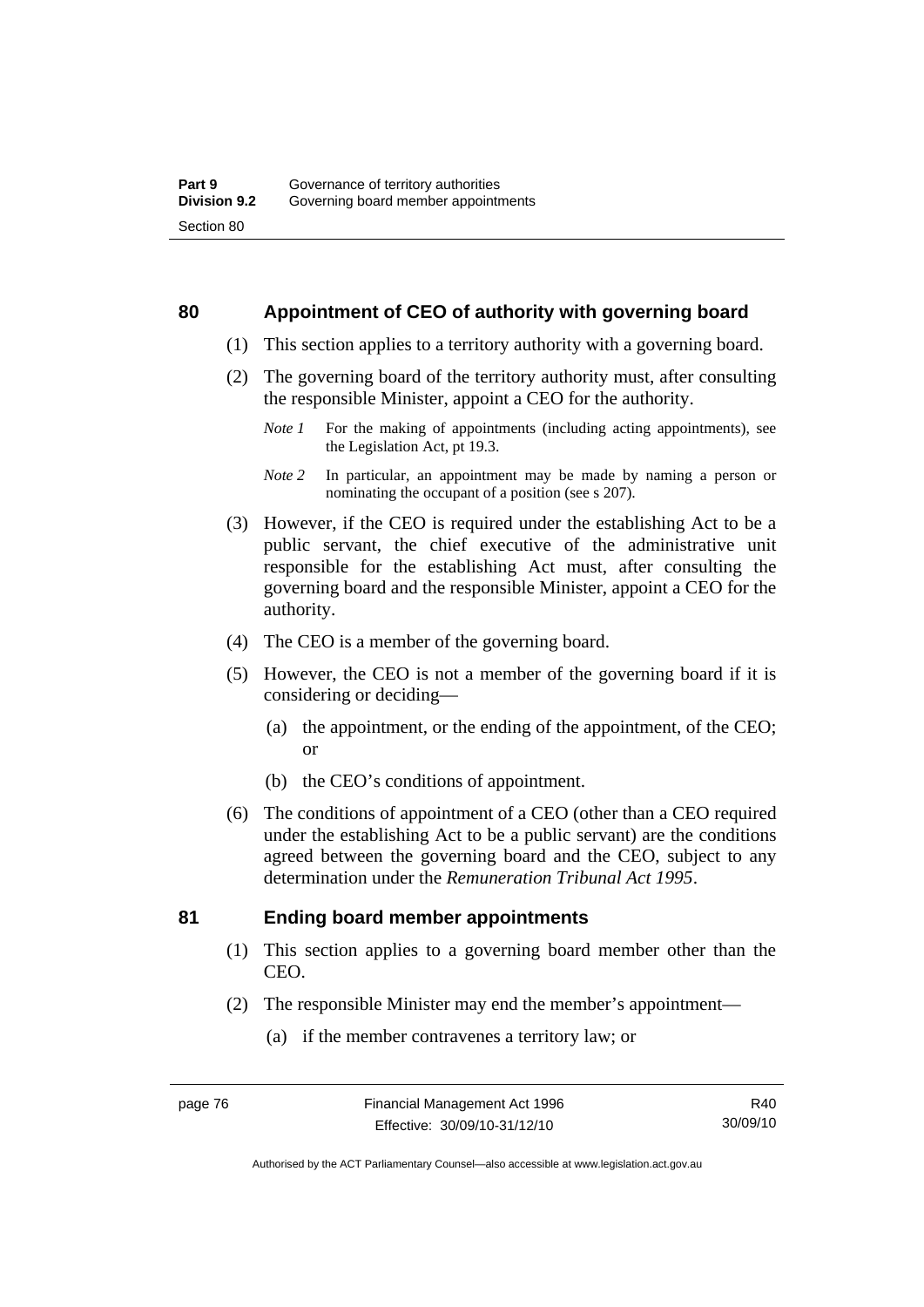- (b) for misbehaviour; or
- (c) if the member becomes bankrupt or personally insolvent; or
	- *Note Bankrupt or personally insolvent*—see the Legislation Act, dictionary, pt 1.
- (d) if the member is convicted, or found guilty, in Australia of an offence punishable by imprisonment for at least 1 year; or
- (e) if the member is convicted, or found guilty, outside Australia of an offence that, if it had been committed in the ACT, would be punishable by imprisonment for at least 1 year; or
- (f) if the member exercises the member's functions other than in accordance with section 85 (Honesty, care and diligence of governing board members); or
- (g) if the member fails to take all reasonable steps to avoid being placed in a position where a conflict of interest arises during the exercise of the member's functions; or
- (h) if the member contravenes section 88 (Disclosure of interests by governing board members); or
- (i) if the member is absent from 3 consecutive meetings of the board, otherwise than on approved leave; or
- (j) for physical or mental incapacity, if the incapacity substantially affects the exercise of the member's functions.
- *Note* A person's appointment also ends if the person resigns (see Legislation Act, s 210).
- (3) The Minister may also end the appointment of the member (the *member concerned*) if the board tells the Minister in writing that it has resolved, by a majority of at least  $\frac{2}{3}$  of the members, to recommend to the Minister that the member's appointment be ended.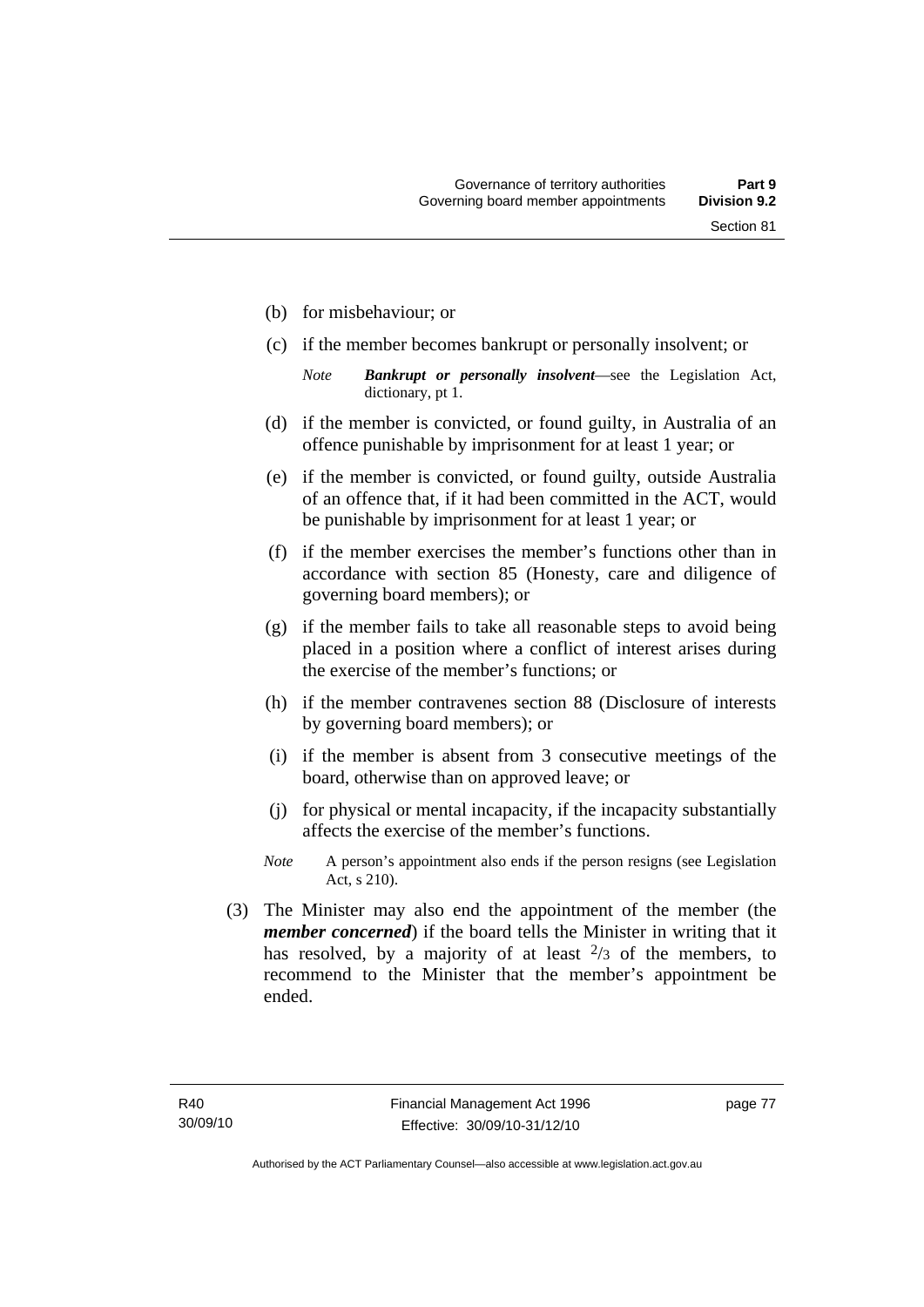- (4) The governing board may pass a resolution mentioned in subsection (3) only if—
	- (a) at least 3 weeks written notice of the intention to consider the proposed resolution has been given to the member concerned; and
	- (b) the member concerned has been given an opportunity to make submissions and present documents to a meeting of the board; and
	- (c) if the member concerned has used the opportunity mentioned in paragraph (b)—a summary of the member's submissions is recorded in the minutes of the board and a copy of any documents presented is included in the minutes.

# **Division 9.3 Functions of governing board members**

# **82 Chair's functions**

The chair of the governing board of a territory authority has the following functions:

- (a) managing the affairs of the governing board;
- (b) ensuring, as far as practicable, that there is a good working relationship between the governing board and management of the authority;
- (c) ensuring the responsible Minister is kept informed about the operations of the authority.

# **83 Deputy chair's functions**

 (1) If the chair of the governing board of a territory authority is absent or cannot for any reason exercise the functions of the chair, the deputy chair of the governing board must exercise the functions of the chair.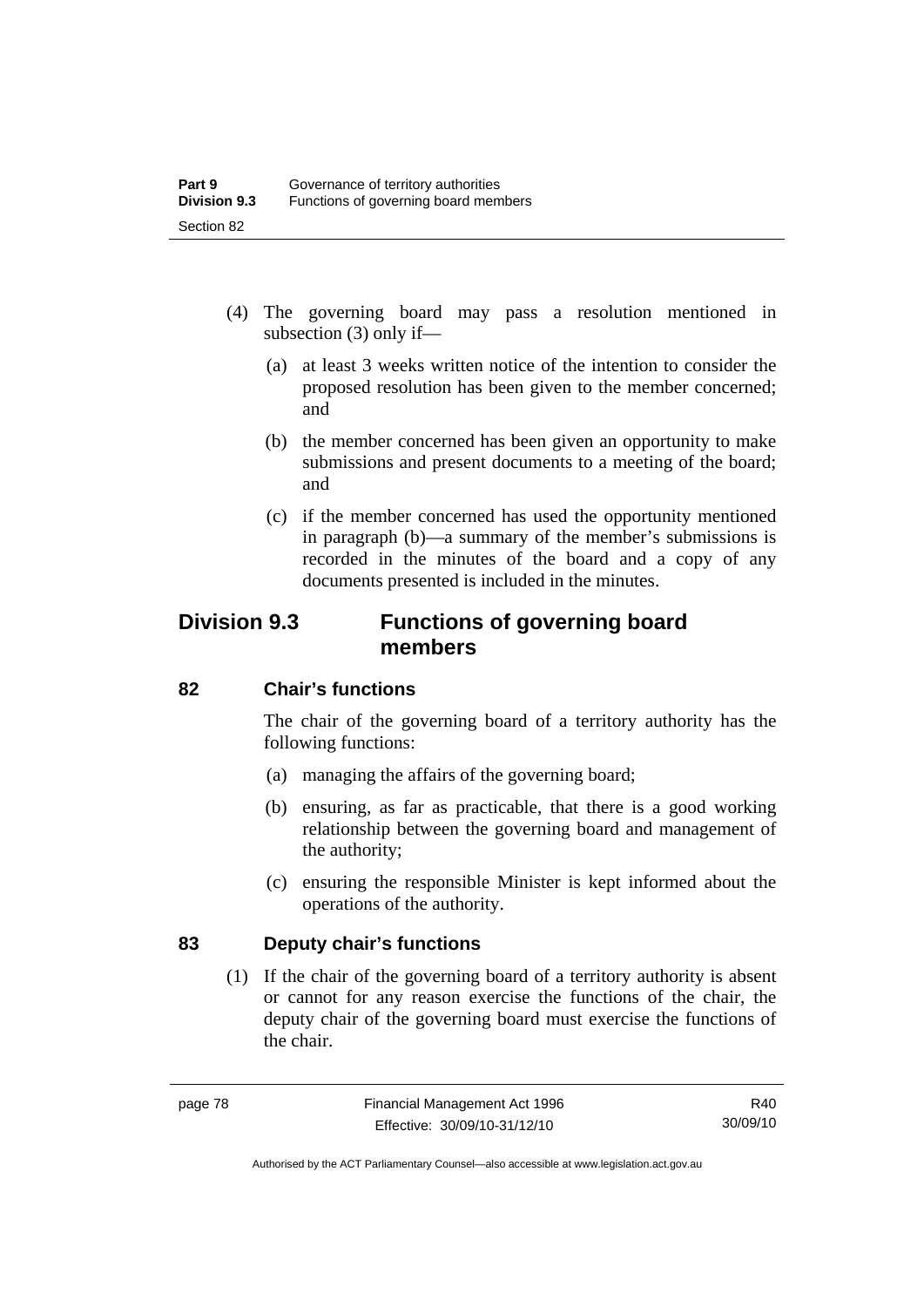- (2) However, this section does not apply to a territory authority if the establishing Act for the authority provides that it need not have a deputy chair.
	- *Note* The Legislation Act, s 209 deals with acting appointments.

**84 CEO's functions** 

- (1) The CEO of a territory authority with a governing board has the following functions:
	- (a) ensuring, as far as practicable, that the authority's statement of intent is implemented effectively and efficiently;

**Example of implementation of statement of intent**  achieving objectives in statement of intent

- (b) managing the day-to-day operations of the authority in accordance with—
	- (i) applicable governmental policies (if any); and
	- (ii) the policies of the authority set by the board; and
	- (iii) each legal requirement that applies to the authority;

#### **Example for par (iii)**

a direction by the independent competition and regulatory commission that relates to the authority

- (c) regularly advising the board about the operation and financial performance of the authority;
- (d) immediately advising the board about significant events.
	- *Note* An example is part of the Act, is not exhaustive and may extend, but does not limit, the meaning of the provision in which it appears (see Legislation Act, s 126 and s 132).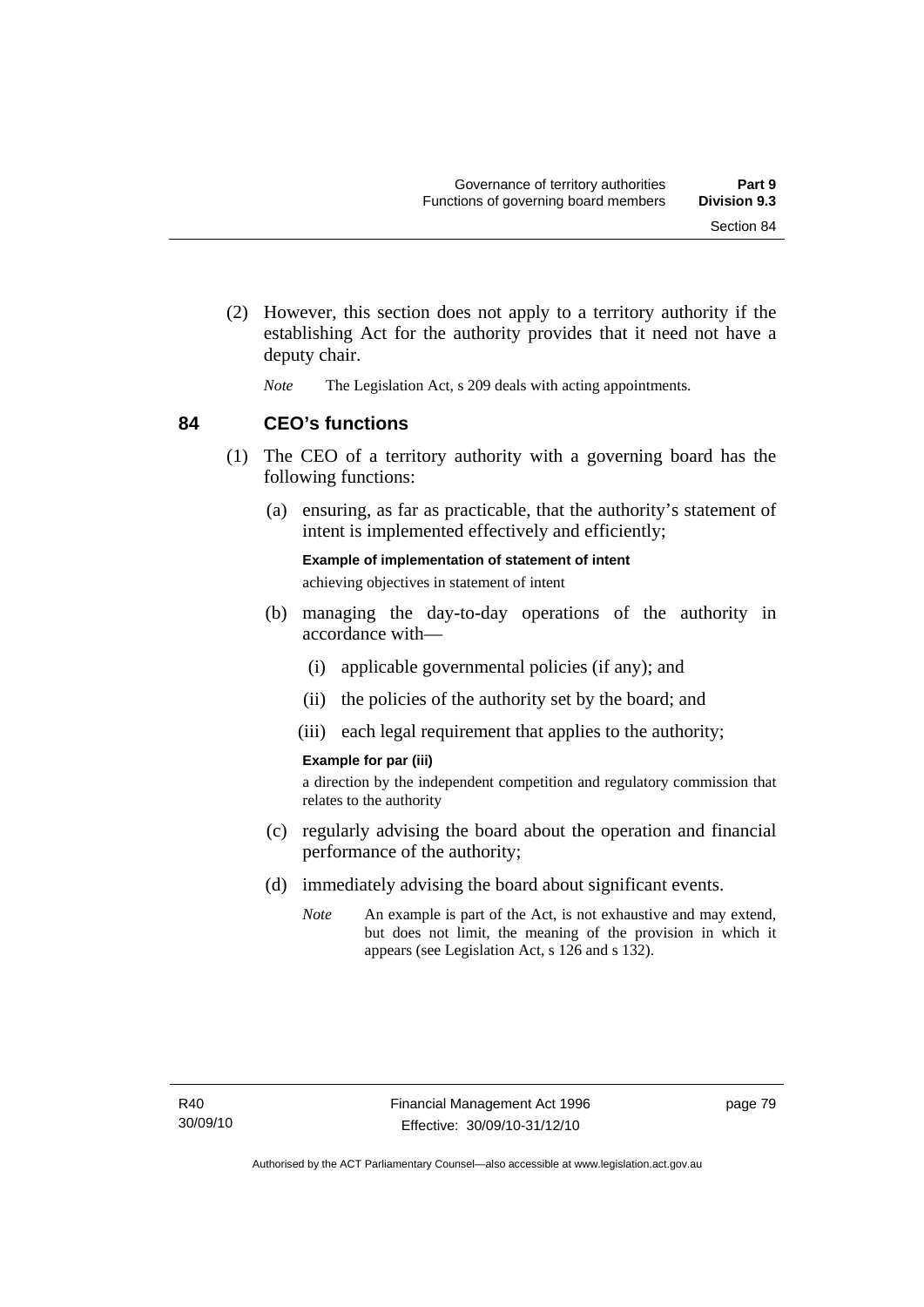(2) In this section:

*significant event*, for a territory authority, means an event that the authority is required to tell the responsible Minister about under section 101.

# **85 Honesty, care and diligence of governing board members**

In exercising the functions of a governing board member, a member must exercise the degree of honesty, care and diligence required to be exercised by a director of a corporation in relation to the affairs of the corporation.

# **86 Conflicts of interest by governing board members**

A governing board member must take all reasonable steps to avoid being placed in a position where a conflict of interest arises during the exercise of the member's functions.

### **87 Agenda to require disclosure of interest item**

The agenda for each meeting of a territory authority governing board must include an item requiring any material interest in an issue to be considered at the meeting to be disclosed to the meeting.

# **88 Disclosure of interests by governing board members**

- (1) If a governing board member has a material interest in an issue being considered, or about to be considered, by the governing board, the member must disclose the nature of the interest at a board meeting as soon as practicable after the relevant facts come to the member's knowledge.
	- *Note Material interest* is defined in s (4). The definition of *indirect interest* in s (4) applies to the definition of *material interest*.
- (2) The disclosure must be recorded in the governing board's minutes and, unless the board otherwise decides, the member must not—
	- (a) be present when the board considers the issue; or

Authorised by the ACT Parliamentary Counsel—also accessible at www.legislation.act.gov.au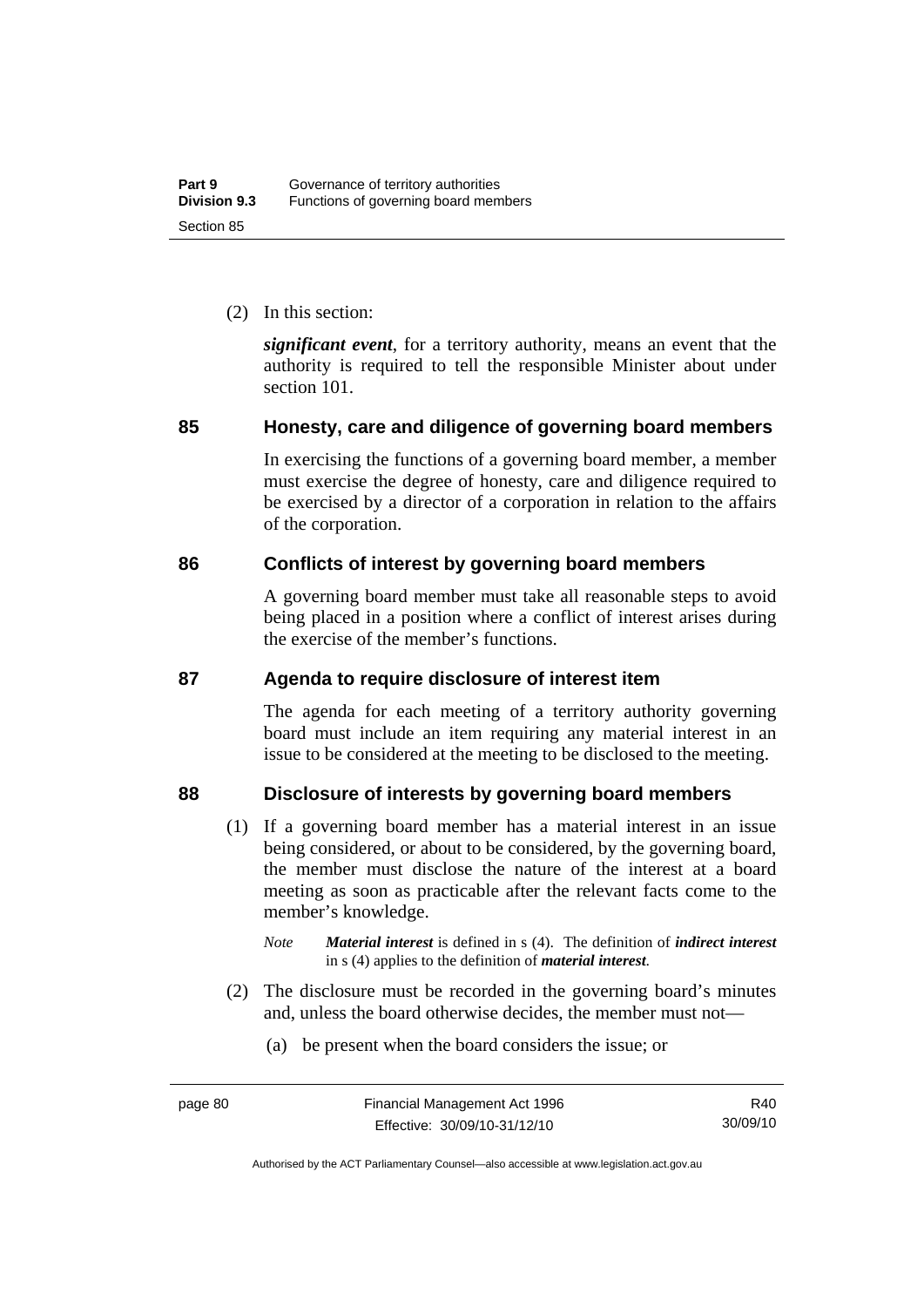#### (b) take part in a decision of the board on the issue.

#### **Example**

Albert, Boris and Chloe are members of a governing board. They have an interest in an issue being considered at a governing board meeting and they disclose the interest as soon as they become aware of it. Albert's and Boris's interests are minor but Chloe has a direct financial interest in the issue.

The governing board considers the disclosures and decides that because of the nature of the interests:

- Albert may be present when the board considers the issue but not take part in the decision
- Boris may be present for the consideration and take part in the decision.

The board does not make a decision allowing Chloe to be present or take part in the board's decision. Accordingly, since Chloe has a material interest she cannot be present for the consideration of the issue or take part in the decision.

- *Note* An example is part of the Act, is not exhaustive and may extend, but does not limit, the meaning of the provision in which it appears (see Legislation Act, s 126 and s 132).
- (3) Any other governing board member who also has a material interest in the issue must not be present when the board is considering its decision under subsection (2).
- (4) In this section:

*associate*, of a person, means—

- (a) the person's business partner; or
- (b) a close friend of the person; or
- (c) a family member of the person.

*executive officer*, of a corporation, means a person (however described) who is concerned with, or takes part in, the corporation's management, whether or not the person is a director of the corporation.

page 81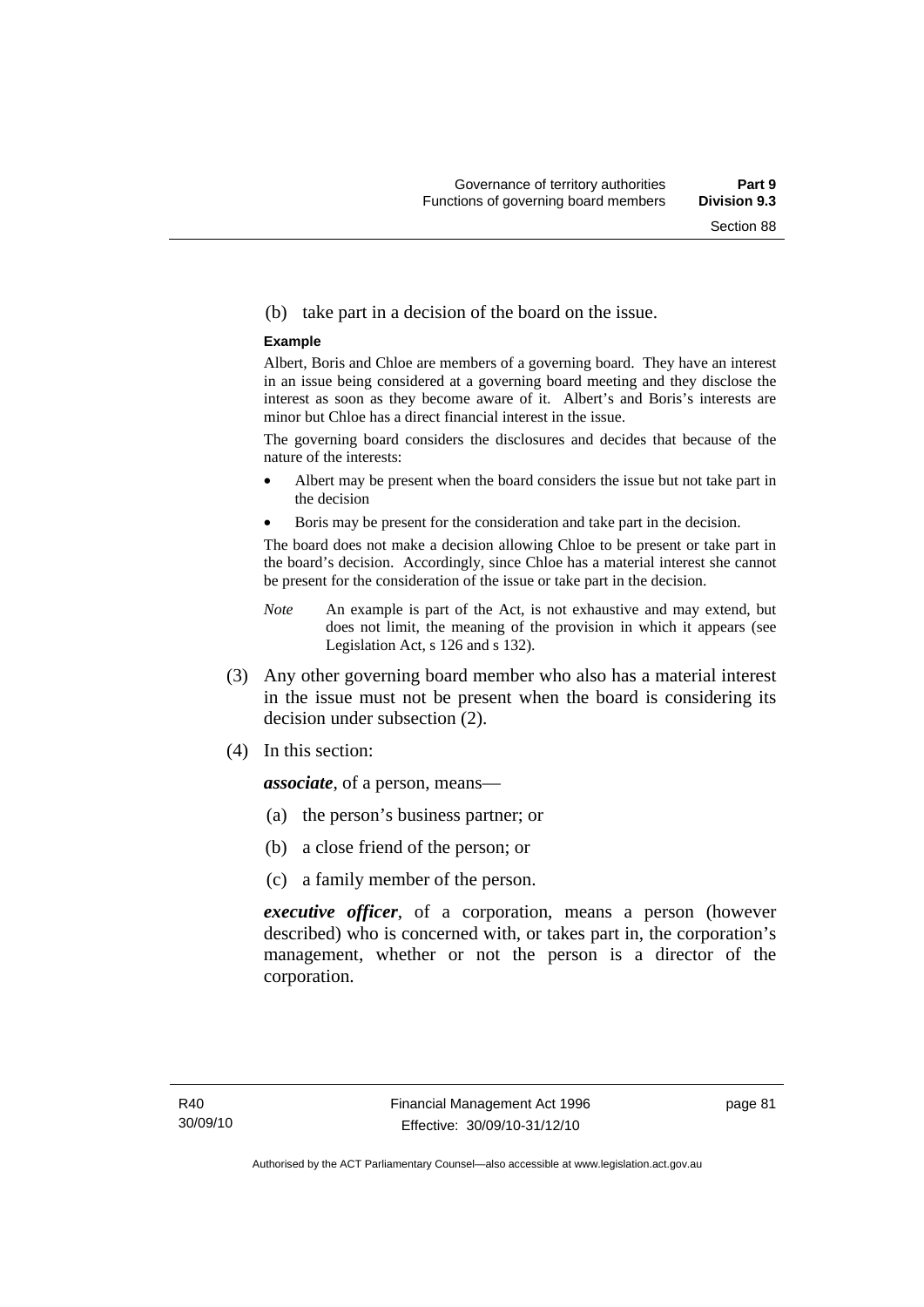*indirect interest*—without limiting the kinds of indirect interests a person may have, a person has an *indirect interest* in an issue if any of the following has an interest in the issue:

- (a) an associate of the person;
- (b) a corporation if the corporation has not more than 100 members and the person, or an associate of the person, is a member of the corporation;
- (c) a subsidiary of a corporation mentioned in paragraph (b);
- (d) a corporation if the person, or an associate of the person, is an executive officer of the corporation;
- (e) the trustee of a trust if the person, or an associate of the person, is a beneficiary of the trust;
- (f) a member of a firm or partnership if the person, or an associate of the person, is a member of the firm or partnership;
- (g) someone else carrying on a business if the person, or an associate of the person, has a direct or indirect right to participate in the profits of the business.

*material interest*—a governing board member has a *material interest* in an issue if the member has—

- (a) a direct or indirect financial interest in the issue; or
- (b) a direct or indirect interest of any other kind if the interest could conflict with the proper exercise of the member's functions in relation to the board's consideration of the issue.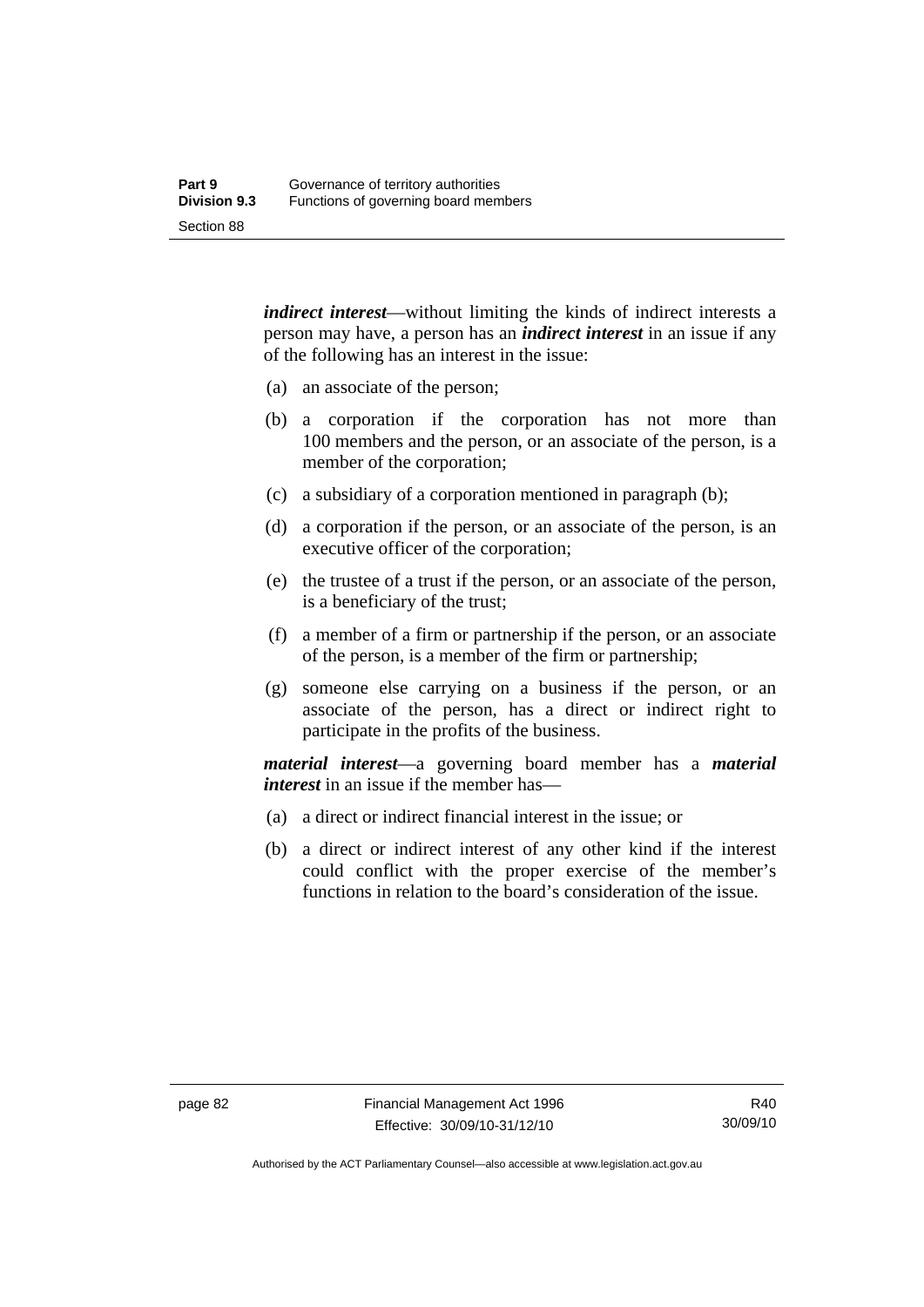# **89 Reporting of disclosed governing board interests to Minister**

- (1) Within 3 months after the day a material interest is disclosed under section 88 (1), the chair of the governing board must report to the responsible Minister in writing about—
	- (a) the disclosure; and
	- (b) the nature of the interest disclosed; and
	- (c) any decision by the board under section 88 (2).
- (2) The chair must also give the responsible Minister, not later than 31 days after the end of each financial year, a statement that sets out the information given to the Minister in reports under subsection (1) that relate to disclosures made during the previous financial year.
- (3) The responsible Minister must give a copy of the statement to the relevant committee of the Legislative Assembly within 31 days after the day the Minister receives the statement.
- (4) In this section:

#### *relevant committee* means—

- (a) a standing committee of the Legislative Assembly nominated by the Speaker for subsection (3); or
- (b) if no nomination under paragraph (a) is in effect—the standing committee of the Legislative Assembly responsible for public accounts.

### **90 Protection of governing board members from liability**

- (1) A governing board member is not civilly liable for anything done or omitted to be done honestly and without recklessness—
	- (a) in the exercise of a function under a territory law; or
	- (b) in the reasonable belief that the act or omission was in the exercise of a function under a territory law.

page 83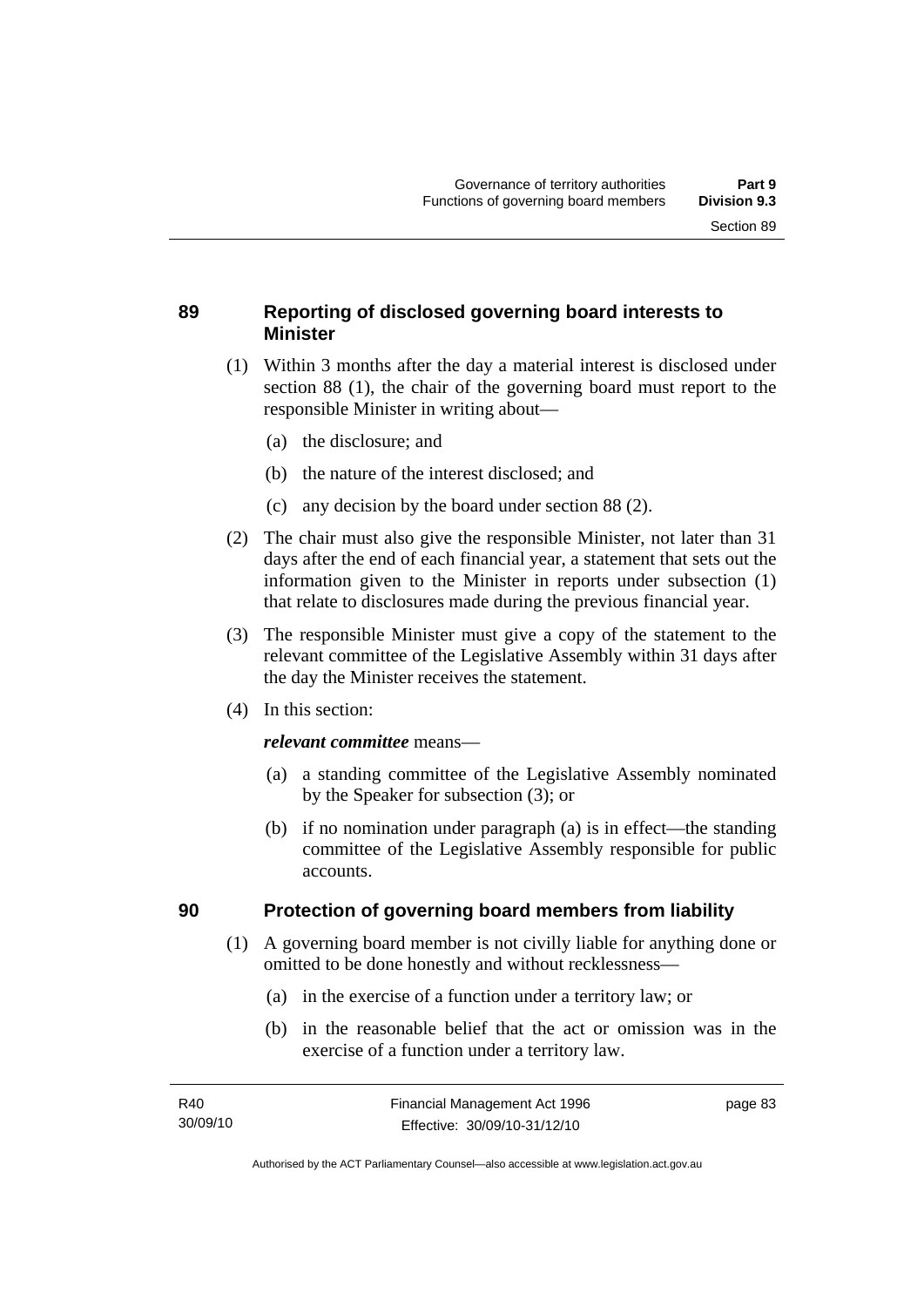(2) Any liability that would, apart from this section, attach to a governing board member of a territory authority attaches instead to the authority.

## **91 Indemnification and exemption of governing board members**

- (1) A territory authority must not exempt a governing board member (whether directly or through another entity) from liability to the authority.
- (2) A territory authority must not indemnify a governing board member (whether directly or through another entity and whether by agreement or by making a payment) against any of the following liabilities incurred as a board member:
	- (a) a liability owed to the authority;
	- (b) a liability owed to someone other than the authority that did not arise from honest conduct.
- (3) A territory authority must not indemnify a governing board member (whether directly or through another entity and whether by agreement or by making a payment) against legal costs incurred as a member if the costs are incurred—
	- (a) in defending or resisting a proceeding if the person is found to have a liability for which the person could not be indemnified under subsection (2); or
		- *Note* A governing board member is not personally liable for certain acts done or omissions made honestly and without recklessness  $($ see s  $90$ ).
	- (b) in defending or resisting a criminal proceeding in which the person is found guilty.
- (4) In this section:

*authority* includes a subsidiary (if any) of the authority.

R40 30/09/10

Authorised by the ACT Parliamentary Counsel—also accessible at www.legislation.act.gov.au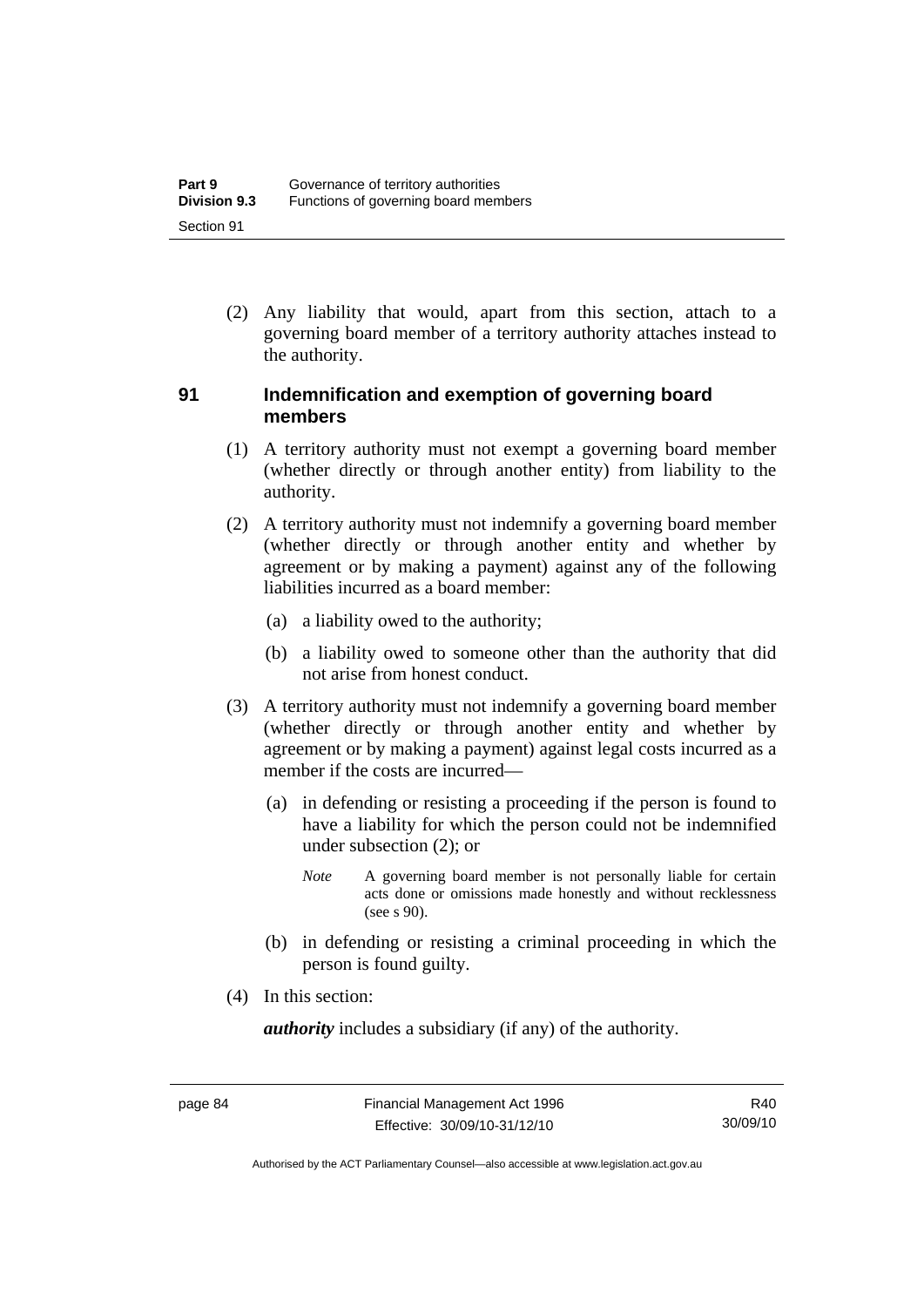# **92 Compensation for exercise of functions etc**

- (1) A person may claim compensation from the Territory if the person suffers loss because of the exercise, or purported exercise, of a function under this part or the establishing Act.
- (2) Compensation may be claimed and ordered in a proceeding for compensation brought in a court of competent jurisdiction.
- (3) A court may order the payment of reasonable compensation for the loss or expense only if it is satisfied it is just to make the order in the circumstances of the particular case.
- (4) A regulation may prescribe matters that may, must or must not be taken into account by the court in considering whether it is just to make the order.

# **Division 9.4 Governing board meetings**

# **93 Time and place of governing board meetings**

- (1) Meetings of the governing board of a territory authority are to be held when and where it decides.
- (2) However, the governing board must meet—
	- (a) at least once every 3 months; or
	- (b) if the establishing Act requires the governing board to meet more frequently—at the times required under the establishing Act.
- (3) The chair—
	- (a) may at any time call a meeting of the governing board; and
	- (b) must call a meeting if asked by the Minister or at least 2 members.
- (4) The chair must give the other members reasonable notice of the time and place of a meeting called by the chair.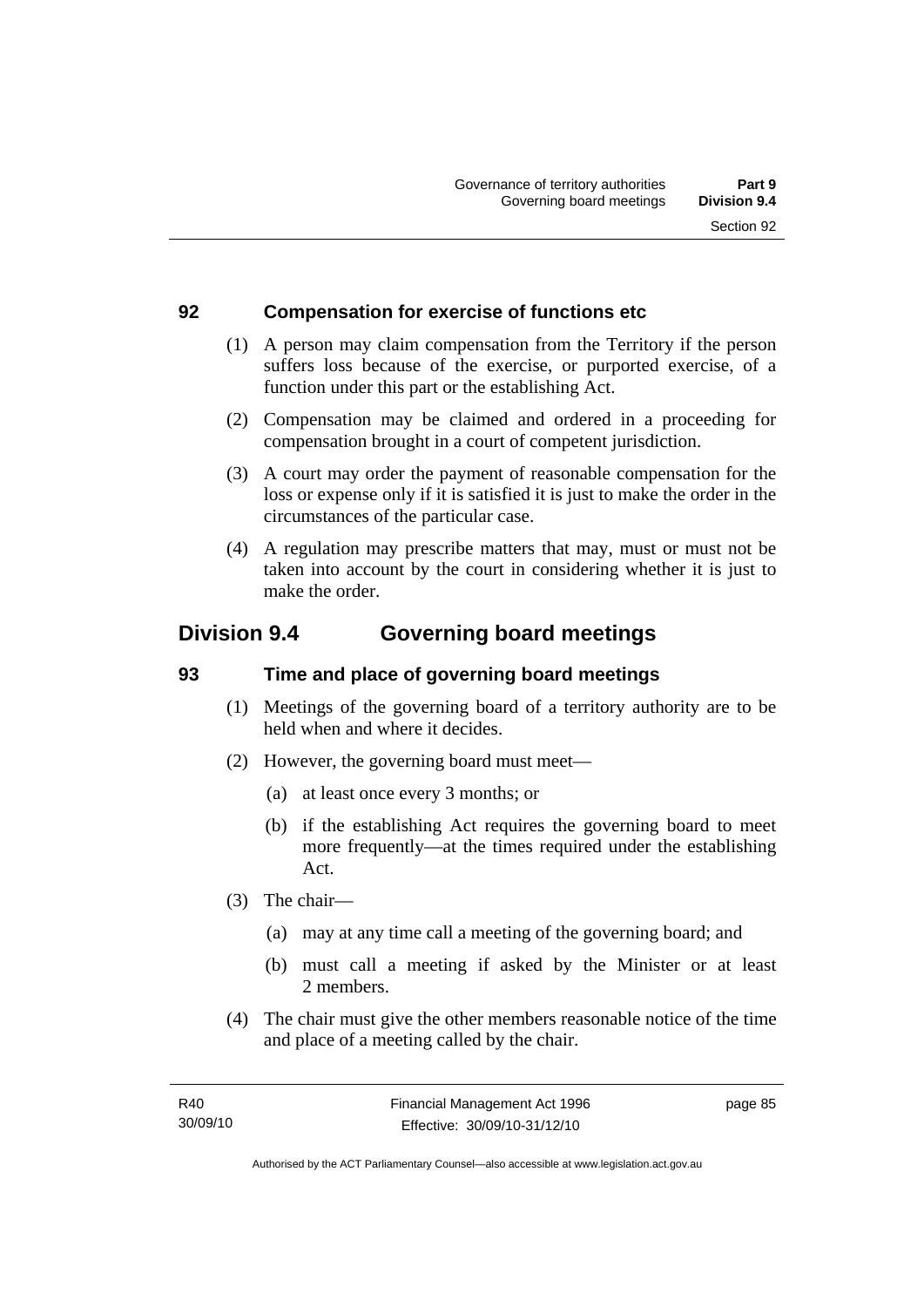## **94 Presiding member at governing board meetings**

- (1) The chair presides at all meetings at which the chair is present.
- (2) If the chair is absent and the governing board has a deputy chair, the deputy chair presides.
- (3) If the chair and the deputy chair are absent or the chair is absent and there is no deputy chair, the member chosen by the members present presides.
- (4) However, the members must not choose the CEO to preside.

# **95 Quorum at governing board meetings**

- (1) Business may be carried on at a meeting of the governing board only if at least 1/2 the number of members appointed are present.
- (2) However, if the establishing Act for the governing board provides that a board member is a non-voting member, that board member is not counted as a member appointed or present for subsection (1).

### **96 Voting at governing board meetings**

- (1) At a meeting of the governing board each member has a vote on each question to be decided, unless the establishing Act for the board otherwise provides.
- (2) A question is decided by a majority of the votes of the members present and voting but, if the votes are equal, the member presiding has a deciding vote.

# **97 Conduct of governing board meetings etc**

 (1) The governing board may conduct its proceedings (including its meetings) as it considers appropriate.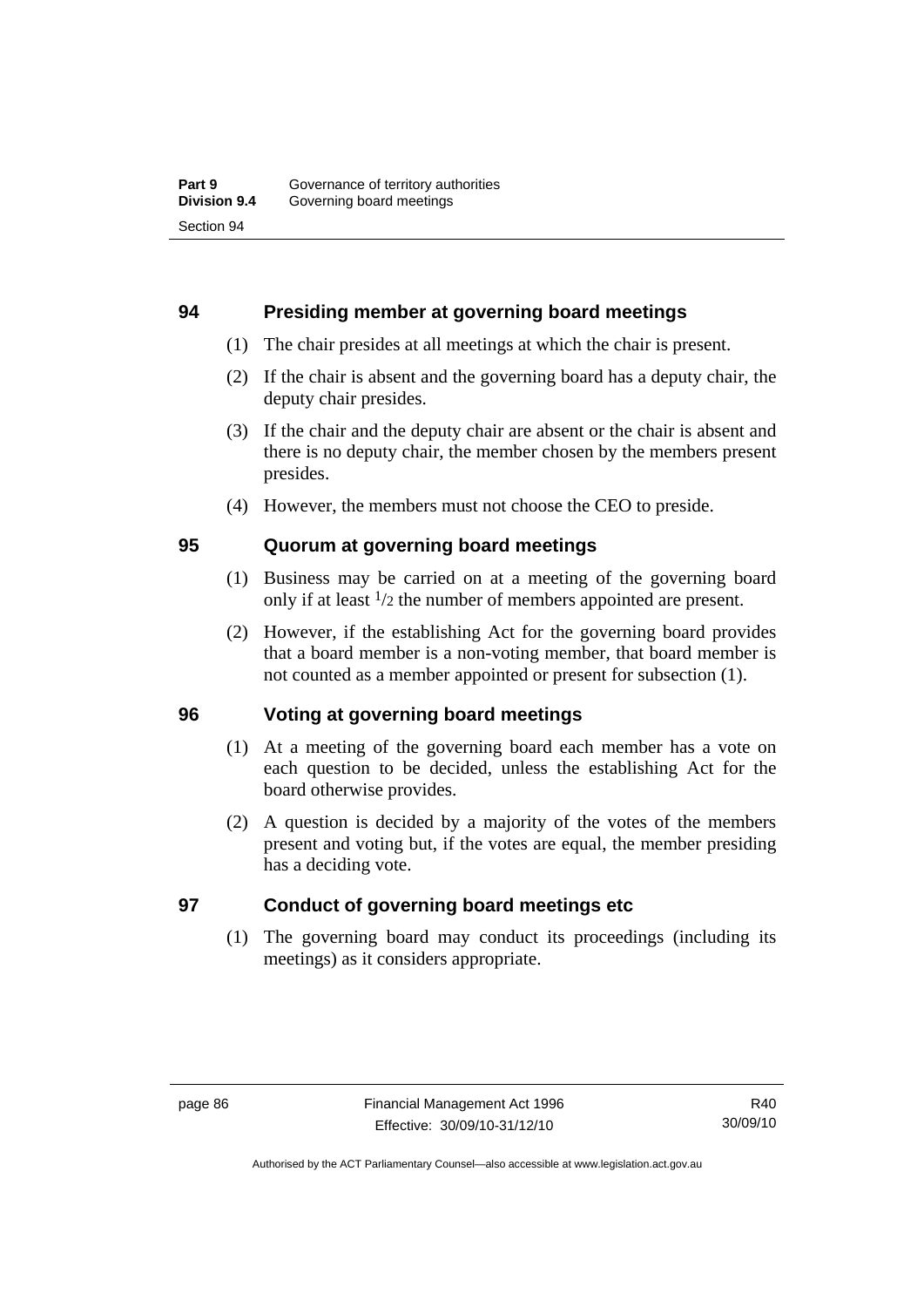(2) A meeting may be held using a method of communication, or a combination of methods of communication, that allows a board member taking part to hear what each other member taking part says without the members being in each other's presence.

#### **Examples**

a phone link, a satellite link, an internet or intranet link

- *Note* An example is part of the Act, is not exhaustive and may extend, but does not limit, the meaning of the provision in which it appears (see Legislation Act, s 126 and s 132).
- (3) A governing board member who takes part in a meeting conducted under subsection (2) is taken, for all purposes, to be present at the meeting.
- (4) A resolution is a valid resolution of the governing board, even if it is not passed at a meeting of the board, if all members agree to the proposed resolution in writing or by electronic communication.

#### **Example of electronic communication**  email

(5) The board must keep minutes of its meetings.

# **Division 9.5 Requirements and obligations for territory authorities**

# **98 Limitations on authorities forming corporations etc**

- (1) A relevant territory authority must not do any of the following without the Treasurer's prior written approval:
	- (a) subscribe for, or purchase, shares in or debentures or other securities of, a corporation;
	- (b) form, or take part in the formation of, a corporation.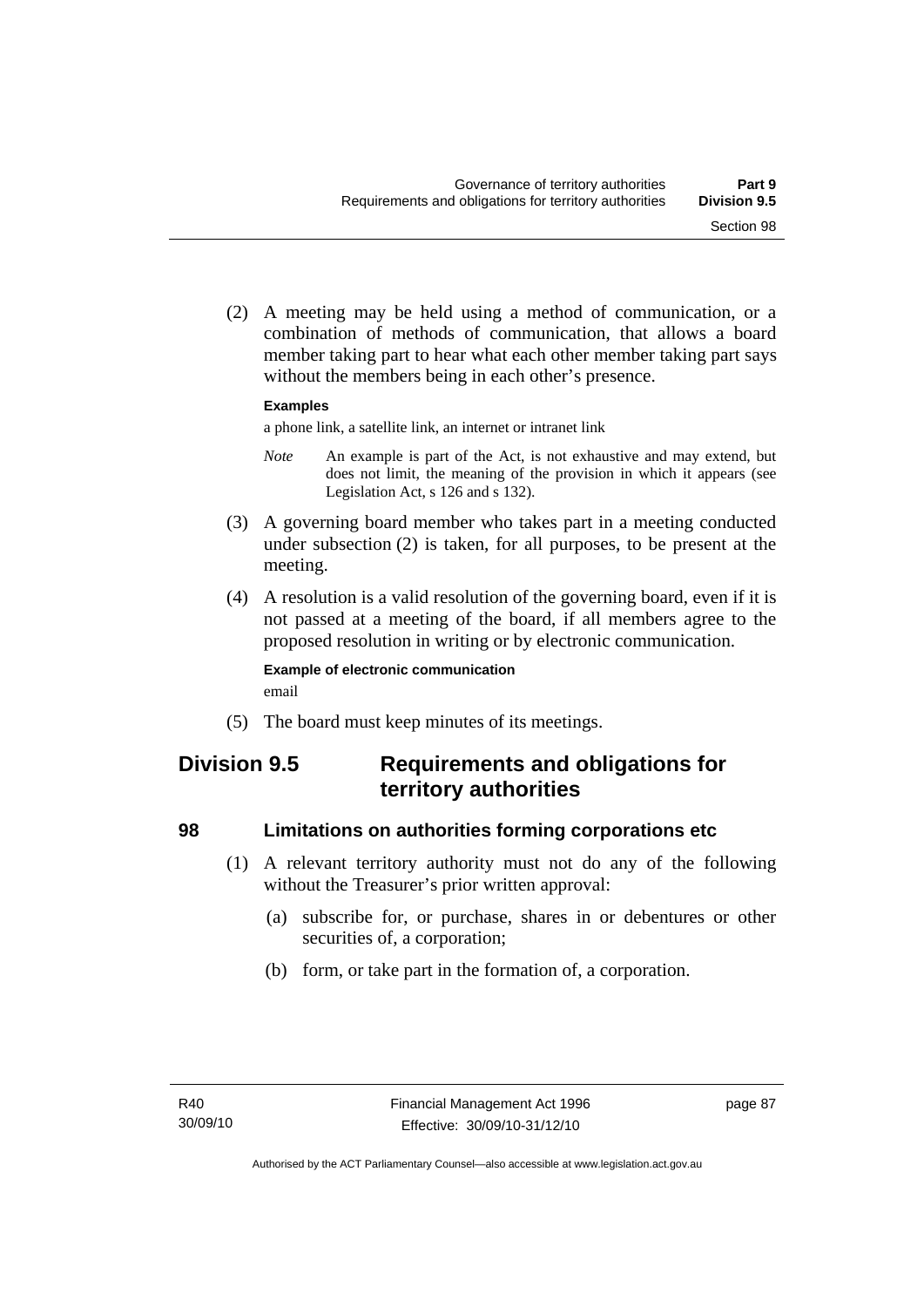- (2) An approval under subsection (1)—
	- (a) must relate only to a particular corporation or proposed corporation; and
	- (b) may be given subject to the conditions or restrictions stated in the approval.
- (3) If a relevant territory authority does something mentioned in subsection (1), the authority must tell the responsible Minister within 2 weeks after the day the authority does the thing.
- (4) The responsible Minister must—
	- (a) prepare a written statement setting out details of, and reasons for, the relevant territory authority's action; and
	- (b) present the statement to the Legislative Assembly within 6 sitting days after the day the Minister is told about the action.
- (5) A statement need not include any material that is commercially sensitive.
- (6) However, if commercially sensitive information is not included in the statement, the responsible Minister must, when presenting the statement to the Legislative Assembly, also present a further statement setting out the general nature of the information and the reason for its non-inclusion in the statement.

# **99 Limitations on authorities taking part in joint ventures and trusts**

- (1) A relevant territory authority must not take part in a joint venture or trust without the Treasurer's prior written approval.
- (2) An approval under subsection (1)—
	- (a) may apply generally or may relate to a particular proposed joint venture or trust; and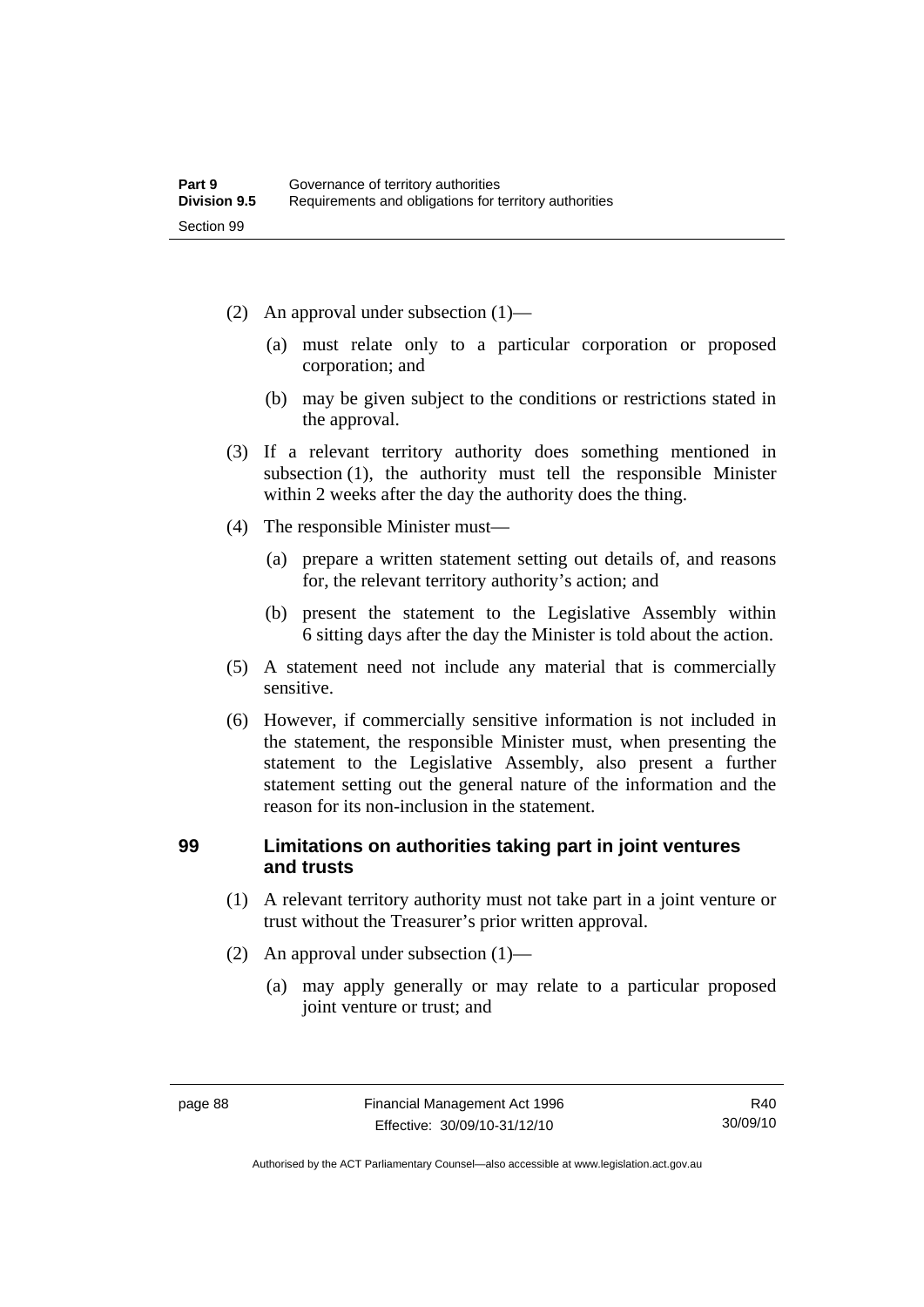- (b) may be given subject to the conditions or restrictions stated in the approval.
- (3) If a relevant territory authority enters into an agreement for a joint venture or trust, the authority must tell the responsible Minister within 2 weeks after the day the authority enters into the agreement.
- (4) The responsible Minister must—
	- (a) prepare a written statement setting out details of, and reasons for, the agreement; and
	- (b) present the statement to the Legislative Assembly within 6 sitting days after the day the Minister is told about the agreement.
- (5) A statement need not include any material that is commercially sensitive.
- (6) However, if commercially sensitive information is not included in the statement, the responsible Minister must, when presenting the statement to the Legislative Assembly, also present a further statement setting out the general nature of the information and the reason for its non-inclusion in the statement.

# **100 Corporations, joint ventures and trusts in which authority has interest**

- (1) If a relevant territory authority has a controlling interest in a corporation, joint venture or trust, the authority must ensure that—
	- (a) the auditor-general is appointed auditor for the corporation, joint venture or trust; and
	- (b) the corporation or joint venture, or a trustee for the trust, does not do anything that the authority itself could not do.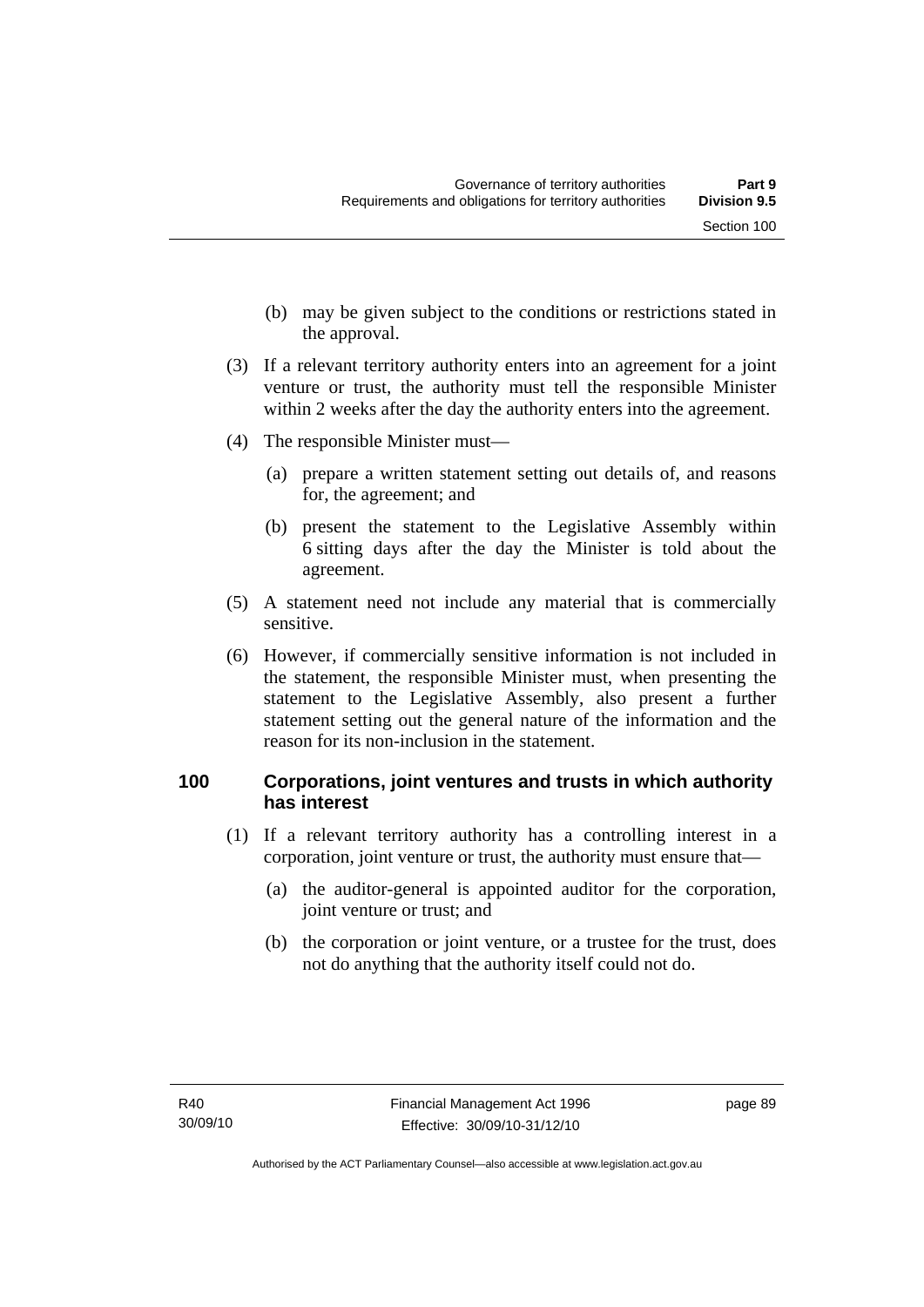- (2) If a relevant territory authority has an interest, other than a controlling interest, in a corporation, joint venture or trust, the authority must try to ensure that the auditor-general is appointed auditor for the corporation, joint venture or trust.
	- *Note* The *Auditor-General Act 1996*, s 14 allows the auditor-general to require a person to give to the auditor-general information and documents.
- (3) In this section—

*controlling interest*—see the *Auditor-General Act 1996*, section 5.

#### **101 Obligation of authorities to tell Minister about significant events**

- (1) A relevant territory authority must, as soon as practicable, tell the responsible Minister of any significant event that affects, or seems likely to affect—
	- (a) the value of the authority; or
	- (b) a significant part of the authority's assets; or
	- (c) the performance of the authority as a whole; or
	- (d) the carrying out of a significant activity of the authority.
- (2) For this section, an event, part of assets or activity is *significant* for a relevant territory authority if—
	- (a) it is significant when interpreted in accordance with accounting standards relating to materiality ordinarily used in Australia when the decision about whether it is significant is made; or
	- (b) a document published by the authority identifies it as significant (however described); or
	- (c) a memorandum of understanding or other agreement between the responsible Minister or Treasurer and the authority identifies it as significant (however described); or

Authorised by the ACT Parliamentary Counsel—also accessible at www.legislation.act.gov.au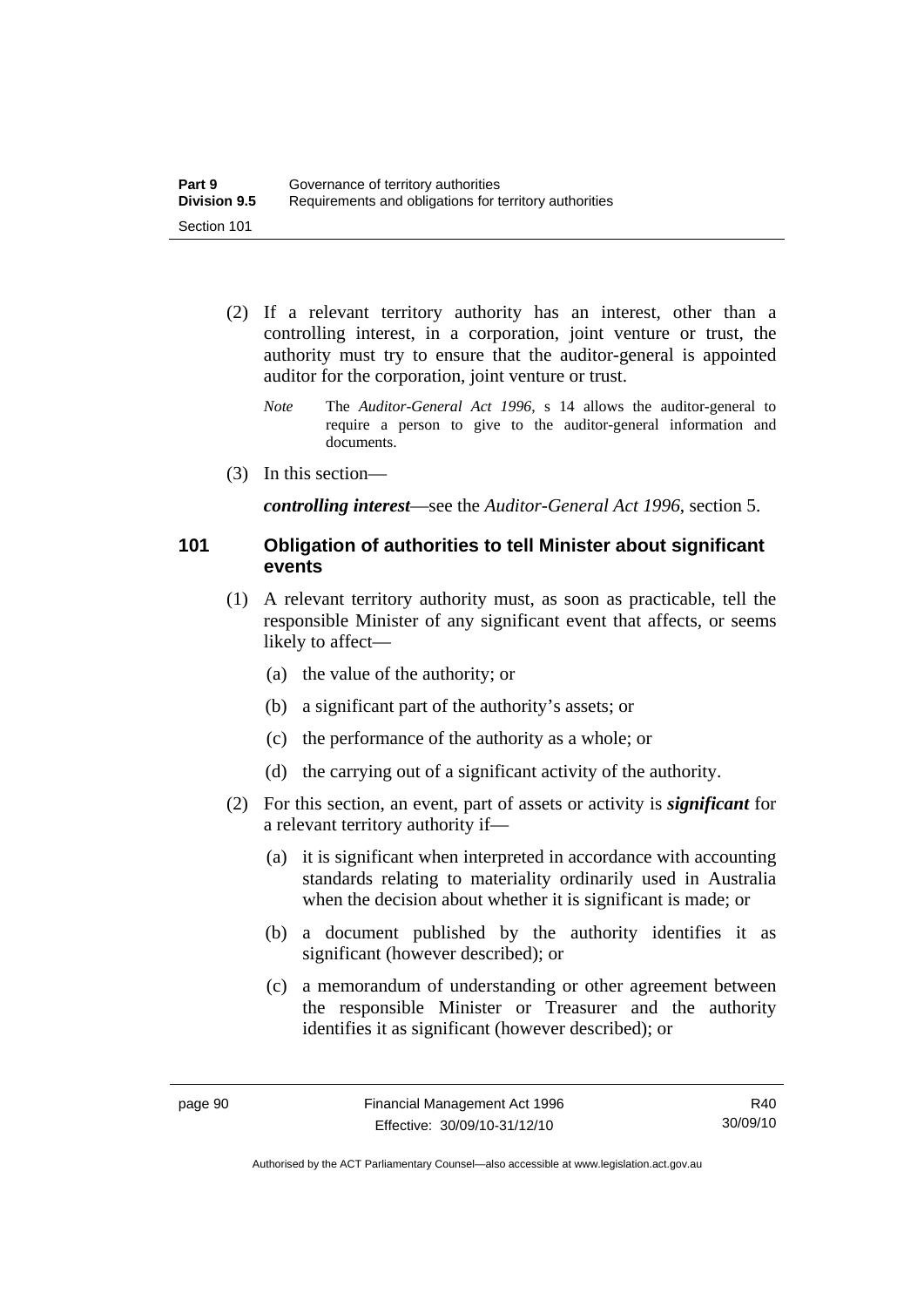# **102 Ministerial directions to authorities about financial etc statements**

 (1) The responsible Minister for a relevant territory authority may, in writing, direct the relevant person for the authority to give the Minister financial or other statements relating to the authority.

(d) it is prescribed under the financial management guidelines.

- (2) Without limiting subsection (1), the direction may state the form in which the statements are to be given and the period to which they must relate.
- (3) A relevant person for a relevant territory authority who receives a direction under subsection (1) must prepare the statements required by the direction and give them to the responsible Minister within 1 month after the day the person receives the direction or, if a longer period is allowed by the Minister, within the longer period.
- (4) The responsible Minister must not allow a longer period under subsection (3) for complying with a direction unless satisfied that there are special circumstances that justify the longer period.
- (5) In this section:

*relevant person*, for a relevant territory authority, means—

- (a) if the authority has a governing board—the chair of the governing board; or
- (b) if the authority does not have a governing board—the chief executive officer.

# **103 Application of government policies to authorities**

 (1) The responsible Minister for a relevant territory authority may, after consulting the authority, tell the authority, in writing, the general government policies (*applicable governmental policies*) that are to apply to the authority.

page 91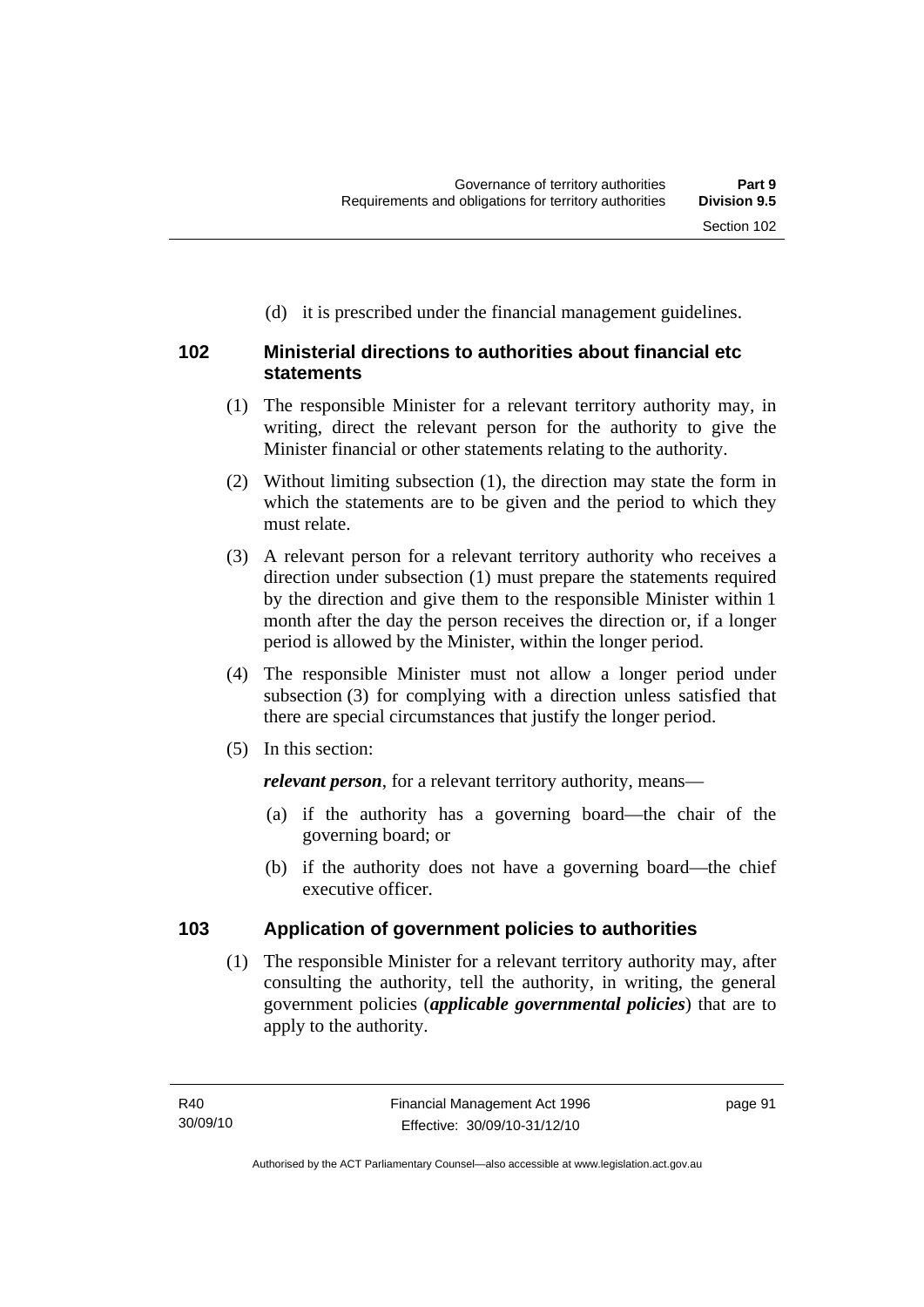- (2) A relevant territory authority must ensure that the authority complies, as far as practicable, with the applicable governmental policies.
- (3) For the *Trade Practices Act 1974* (Cwlth), this Act authorises—
	- (a) the decision to apply applicable governmental policies to an authority; and
	- (b) the doing of, or the failure to do, anything by or in relation to the authority to comply with applicable governmental policies.
- (4) A notice under subsection (1) is a notifiable instrument.

*Note* A notifiable instrument must be notified under the Legislation Act.

# **Division 9.6 Restructuring of territory authorities**

# **104 Purpose of div 9.6**

The purpose of this division is to facilitate the transfer of assets, rights and liabilities of, or held by, territory authorities to which this division applies.

*Note 1* A *liability* includes an obligation (see Legislation Act, dict, pt 1).

*Note 2* See also the Legislation Act, dict, def *asset*.

# **105 What territory authorities does div 9.6 apply to?**

- (1) This division applies to a territory authority if the authority is prescribed by regulation for this division.
- (2) A reference in this division to a *division 9.6 authority* is a reference to a territory authority to which this division applies.
- (3) To remove any doubt—
	- (a) nothing in this Act prevents a division 9.6 authority also being a division 9.7 authority; and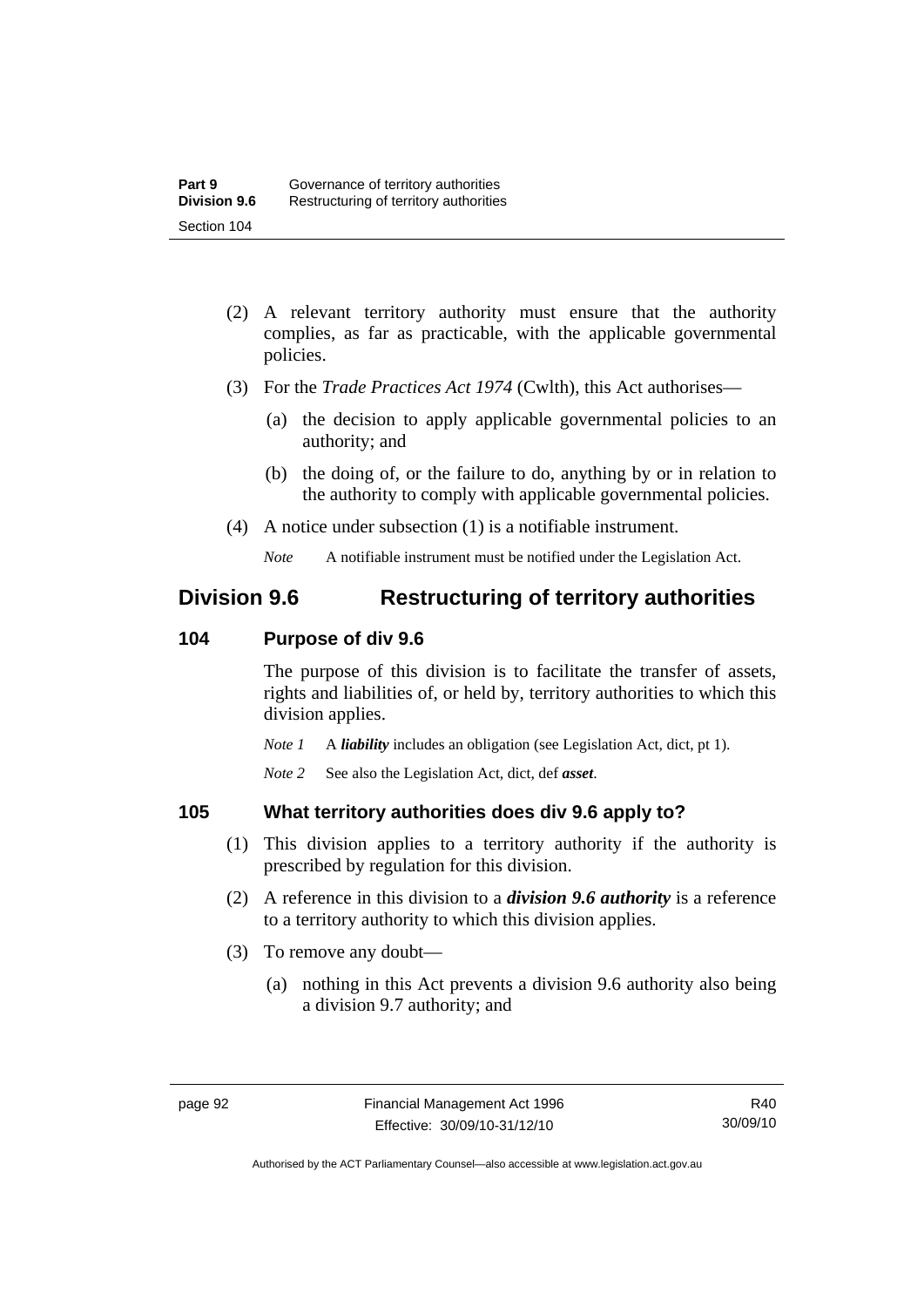(b) a regulation may prescribe a territory authority for this division whether or not this part would otherwise apply to the authority.

# **106 Responsible Minister may direct div 9.6 authority to sell or transfer assets**

- (1) The responsible Minister for a division 9.6 authority may direct the authority to sell or transfer a stated asset of, or held by, the authority.
- (2) The direction may also impose on the division 9.6 authority requirements to assist or regulate, or otherwise in relation to, the sale or transfer.

#### **Examples of other requirements**

- 1 that a sale or transfer must be to a stated entity
- 2 that a sale or transfer must be finished before a stated time
- 3 that a sale or transfer must be undertaken in a stated way
- 4 that an asset must be sold for a price within a stated price-range
- 5 that an asset must be marketed, and the sale undertaken, through a stated agent
- *Note* An example is part of the Act, is not exhaustive and may extend, but does not limit, the meaning of the provision in which it appears (see Legislation Act, s 126 and s 132).
- (3) The division 9.6 authority must comply with the direction.
- (4) A direction under subsection (1) is a notifiable instrument.

*Note* A notifiable instrument must be notified under the Legislation Act.

 (5) To remove any doubt, this section is additional to, and does not limit, any other provision of this division.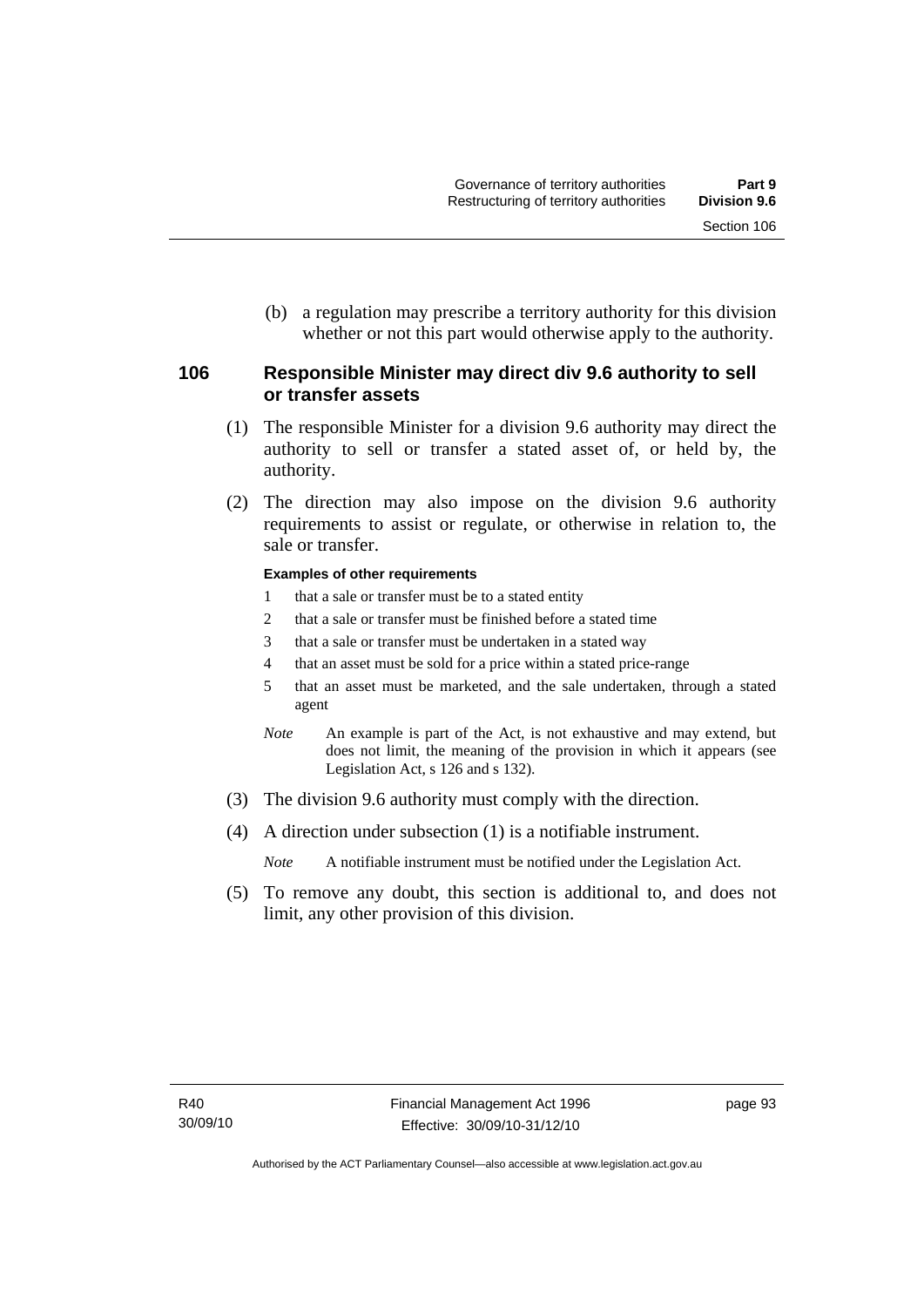#### **107 Transfer of assets by declaration—div 9.6 authorities**

- (1) The responsible Minister for a division 9.6 authority may make 1 or more of the following declarations (a *transfer declaration*) in relation to an asset of, or held by, the authority:
	- (a) a declaration that the stated asset vests in a stated entity at a stated time without a conveyance, transfer or assignment;
	- (b) a declaration that a stated instrument relating to the asset continues to have effect after the asset vests in a stated entity as if a reference in the instrument to the authority were a reference to the entity;
	- (c) a declaration that a stated entity becomes the authority's successor in law in relation to the asset after the asset vests in the entity.
- (2) A transfer declaration has effect in accordance with its terms.
- (3) A transfer declaration is a notifiable instrument.

*Note* A notifiable instrument must be notified under the Legislation Act.

- (4) To remove any doubt, the making of a transfer declaration in relation to an asset of, or held by, a division 9.6 authority does not prevent the authority from transferring assets not dealt with in the declaration otherwise than in accordance with the declaration.
- (5) To remove any doubt, this section is additional to, and does not limit, any other provision of this division.

### **108 Transfer of contractual rights and liabilities by declaration—div 9.6 authorities**

- (1) The responsible Minister for a division 9.6 authority may declare that the authority's rights and liabilities under a stated contract to which the authority is party—
	- (a) stop being the rights and liabilities of the authority at a stated time; and

R40 30/09/10

Authorised by the ACT Parliamentary Counsel—also accessible at www.legislation.act.gov.au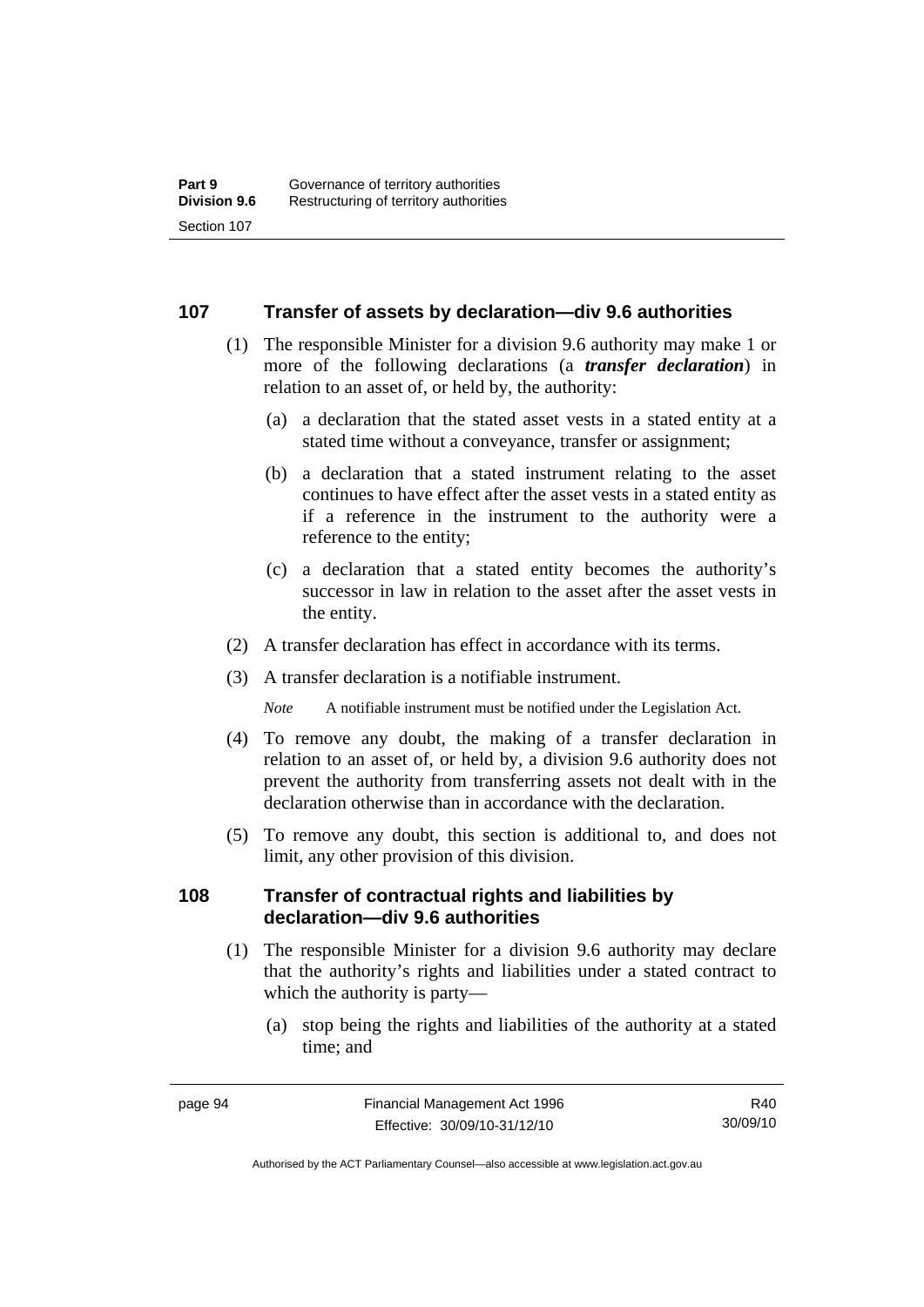- (b) become rights and liabilities of a stated entity at that time.
- (2) The responsible Minister for a division 9.6 authority may declare that a stated contract continues to have effect after a stated time as if a reference in the contract were a reference to a stated entity.
- (3) The responsible Minister for a division 9.6 authority may declare that a stated instrument relating to a stated contract continues to have effect after the authority's rights and liabilities under the contract become rights and liabilities of a stated entity as if a reference in the instrument to the authority were a reference to the entity.
- (4) The responsible Minister for a division 9.6 authority may declare that a stated person becomes the authority's successor in law, in relation to the authority's rights and liabilities under a stated contract, immediately after the authority's rights and liabilities under the contract become rights and liabilities of the entity.
- (5) A declaration under this section has effect according to its terms.
- (6) A declaration under this section is a notifiable instrument.

*Note* A notifiable instrument must be notified under the Legislation Act.

 (7) To remove any doubt, this section is additional to, and does not limit, any other provision of this division.

# **109 Transfer of liabilities by declaration—div 9.6 authorities**

- (1) The responsible Minister for a division 9.6 authority may make 1 or more of the following declarations in relation to a liability of the authority:
	- (a) a declaration that a stated liability stops being a liability of the authority and becomes a liability of a stated entity at a stated time;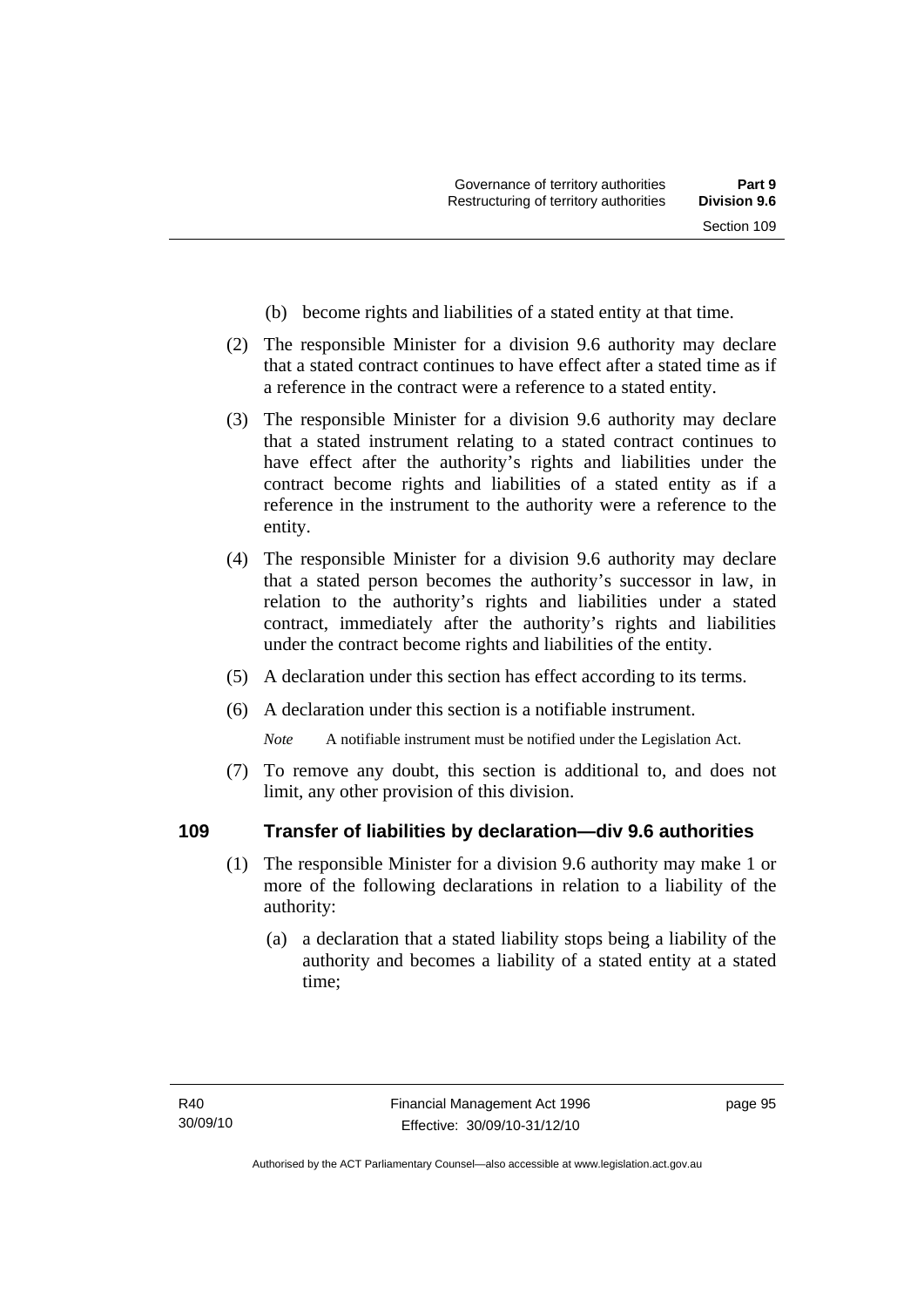- (b) a declaration that a stated instrument relating to a stated liability continues to have effect after the liability becomes a liability of a stated entity as if a reference in the instrument to the authority were a reference to the entity;
- (c) a declaration that a stated entity becomes the authority's successor in law in relation to a stated liability immediately after the liability becomes a liability of the entity.
- (2) A declaration under subsection (1) has effect in accordance with its terms.
- (3) A declaration under subsection (1) is a notifiable instrument.
	- *Note* A notifiable instrument must be notified under the Legislation Act.
- (4) To remove any doubt, this section is additional to, and does not limit any other provision of this division.

# **110 Assistance given by authorities for div 9.6**

 (1) A division 9.6 authority may, on the authority's own initiative, give the Territory assistance in relation to the transfer of the authority's assets.

#### **Examples of forms of assistance**

- 1 giving information
- 2 giving financial assistance
- 3 giving a financial benefit to an entity
- 4 giving facilities, information and other assistance in relation to the conduct of a due diligence procedure or market briefing

5 entering into an agreement with the Territory

- *Note* An example is part of the Act, is not exhaustive and may extend, but does not limit, the meaning of the provision in which it appears (see Legislation Act, s 126 and s 132).
- (2) A division 9.6 authority must, if asked in writing by the responsible Minister for the authority, assist the Territory in relation to the transfer of the authority's assets.

R40 30/09/10

Authorised by the ACT Parliamentary Counsel—also accessible at www.legislation.act.gov.au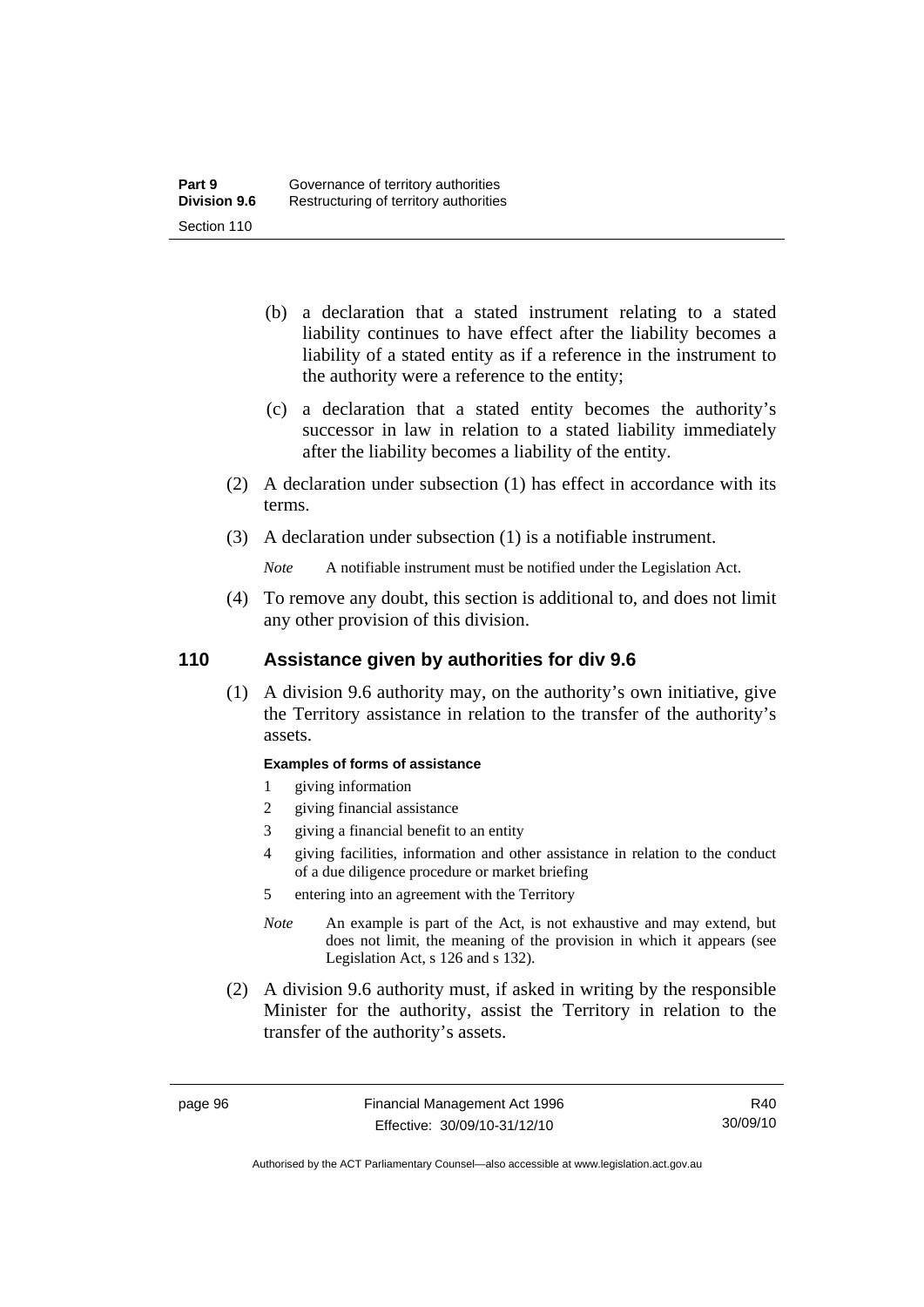- (3) If a division 9.6 authority must give assistance under subsection (2), the assistance must be given within the period, and in the way,
- (4) To remove any doubt, a division 9.6 authority that gives assistance under this section does not incur civil liability only because of the giving of assistance.
- (5) Any liability that would, apart from this section, attach to the division 9.6 authority attaches instead to the Territory.

# **111 Assistance given by governing board members for div 9.6**

 (1) The governing board, or a member of the governing board, of a division 9.6 authority may, on the board's or member's own initiative, give the Territory assistance in relation to the transfer of the authority's assets.

### **Examples of forms of assistance**

1 giving information

stated in the request.

- 2 giving financial assistance
- 3 giving a financial benefit to an entity
- 4 giving facilities, information and other assistance in relation to the conduct of a due diligence procedure or market briefing
- 5 entering into an agreement with the Territory
- *Note* An example is part of the Act, is not exhaustive and may extend, but does not limit, the meaning of the provision in which it appears (see Legislation Act, s 126 and s 132).
- (2) The governing board, or a member of the governing board, of a division 9.6 authority must, if asked in writing by the responsible Minister for the authority, assist the Territory in relation to the transfer of the authority's assets.
- (3) If the governing board, or a member of the governing board, of a division 9.6 authority must give assistance under subsection (2), the assistance must be given within the period, and in the way, stated in the request.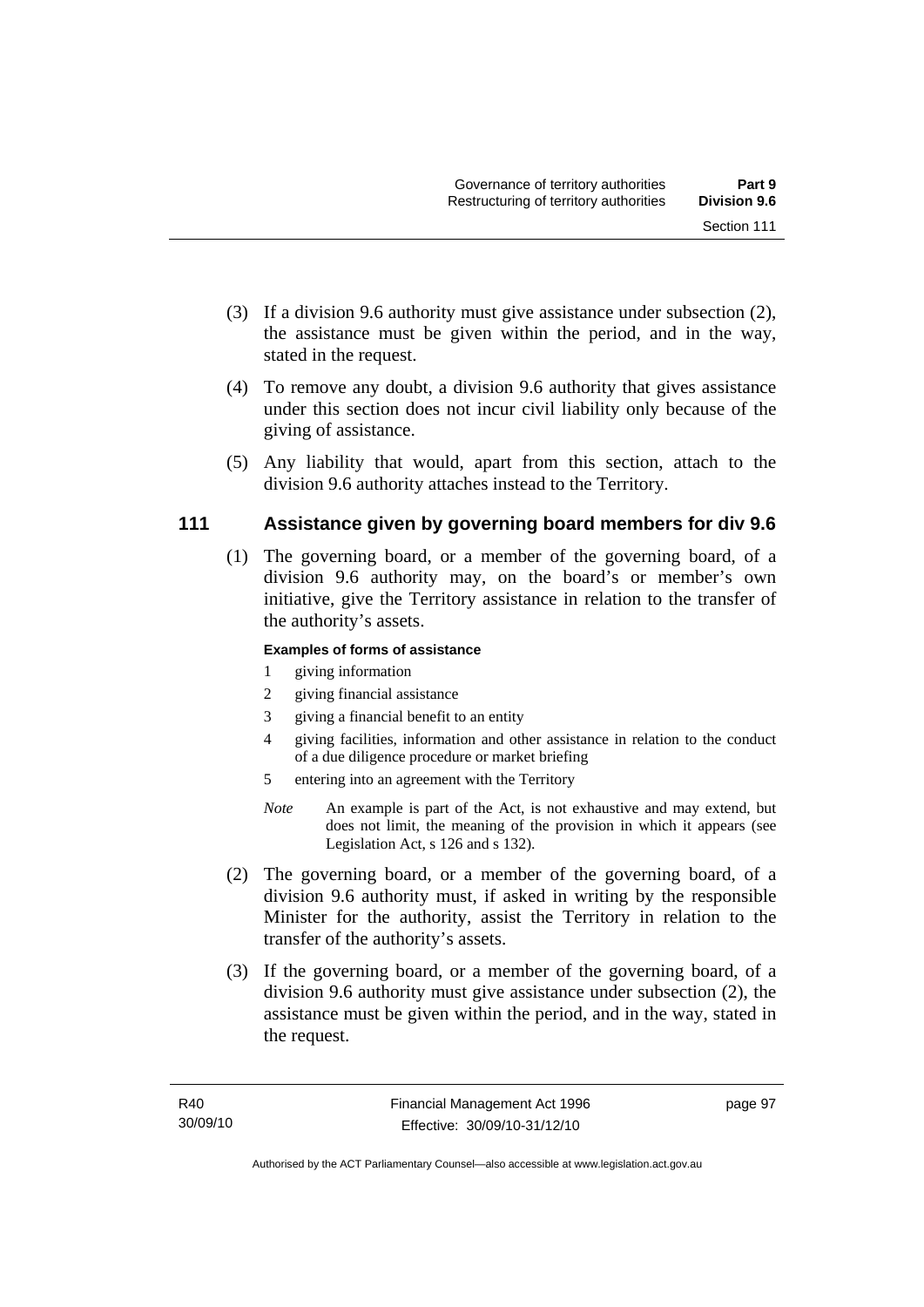- (4) To remove any doubt, a governing board or a member of a governing board who gives assistance under this section does not incur civil liability only because of the giving of assistance.
- (5) Any liability that would, apart from this section, attach to the members or member of the governing board attaches instead to the Territory.

# **112 Use of information by Territory and div 9.6 authorities**

- (1) This section applies to information provided under section 110 (Assistance given by authorities for div 9.6) or section 111 (Assistance given by governing board members for div 9.6) in relation to a division 9.6 authority.
- (2) The Territory, the division 9.6 authority or an associated person may use the information for a purpose related to, or consequent on, the transfer of the authority's assets.
- (3) The Territory, the territory authority or an associated person may give the information to someone else for a purpose related to, or consequent on, the transfer of the authority's assets.
- (4) If a person gives information or uses information under this section—
	- (a) the giving of the information is not—
		- (i) a breach of confidence; or
		- (ii) a breach of professional etiquette or ethics; or
		- (iii) a breach of a rule of professional conduct; and
	- (b) the person does not incur civil liability only because of the giving or using of the information.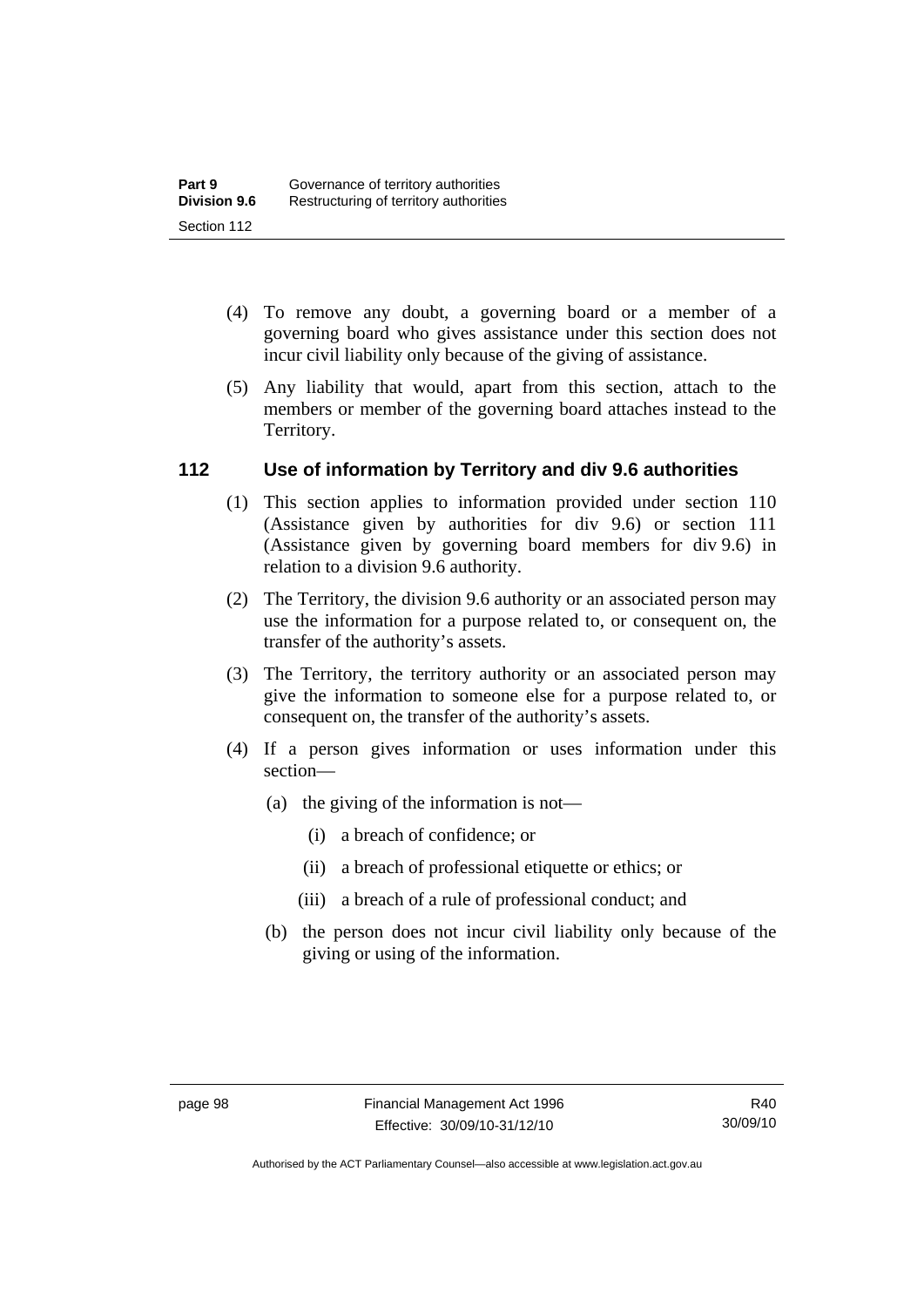(5) In this section:

*associated person*—each of the following is an *associated person* in relation to a division 9.6 authority:

- (a) the responsible Minister for the authority;
- (b) a public employee;
- (c) a person who exercises a function for the Territory in relation to the transfer of the authority's assets;
- (d) a member of the governing board of the territory authority;
- (e) an officer or employee of the authority;
- (f) a person who exercises a function for the authority in relation to the authority's assets.

# **113 Contracts relating to the protection of information responsible Minister for div 9.6 authority**

- (1) The responsible Minister for a division 9.6 authority may, on behalf of the Territory, enter into a contract with an entity relating to the protection of information if—
	- (a) the information is provided under section 110 (Assistance given by authorities for div 9.6) or section 111 (Assistance given by governing board members for div 9.6); and
	- (b) publication of the information might be expected to substantially prejudice the entity's commercial interests.
- (2) To remove any doubt, subsection (1) does not limit the power of the Territory to enter into contracts.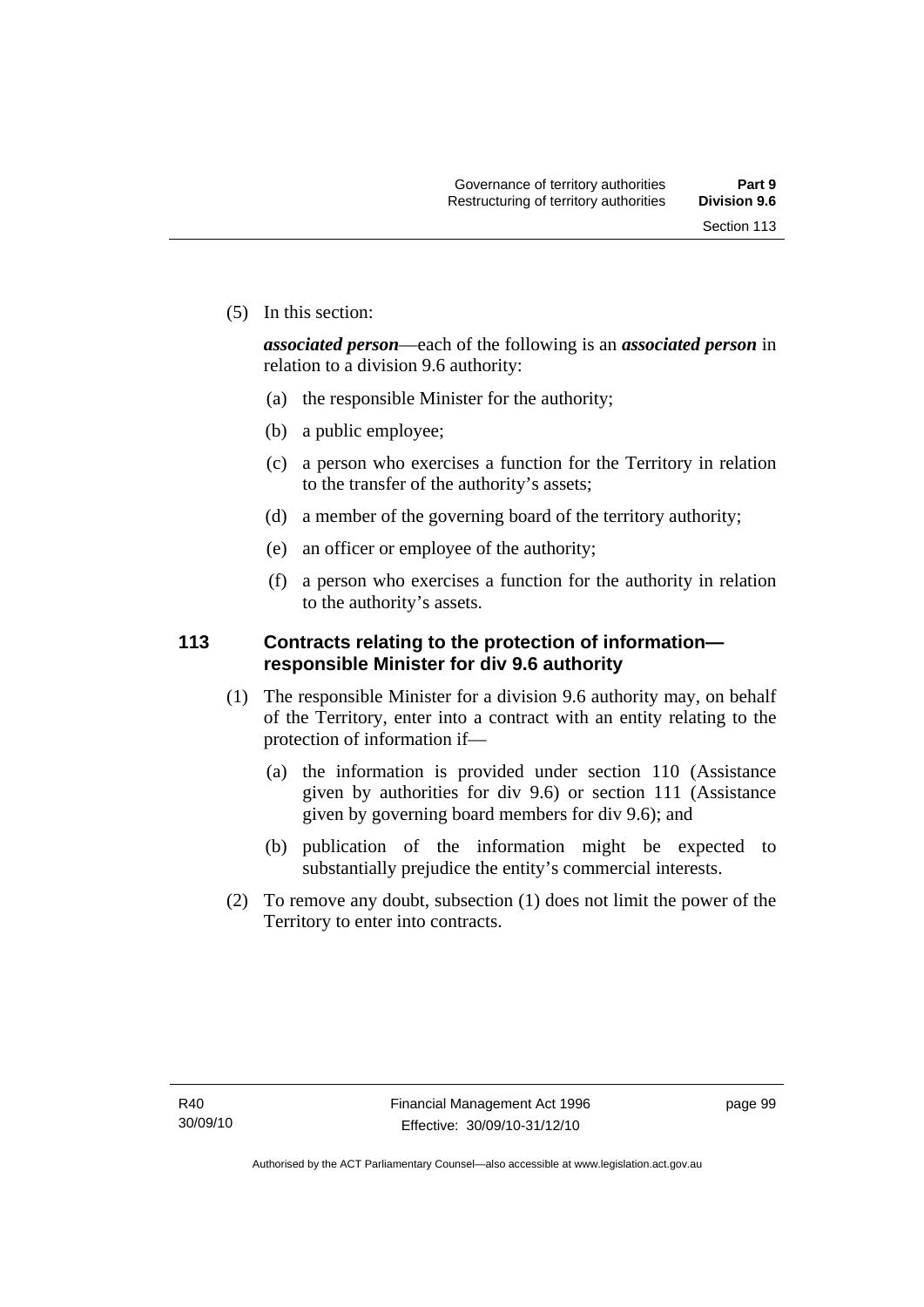# **114 Contracts relating to the protection of information div 9.6 authority**

- (1) A division 9.6 authority may enter into a contract with an entity relating to the protection of information if—
	- (a) the information is provided under section 110 (Assistance given by authorities for div 9.6) or section 111 (Assistance given by governing board members for div 9.6); and
	- (b) publication of the information might be expected to substantially prejudice the entity's commercial interests.
- (2) To remove any doubt, subsection (1) does not limit the power of the division 9.6 authority to enter into contracts.

# **115 Transfer of pending proceedings—div 9.6 authorities**

- (1) This section applies if—
	- (a) an entity (the *successor*) becomes the successor in law of someone else (the *original entity*) at a particular time (the *handover time*) in relation to a particular asset, right or liability because of a declaration made by a Minister under this division; and
	- (b) a proceeding to which the original entity was a party was pending in a court or other entity immediately before the handover time; and
	- (c) the proceeding related, completely or partly, to the asset, right or liability.
- (2) The successor is, by force of this subsection, substituted for the original entity as a party to the proceeding to the extent to which the proceeding relates to the asset, right or liability.
- (3) The court or other entity in which, or before which, a proceeding has been continued under this section may give directions about the proceeding.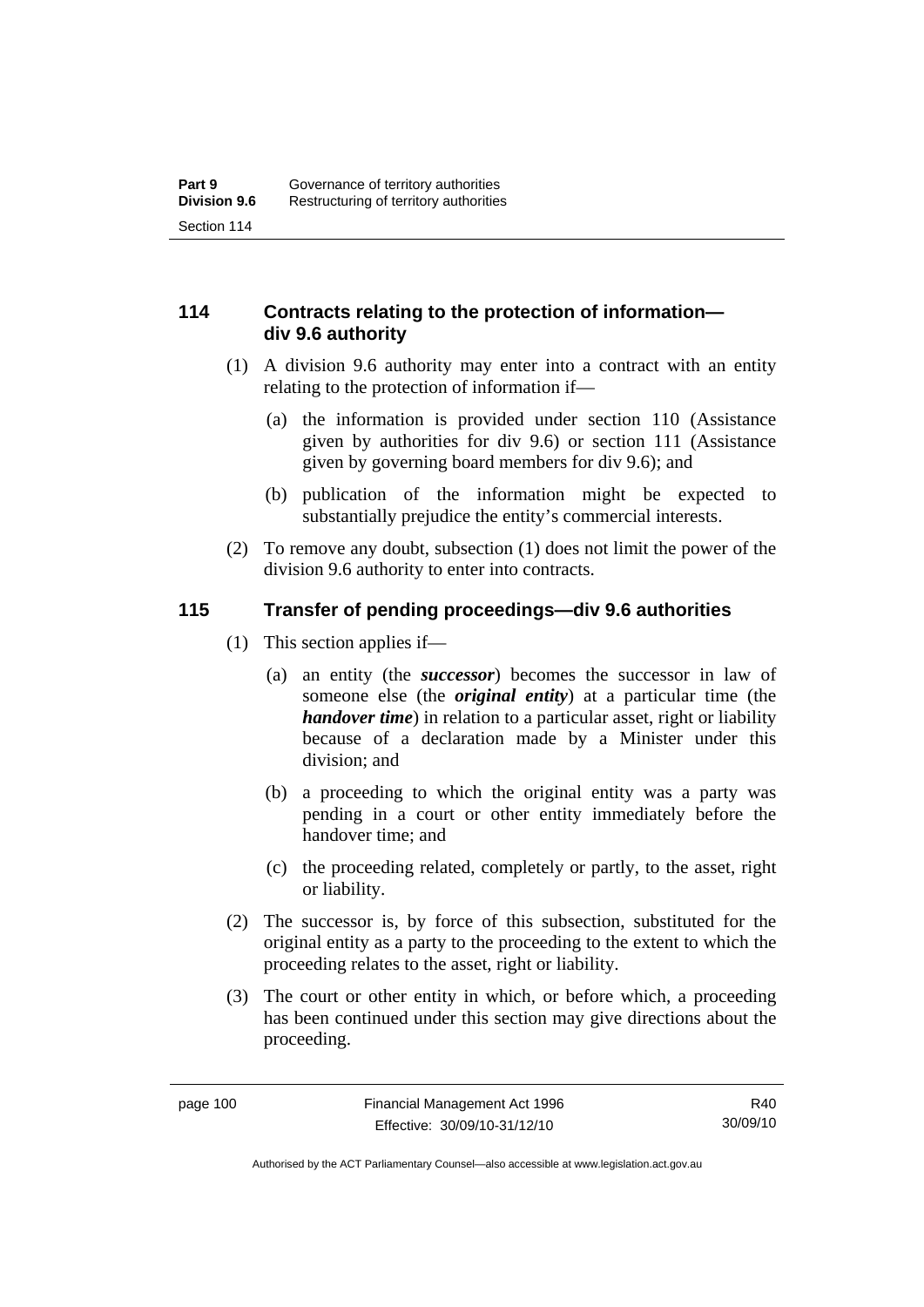- (4) However, subsection (2) does not apply if the responsible Minister for the original entity determines otherwise.
- (5) A determination under subsection (3) is a notifiable instrument.

*Note* A notifiable instrument must be notified under the Legislation Act.

# **116 Proceedings and evidence—div 9.6 authorities**

- (1) This section applies if an entity (the *successor*) becomes the successor in law of someone else (the *original entity*) at a particular time (the *handover time*) in relation to a particular asset, right or liability because of a declaration made by a Minister under this division.
- (2) A proceeding for a cause of action may be brought against the successor in relation to the asset, right or liability if, before handover time—
	- (a) the cause of action had accrued against the original entity in relation to the asset, right or liability; and
	- (b) a proceeding had not started in relation to the cause of action; and
	- (c) the limitation period for the cause of action had not ended.
- (3) The *Limitation Act 1985,* part 3 (Postponement of bar) applies to the starting of a proceeding that may be brought by or against the successor under this section as if the cause of action had been accrued by, or had accrued against, the successor.
- (4) The court or other entity in which, or before which, a proceeding has been or may be started under this section may give directions about the proceeding.
- (5) Any evidence that, before handover time, would have been admissible for or against the original entity in relation to the asset, right or liability is admissible for or against the successor.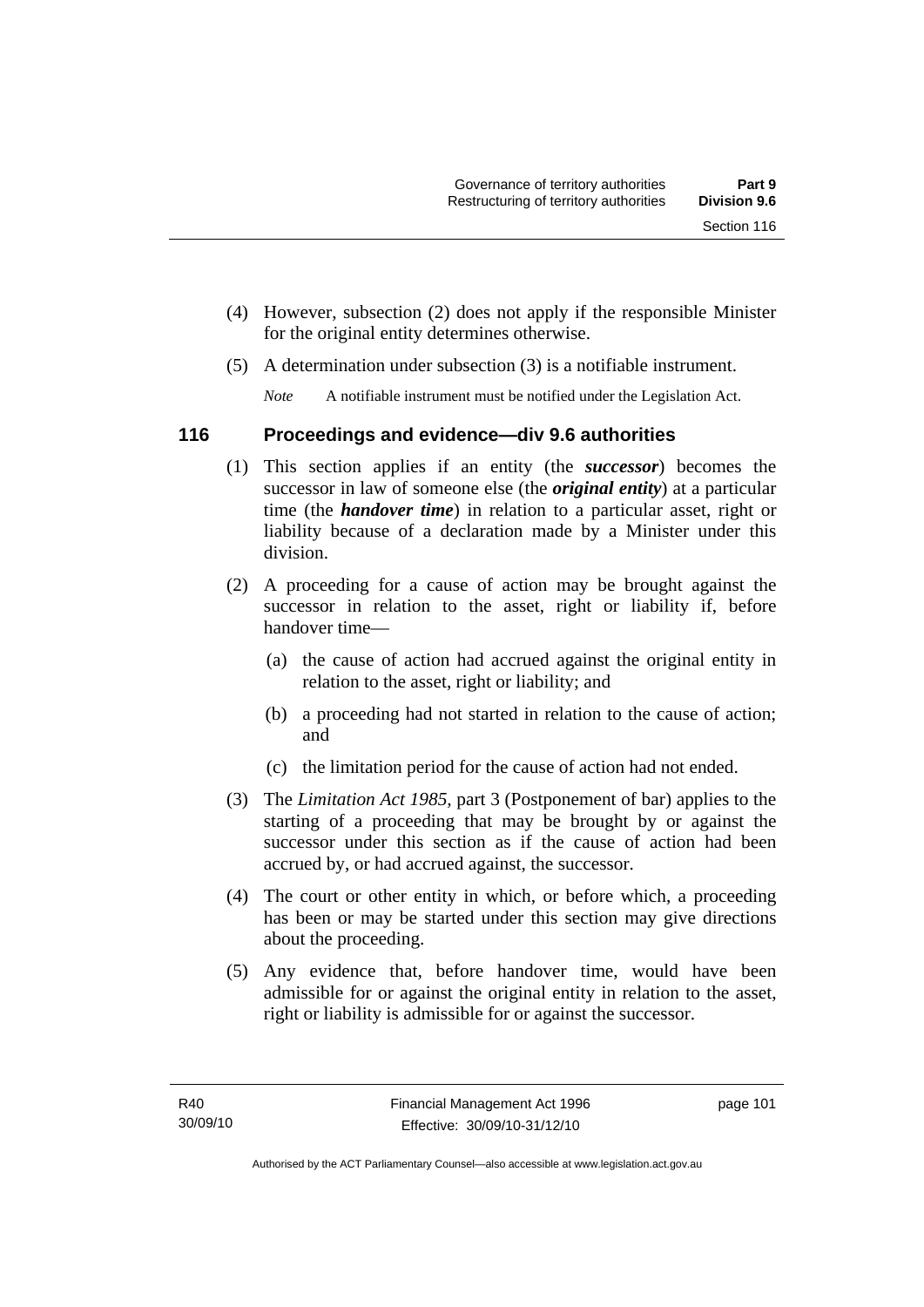- (6) An order made in a proceeding by or against the original entity in relation to the asset, right or liability before handover time may be enforced by or against the successor.
- (7) In this section:

*proceeding* includes a proceeding by way of appeal or review (including review under the *Ombudsman Act 1989*).

# **117 Operation of div 9.6 not breach of contract etc**

To remove any doubt, the operation of this division must not be taken to—

- (a) place a person in breach of contract or confidence; or
- (b) otherwise make a person guilty of a civil wrong; or
- (c) place a person in breach of, or create a default under, any territory law or provision in an agreement, arrangement or understanding, including, for example, a contractual provision prohibiting, restricting or regulating the following:
	- (i) the assignment or transfer of an asset, right or liability;
	- (ii) the disclosure of information; or
- (d) release a surety from any of surety's liabilities in relation to a liability that is transferred under a declaration made by a Minister under this division; or
- (e) fulfil a condition that—
	- (i) allows an entity to terminate an agreement or liability; or
	- (ii) alters the operation or effect of an agreement; or
	- (iii) requires an amount to be paid before its stated maturity.
- *Note* An example is part of the Act, is not exhaustive and may extend, but does not limit, the meaning of the provision in which it appears (see Legislation Act, s 126 and s 132).

Authorised by the ACT Parliamentary Counsel—also accessible at www.legislation.act.gov.au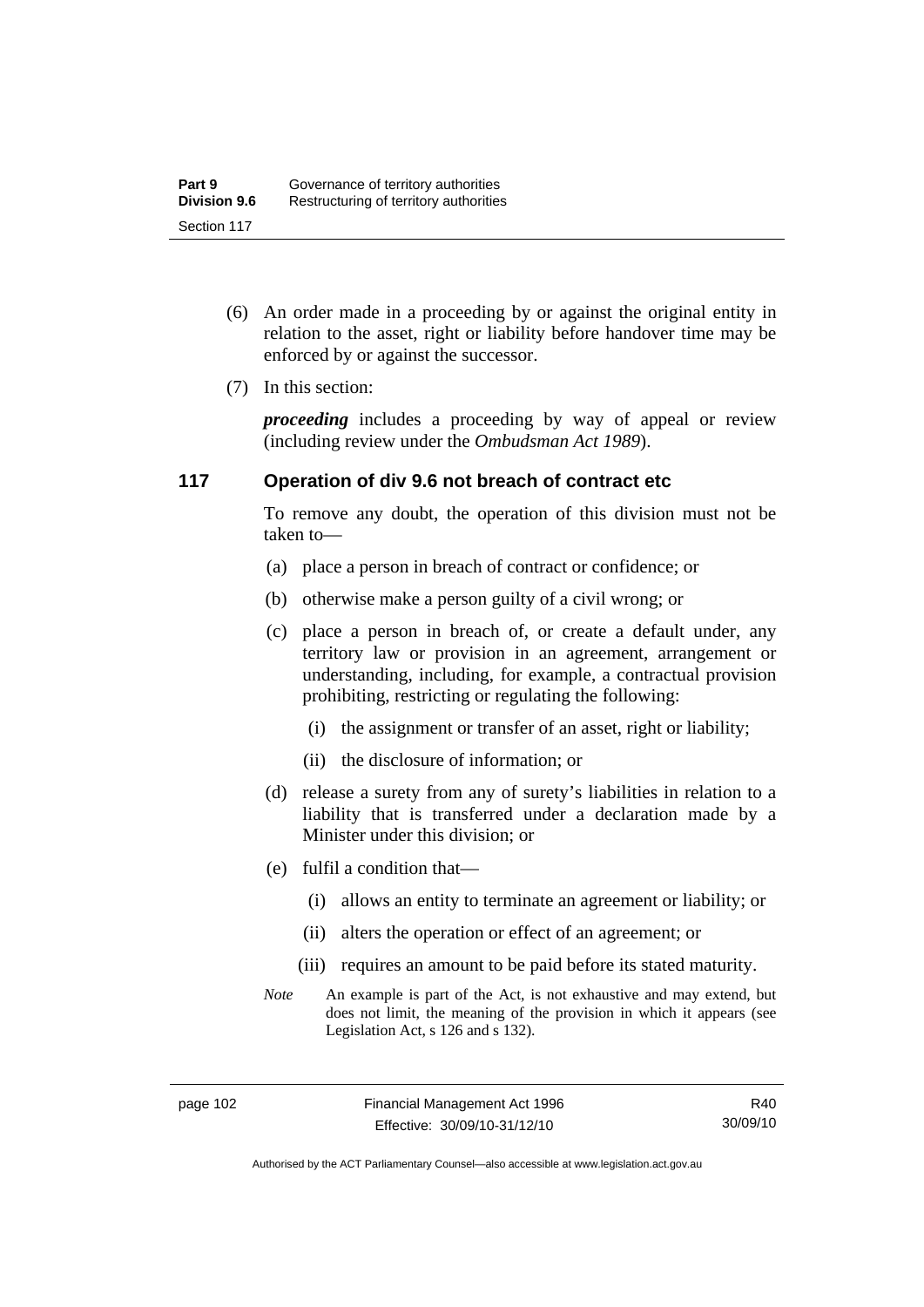# **118 Transfer of assets etc not otherwise disposed of—div 9.6 authorities**

- (1) This section applies in relation to an asset, right or liability of a division 9.6 authority if—
	- (a) the authority ceases to exist; and
	- (b) apart from this section, division 9.7 would not apply in relation to the authority; and
	- (c) the asset, right or liability has not been disposed of after the authority ceases to exist.
- (2) Division 9.7 applies in relation to the division 9.6 authority as if it were a division 9.7 authority, but only in relation to the asset, right or liability that has not been disposed of.

# **119 Annual reports etc for div 9.6 authorities**

(1) In this section:

*division 9.6 authority* means a division 9.6 authority that has ceased to exist and is not also a division 9.7 authority.

*financial year*––see the *Annual Reports (Government Agencies) Act 2004*, section 6 (3).

*handover day*, in relation to a division 9.6 authority, means the day the authority ceases to exist.

*relevant financial year*, for a division 9.6 authority, means a financial year—

- (a) beginning before the handover day for the authority; and
- (b) for which a report had not been presented by the authority under the *Annual Reports (Government Agencies) Act 2004*, section 6 (Annual report of public authority) before the handover day.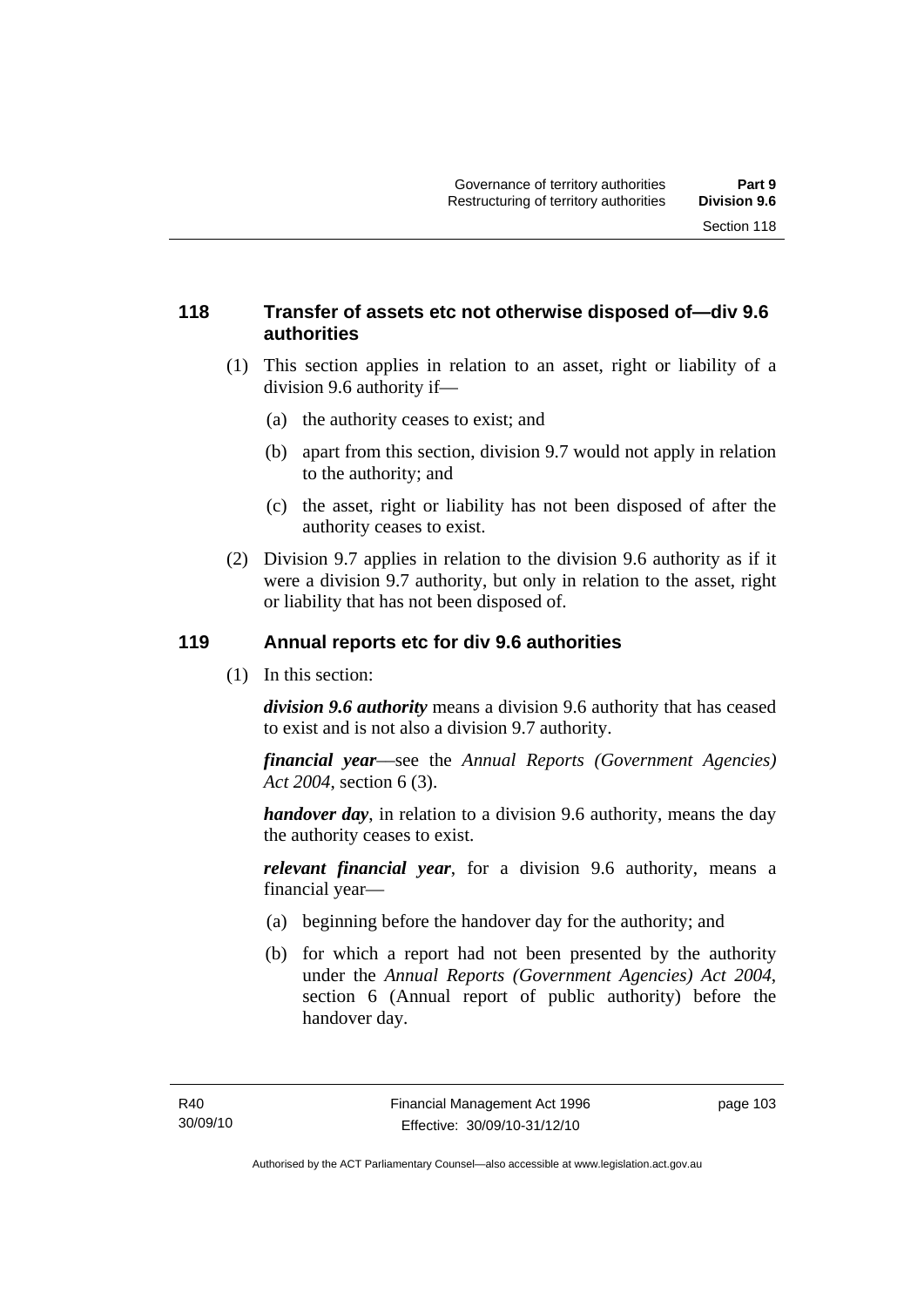*responsible Minister*, for a division 9.6 authority, means the Minister who was the responsible Minister for the authority immediately before it ceased to exist.

- (2) The responsible Minister for a division 9.6 authority must present an annual report for the authority for each relevant financial year.
- (3) An annual report under subsection (2) must include anything that the annual report would have been required to include before handover day for the division 9.6 authority.
- (4) The applied provisions of part 8 (Financial provisions for territory authorities) apply in relation to a division 9.6 authority in relation to any period before the handover day as if—
	- (a) the authority had not ceased to exist; and
	- (b) a reference in section 63 and section 68 to the authority included a reference to the responsible Minister for the authority; and
	- (c) a reference in section 64 and section 69 to the relevant person for the authority included a reference to the responsible Minister for the authority; and
	- (d) a reference in section 65 and section 70 to the chief executive officer of the authority included a reference to the responsible Minister for the authority; and
	- (e) all other necessary changes were made; and
	- (f) any changes prescribed by regulation were made.
- (5) For subsection (4), the *applied provisions of part 8* are the following:
	- section 63 (Annual financial statements of territory authorities)
	- section 64 (Responsibility for annual financial statements of territory authorities)
	- section 65 (Audit of annual financial statements of territory authorities)

Authorised by the ACT Parliamentary Counsel—also accessible at www.legislation.act.gov.au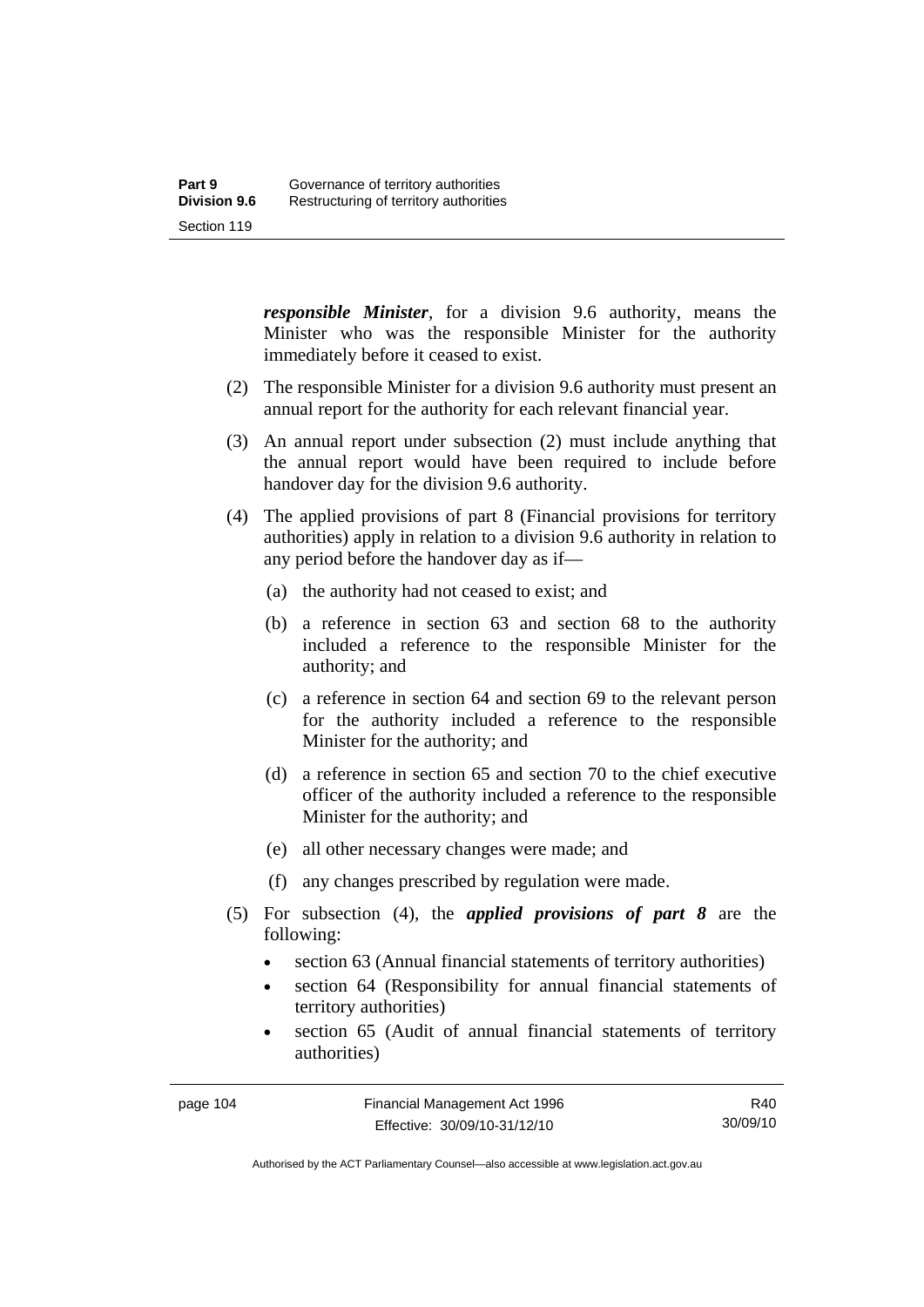- section 66 (Annual financial statements of territory authorities to be included in annual reports etc)
- section 68 (Statements of performance of territory authorities)
- section 69 (Responsibility for territory authority statements of performance)
- section 70 (Scrutiny of territory authority statements of performance)
- section 71 (Territory authority statements of performance to be included in annual reports).

# **Division 9.7 Additional provisions for restructuring of certain territory authorities**

# **120 What territory authorities does div 9.7 apply to?**

- (1) This division applies to a territory authority if the authority is prescribed by regulation for this division.
	- *Note* This division also applies in relation to territory authorities in relation to certain assets, rights and liabilities (see s 118).
- (2) A reference in this division to a *division 9.7 authority* is a reference to a territory authority to which this division applies.
- (3) To remove any doubt, a regulation may prescribe a territory authority for this division whether or not this part would otherwise apply to the authority.

# **121 Definitions—div 9.7**

In this division:

*handover day*, in relation to a division 9.7 authority, means the day the authority ceases to exist.

*territory authority* includes a territory authority that has ceased to exist.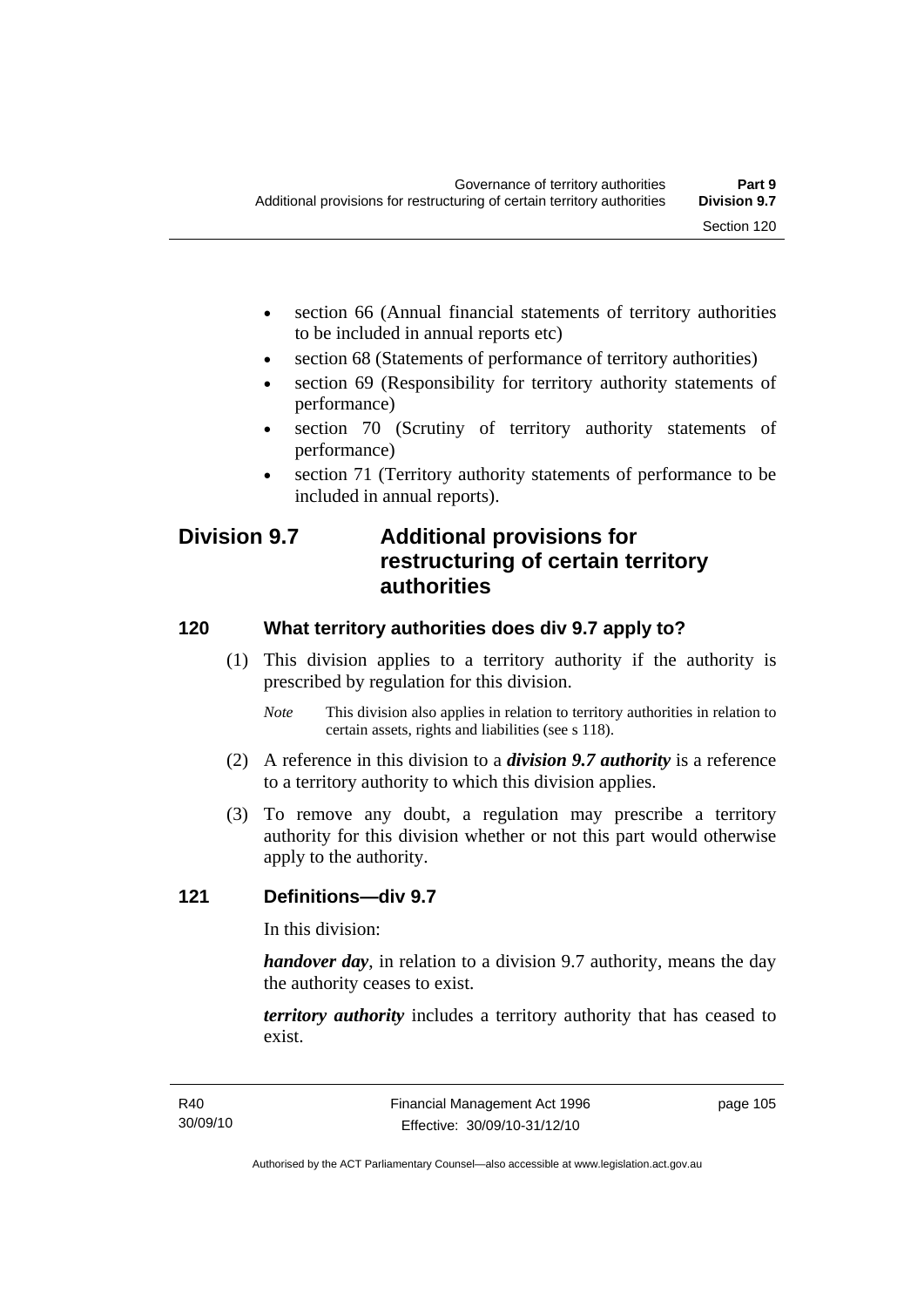# **122 Vesting of assets, rights and liabilities—div 9.7 authorities**

- (1) All assets, rights and liabilities of a division 9.7 authority immediately before handover day vest in the Territory on handover day.
- (2) To remove any doubt, all records of the territory authority, including applications made to the authority, become the records of the Territory on handover day.

# **123 Proceedings and evidence—div 9.7 authorities**

- (1) For a proceeding started before handover day and to which a division 9.7 authority is a party, the Territory is substituted as a party on the handover day.
- (2) A proceeding for a cause of action in relation to a division 9.7 authority may be brought against the Territory if, before handover day—
	- (a) the cause of action had accrued against the authority; and
	- (b) a proceeding had not started in relation to the cause of action; and
	- (c) the limitation period for the cause of action had not ended.
- (3) The *Limitation Act 1985,* part 3 (Postponement of bar) applies to the starting of a proceeding that may be brought by or against the Territory under this section as if the cause of action had been accrued by, or had accrued against, the Territory.
- (4) The court or other entity in which, or before which, a proceeding may be or has been started or continued under this section may give directions about the proceeding.
- (5) Any evidence that would, before a division 9.7 authority ceased to exist, have been admissible for or against the authority is admissible for or against the Territory.

R40 30/09/10

Authorised by the ACT Parliamentary Counsel—also accessible at www.legislation.act.gov.au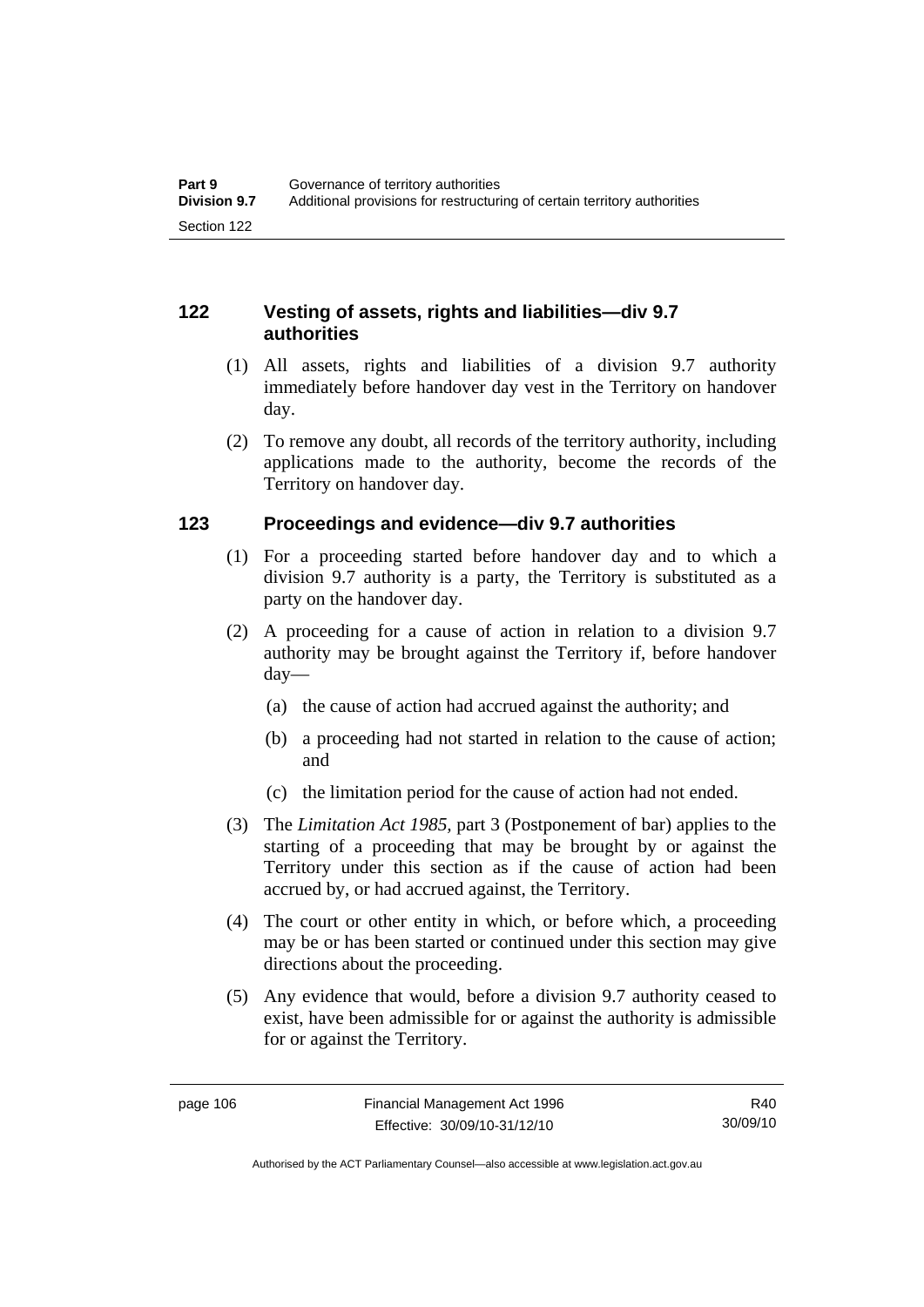- (6) An order made in a proceeding by or against a division 9.7 authority before the handover day may, after the handover day, be enforced by or against the Territory.
- (7) In this section:

*proceeding* includes a proceeding by way of appeal or review (including review under the *Ombudsman Act 1989*).

# **124 Annual reports and financial statements for div 9.7 authorities**

(1) In this section:

*division 9.7 authority* means a division 9.7 authority that has ceased to exist.

*financial year*––see the *Annual Reports (Government Agencies) Act 2004*, section 6 (3).

*relevant financial year*, for a division 9.7 authority, means a financial year—

- (a) beginning before the handover day for the authority; and
- (b) for which a report had not been presented by the authority under the *Annual Reports (Government Agencies) Act 2004*, section 6 (Annual report of public authority) before the handover day.

*responsible Minister*, for a division 9.7 authority, means the Minister who was the responsible Minister for the authority immediately before it ceased to exist.

- (2) The responsible Minister for a division 9.7 authority must present an annual report for the authority for each relevant financial year.
- (3) An annual report under subsection (2) must include anything that the annual report would have been required to include before handover day for the division 9.7 authority.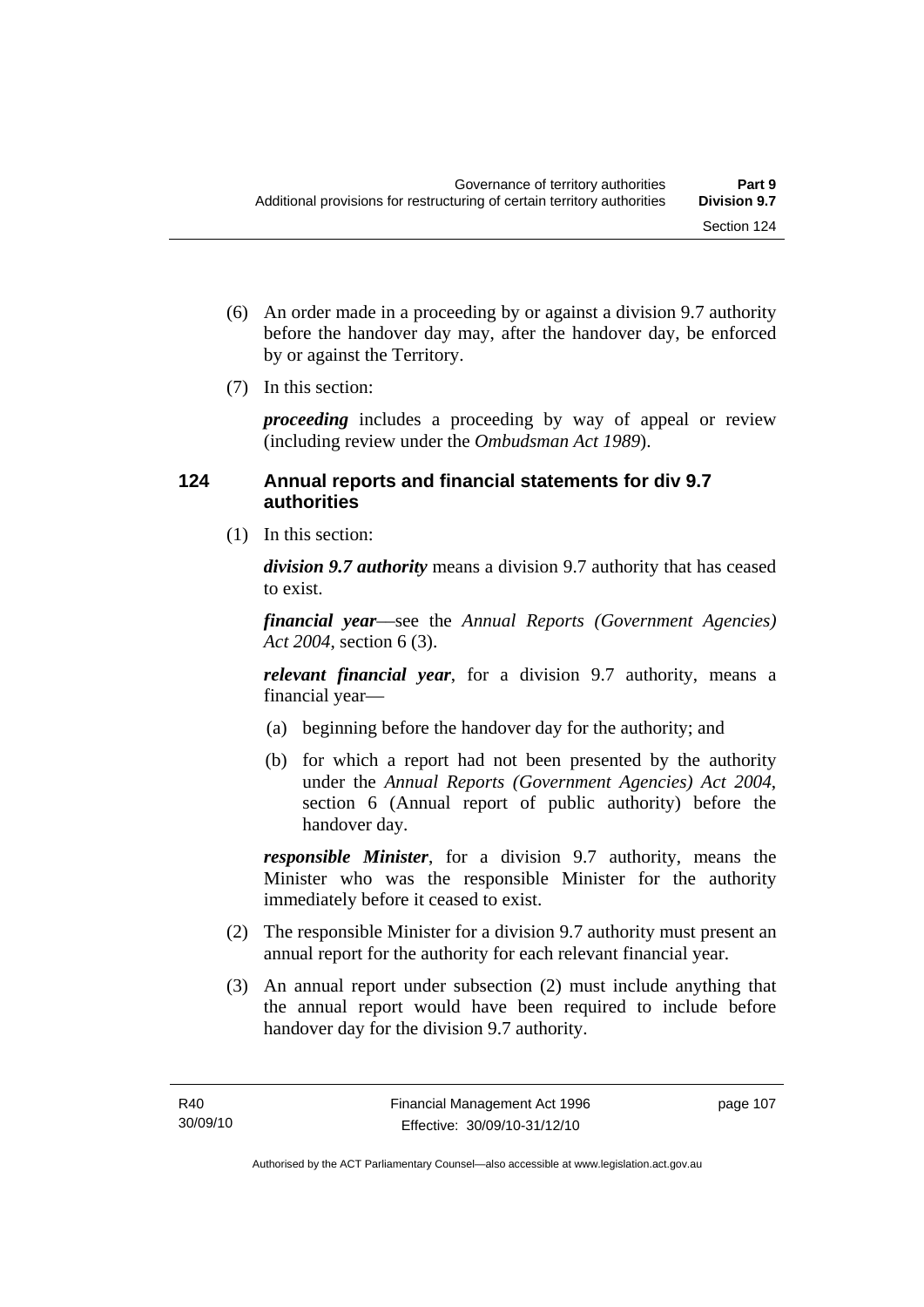- (4) The applied provisions of part 8 (Financial provisions for territory authorities) apply in relation to a division 9.7 authority in relation to any period before the handover day as if—
	- (a) the authority had not ceased to exist; and
	- (b) a reference in section 63 and section 68 to the authority included a reference to the responsible Minister for the authority; and
	- (c) a reference in section 64 and section 69 to the relevant person for the authority included a reference to the responsible Minister for the authority; and
	- (d) a reference in section 65 and section 70 to the chief executive officer of the authority included a reference to the responsible Minister for the authority; and
	- (e) all other necessary changes were made; and
	- (f) any changes prescribed by regulation were made.
- (5) For subsection (4), the *applied provisions of part 8* are the following:
	- section 63 (Annual financial statements of territory authorities)
	- section 64 (Responsibility for annual financial statements of territory authorities)
	- section 65 (Audit of annual financial statements of territory authorities)
	- section 66 (Annual financial statements of territory authorities to be included in annual reports etc)
	- section 68 (Statements of performance of territory authorities)
	- section 69 (Responsibility for territory authority statements of performance)
	- section 70 (Scrutiny of territory authority statements of performance)

R40 30/09/10

Authorised by the ACT Parliamentary Counsel—also accessible at www.legislation.act.gov.au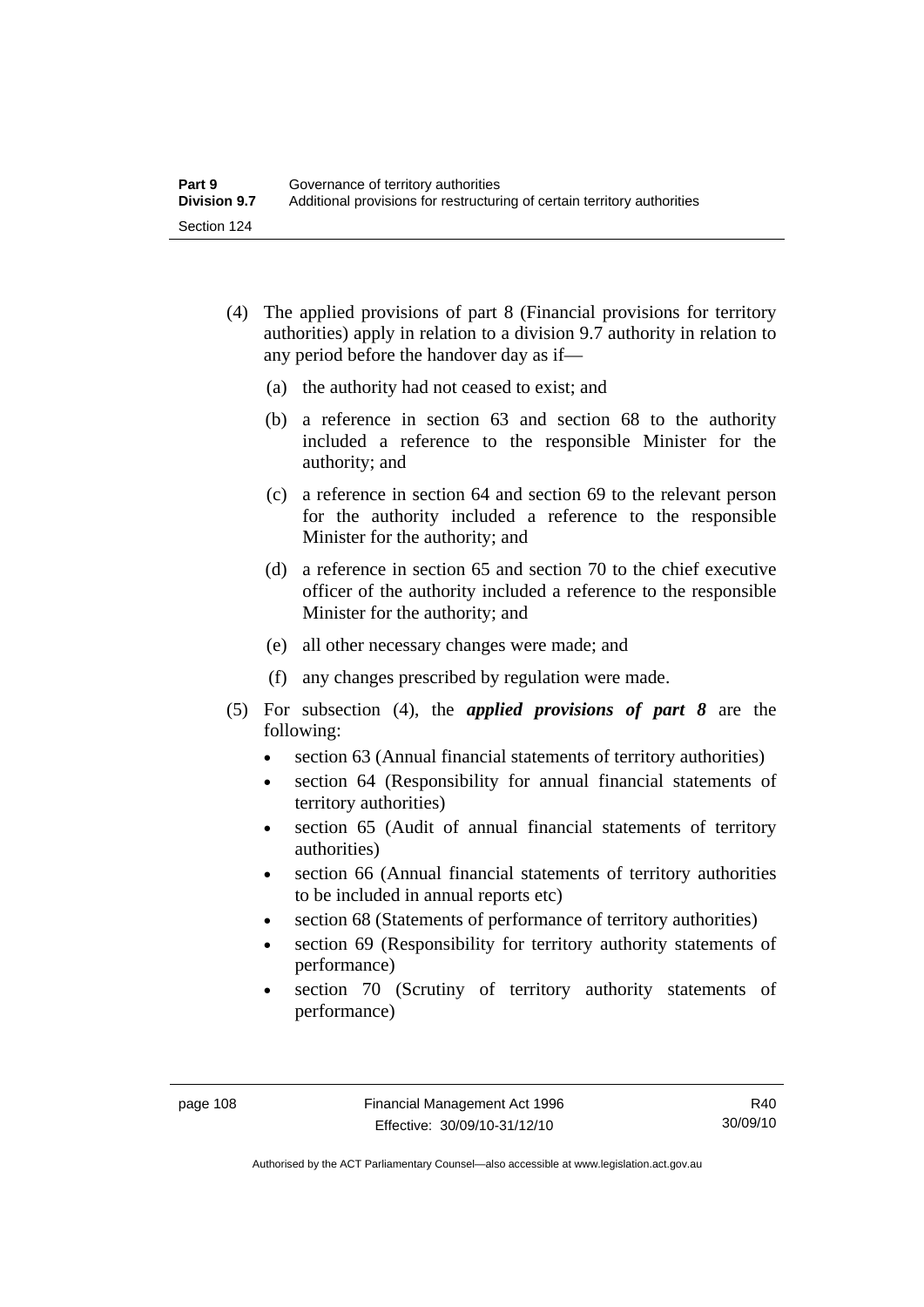• section 71 (Territory authority statements of performance to be included in annual reports).

# **125 References to div 9.7 authority**

In any contract, agreement or arrangement, a reference to a division 9.7 authority is, for the application of the contract, agreement or arrangement on or after the handover day, a reference to the Territory.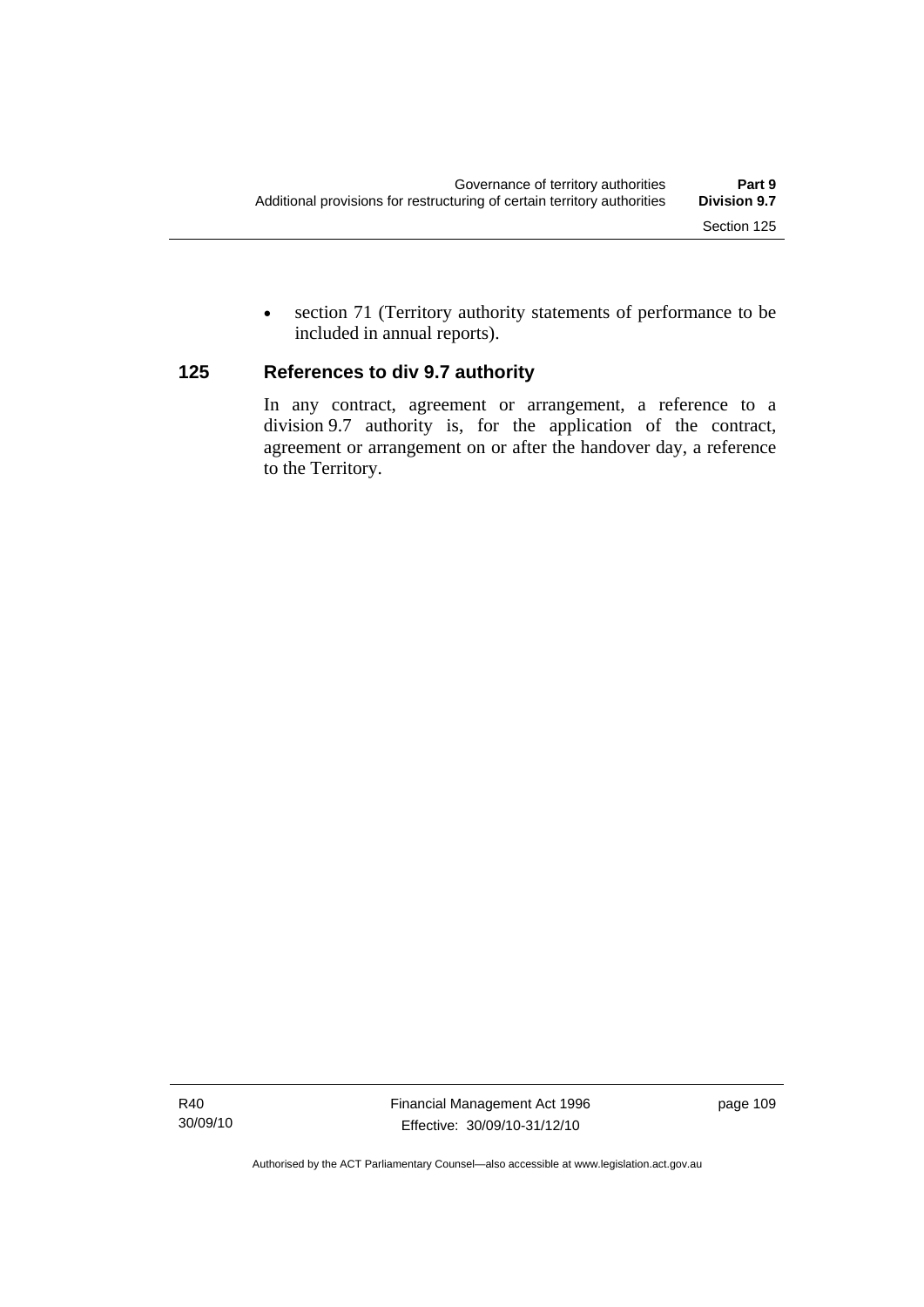#### **Part 10** Miscellaneous

Section 130

# **Part 10 Miscellaneous**

## **130 Act of grace payments**

- (1) If the Treasurer considers it appropriate to do so because of special circumstances, the Treasurer may authorise the payment by a department of an amount to a person (the *payee*) although the payment of that amount (the *relevant amount*) would not otherwise be authorised by law or required to meet a legal liability.
- (2) The authorisation may provide for the relevant amount to be paid  $by-$ 
	- (a) more than 1 instalment and on the dates specified in the authorisation; or
	- (b) periodical payments of an amount, and for the period, specified in the authorisation.
- (3) An authorisation may be expressed to be subject to conditions to be complied with by the payee.
- (4) If a condition is contravened, the Treasurer may by written notice addressed to the last-known address of the payee require the payee, within 30 days of receipt of the notice, to pay an amount equal to all or part of the relevant amount.
- (5) If the payee does not pay the amount specified in the notice under subsection (4), the amount may be recovered by the Territory as a debt.
- (6) If the payment of an amount by a department is authorised under this section, the Treasurer must —
	- (a) direct that the amount be paid from an appropriate appropriation for the department specified by the Treasurer; or
	- (b) authorise payment of the amount under section 18; or

R40 30/09/10

Authorised by the ACT Parliamentary Counsel—also accessible at www.legislation.act.gov.au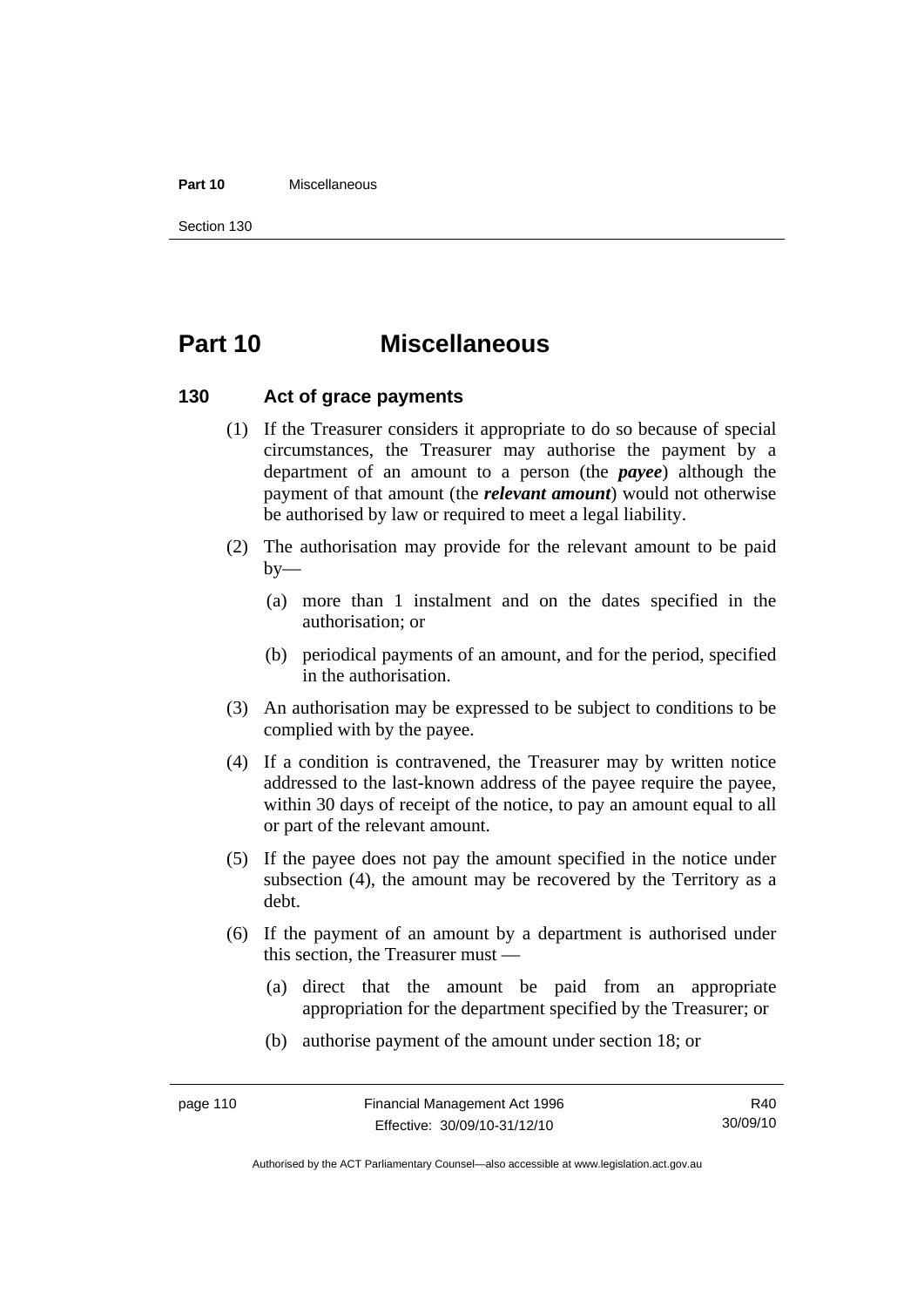- (c) authorise payment of the amount out of the public money of the Territory.
- (7) The public money of the Territory is appropriated for subsection (6) (c).
- (8) A payment made by a department under this section must be reported in notes to the financial statements of the department that relate to the financial year when the payment was made.
- (9) The notes must indicate in relation to each payment under this section the amount and grounds for the payment.
- (10) The notes relating to a payment under this section must not disclose the identity of the payee unless disclosure was agreed to by the payee as a condition of authorising the payment.

# **131 Waiver of debts etc**

- (1) The Treasurer may, in writing, on behalf of the Territory—
	- (a) waive the Territory's right to payment of an amount payable to the Territory; or
	- (b) postpone any right of the Territory to be paid a debt in priority to another debt; or
	- (c) allow the payment by instalments of an amount payable to the Territory; or
	- (d) defer the time for payment of an amount payable to the Territory.
- (2) A waiver relating to an amount payable to the Territory by a person may be expressed to be subject to a condition that the person agrees to pay an amount to the Territory in circumstances specified in the waiver.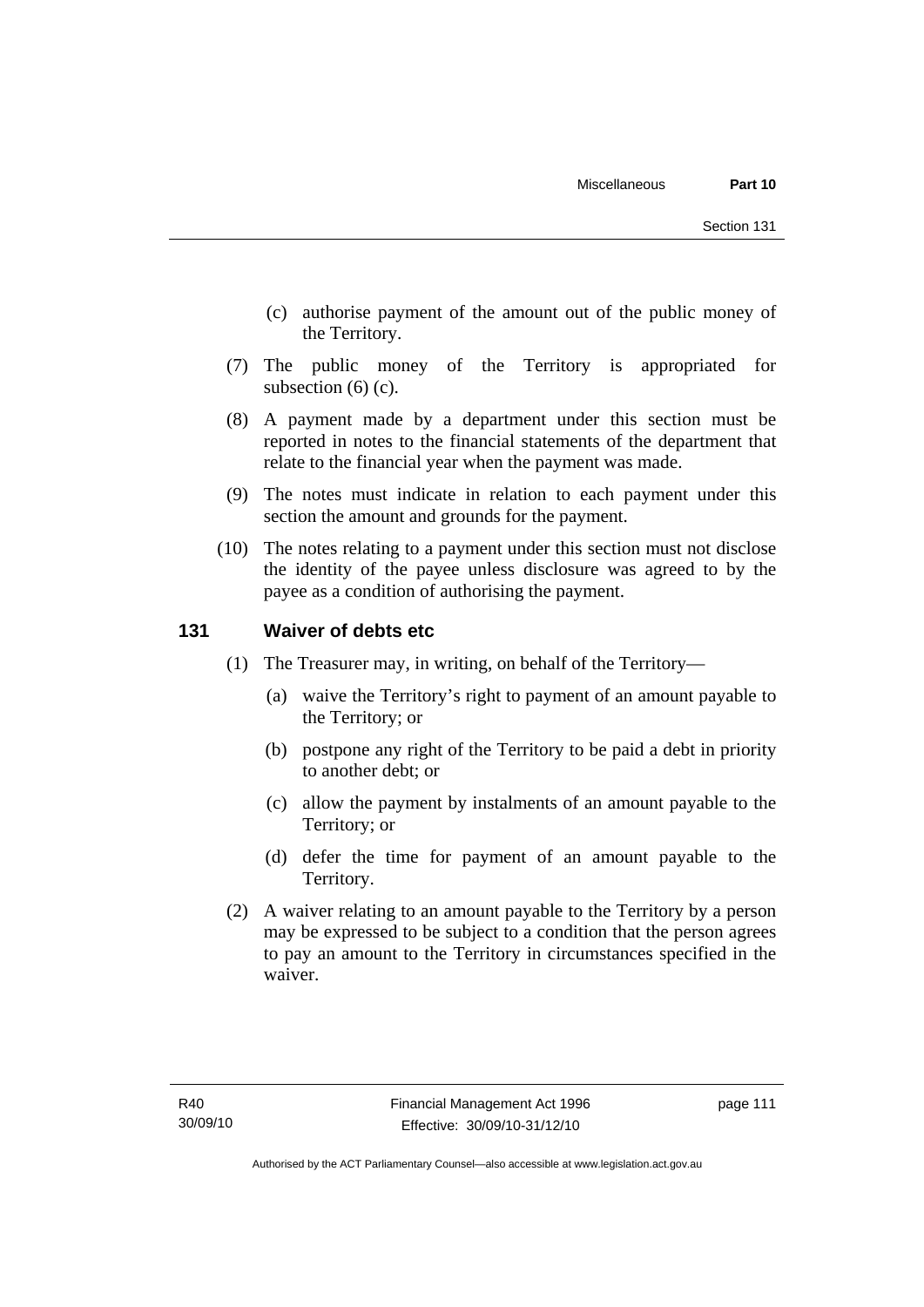#### **Part 10** Miscellaneous

Section 132

 (3) A waiver relating to an amount payable to the Territory must be reported in the notes to the financial statements of the relevant department that relate to the year in which the right to payment was waived.

# **132 Payments in relation to deceased estates**

- (1) If, at the time of a person's death (whether before or after the commencement of this section), the Territory owed an amount to the person, the Treasurer may pay that amount to the person who the Treasurer considers should receive the payment.
- (2) In deciding who should be paid, the Treasurer must have regard to—
	- (a) the provisions of any will of the deceased person that identify the persons entitled to property under the will; and
	- (b) the law relating to the disposition of the property of deceased people.
- (3) Before making a payment to a person, the Treasurer may require the person to produce any documents and other evidence relating to—
	- (a) the disposition of the deceased person's estate; or
	- (b) the family of the deceased person and any other people apparently entitled to share in the estate of the deceased person.
- (4) Subject to subsection (3), the Treasurer may make the payment without requiring production of probate of the will, or letters of administration of the estate, of the deceased person.
- (5) If a payment is made in relation to an amount owing to a deceased person, the Territory is discharged from any further liability in relation to that amount.
- (6) This section does not relieve the recipient of a payment from liability to deal with the money in accordance with law.

R40 30/09/10

Authorised by the ACT Parliamentary Counsel—also accessible at www.legislation.act.gov.au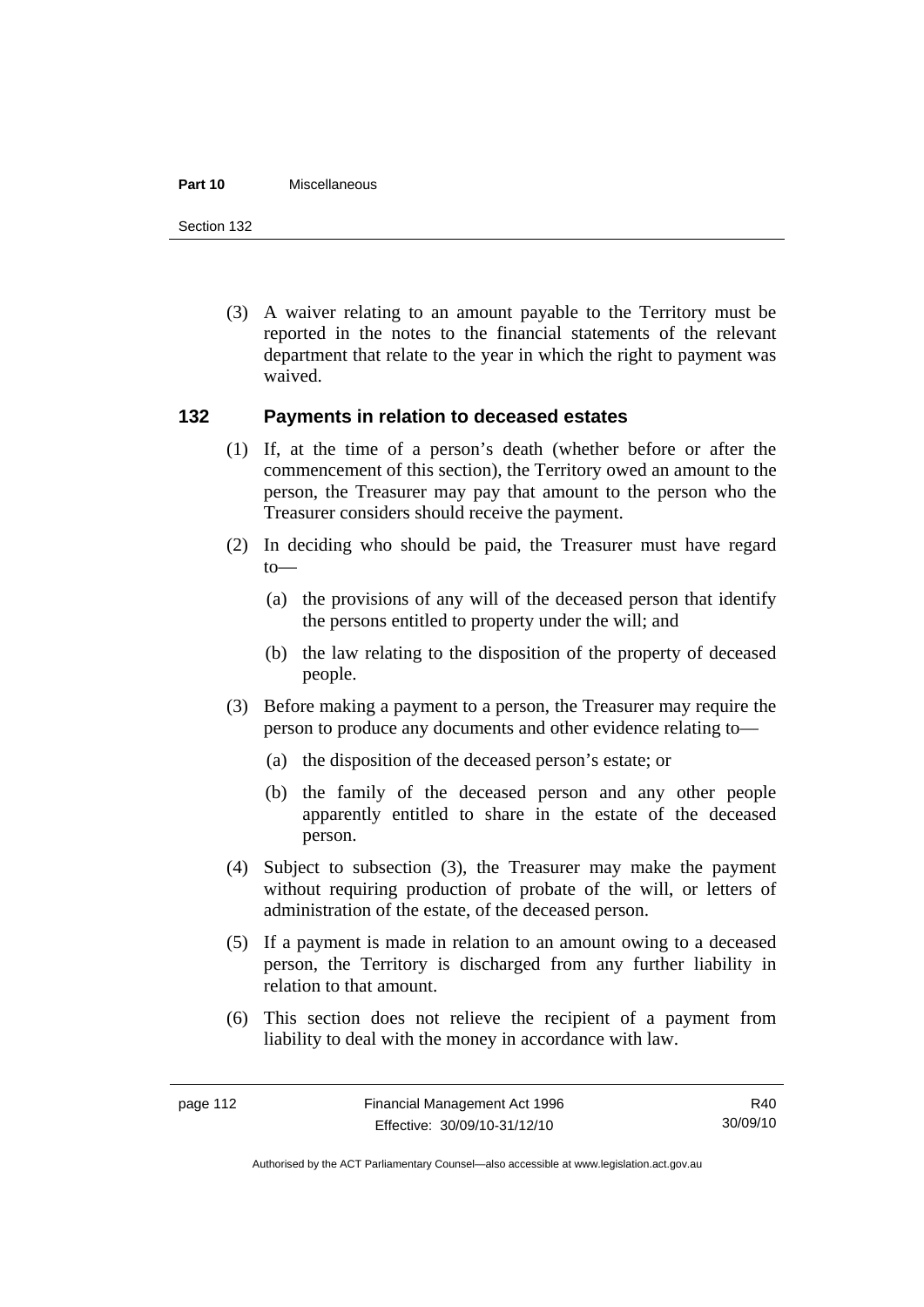# **133 Guideline-making power**

- (1) The Treasurer may, in writing, make financial management guidelines for this Act.
- (2) A financial management guideline is a disallowable instrument.
	- *Note* A disallowable instrument must be notified, and presented to the Legislative Assembly, under the Legislation Act.

# **134 Regulation-making power**

The Executive may make regulations for this Act.

*Note* A regulation must be notified, and presented to the Legislative Assembly, under the Legislation Act.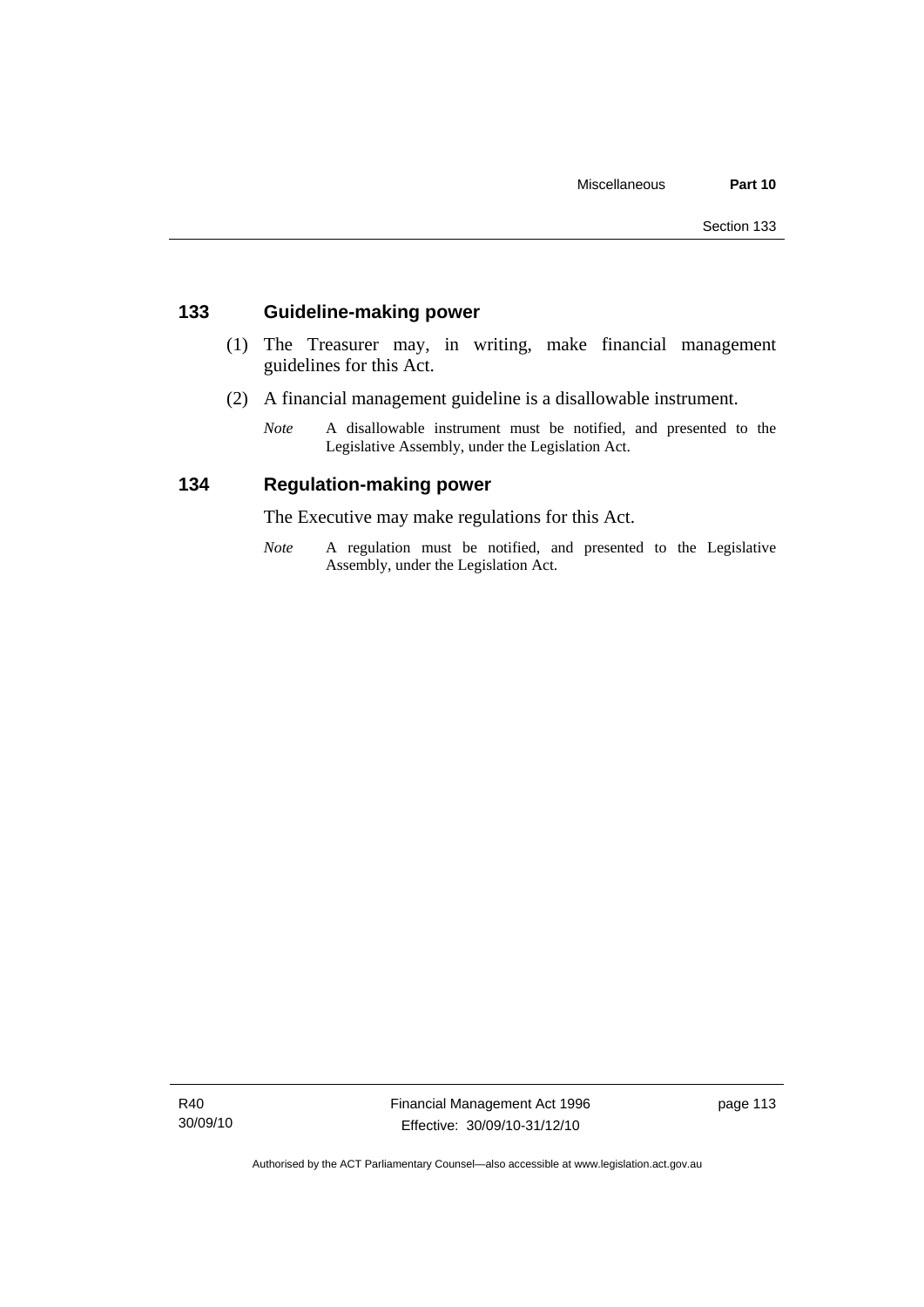# **Dictionary**

(see s 3)

*Note 1* The Legislation Act contains definitions and other provisions relevant to this Act.

- *Note 2* For example, the Legislation Act, dict, pt 1, defines the following terms:
	- ACAT
		- Act
	- administrative unit
	- auditor-general
	- authorised deposit-taking institution
	- bankrupt or personally insolvent
	- chief executive (see s 163)
	- exercise
	- function
	- GST
	- may (see s  $146$ )
	- Minister (see s 162)
	- must (see s  $146$ )
	- person
	- reviewable decision notice
	- Self-Government Act
	- territory-owned corporation.

*applicable governmental policies*, for a territory authority, for part 9 (Governance of territory authorities)—see section 103.

*appropriation* means an appropriation of public money by any Act including this Act.

*Appropriation Act* means an Act that makes appropriations in relation to a financial year for purposes mentioned in section 8.

*appropriation unit* means a class of outputs, or a group of output classes, for which an appropriation is made by an Appropriation Act.

page 114 Financial Management Act 1996 Effective: 30/09/10-31/12/10

R40 30/09/10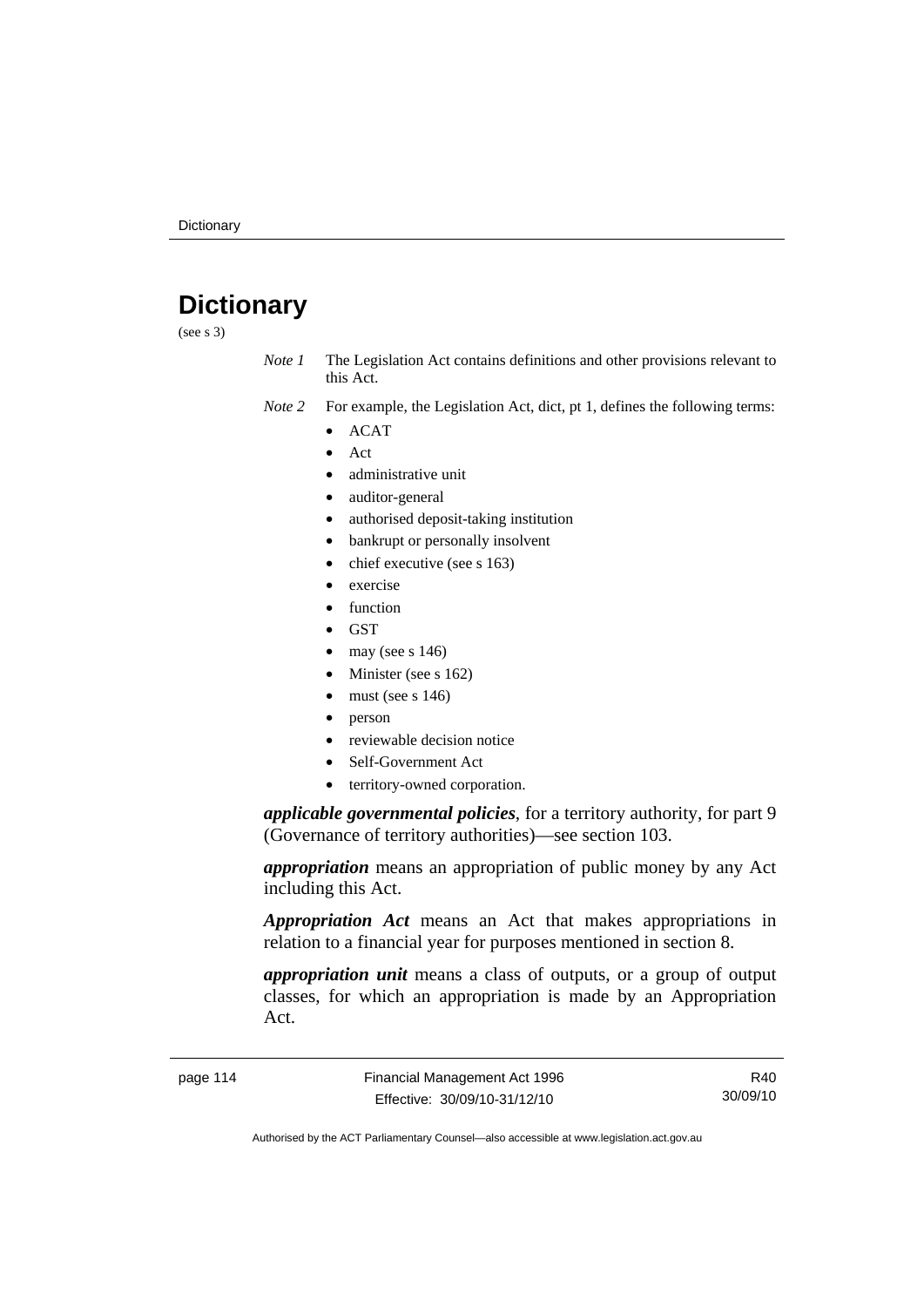*banking account* means an account with an authorised deposit-taking institution that is, or is substantially the same as, a bank account.

*borrowing* includes—

- (a) raising money or obtaining credit, whether by dealing in securities or otherwise; and
- (b) entering into a financing lease;

but does not include using a credit card or overdraft facility, or otherwise obtaining credit, in a transaction forming part of the day-to-day operations of the Territory or a territory authority.

*budget papers* means documents presented to the Legislative Assembly under section 10 or section 13 (1).

*capital injection* means an amount provided, or to be provided, to a department, a territory authority or a territory-owned corporation for—

- (a) the purchase of assets to be held by the department or to be owned by the authority or corporation; or
- (b) the development of assets held by the department or owned by the authority or corporation; or
- (c) augmenting the assets held by the department or owned by the authority or corporation; or
- (d) reducing the liabilities of the department, the authority or the corporation;

but does not include an amount provided from an appropriation for a purpose mentioned in section  $8(1)(a)$  or (c) or  $(2)(a)$ .

## *CEO*—see *chief executive officer*.

*chief executive officer* (or *CEO*), of a territory authority, means the person (however described) who is responsible for managing the affairs of the authority.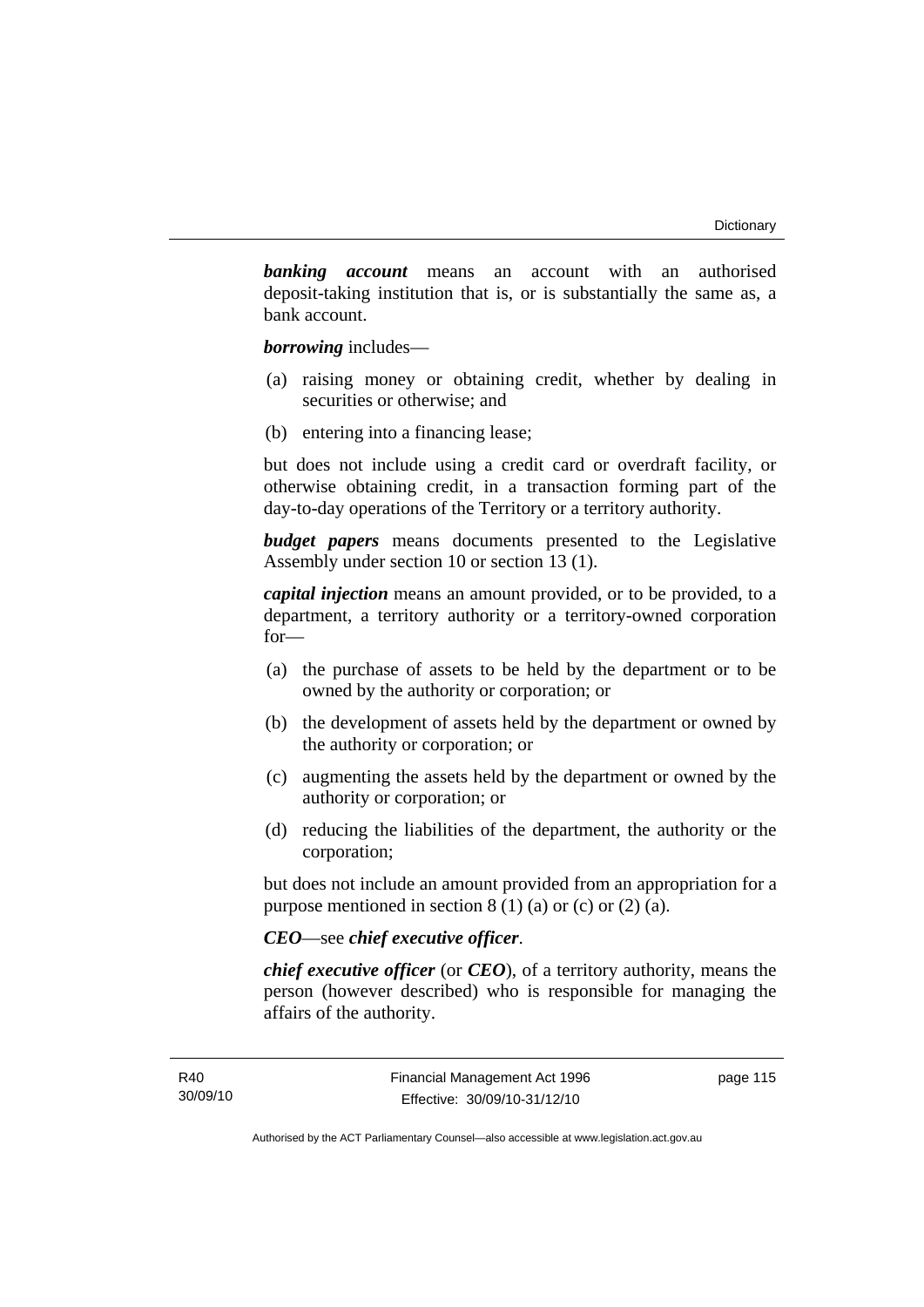*class of outputs* means a group of outputs identified as a class by an Appropriation Act.

*contract* includes an agreement or arrangement.

*department* means—

- (a) an administrative unit (excluding any part of an administrative unit prescribed for paragraph (b) and any administrative unit forming part of a group of administrative units prescribed for paragraph (c)); or
- (b) a part of an administrative unit prescribed for this paragraph; or
- (c) a group of 2 or more administrative units prescribed for this paragraph.

*departmental banking account* means a banking account mentioned in section 34 (1).

*division 9.6 authority* means a territory authority to which division 9.6 applies (see s 105).

*division 9.7 authority* means a territory authority to which division 9.7 applies (see s 120).

*establishing Act*, for a territory authority, governing board or governing board member, for part 9 (Governance of territory authorities)—see section 72.

*expenses*, in relation to an output, means the expenses incurred in providing the output quantified on an accrual accounting basis and includes the overhead expenses properly attributable to the output.

*financial management guidelines* means the financial management guidelines under this Act.

*financial year*, for a territory authority, for part 9 (Governance of territory authorities)—see section 72.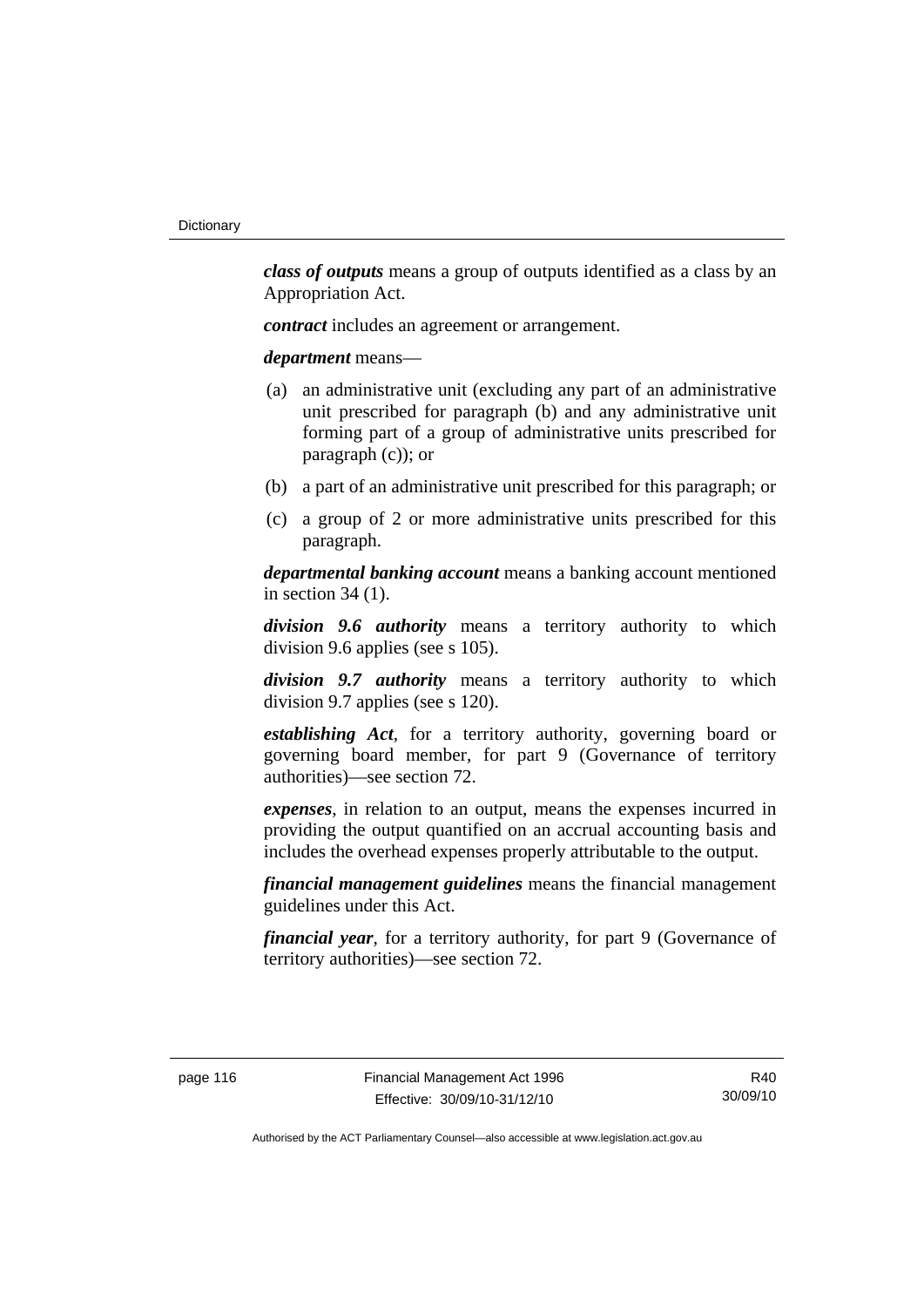## *general government sector* means—

- (a) those organisations whose primary function is to provide services that are mainly not market orientated, are mainly for the consumption of the community generally, involve the transfer or redistribution of income, and are financed mainly through appropriation; and
- (b) those organisations that are controlled by the Territory and provide investment or other financial services.

*generally accepted accounting principles* means accounting principles and procedures that are—

- (a) recognised by the accounting profession as appropriate for reporting financial information relating to government, a department or a territory authority; and
- (b) consistent with this Act and any relevant Appropriation Act.

*governing board*, for a territory authority, means the governing board for the authority mentioned in section 76.

*governing board member*, for a territory authority with a governing board for part 9 (Governance of territory authorities)—see section 72.

*handover day*, for division 9.7 (Additional provisions for restructuring of certain territory authorities)—see section 121.

*input tax credit*—see the *A New Tax System (Goods and Services Tax) Act 1999* (Cwlth), dictionary.

*interest* includes a dividend and any other financial return on a deposit, loan or other investment.

*invest* includes enter into a transaction or arrangement for the protection or enhancement of investments.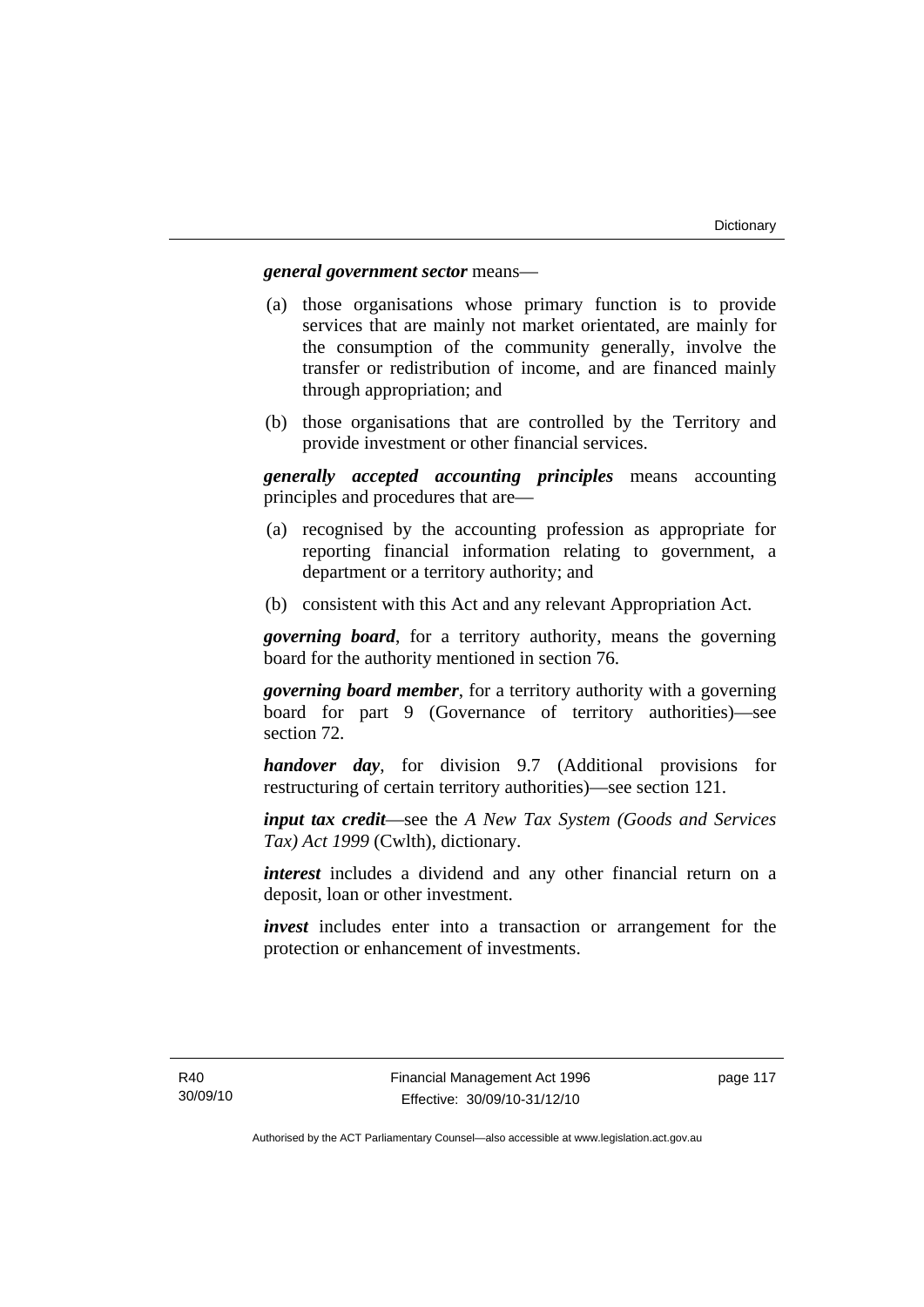*Legislative Assembly secretariat***—**see the *Public Sector Management Act 1994*, dictionary.

*material interest*, for part 9 (Governance of territory authorities) see section 88 (4).

*outputs* means goods produced or services provided by a department or territory authority or a person producing goods or providing services on behalf of a department or territory authority.

*prescribed* means prescribed by the financial management guidelines.

*public money* means all money received by the Territory, including the proceeds of all loans raised on behalf of the Territory, but does not include—

- (a) money held by the Territory as trust money; or
- (b) money received by a territory-owned corporation or subsidiary of a territory-owned corporation; or
- (c) money received by the Territory from a territory-owned corporation or subsidiary of a territory-owned corporation for investment for the corporation or subsidiary; or
- (d) money received by a territory authority; or
- (e) money received by the Territory from a territory authority for investment for the authority; or
- (f) money received by the Territory—
	- (i) in repayment of an investment made by the Territory for a territory authority; or
	- (ii) as interest on such an investment.

*public trading enterprise sector* means those organisations whose primary function is to provide goods and services that are mainly market orientated and non-regulatory in nature and who may recover a significant part of their costs from individual consumers.

R40 30/09/10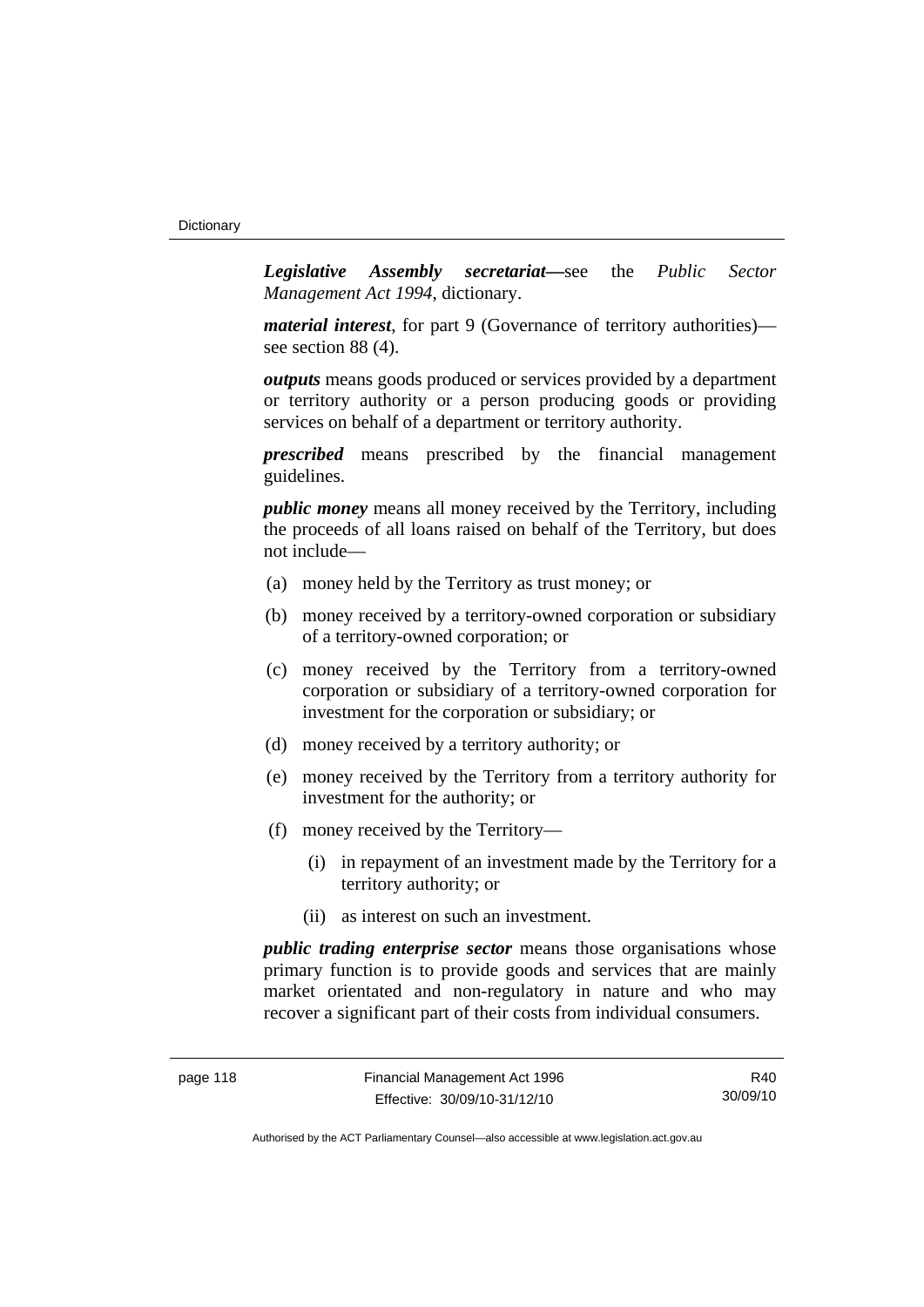*relevant territory authority*, for part 9 (Governance of territory authorities)—see section 72.

*responsible chief executive*, in relation to a department, means—

- (a) if the department is constituted by an administrative unit or a part of an administrative unit—the chief executive of that administrative unit; or
- (b) if the department is constituted by a group of 2 or more administrative units—the person prescribed as the responsible chief executive in relation to the department.

#### *responsible Minister* means—

- (a) in relation to a department that is constituted by an administrative unit or a part of an administrative unit—the Minister to whom responsibility for that administrative unit has been allocated under the *Public Sector Management Act 1994*, section 14; and
- (b) in relation to a department that is constituted by a group of 2 or more administrative units—the Minister prescribed as the responsible Minister in relation to the department; and
- (c) in relation to a territory authority—the Minister administering the Act under which the authority is established; and
- (d) in relation to a territory-owned corporation—the Minister administering the *Territory-owned Corporations Act 1990*.

*securities* includes stocks, debentures, notes, bonds, promissory notes, bills of exchange, and any other securities approved in writing by the Treasurer.

*statement of intent*, for a territory authority—see section 61 (1).

*subsidiary*—see the *Territory-owned Corporations Act 1990*, dictionary.

*superannuation appropriation*—see the *Territory Superannuation Provision Protection Act 2000*, dictionary.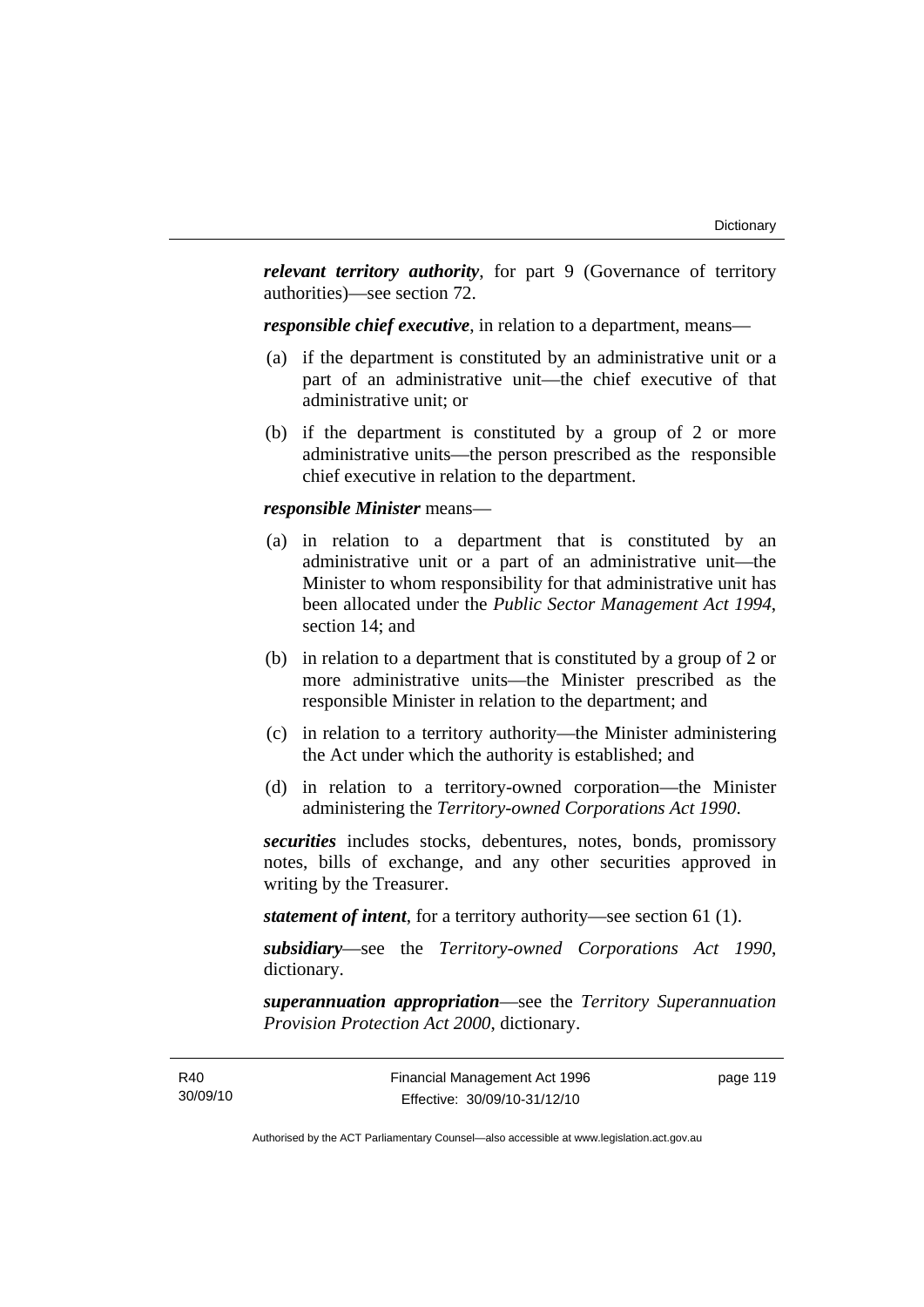*superannuation banking account*—see the *Territory Superannuation Provision Protection Act 2000*, section 7.

*taxable supply*—see the *A New Tax System (Goods and Services Tax) Act 1999* (Cwlth), dictionary.

*territory authority*—

- (a) means a body corporate established by an Act; and
- (b) to remove any doubt, includes an entity to which part 8 applies; and
- (c) for division 9.7 (Additional provisions for restructuring of certain territory authorities)—includes a territory authority that has ceased to exist; but
- (d) does not include a body declared under section 3B not to be a territory authority.

*territory banking account* means the banking account mentioned in section 33.

*the Territory*, for division 3.1 (Financial reports of the Territory) see section 21.

#### *trust money* means—

- (a) money deposited with the Territory pending the completion of a transaction or the determination of a dispute and that may become repayable to the depositor or payable to the Territory or anyone else; or
- (b) all money that is paid into a territory court for possible repayment to the payee or a third party because of any Act, order, instruction or authority; or
- (c) money that belongs to or is owing to any person and is collected by the Territory because of an agreement between the Territory and that person; or

R40 30/09/10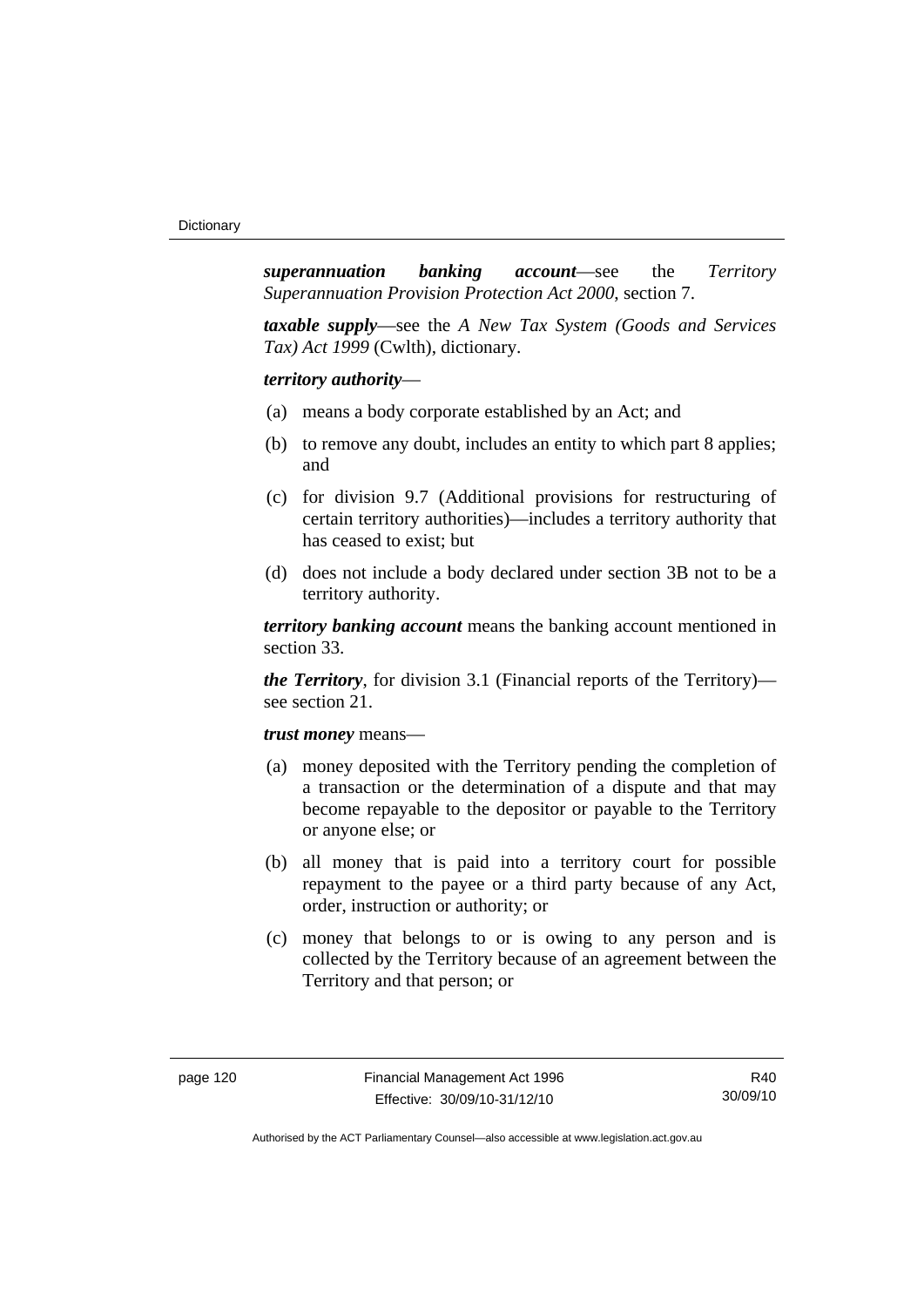- (d) unclaimed money that is owing to or belongs to anyone and is deposited with the Territory; or
- (e) money that is paid to the Territory in trust for any other lawful purpose including interest on trust money.

Financial Management Act 1996 Effective: 30/09/10-31/12/10

page 121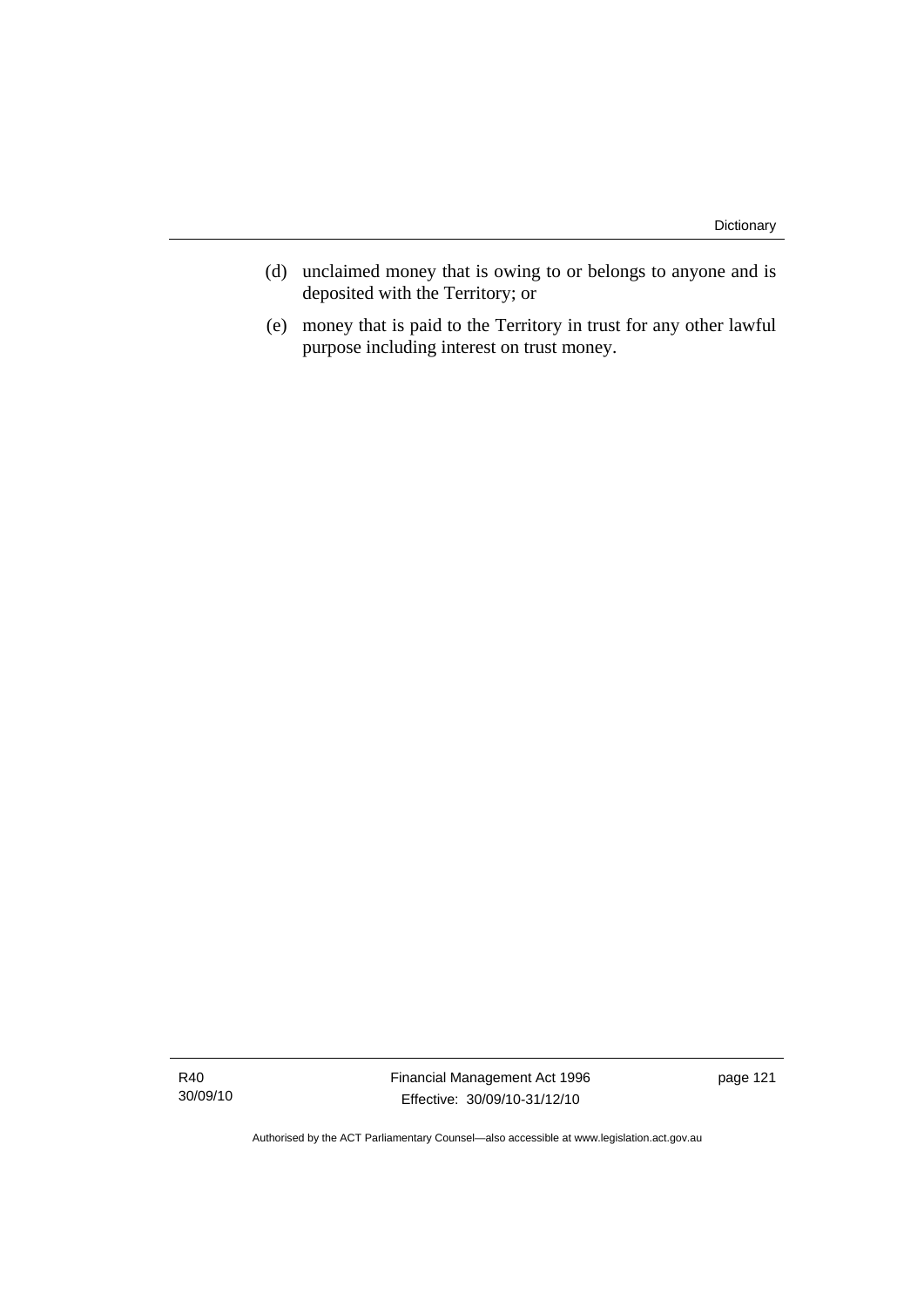1 About the endnotes

# **Endnotes**

# **1 About the endnotes**

Amending and modifying laws are annotated in the legislation history and the amendment history. Current modifications are not included in the republished law but are set out in the endnotes.

Not all editorial amendments made under the *Legislation Act 2001*, part 11.3 are annotated in the amendment history. Full details of any amendments can be obtained from the Parliamentary Counsel's Office.

Uncommenced amending laws and expiries are listed in the legislation history and the amendment history. These details are underlined. Uncommenced provisions and amendments are not included in the republished law but are set out in the last endnote.

If all the provisions of the law have been renumbered, a table of renumbered provisions gives details of previous and current numbering.

The endnotes also include a table of earlier republications.

| $A = Act$                                    | $NI = Notifiable$ instrument              |
|----------------------------------------------|-------------------------------------------|
| $AF =$ Approved form                         | $o = order$                               |
| $am = amended$                               | $om = omitted/repealed$                   |
| $amdt = amendment$                           | $ord = ordinance$                         |
| $AR = Assembly resolution$                   | $orig = original$                         |
| $ch = chapter$                               | par = paragraph/subparagraph              |
| $CN =$ Commencement notice                   | $pres = present$                          |
| $def = definition$                           | $prev = previous$                         |
| $DI = Disallowable instrument$               | $(\text{prev}) = \text{previously}$       |
| $dict = dictionary$                          | $pt = part$                               |
| $disallowed = disallowed by the Legislative$ | $r = rule/subrule$                        |
| Assembly                                     | $reloc = relocated$                       |
| $div = division$                             | $remum = renumbered$                      |
| $exp = expires/expired$                      | $R[X]$ = Republication No                 |
| $Gaz = gazette$                              | $RI = reissue$                            |
| $hdg =$ heading                              | $s = section/subsection$                  |
| $IA = Interpretation Act 1967$               | $sch = schedule$                          |
| $ins = inserted/added$                       | $sdiv = subdivision$                      |
| $LA =$ Legislation Act 2001                  | $SL = Subordinate$ law                    |
| $LR =$ legislation register                  | $sub =$ substituted                       |
| $LRA =$ Legislation (Republication) Act 1996 | underlining = whole or part not commenced |
| $mod = modified/mol$                         | or to be expired                          |
|                                              |                                           |

# **2 Abbreviation key**

page 122 Financial Management Act 1996 Effective: 30/09/10-31/12/10

R40 30/09/10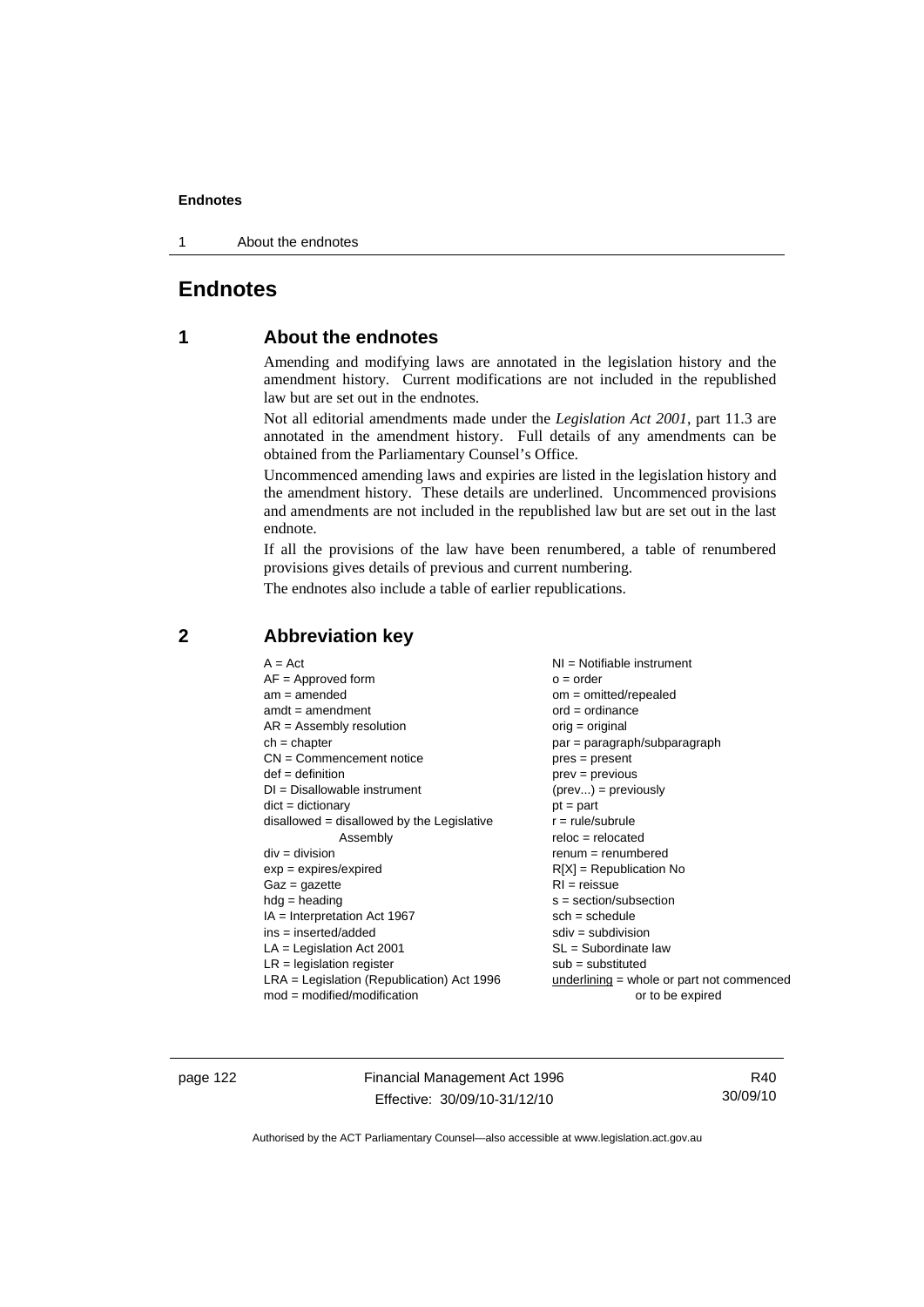# **3 Legislation history Financial Management Act 1996 No 22**  notified 4 June 1996 (Gaz 1996 No 101) commenced 1 July 1996 (s 2) as amended by **Financial Management (Amendment) Act 1997 No 39**  notified 1 September 1997 (Gaz 1997 No S257) commenced 1 September 1997 (s 2) **Financial Management (Amendment) Act (No 2) 1997 No 102**  notified 24 December 1997 (Gaz 1997 No S420) ss 1-3 commenced 24 December 1997 (s 2 (1)) remainder commenced 14 January 1998 (s 2 (2) and Gaz 1998 No S24) **Financial Management (Amendment) Act (No 3) 1997 No 124**  notified 24 December 1997 (Gaz 1997 No S420) commenced 24 December 1997 (s 2) **Trustee (Amendment) Act 1999 No 28 sch**  notified 21 May 1999 (Gaz 1999 No S24) sch commenced 21 May 1999 (s 2) **Financial Sector Reform (ACT) Act 1999 No 33 sch**  notified 25 June 1999 (Gaz 1999 No S34) s 1, s 2 and dict commenced 25 June 1999 (s 2 (1)) sch commenced 1 July 1999 (s 2 (2) and Cwlth Gaz 1999 No S289) **Appropriation Act 1999-2000 No 36 s 9**  notified 12 July 1999 (Gaz 1999 No S44) s 9 commenced 12 July 1999 (s 2) **Financial Management Amendment Act 1999 No 58**  notified 10 November 1999 (Gaz 1999 No 45) commenced 10 November 1999 (s 2)

page 123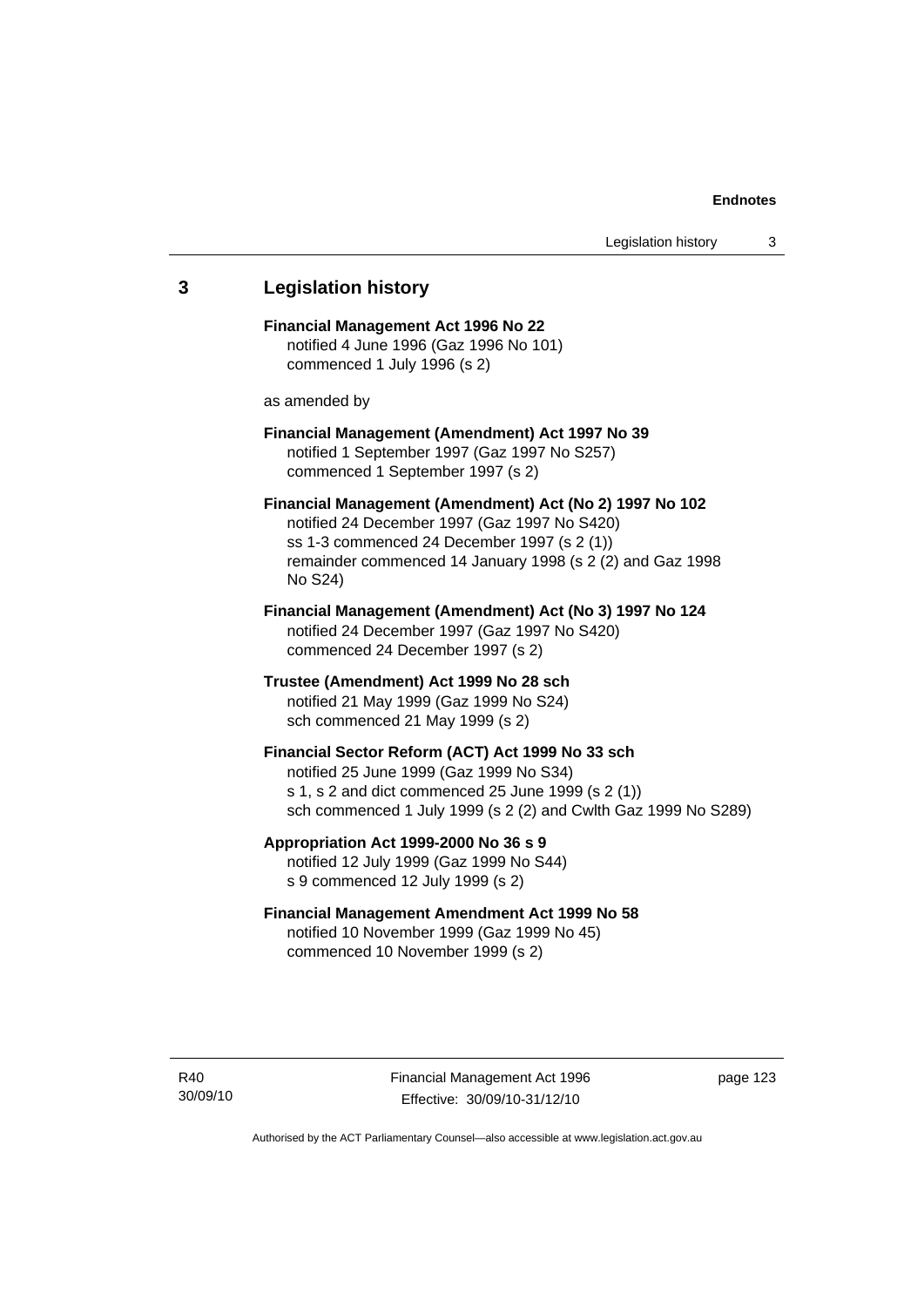| Legislation history<br>- 3 |  |
|----------------------------|--|
|----------------------------|--|

| <b>Territory Superannuation Provision Protection Act 2000 No 21 sch</b><br>notified 15 June 2000 (Gaz 2000 No 24)<br>s 1, s 2 commenced 15 June 2000 (IA s 10B)<br>sch commenced 1 July 2000 (s 2)                                               |
|--------------------------------------------------------------------------------------------------------------------------------------------------------------------------------------------------------------------------------------------------|
| Financial Management Amendment Act 2000 No 27<br>notified 30 June 2000 (Gaz 2000 No S30)<br>s 1, s 2 commenced 30 June 2000 (IA s 10B)<br>remainder commenced 30 June 2000 (s 2)                                                                 |
| <b>Financial Management Amendment Act 2001 No 4</b><br>notified 8 March 2001 (Gaz 2001 No 10)<br>s 1, s 2 commenced 8 March 2001 (IA s 10B)<br>s 3 commenced 8 March 2001 (s 2)<br>remainder commenced 8 September 2001 (IA s 10E)               |
| Statute Law Amendment Act 2001 No 11 sch 3<br>notified 29 March 2001 (Gaz 2001 No 13)<br>commenced 29 March 2001 (s 2)                                                                                                                           |
| Financial Management Amendment Act 2001 (No 2) 2001 No 42<br>notified 29 June 2001 (Gaz 2001 No S36)<br>s 1, s 2 commenced 29 June 2001 (IA s 10B)<br>s 3, s 4, s 6, s 7 commenced 29 June 2001 (s 2 (1))<br>s 5 commenced 1 July 2001 (s 2 (2)) |
| Appropriation Act 2001-2002 2001 No 43 s 12<br>notified 29 June 2001 (Gaz 2001 No S36)<br>s 1, s 2 commenced 29 June 2001 (IA s 10B)<br>s 12 commenced 1 July 2001 (s 2)                                                                         |
| Legislation (Consequential Amendments) Act 2001 No 44 pt 146<br>notified 26 July 2001 (Gaz 2001 No 30)<br>s 1, s 2 commenced 26 July 2001 (IA s 10B)<br>pt 146 commenced 12 September 2001 (s 2 and see Gaz 2001<br>No S65)                      |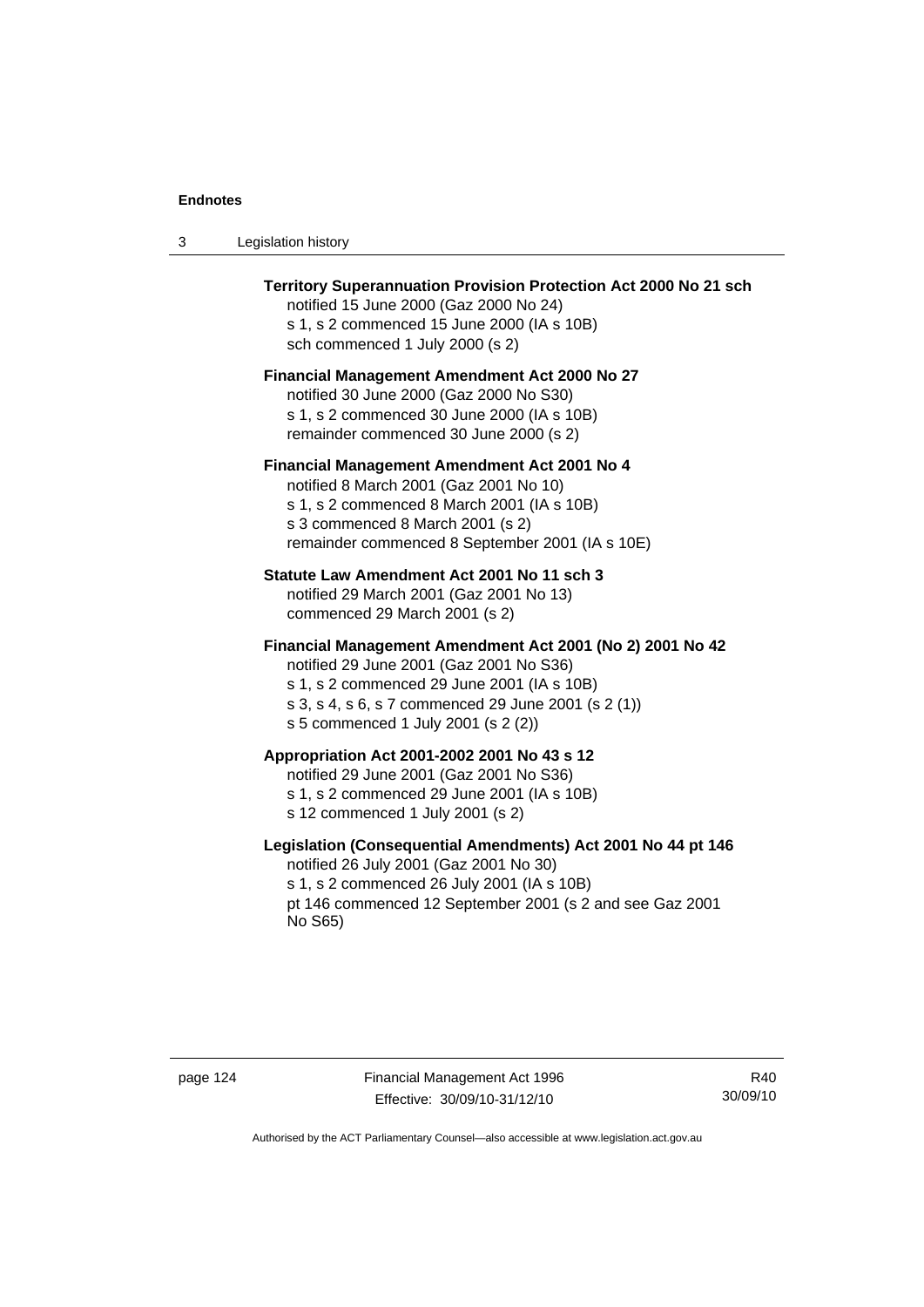## **Financial Management Legislation Amendment Act 2001 No 45 pt 2 (as am by 2002 No 30 pt 3.26)**

notified 12 July 2001 (Gaz 2001 No 28) s 1, s 2 commenced 12 July 2001 (IA s 10B) s 4 commenced 12 January 2002 (s 2 (3) and see Act 2002 No 30 amdt 3.370) pt 2 remainder commenced 12 January 2002 (LA s 79)

#### **Statute Law Amendment Act 2001 No 56 pt 3.20**

notified 5 September 2001 (Gaz 2001 No S65) commenced 5 September 2001 (s 2)

## **Financial Management Amendment Act 2001 (No 3) 2001 No 95**

notified 10 September 2001 (Gaz 2001 No S66) s 1, s 2 commenced 10 September 2001 (LA s 75) remainder commenced 1 January 2002 (CN 2001 No 6)

#### **Financial Management Amendment Act 2001 (No 4) No 97**

notified LR 20 December 2001 commenced 20 December 2001 (s 2)

#### **Appropriation Act 2002-2003 No 29 s 12**

notified LR 9 September 2002 taken to have commenced 30 June 2002 (s 2)

## **Statute Law Amendment Act 2002 No 30 pt 3.25**

notified LR 16 September 2002 s 1, s 2 taken to have commenced 19 May 1997 (LA s 75 (2)) amdt 3.369 taken to have commenced 31 December 2001 (s 2 (2)) pt 3.25 remainder commenced 17 September 2002 (s 2 (1))

## **Financial Management Amendment Act 2002 No 38**

notified LR 8 October 2002 s 1, s 2 commenced 8 October 2002 (LA s 75 (1)) remainder commenced 1 November 2002 (s 2 and CN2002-12)

#### **Appropriation Act 2002-2003 (No 2) A2003-9 s 9**

notified LR 7 March 2003

s 1, s 2 commenced 7 March 2003 (LA s 75 (1))

s 9 commenced 8 March 2003 (s 2)

R40 30/09/10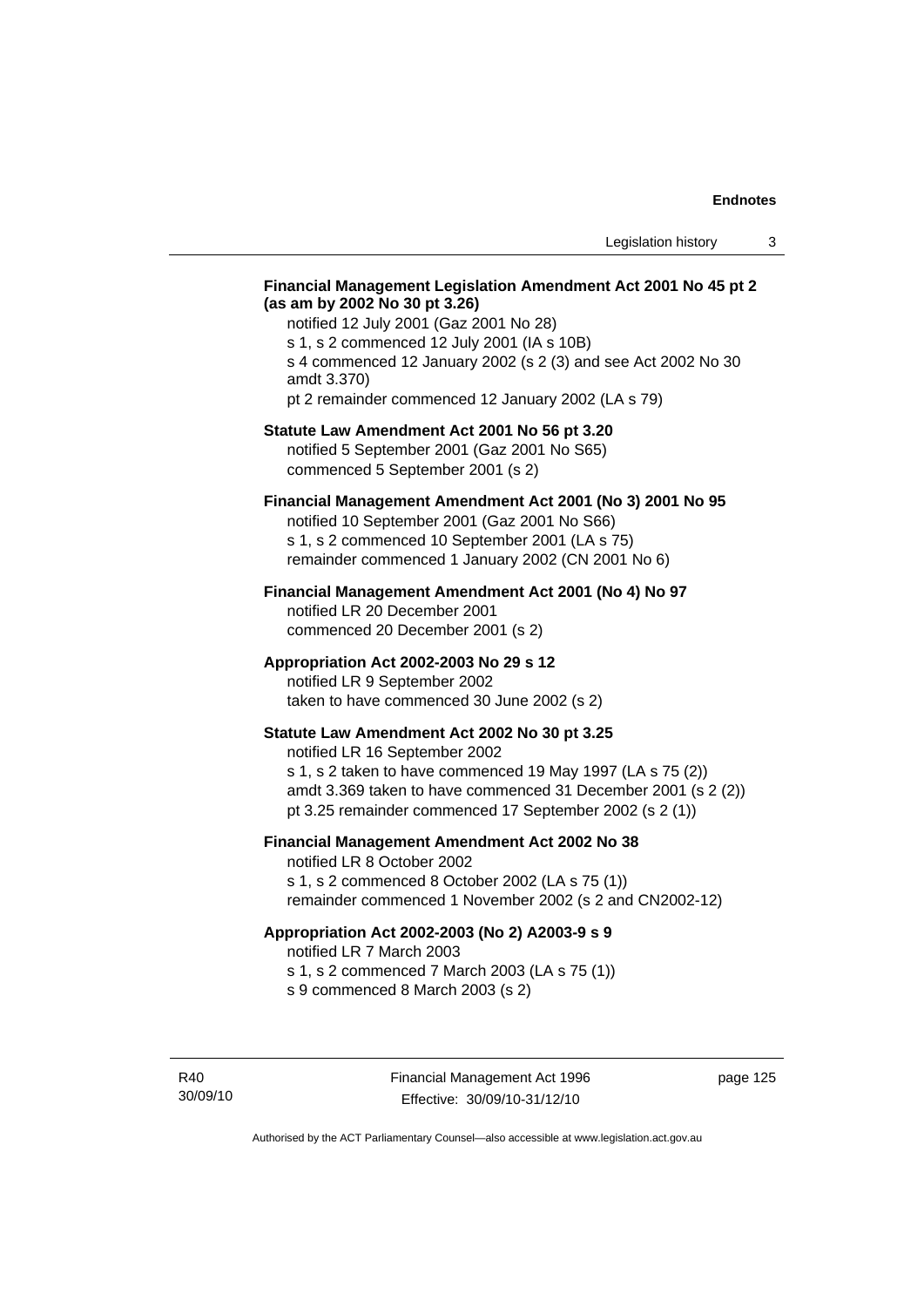| 3 | Legislation history                                                                                                                                                                              |
|---|--------------------------------------------------------------------------------------------------------------------------------------------------------------------------------------------------|
|   | Financial Management Amendment Act 2003 A2003-21<br>notified LR 19 May 2003<br>s 1, s 2 commenced 19 May 2003 (LA s 75 (1))<br>remainder commenced 20 May 2003 (s 2)                             |
|   | Appropriation Act 2003-2004 A2003-27<br>notified LR 30 June 2003<br>commenced 30 June 2003 (s 2)                                                                                                 |
|   | Financial Management Amendment Act 2003 (No 2) A2003-46<br>notified LR 31 October 2003<br>s 1, s 2 commenced 31 October 2003 (LA s 75 (1))<br>remainder commenced 1 November 2003 (s 2)          |
|   | Statute Law Amendment Act 2003 (No 2) A2003-56 sch 3 pt 3.9<br>notified LR 5 December 2003<br>s 1, s 2 commenced 5 December 2003 (LA s 75 (1))<br>sch 3 pt 3.9 commenced 19 December 2003 (s 2)  |
|   | <b>Financial Management Amendment Act 2004 A2004-19</b><br>notified LR 6 April 2004<br>s 1, s 2 commenced 6 April 2004 (LA s 75 (1))<br>remainder commenced 7 April 2004 (s 2)                   |
|   | Financial Management Amendment Act 2004 (No 2) A2004-33<br>notified LR 30 June 2004<br>s 1, s 2 commenced 30 June 2004 (LA s 75 (1))<br>remainder commenced 1 July 2004 (s 2)                    |
|   | Appropriation Act 2004-2005 A2004-35 s 12<br>notified LR 30 June 2004<br>commenced 30 June 2004 (s 2)                                                                                            |
|   | Territory Owned Corporations Amendment Act 2004 A2004-53 sch 1<br>notified LR 16 August 2004<br>s 1, s 2 commenced 16 August 2004 (LA s 75 (1))<br>sch 1 commenced 17 August 2004 (s 2)          |
|   | Statute Law Amendment Act 2005 A2005-20 sch 3 pt 3.22<br>notified LR 12 May 2005<br>s 1, s 2 taken to have commenced 8 March 2005 (LA s 75 (2))<br>sch 3 pt 3.22 commenced 2 June 2005 (s 2 (1)) |
|   |                                                                                                                                                                                                  |

page 126 Financial Management Act 1996 Effective: 30/09/10-31/12/10

R40 30/09/10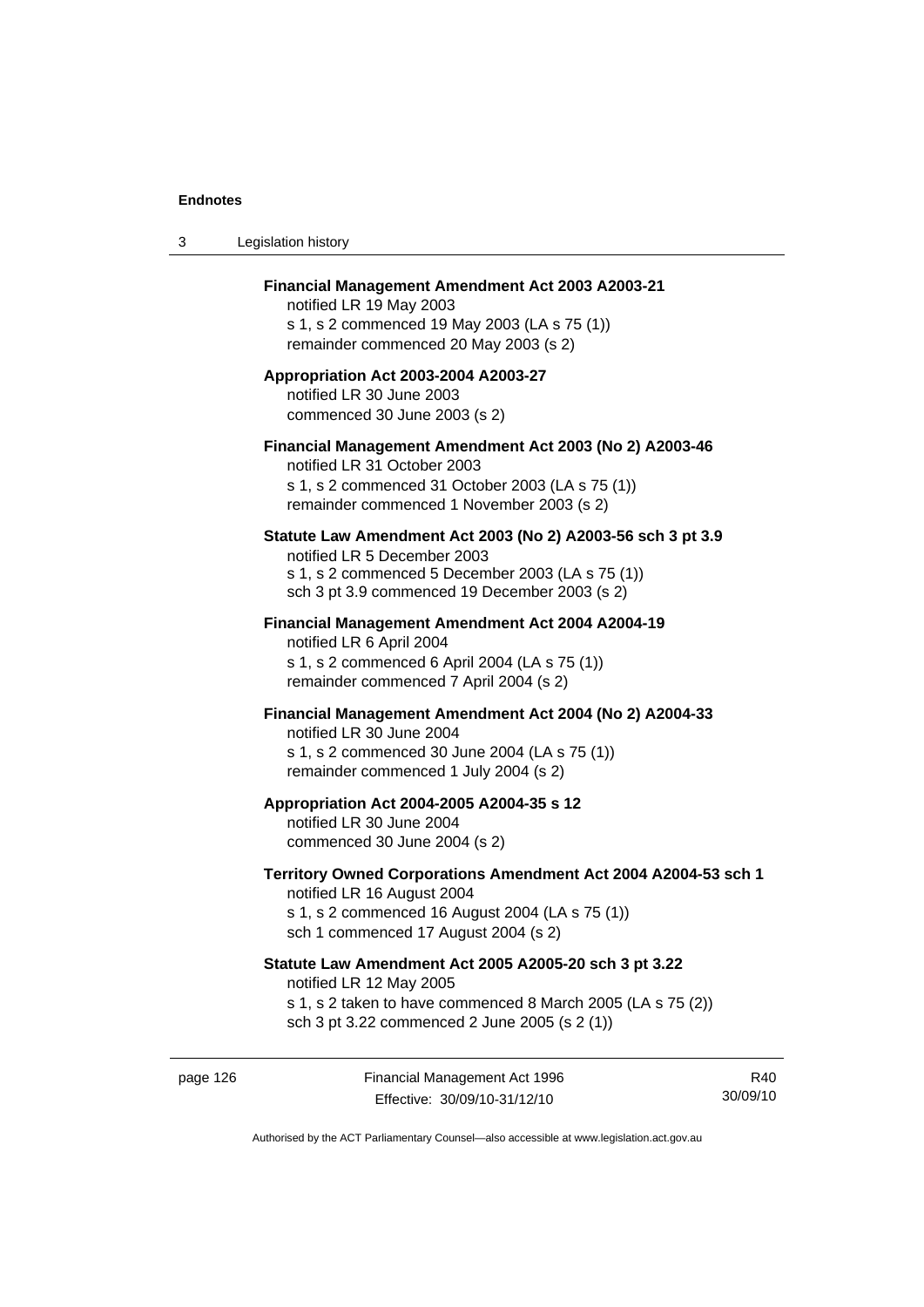#### **Appropriation Act 2005-2006 A2005-32 s 12, s 13**

notified LR 1 July 2005

s 1, s 2 taken to have commenced 30 June 2005 (LA s 75 (2))

s 12, s 13 taken to have commenced 30 June 2005 (s 2)

#### **Public Sector Management Amendment Act 2005 A2005-42 sch 1 pt 1.1**

notified LR 31 August 2005 s 1, s 2 commenced 31 August 2005 (LA s 75 (1)) sch 1 pt 1.1 commenced 1 September 2005 (s 2)

## **Financial Management Legislation Amendment Act 2005 A2005-52**

notified LR 26 October 2005

s 1, s 2 commenced 26 October 2005 (LA s 75 (1)) s 7, s 9, s 10, s 14, s 15, ss 17-32, s 38 (in part), s 39, s 40, s 42 (in part), s 49 commenced 27 October 2005 (s 2 (1)) remainder commenced 1 January 2006 (s 2 (2))

as modified by

## **Financial Management Regulation 2005 SL2005-42 sch 1 (as am by A2006-30 amdt 1.61, amdt 1.62)**

notified LR 21 December 2005 s 1, s 2 commenced 21 December 2005 (LA s 75 (1)) sch 1 commenced 1 January 2006 (s 2)

as amended by

#### **Administrative (Miscellaneous Amendments) Act 2006 A2006-30 sch 1 pt 1.3, amdt 1.61, amdt 1.62**

notified LR 16 June 2006 s 1, s 2 commenced 16 June 2006 (LA s 75 (1)) amdt 1.45, amdt 1.52 so far as it inserts s 220, amdt 1.56 commenced 19 June 2006 (s 2 (2)) amdt 1.39, amdt 1.40, amdt 1.43, amdt 1.44 commenced 1 July 2006 (s 2 (2) and CN2006-15) sch 1 pt 1.3 remainder, amdt 1.61, amdt 1.62 commenced 1 July 2006  $(s 2(1))$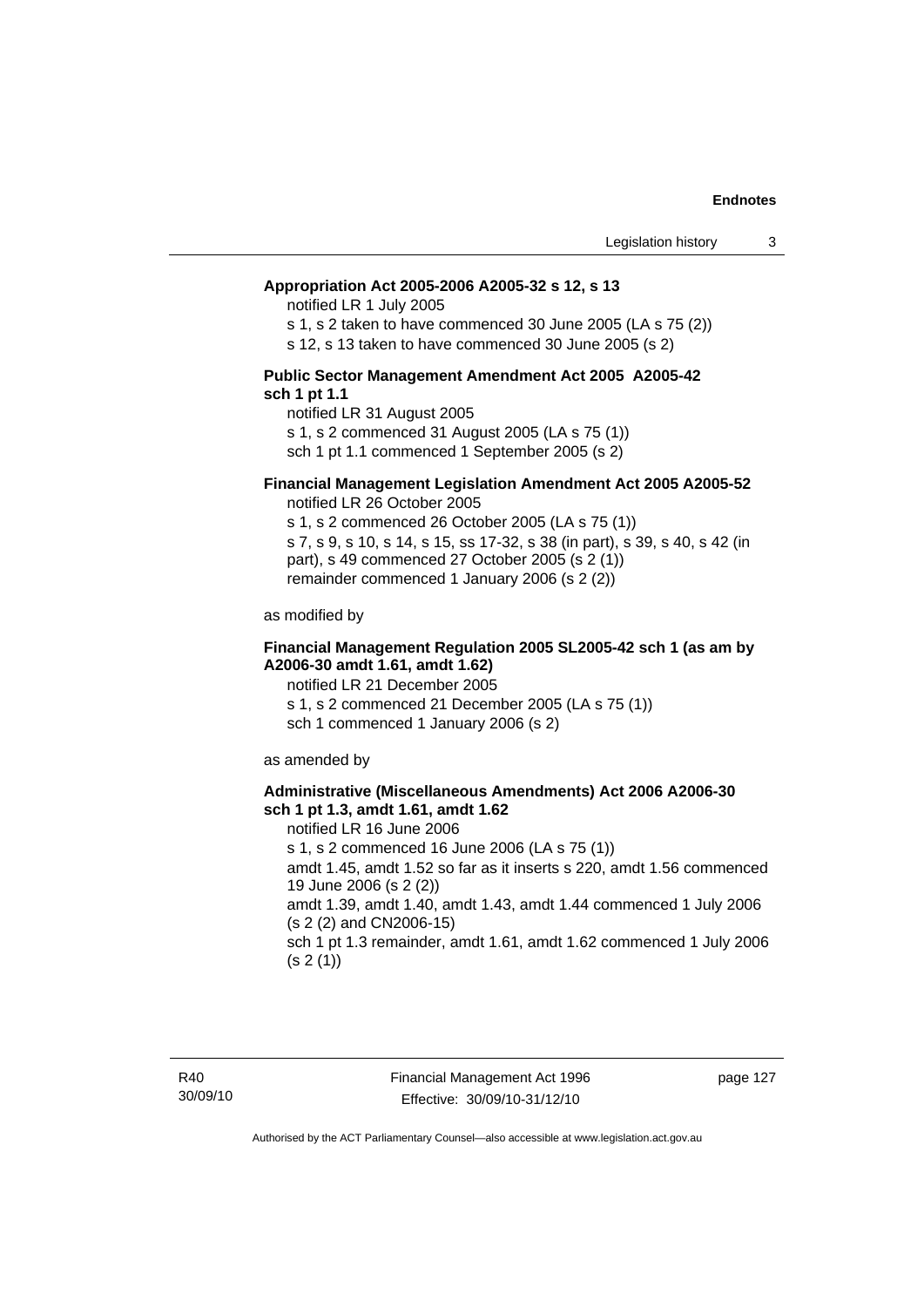| Legislation history |  |
|---------------------|--|
|---------------------|--|

## **Statute Law Amendment Act 2007 A2007-3 sch 3 pt 3.45**

notified LR 22 March 2007 s 1, s 2 taken to have commenced 1 July 2006 (LA s 75 (2)) sch 3 pt 3.45 commenced 12 April 2007 (s 2 (1))

#### **Financial Management Amendment Act 2007 A2007-10**

notified LR 11 May 2007 s 1, s 2 commenced 11 May 2007 (LA s 75 (1)) remainder commenced 12 May 2007 (s 2)

#### **Statute Law Amendment Act 2008 A2008-28 sch 3 pt 3.26**

notified LR 12 August 2008 s 1, s 2 commenced 12 August 2008 (LA s 75 (1)) sch 3 pt 3.26 commenced 26 August 2008 (s 2)

#### **ACT Civil and Administrative Tribunal Legislation Amendment Act 2008 (No 2) A2008-37 sch 1 pt 1.41**

notified LR 4 September 2008

s 1, s 2 commenced 4 September 2008 (LA s 75 (1)) sch 1 pt 1.41 commenced 2 February 2009 (s 2 (1) and see ACT Civil and Administrative Tribunal Act 2008 A2008-35, s 2 (1) and CN2009-2)

# **Financial Management Amendment Act 2009 A2009-12**

notified LR 8 April 2009

s 1, s 2 commenced 8 April 2009 (LA s 75 (1)) remainder commenced 1 July 2009 (s 2)

## **Long Service Leave (Portable Schemes) Act 2009 A2009-25 sch 4 pt 4.1**

notified LR 8 September 2009

s 1, s 2 commenced 8 September 2009 (LA s 75 (1))

sch 4 pt 4.1 commenced 1 January 2010 (s 2)

## **Financial Management (Board Composition) Amendment Act 2009 A2009-48**

notified LR 25 November 2009

s 1, s 2 commenced 25 November 2009 (LA s 75 (1))

remainder commenced 1 January 2010 (s 2)

R40 30/09/10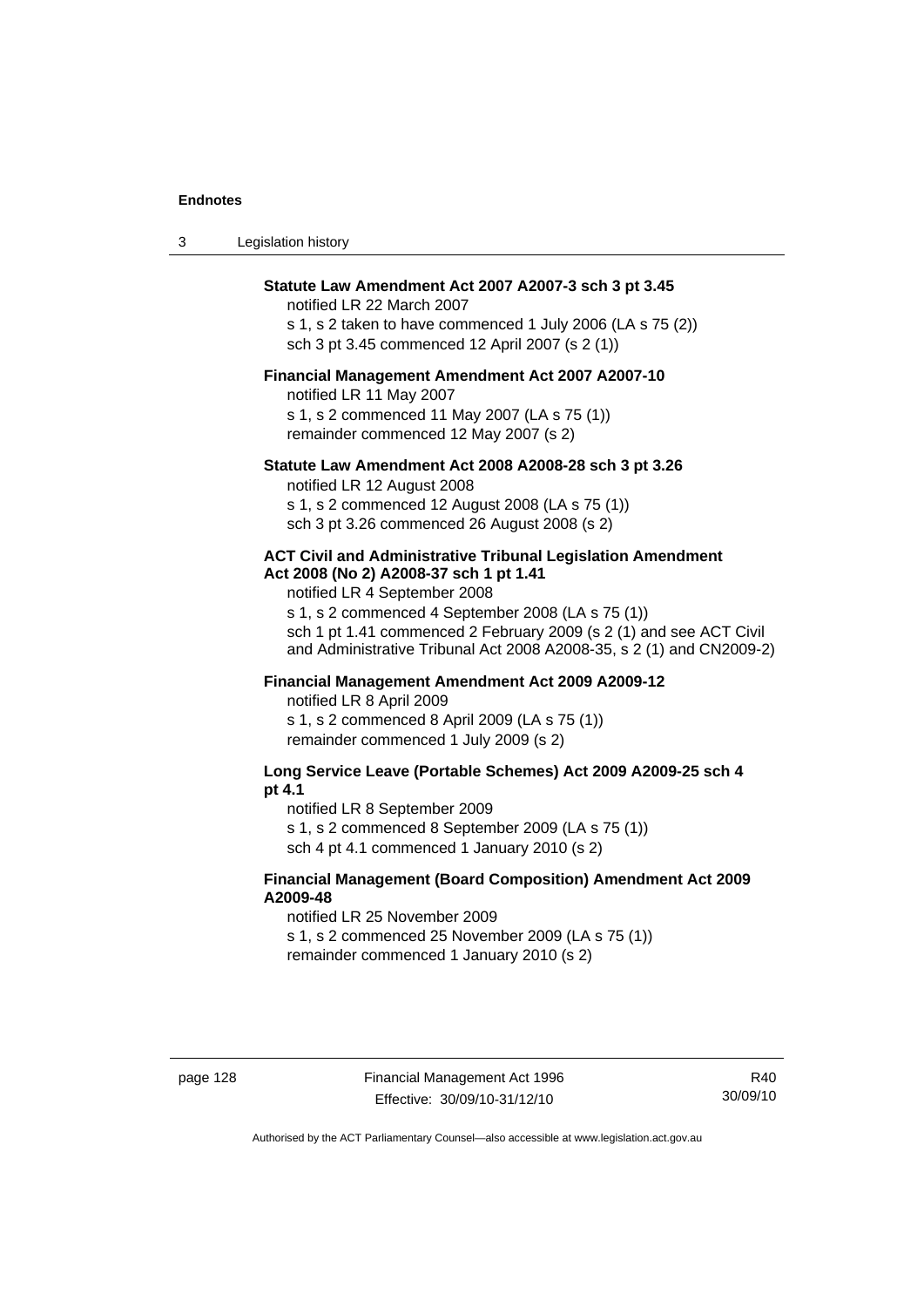## **Statute Law Amendment Act 2009 (No 2) A2009-49 sch 3 pt 3.29**

notified LR 26 November 2009

s 1, s 2 commenced 26 November 2009 (LA s 75 (1)) sch 3 pt 3.29 commenced 17 December 2009 (s 2)

## **Statute Law Amendment Act 2010 A2010-18 sch 1 pt 1.7**

notified LR 13 May 2010

s 1, s 2 commenced 13 May 2010 (LA s 75 (1))

sch 1 pt 1.7 commenced 3 June 2010 (s 2)

## **Road Transport (Third-Party Insurance) (Governance) Amendment Act 2010 A2010-36 s 8**

notified LR 29 September 2010

s 1, s 2 commenced 29 September 2010 (LA s 75 (1))

s 8 commenced 30 September 2010 (s 2)

# **4 Amendment history**

| Name of Act       |                                                                        |
|-------------------|------------------------------------------------------------------------|
| s 1               | sub 2001 No 56 amdt 3.255                                              |
|                   | Act subject to Territory Superannuation Provision Protection Act       |
| s <sub>2</sub>    | sub 2000 No 21 sch                                                     |
| <b>Dictionary</b> |                                                                        |
| s 3 hdg           | sub 2000 No 21 sch                                                     |
| s <sub>3</sub>    | am 2000 No 21 sch                                                      |
|                   | remaining defs reloc to dict 2001 No 95 amdt 1.4                       |
|                   | sub 2001 No 95 amdt 1.5                                                |
|                   | def bank om 1999 No 33 sch                                             |
|                   | def banking institution ins 1997 No 102 s 4<br>om 1999 No 33 sch       |
|                   | def Territory activities ins 1997 No 124 s 4<br>om 2001 No 95 amdt 1.3 |
|                   | def Treasurer om 2001 No 95 amdt 1.2                                   |
| <b>Notes</b>      |                                                                        |
| s 3A              | orig s 3A                                                              |
|                   | renum as s 3B                                                          |
|                   | pres s 3A                                                              |
|                   | ins 2001 No 95 amdt 1.5                                                |

R40 30/09/10 Financial Management Act 1996 Effective: 30/09/10-31/12/10

page 129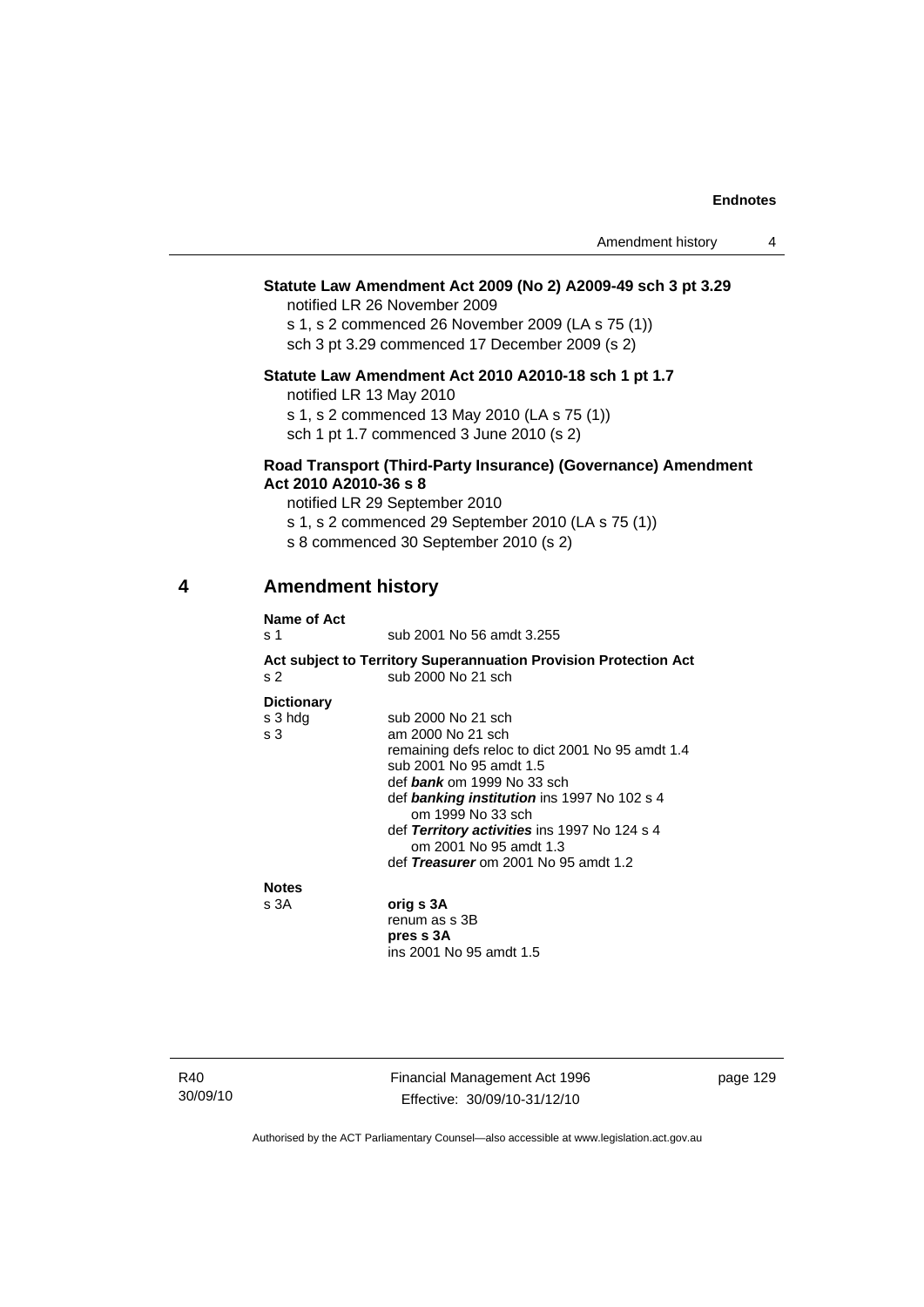4 Amendment history

```
page 130 Financial Management Act 1996 
                                                                  R40
Declaration that certain bodies are not territory authorities for Act 
s 3B (prev s 3A) ins 2000 No 21 sch
                  am 2001 No 44 amdt 1.1631, amdt 1.1632 
                  renum as s 3B 2001 No 95 amdt 1.6 
                  sub A2005-52 s 4 
Budget management 
pt 2 hdg sub A2003-46 s 4
Appropriations and budgets 
                 ins A2003-46 s 4
Form of appropriations 
s 8 sub A2005-52 s 5
Net appropriations for outputs
s 9 am 2000 No 27 s 5 
Net appropriations for capital injections
s 9A ins 2000 No 27 s 6 
Appropriations for payments on behalf of Territory to be net appropriations 
s 9B ins 2001 No 95 s 5 
Budget papers 
s 10 am 1997 No 124 s 5; 2001 No 56 amdt 3.257; A2005-52 s 6 
Territory budgets 
s 11 am 1997 No 124 s 6; 2001 No 4 s 4; 2001 No 56 amdt 3.258; 
                  2001 No 95 s 6 
                  sub A2003-46 s 5 
                  am A2005-32 s 12 
Financial policy objectives and strategies statement 
s 11A ins A2003-46 s 5 
Departmental budgets
s 12 am 1997 No 102 s 5; 1997 No 124 s 7; 1999 No 58 s 3; 2001 
                  No 56 amdt 3.258; 2001 No 95 s 7; ss renum R6 LA (see 
                  2001 No 95 amdt 1.7); 2002 No 38 s 4, s 5 
                  sub A2005-52 s 7 
Territory authority and territory-owned corporation budgets 
s 12A ins 1997 No 124 s 8 
                  am 2001 No 56 amdt 3.258; 2001 No 95 s 8 
                  sub A2005-52 s 8 
Supplementary budget papers 
s 13 am 2001 No 56 amdt 3.259, amdt 3.260 
                  sub 2001 No 97 s 4 
                  am A2005-52 s 9
```
Authorised by the ACT Parliamentary Counsel—also accessible at www.legislation.act.gov.au

Effective: 30/09/10-31/12/10

30/09/10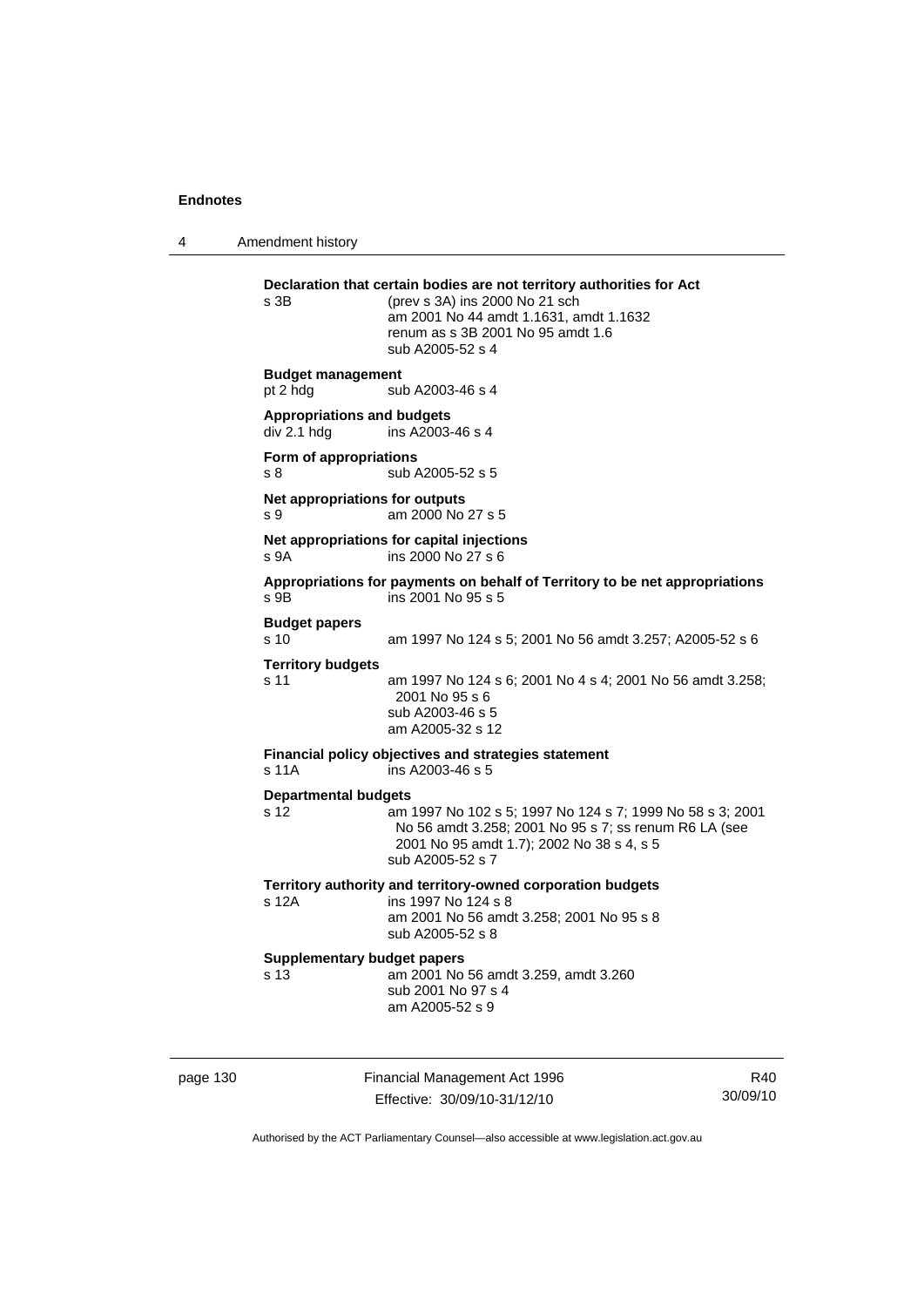|                     |                                                                                                                                                                                                                  | Amendment history | 4 |
|---------------------|------------------------------------------------------------------------------------------------------------------------------------------------------------------------------------------------------------------|-------------------|---|
| s 13A               | Amendment of budgets for supplementary appropriation<br>ins A2003-9 s 9<br>sub A2005-52 s 10                                                                                                                     |                   |   |
| s 14                | Transfer of funds between appropriations<br>am 1997 No 102 s 6; 2000 No 21 sch; 2001 No 56 amdt 3.261                                                                                                            |                   |   |
| s 15                | Transfer of funds within appropriations<br>am 1997 No 102 s 7; 2001 No 56 amdt 3.262                                                                                                                             |                   |   |
| s 15A               | <b>Reclassification of certain appropriations</b><br>ins 1997 No 102 s 8; 2001 No 56 amdt 3.263                                                                                                                  |                   |   |
| s 16                | <b>Transfer of functions after Appropriation Act passed</b><br>am 2000 No 21 sch; 2001 No 56 amdt 3.263<br>sub A2005-52 s 11                                                                                     |                   |   |
| s 16A               | Appropriation for accrued employee entitlements<br>ins A2003-21 s 4<br>om A2004-19 s 4<br>ins A2007-10 s 4                                                                                                       |                   |   |
| $s$ 16 $B$          | Rollover of undispersed appropriation<br>ins A2007-10 s 4                                                                                                                                                        |                   |   |
| s 17                | Variation of appropriations for Commonwealth grants<br>am 1997 No 102 s 9; 2001 No 56 amdt 3.264, amdt 3.265;<br>2002 No 38 s 6                                                                                  |                   |   |
| s 17A               | Variations of appropriations for certain payments to Commonwealth<br>ins 1999 No 36 s 9<br>am 2000 No 27 s 7; 2001 No 43 s 12; 2001 No 56 amdt 3.266,<br>amdt 3.267; A2003-27 s 12; A2004-35 s 12; A2005-32 s 13 |                   |   |
| Treasurer's advance |                                                                                                                                                                                                                  |                   |   |
| s 18                | am 2001 No 56 amdt 3.268; 2001 No 97 s 5, s 6; ss renum<br>R4 LA<br>sub A2004-33 s 4<br>am A2005-20 amdt 3.153                                                                                                   |                   |   |
|                     | Assembly to be told about treasurer's advance                                                                                                                                                                    |                   |   |
| s 18A               | ins 1997 No 102 s 10<br>am 2001 No 56 amdt 3.269<br>om 2002 No 38 s 7<br>ins A2004-33 s 4                                                                                                                        |                   |   |
|                     | <b>Payments for Territory GST liabilities</b>                                                                                                                                                                    |                   |   |
| s 19A               | ins 1997 No 39 s 4<br>sub 2000 No 27 s 8                                                                                                                                                                         |                   |   |
| s 19AA              | Payments for Territory GST administration costs<br>ins A2009-12 s 4                                                                                                                                              |                   |   |

R40 30/09/10 Financial Management Act 1996 Effective: 30/09/10-31/12/10

page 131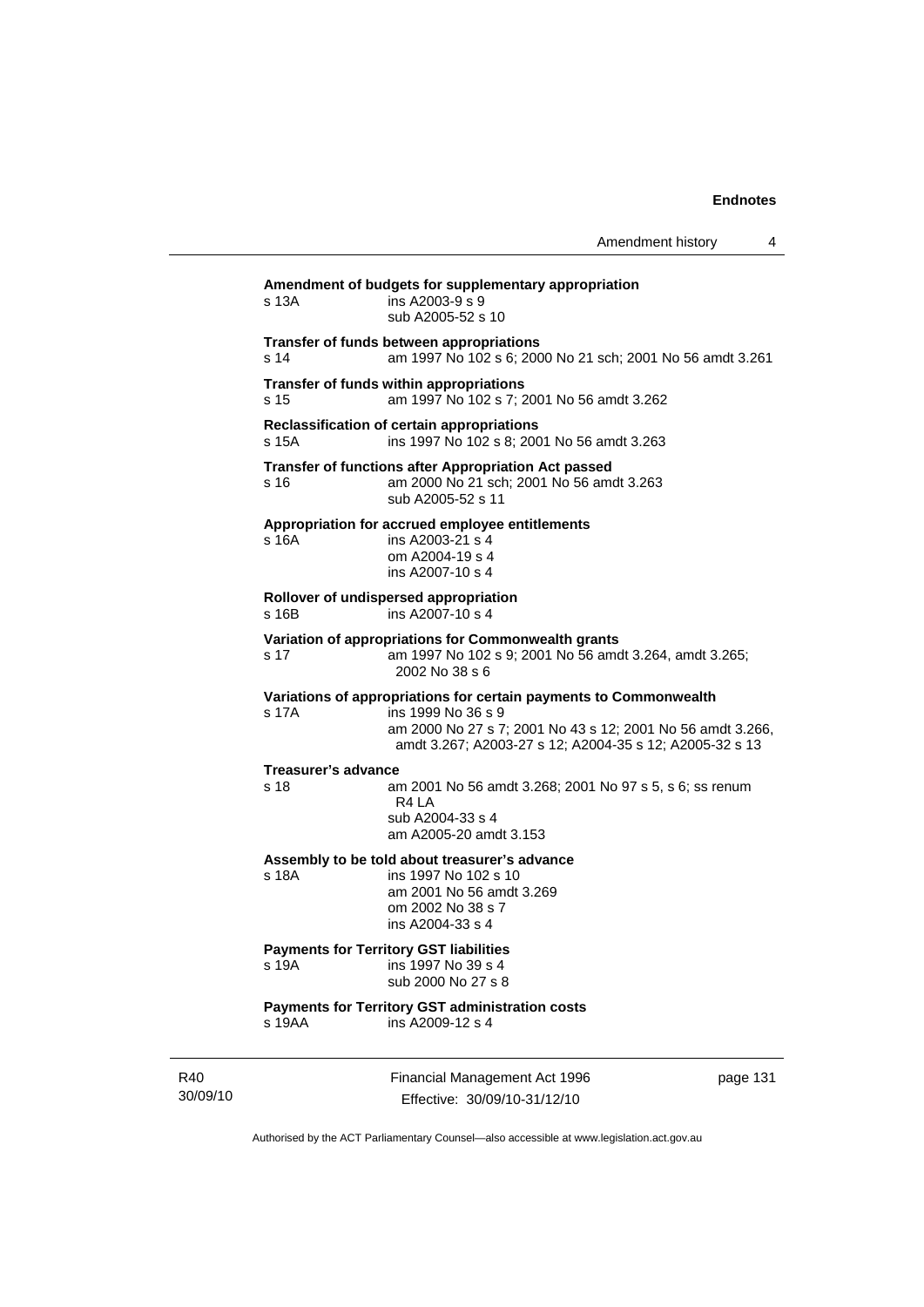4 Amendment history

**Authorisation of expenditure of certain Commonwealth grants**  s 19B ins 1997 No 102 s 11 am 2001 No 56 amdt 3.269 **Amendment of capital injection conditions**  s 19C ins 2002 No 38 s 8 sub A2005-52 s 12 **Amendment of performance criteria**  s 19D ins 2002 No 38 s 8 sub A2005-52 s 13 **Amendment of financial targets**  s 19E ins 2002 No 38 s 8 om A2005-52 s 14 **Amendment of budgets**  s 19F ins A2004-19 s 5 am A2004-33 s 5 om A2005-52 s 15 **Budgets for Legislative Assembly secretariat**  s 20 am A2003-21 s 5 **Budget reviews and pre-election updates**   $div 2.2$  hdg ins A2003-46 s 6 **Budget review**  s 20A ins A2003-46 s 6 **Purpose and contents of budget review**  s 20B ins A2003-46 s 6 **Pre-election budget update**  s 20C ins A2003-46 s 6 **Purpose and contents of pre-election budget update**   $ins A2003-46 s 6$  am A2005-52 s 16 **Financial reports of the Territory**  div 3.1 hdg (prev pt 3 div 1 hdg) renum R3 LA (see 2001 No 95 amdt 1.11) **Meaning of** *the Territory* **in div 3.1** s 21 hdg am R3 LA am R<sub>3</sub> L<sub>A</sub> **Annual financial statements of the Territory**  s 22 am 2001 No 95 s 9; A2005-52 s 17 **Responsibility for annual financial statements s** 23 am A2005-52 **s** 18 am A2005-52 s 18

page 132 Financial Management Act 1996 Effective: 30/09/10-31/12/10

R40 30/09/10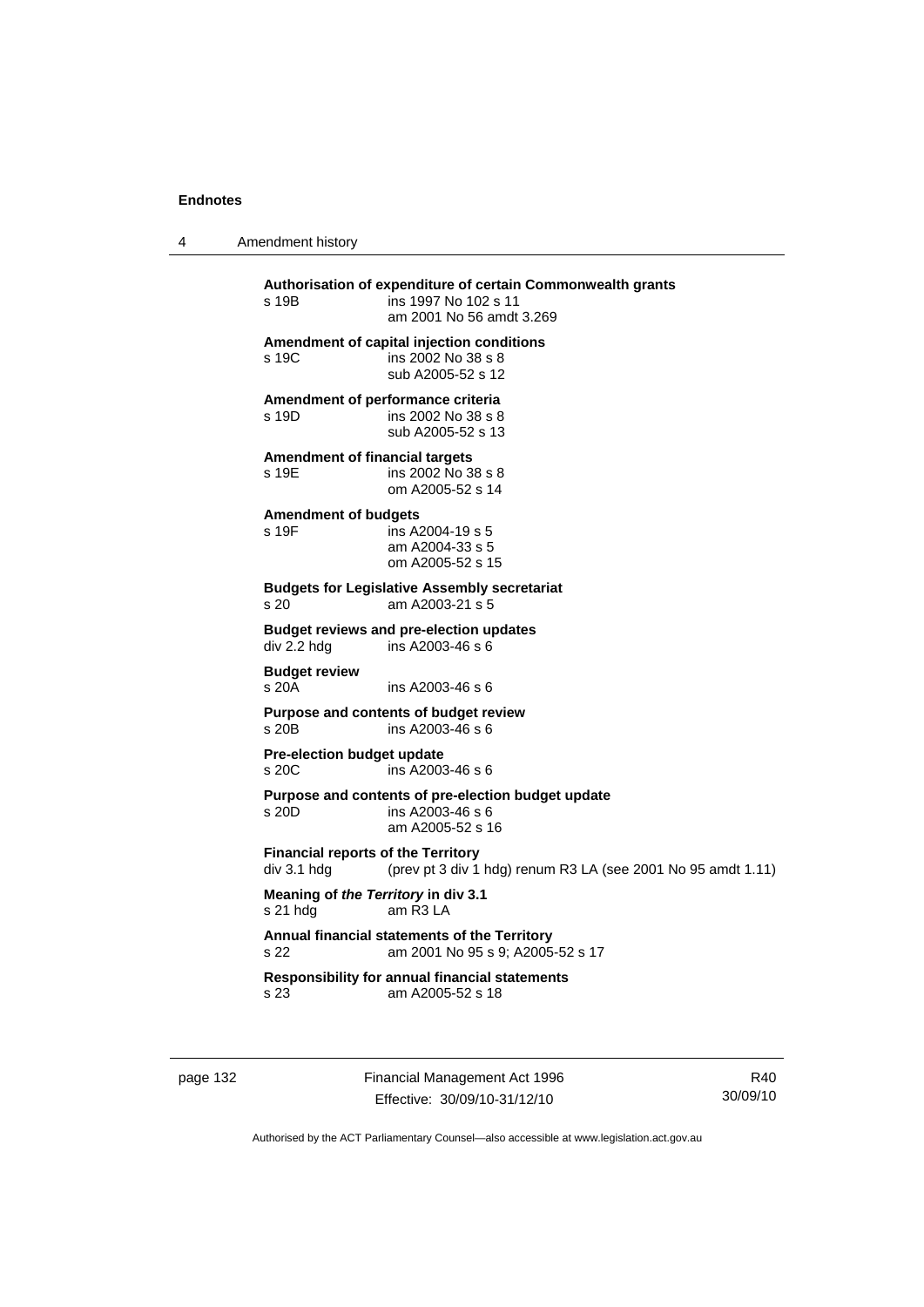|                                              | Amendment history                                                                                                                                                                                                       | 4        |
|----------------------------------------------|-------------------------------------------------------------------------------------------------------------------------------------------------------------------------------------------------------------------------|----------|
| s 24                                         | Audit of annual financial statements<br>am 2002 No 38 s 9, amdt 1.1; A2003-46 s 7; A2005-52<br>ss 19-21                                                                                                                 |          |
| s 25 hdg<br>s 25                             | Presentation of annual financial statements to Legislative Assembly<br>sub 2002 No 38 amdt 1.2<br>am 2001 No 56 amdt 3.270; A2003-46 s 8, s 9                                                                           |          |
| s 25A                                        | Quarterly departmental performance reports<br>reloc to s 30A                                                                                                                                                            |          |
| <b>Periodic financial statements</b><br>s 26 | am 1997 No 124 s 10; 2001 No 42 s 4<br>(6), (7) exp 30 June 2001 (s 26 (7))<br>sub 2001 No 42 s 5; 2001 No 95 s 11                                                                                                      |          |
| div 3.2 hdg                                  | Financial reports and performance statements of departments<br>(prev pt 3 div 2 hdg) renum R3 LA (see 2001 No 95 amdt 1.11)<br>sub A2005-52 s 22                                                                        |          |
| s 27                                         | Annual financial statements of departments<br>am 2001 No 56 amdt 3.272; 2001 No 95 s 12; 2002 No 38<br>ss 10-13; pars renum R10 LA (see 2002 No 38 amdt 1.5);<br>A2005-52 ss 23-26                                      |          |
| $s$ 28 hdg<br>s 28                           | Responsibility for annual financial statements of departments<br>sub 2002 No 38 amdt 1.6<br>sub A2005-52 s 27                                                                                                           |          |
| s 29                                         | Audit of financial statements of departments<br>sub 2002 No 38 s 14<br>am A2005-52 s 28, s 29                                                                                                                           |          |
| s 29A                                        | Audit of financial statements for departments for 2000-2001<br>ins 2001 No 42 s 6<br>exp 31 December 2001 (s 29A (2))                                                                                                   |          |
|                                              | Departmental annual financial statements to be included in annual reports                                                                                                                                               |          |
| etc<br>s 30 hdg<br>s 30                      | sub 2002 No 38 amdt 1.7<br>am 2001 No 56 amdt 3.273<br>sub A2005-52 s 30                                                                                                                                                |          |
| s 30A                                        | <b>Statements of performance of departments</b><br>(prev s 25A) ins 1997 No 124 s 9<br>am 2001 No 56 amdt 3.271; 2001 No 95 s 10; 2002 No 38<br>amdt $1.3$<br>reloc from s 25A 2002 No 38 amdt 1.4<br>sub A2005-52 s 31 |          |
| s 30B                                        | Responsibility for departmental statements of performance<br>ins A2005-52 s 31                                                                                                                                          |          |
|                                              | Financial Management Act 1996                                                                                                                                                                                           | page 133 |

Authorised by the ACT Parliamentary Counsel—also accessible at www.legislation.act.gov.au

Effective: 30/09/10-31/12/10

R40 30/09/10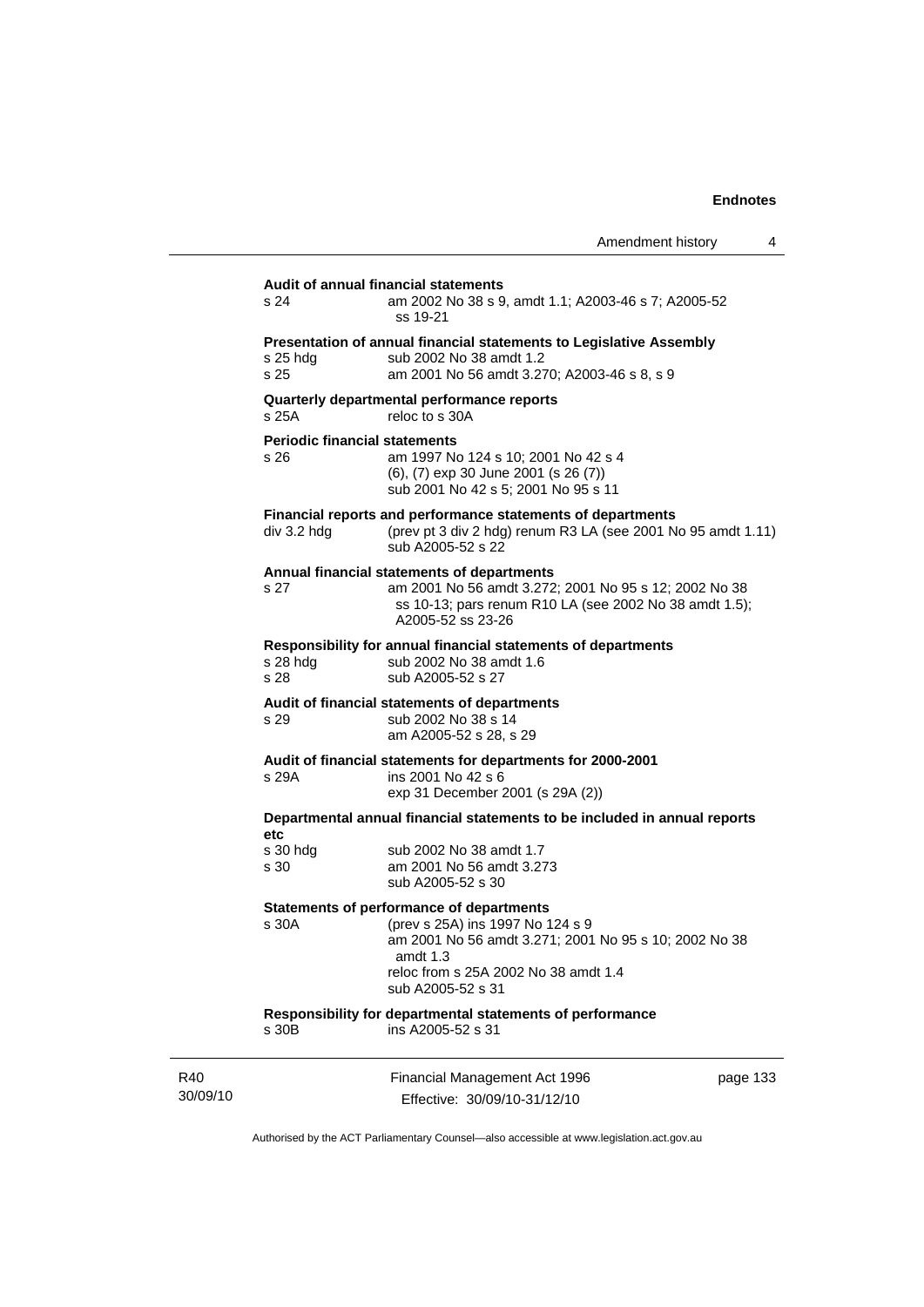| 4        | Amendment history                                                                                                                                                                                                                |  |
|----------|----------------------------------------------------------------------------------------------------------------------------------------------------------------------------------------------------------------------------------|--|
|          | Scrutiny of departmental statements of performance<br>s 30C<br>ins A2005-52 s 31                                                                                                                                                 |  |
|          | Departmental statements of performance to be included in annual reports etc<br>ins A2005-52 s 31<br>s 30D                                                                                                                        |  |
|          | Half-yearly departmental performance reports<br>s 30E<br>ins A2005-52 s 31                                                                                                                                                       |  |
|          | Responsibilities of chief executives of departments<br>am 2002 No 38 s 15; A2005-20 amdt 3.154<br>s 31<br>sub A2005-52 s 32                                                                                                      |  |
|          | Agreement for the conduct of banking for Territory<br>s 32<br>am 1997 No 102 sch; 1999 No 33 sch                                                                                                                                 |  |
|          | <b>Territory banking account</b><br>am 1997 No 102 sch<br>s 33                                                                                                                                                                   |  |
|          | <b>Departmental banking accounts</b><br>am 1997 No 102 sch; 1999 No 33 sch; 2001 No 95 s 13; 2001<br>s 34<br>No 95 s 7; ss renum R6 LA (see 2001 No 95 amdt 1.8); 2002<br>No 38 s 16                                             |  |
|          | Transfer of departmental banking account<br>s 34A<br>prev s 34A renum as s 34B<br>ins 2001 No 95 s 14                                                                                                                            |  |
|          | End of year balances of departmental banking accounts<br>(prev s 34A) ins 1997 No 102 s 12<br>s 34B<br>renum 2001 No 95 s 15                                                                                                     |  |
|          | <b>Payments into banking accounts</b><br>s 35<br>am 1997 No 102 sch; 1999 No 33 sch                                                                                                                                              |  |
|          | Transfer following change in departmental responsibilities<br>s 36<br>am 1997 No 102 sch                                                                                                                                         |  |
|          | Transfers from departmental banking accounts to territory banking account<br>ins 2002 No 38 s 17<br>s 36A                                                                                                                        |  |
|          | Payments from territory banking account<br>sub 2002 No 38 s 18<br>s 37 hdg<br>s 37<br>am 1997 No 102 sch; 2000 No 21 sch; 2001 No 95 s 16; 2002<br>No 38 s 19; ss renum R10 LA (see 2002 No 38 amdt 1.8);<br>A2005-52 ss 33-35   |  |
|          | Investment of certain public money<br>sub 2000 No 21 sch<br>s 38 hdg<br>am 1997 No 102 sch; 1999 No 33 sch; 2000 No 21 sch; 2001<br>s 38<br>No 45 s 5; 2001 No 95 s 17; A2003-21 s 6, s 7; ss renum<br>R12 LA (see A2003-21 s 8) |  |
| page 134 | Financial Management Act 1996<br>R40                                                                                                                                                                                             |  |

Authorised by the ACT Parliamentary Counsel—also accessible at www.legislation.act.gov.au

30/09/10

Effective: 30/09/10-31/12/10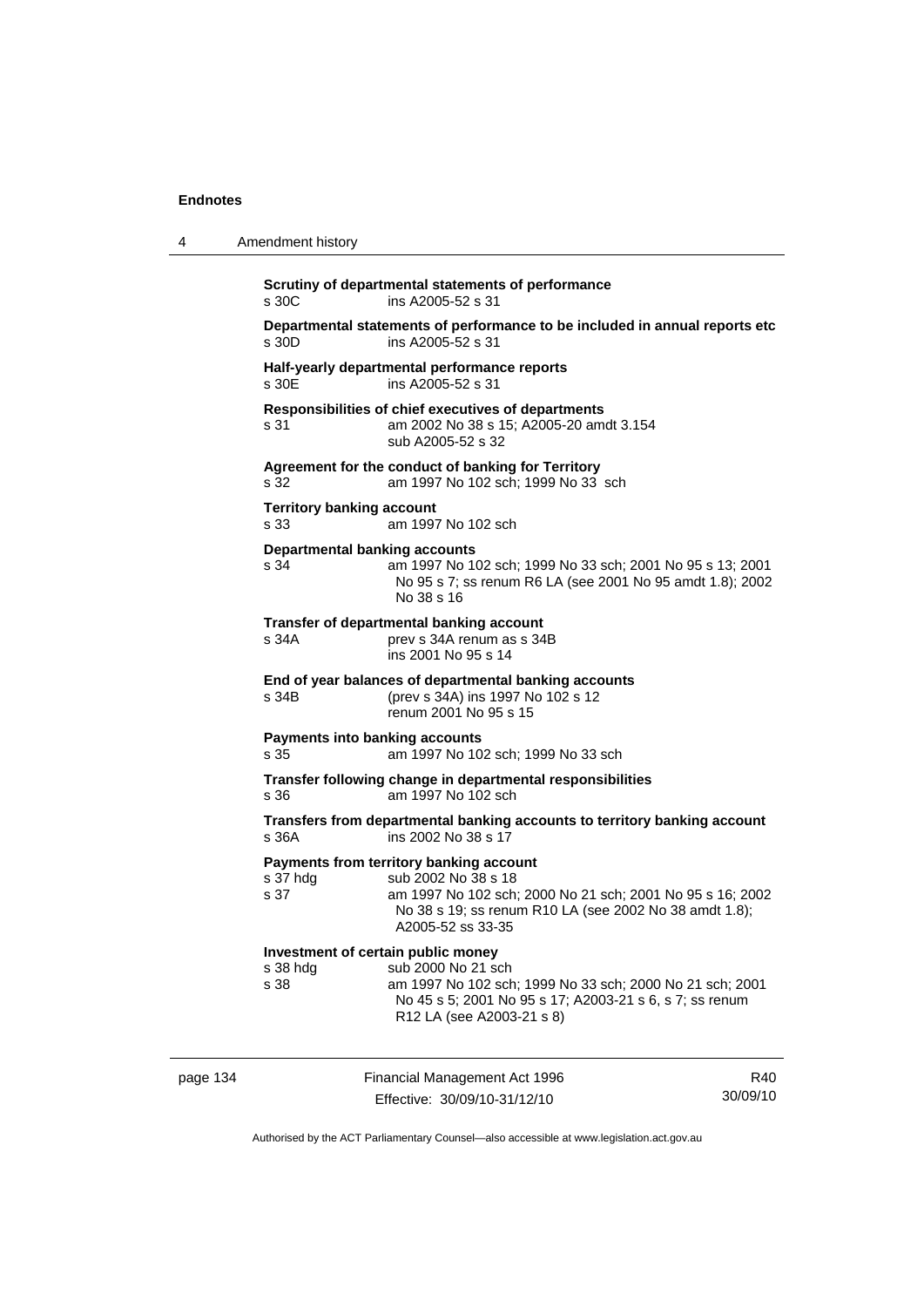| Amendment history |  |
|-------------------|--|
|-------------------|--|

30/09/10 Financial Management Act 1996 Effective: 30/09/10-31/12/10 page 135 **Borrowing and guarantees**  pt 6 hdg sub 2001 No 45 s 6 **Borrowings by territory authorities to be approved**  s 42 am 2001 No 95 s 18, amdt 1.9; A2007-10 s 5 **Territory authorities may give security**  s 43 am A2007-10 s 6 **Power to approve borrowings not delegable**  s 44 am A2007-10 s 7 **Loans to be paid into territory banking account** s 45 am 1997 No 102 sch; 2001 No 95 s 19 **Payments by Treasurer**  s 46 sub 2002 No 38 s 20 **Guarantees by Territory**  s 47 am 2001 No 56 amdt 3.274 **Financial derivatives**  s 48 om 2001 No 45 s 7 **Departmental trust banking accounts** s 51 am 1997 No 102 sch; 1999 No 33 sch; 2002 No 38 s 21 **Transfer of departmental trust banking accounts**  s 51A ins A2005-52 s 36 **Transfers between trust banking accounts—changes in departmental responsibilities**  s 51B ins A2005-52 s 36 **Transfers between trust banking accounts—investment**  s 51C ins A2005-52 s 36 **Transfers between trust banking account and territory banking account**  s 52 am 1997 No 102 sch sub 2001 No 95 s 20; A2005-52 s 37 **Investment of trust money**  s 53 am 1999 No 28 sch **Unclaimed trust money**  s 53A ins 1997 No 102 s 13 am 1999 No 33 sch; 2001 No 44 amdts 1.1633-1.1635; ss renum R3 LA (see 2001 No 44 amdt 1.1636); 2001 No 95 s 21; ss renum R6 LA; 2002 No 30 amdt 3.367 **Reviewable decision notices**  s 53B ins 1997 No 102 s 13 am 2002 No 30 amdt 3.368 sub A2008-37 amdt 1.175

Authorised by the ACT Parliamentary Counsel—also accessible at www.legislation.act.gov.au

R40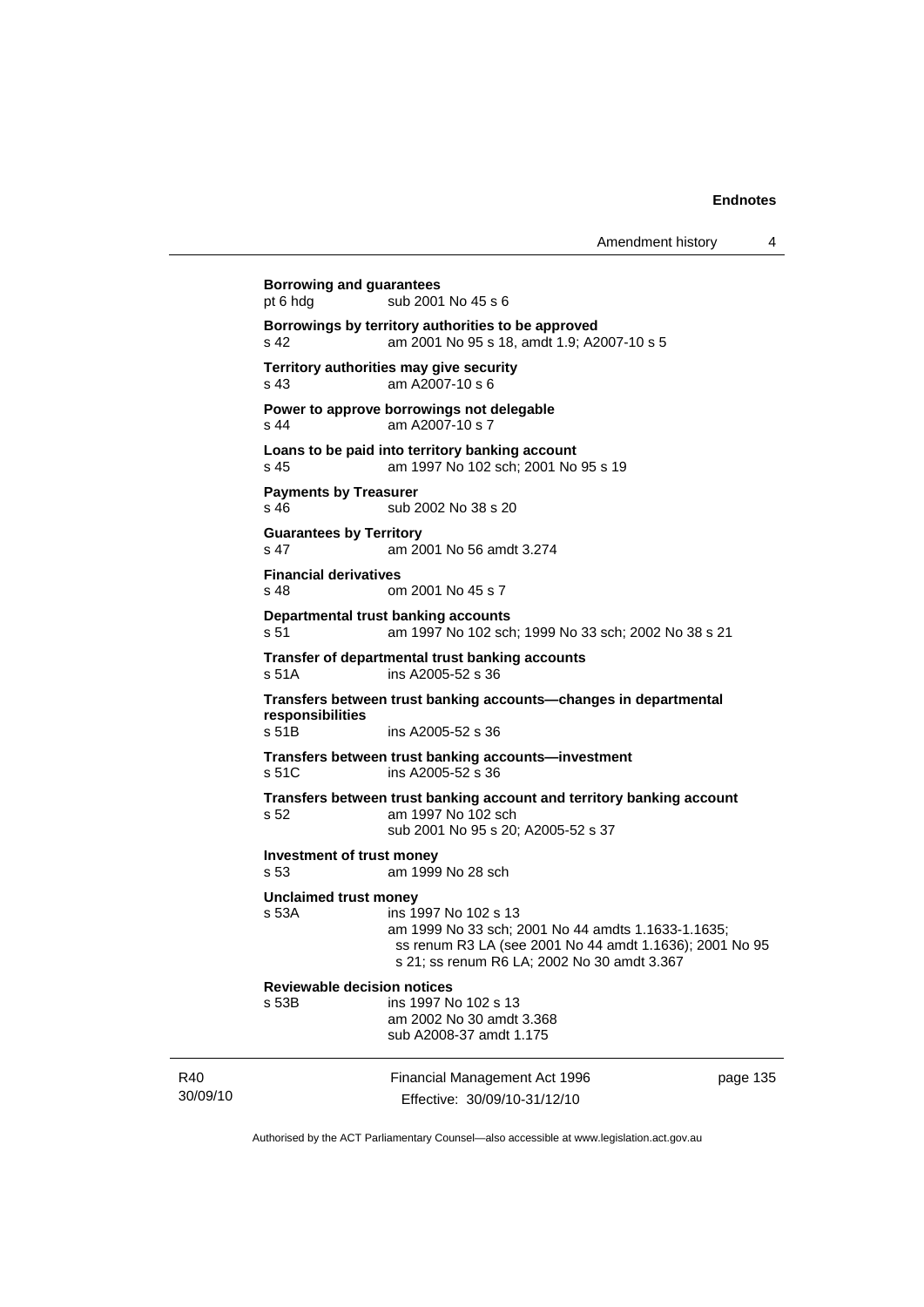| 4 | Amendment history |  |
|---|-------------------|--|
|---|-------------------|--|

| <b>Applications for review</b><br>s 53C     | ins 1997 No 102 s 13<br>sub A2008-37 amdt 1.175                                                                                                                                                                                               |  |  |
|---------------------------------------------|-----------------------------------------------------------------------------------------------------------------------------------------------------------------------------------------------------------------------------------------------|--|--|
| pt 8 hdg                                    | Financial provisions for territory authorities<br>sub A2005-52 s 38                                                                                                                                                                           |  |  |
| <b>Application-pt 8</b><br>s 54             | am A2005-20 amdt 3.155<br>sub A2005-52 s 38<br>am A2006-30 amdts 1.37-1.40; A2009-25 amdt 4.1; A2010-36<br>s 8                                                                                                                                |  |  |
| s 55                                        | Responsibilities of chief executive officers of territory authorities<br>am 1997 No 102 sch; 1999 No 33 sch; 2002 No 38 s 22<br>sub A2005-52 s 38                                                                                             |  |  |
| s 56                                        | Responsibilities of governing boards of territory authorities<br>am 1997 No 102 sch; 1999 No 33 sch; 2001 No 45 s 8; 2001<br>No 95 s 22; 2002 No 38 s 23, s 24; A2003-21 ss 9-12;<br>ss renum R12 LA (see A2003-21 s 13)<br>sub A2005-52 s 38 |  |  |
| s 57                                        | <b>Banking accounts of territory authorities</b><br>am 2001 No 95 s 23<br>sub A2005-52 s 38                                                                                                                                                   |  |  |
| Investment by territory authorities<br>s 58 | am 2001 No 95 s 24<br>sub A2005-52 s 38                                                                                                                                                                                                       |  |  |
| Borrowing by territory authorities<br>s 59  | am 2001 No 95 s 25<br>om A2005-52 s 38 (see s 2 (1))<br>ins A2005-52 s 38 (see s 2 (2))                                                                                                                                                       |  |  |
| s 60                                        | <b>Guarantees by territory authorities</b><br>om A2005-52 s 38 (see s 2 (1))<br>ins A2005-52 s 38 (see s 2 (2))                                                                                                                               |  |  |
| s 61                                        | Territory authority statements of intent<br>sub 2002 No 38 s 25<br>om A2005-52 s 38 (see s 2 (1))<br>ins A2005-52 s 38 (see s 2 (2))                                                                                                          |  |  |
| s 61A                                       | Audit of annual financial statements for 2000-2001<br>ins 2001 No 42 s 7<br>exp 31 December 2001 (s 61A (2))                                                                                                                                  |  |  |

page 136 Financial Management Act 1996 Effective: 30/09/10-31/12/10

R40 30/09/10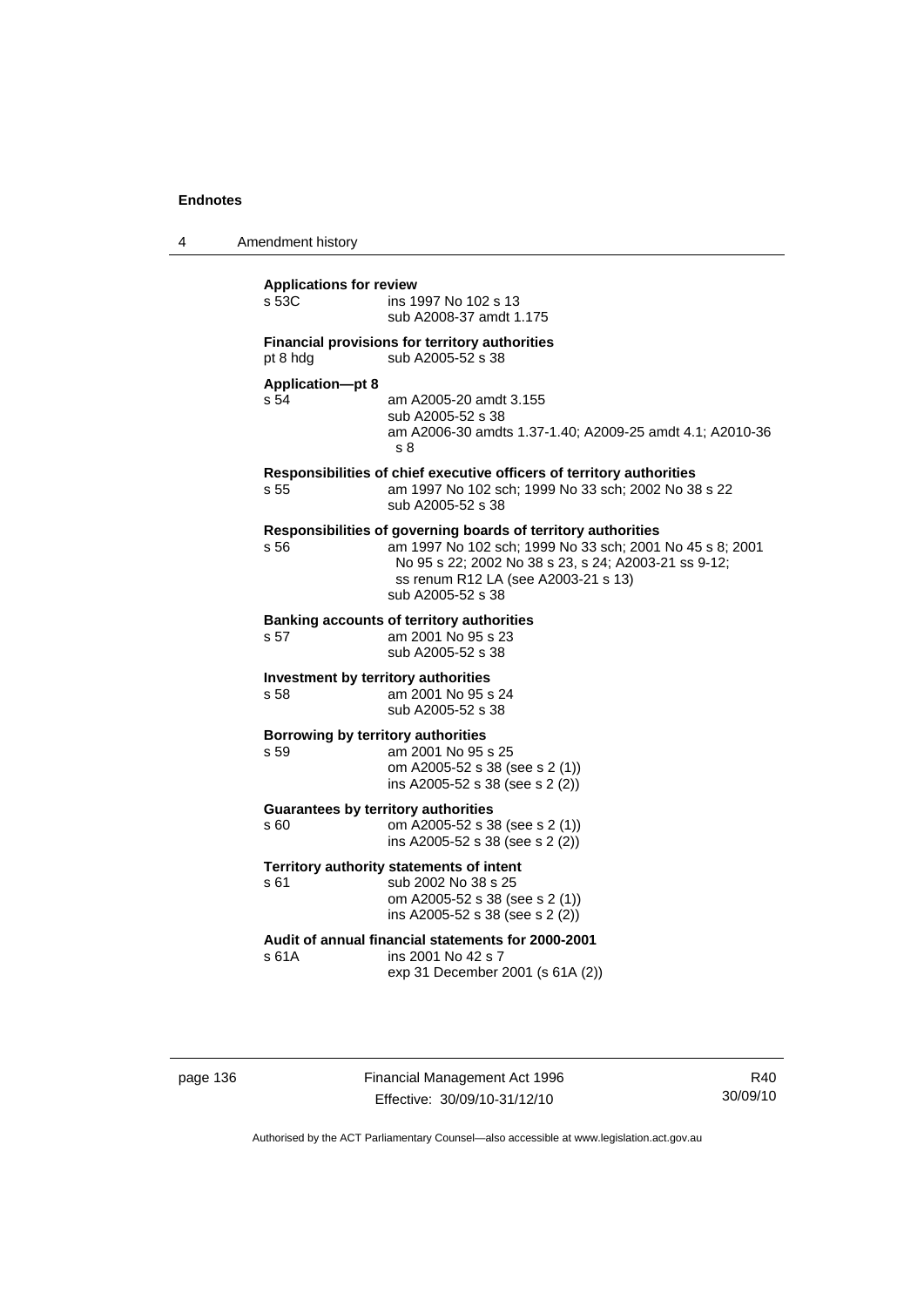```
Presentation of statements of intent of territory authorities 
s 62 am 2001 No 56 amdt 3.275; R8 LA (see also 2002 No 38 
                   amdt 1.9) 
                   om A2005-52 s 38 (see s 2 (1)) 
                   ins A2005-52 s 38 (see s 2 (2)) 
Annual financial statements of territory authorities 
s 63 sub A2005-52 s 38 
Responsibility for annual financial statements of territory authorities 
s 64 orig s 64
                   renum as s 104 and then s 130 
                  pres s 64 
                   ins A2005-52 s 38 
Audit of annual financial statements of territory authorities 
s 65 orig s 65 
                  renum as s 105 and then s 131 
                  pres s 65 
                   ins A2005-52 s 38 
Annual financial statements of territory authorities to be included in annual 
reports etc 
s 66 orig s 66 
                  renum as s 106 and then s 132 
                  pres s 66 
                   ins A2005-52 s 38 
Guideline-making power 
s 66A ins 2000 No 27 s 9 
                   om 2001 No 44 amdt 1.1637 
Treasurer may require interim financial statements etc for territory 
authorities
s 67 orig s 67 
                  renum as s 107 and then s 133 
                  pres s 67 
                   ins A2005-52 s 38 
Statements of performance of territory authorities 
s 68 orig s 68 
                  renum as s 108 and then s 134 
                  pres s 68 
                   ins A2005-52 s 38 
Responsibility for territory authority statements of performance 
s 69 ins A2005-52 s 38 
Scrutiny of territory authority statements of performance 
                  ins A2005-52 s 38
```
R40 30/09/10 Financial Management Act 1996 Effective: 30/09/10-31/12/10

page 137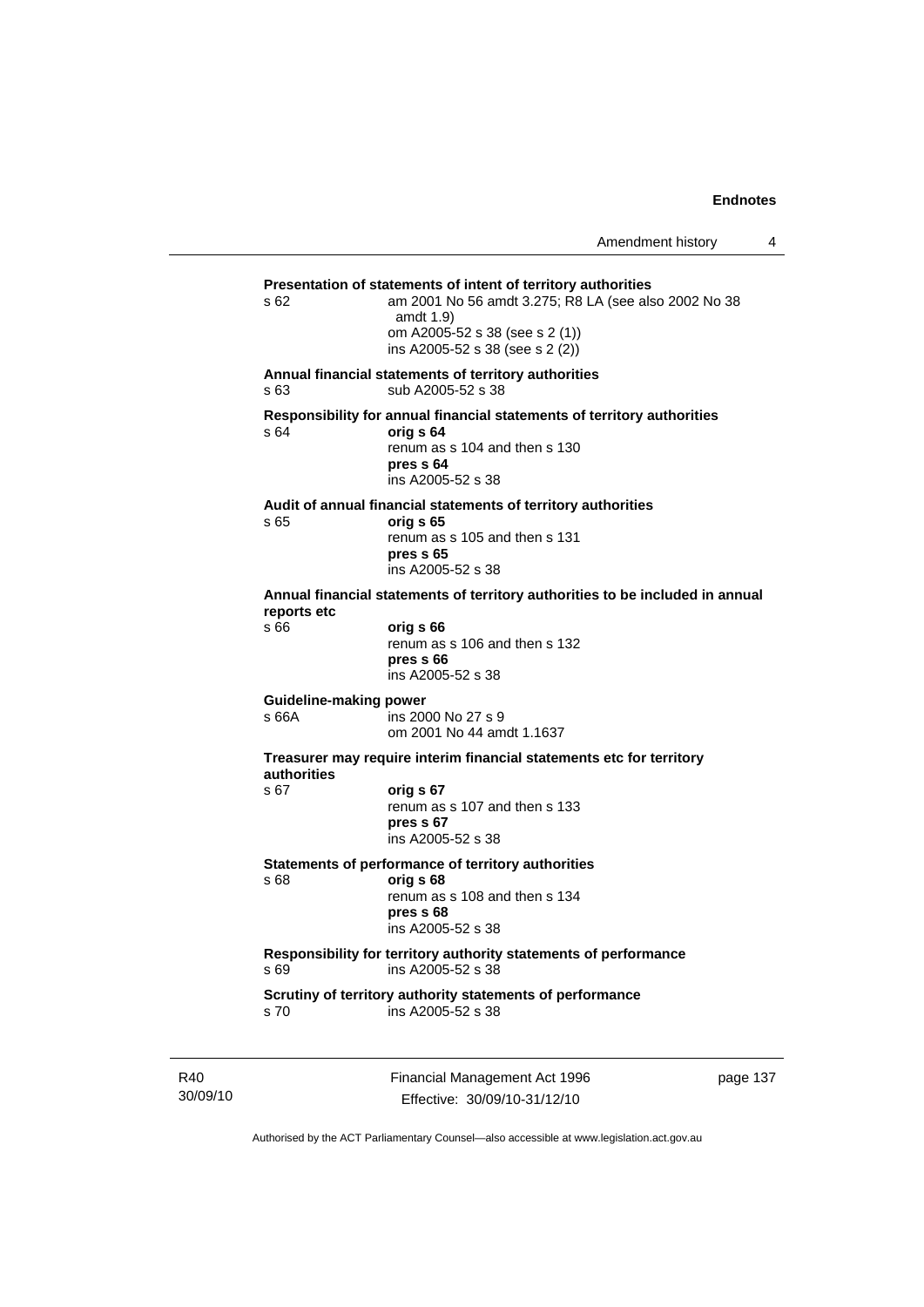|  | Amendment history |
|--|-------------------|
|--|-------------------|

**Territory authority statements of performance to be included in annual reports etc**  s 71 ins A2005-52 s 38 **Governance of territory authorities**  pt 9 hdg **orig pt 9 hdg**  renum as pt 10 hdg **pres pt 9 hdg**  ins A2005-52 s 41 **Definitions and important concepts**  div 9.1 hdg ins A2005-52 s 41 **Definitions—pt 9**  s 72 ins A2005-52 s 41 def *applicable governmental policies* ins A2005-52 s 41 def *establishing Act* ins A2005-52 s 41 def *financial year* ins A2005-52 s 41 def *governing board member* ins A2005-52 s 41 def *material interest* ins A2005-52 s 41 def *relevant territory authority* ins A2005-52 s 41 **Nature of relevant territory authorities**  s 73 ins A2005-52 s 41 **Powers of territory authorities generally**  s 74 ins A2005-52 s 41 **Execution of documents and assumptions people dealing with relevant territory authority may make**  s 75 ins A2005-52 s 41 **Governing board of territory authority**  s 76 ins A2005-52 s 41 am A2006-30 amdts 1.41-1.44; A2009-25 amdt 4.2 **Role of governing board**  s 77 ins A2005-52 s 41 **Governing board member appointments**  div 9.2 hdg ins A2005-52 s 41 **Appointment of governing board members generally**  s 78 ins A2005-52 s 41 am A2009-48 s 4, s 5; ss renum R38 LA **Appointment of chair and deputy chair**  s 79 ins A2005-52 s 41 am A2009-48 s 6; ss renum R38 LA **Appointment of CEO of authority with governing board**  s 80 ins A2005-52 s 41

page 138 Financial Management Act 1996 Effective: 30/09/10-31/12/10

R40 30/09/10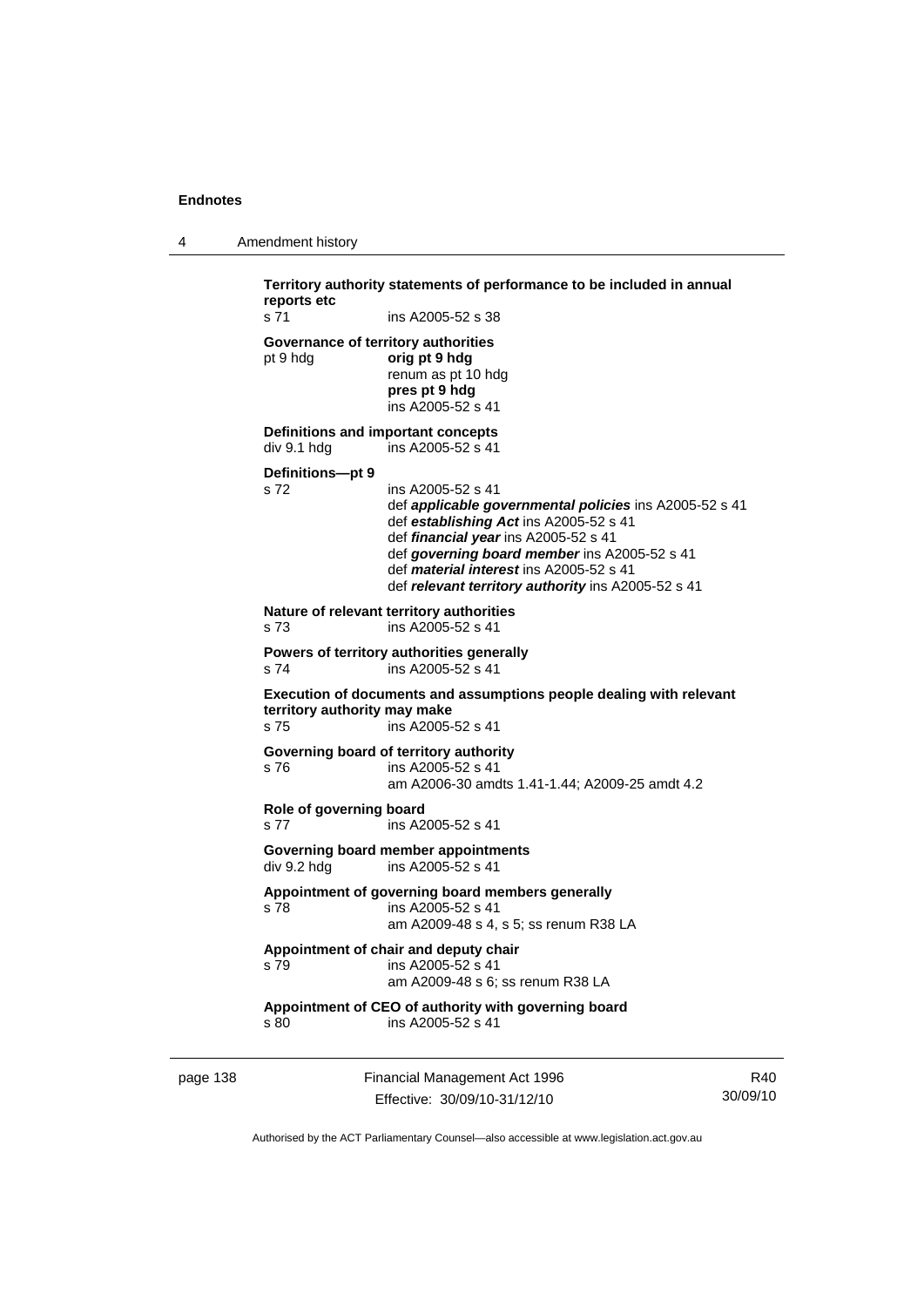**Ending board member appointments**  s 81 ins A2005-52 s 41 am A2010-18 amdt 1.22 **Functions of governing board members**<br>div 9.3 hdg ins A2005-52 s 41 ins A2005-52 s 41 **Chair's functions**  s 82 ins A2005-52 s 41 **Deputy chair's functions**  s 83 ins A2005-52 s 41 **CEO's functions**  s 84 ins A2005-52 s 41 **Honesty, care and diligence of governing board members**  s 85 ins A2005-52 s 41 **Conflicts of interest by governing board members**  s 86 ins A2005-52 s 41 **Agenda to require disclosure of interest item**  s 87 ins A2005-52 s 41 **Disclosure of interests by governing board members**  s 88 ins A2005-52 s 41 **Reporting of disclosed governing board interests to Minister**  s 89 ins A2005-52 s 41 **Protection of governing board members from liability**  s 90 ins A2005-52 s 41 **Indemnification and exemption of governing board members**  s 91 ins A2005-52 s 41 **Compensation for exercise of functions etc**  s 92 ins A2005-52 s 41 **Governing board meetings**  div 9.4 hdg ins A2005-52 s 41 **Time and place of governing board meetings**  s 93 ins A2005-52 s 41 **Presiding member at governing board meetings**  s 94 ins A2005-52 s 41 **Quorum at governing board meetings**  s 95 ins A2005-52 s 41 **Voting at governing board meetings**  s 96 ins A2005-52 s 41

R40 30/09/10 Financial Management Act 1996 Effective: 30/09/10-31/12/10

page 139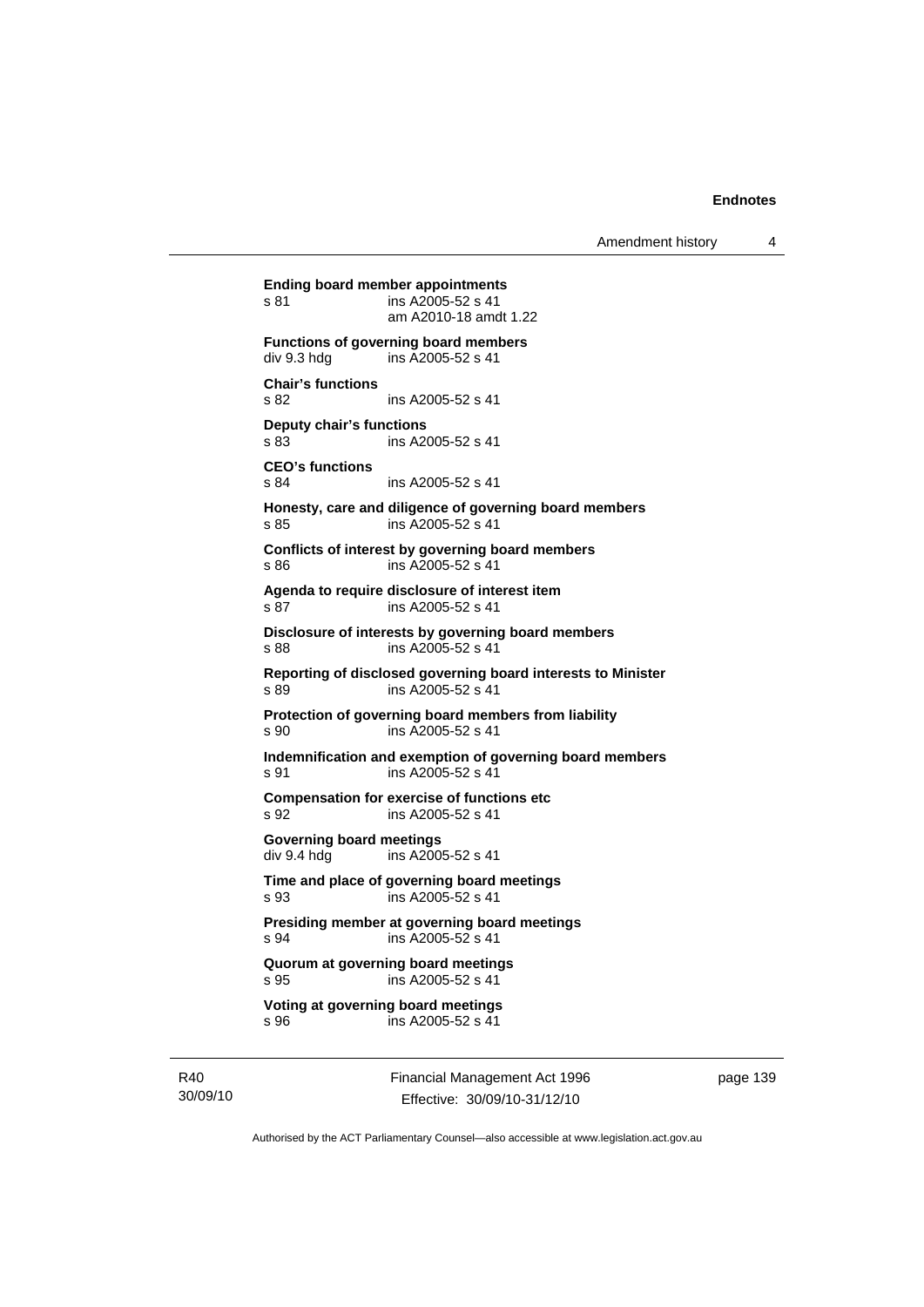| Amendment history<br>4 |  |
|------------------------|--|
|------------------------|--|

**Conduct of governing board meetings etc**  s 97 ins A2005-52 s 41 am A2008-28 amdt 3.90 **Requirements and obligations for territory authorities**  ins A2005-52 s 41 **Limitations on authorities forming corporations etc**  s 98 ins A2005-52 s 41 **Limitations on authorities taking part in joint ventures and trusts**  s 99 ins A2005-52 s 41 **Corporations, joint ventures and trusts in which authority has interest**  s 100 ins A2005-52 s 41 **Obligation of authorities to tell Minister about significant events**  s 101 ins A2005-52 s 41 **Ministerial directions to authorities about financial etc statements**  s 102 ins A2005-52 s 41 **Application of government policies to authorities**  s 103 ins A2005-52 s 41 **Restructuring of territory authorities**  div 9.6 hdg ins A2006-30 amdt 1.45 **Purpose of div 9.6**  s 104 **orig s 104** renum as s 130 **pres s 104**  ins A2006-30 amdt 1.45 **What territory authorities does div 9.6 apply to?**  s 105 **orig s 105** renum as s 131 **pres s 105**  ins A2006-30 amdt 1.45 **Responsible Minister may direct div 9.6 authority to sell or transfer assets**  s 106 **orig s 106** renum as s 132 **pres s 106**  ins A2006-30 amdt 1.45 **Transfer of assets by declaration—div 9.6 authorities**  s 107 **orig s 107** renum as s 133 **pres s 107**  ins A2006-30 amdt 1.45

page 140 Financial Management Act 1996 Effective: 30/09/10-31/12/10

R40 30/09/10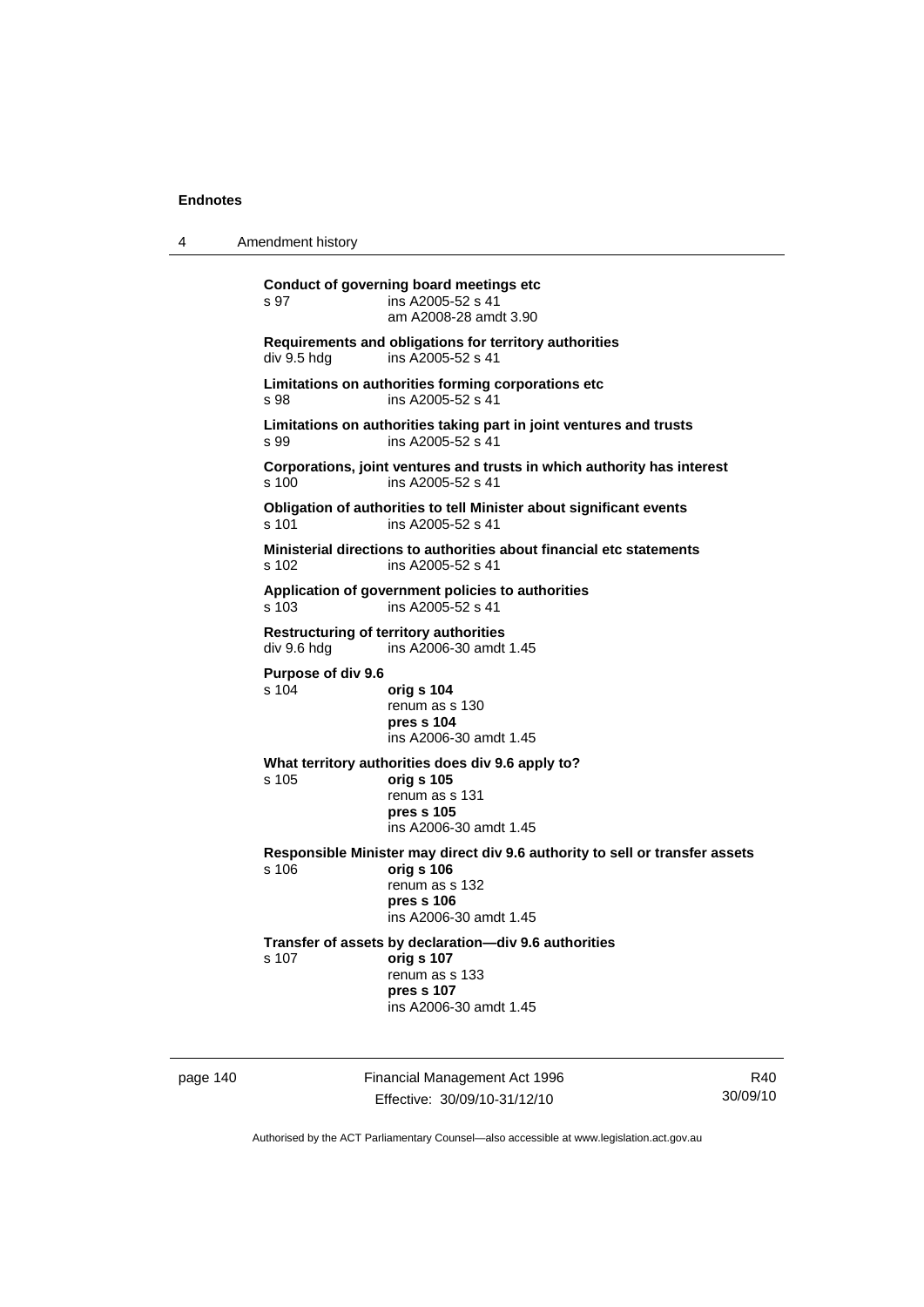| s 108             |                                                                                                 |
|-------------------|-------------------------------------------------------------------------------------------------|
|                   | orig s 108<br>renum as s 134                                                                    |
|                   | pres s 108                                                                                      |
|                   | ins A2006-30 amdt 1.45                                                                          |
|                   | Transfer of liabilities by declaration-div 9.6 authorities                                      |
| s 109             | orig s 109<br>renum as s 150                                                                    |
|                   | pres s 109                                                                                      |
|                   | ins A2006-30 amdt 1.45                                                                          |
|                   | Assistance given by authorities for div 9.6                                                     |
| s 110             | orig s 110                                                                                      |
|                   | renum as s 151<br>pres s 110                                                                    |
|                   | ins A2006-30 amdt 1.45                                                                          |
| approvals         | Application of Legislation Act, s 94 to certain appointments, elections and                     |
| s 110A            | sub as s 152                                                                                    |
|                   | Application of Act to Health Promotion Act                                                      |
| s 110B            | ins as mod SL2005-42 sch 1 mod 1.1 (om A2006-30<br>amdt 1.62)                                   |
|                   | Assistance given by governing board members for div 9.6                                         |
| s 111             | orig s 111<br>renum as s 155                                                                    |
|                   | pres s 111                                                                                      |
|                   | ins A2006-30 amdt 1.45                                                                          |
|                   | Use of information by Territory and div 9.6 authorities                                         |
| s 112             | ins A2006-30 amdt 1.45                                                                          |
| div 9.6 authority | Contracts relating to the protection of information-responsible Minister for                    |
| s 113             | ins A2006-30 amdt 1.45                                                                          |
| s 114             | Contracts relating to the protection of information-div 9.6 authority<br>ins A2006-30 amdt 1.45 |
| s 115             | Transfer of pending proceedings-div 9.6 authorities<br>ins A2006-30 amdt 1.45                   |
|                   | Proceedings and evidence-div 9.6 authorities                                                    |
| s 116             | ins A2006-30 amdt 1.45                                                                          |
|                   | Operation of div 9.6 not breach of contract etc                                                 |

R40 30/09/10 Financial Management Act 1996 Effective: 30/09/10-31/12/10

page 141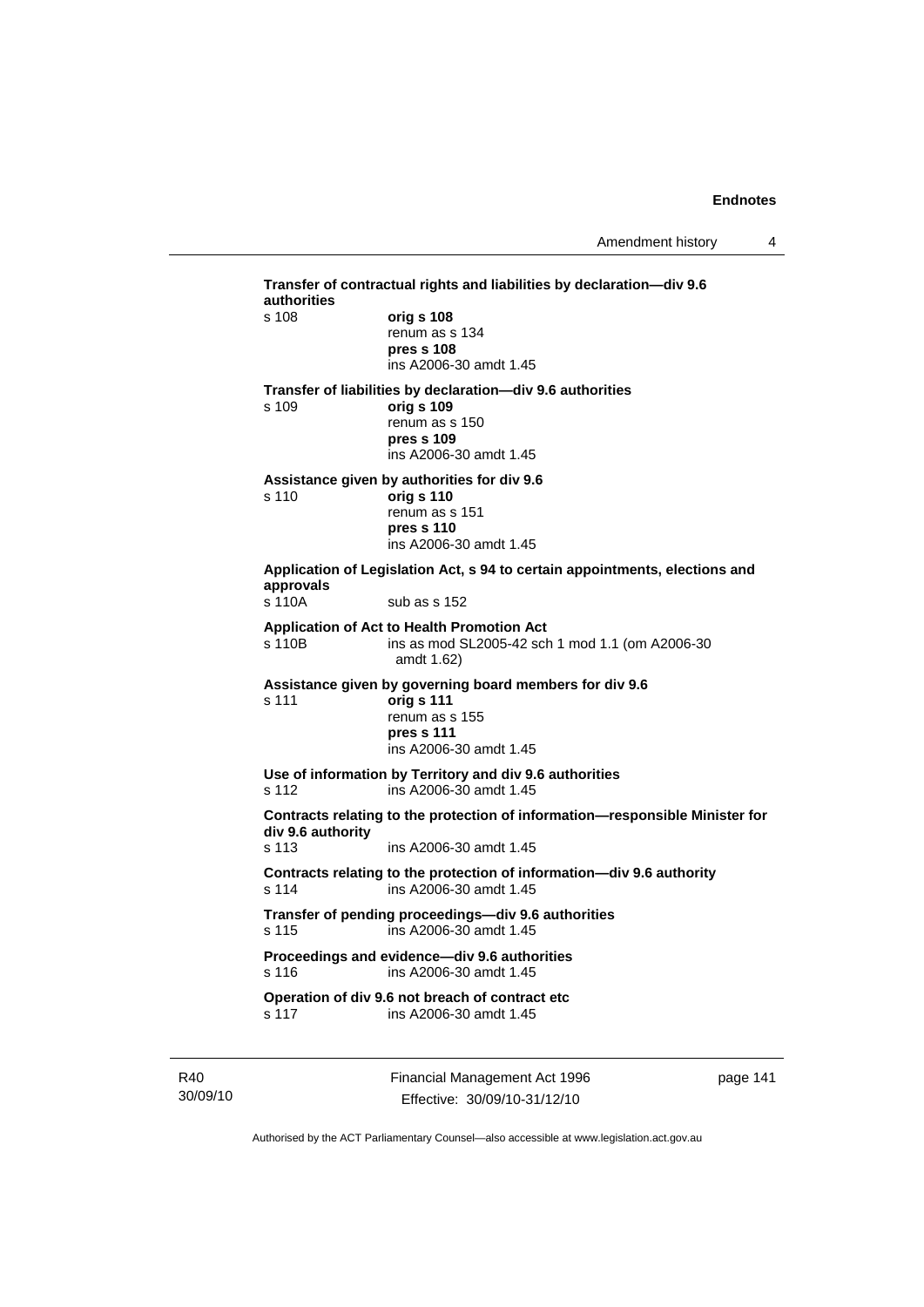| 4 | Amendment history                                                                                                                                                                            |  |  |
|---|----------------------------------------------------------------------------------------------------------------------------------------------------------------------------------------------|--|--|
|   | Transfer of assets etc not otherwise disposed of-div 9.6 authorities<br>ins A2006-30 amdt 1.45<br>s 118                                                                                      |  |  |
|   | Annual reports etc for div 9.6 authorities<br>ins A2006-30 amdt 1.45<br>s 119                                                                                                                |  |  |
|   | Additional provisions for restructuring of certain territory authorities<br>div 9.7 hdg<br>ins A2006-30 amdt 1.45                                                                            |  |  |
|   | What territory authorities does div 9.7 apply to?<br>s 120<br>ins A2006-30 amdt 1.45                                                                                                         |  |  |
|   | Definitions-div 9.7<br>s 121<br>ins A2006-30 amdt 1.45<br>def handover day ins A2006-30 amdt 1.45<br>def territory authority ins A2006-30 amdt 1.45                                          |  |  |
|   | Vesting of assets, rights and liabilities-div 9.7 authorities<br>s 122<br>ins A2006-30 amdt 1.45                                                                                             |  |  |
|   | Proceedings and evidence-div 9.7 authorities<br>s <sub>123</sub><br>ins A2006-30 amdt 1.45                                                                                                   |  |  |
|   | Annual reports and financial statements for div 9.7 authorities<br>s 124<br>ins A2006-30 amdt 1.45                                                                                           |  |  |
|   | References to div 9.7 authority<br>ins A2006-30 amdt 1.45<br>s 125                                                                                                                           |  |  |
|   | <b>Miscellaneous</b><br>pt 10 hdg<br>(prev pt 9 hdg) renum A2005-52 s 39                                                                                                                     |  |  |
|   | Responsibility for annual financial statements of territory authorities<br>(prev s 64) am 2001 No 95 amdt 1.10<br>s 130<br>renum as s 104 A2005-52 s 40<br>renum as s 130 A2006-30 amdt 1.46 |  |  |
|   | Audit of annual financial statements of territory authorities<br>s 131<br>(prev s 65) renum as s 105 A2005-52 s 40<br>renum as s 131 A2006-30 amdt 1.46                                      |  |  |
|   | Annual financial statements of territory authorities to be included in annual<br>reports etc                                                                                                 |  |  |
|   | s 132<br>(prev s 66) renum as s 106 A2005-52 s 40<br>renum as s 132 A2006-30 amdt 1.46                                                                                                       |  |  |
|   |                                                                                                                                                                                              |  |  |

page 142 Financial Management Act 1996 Effective: 30/09/10-31/12/10

R40 30/09/10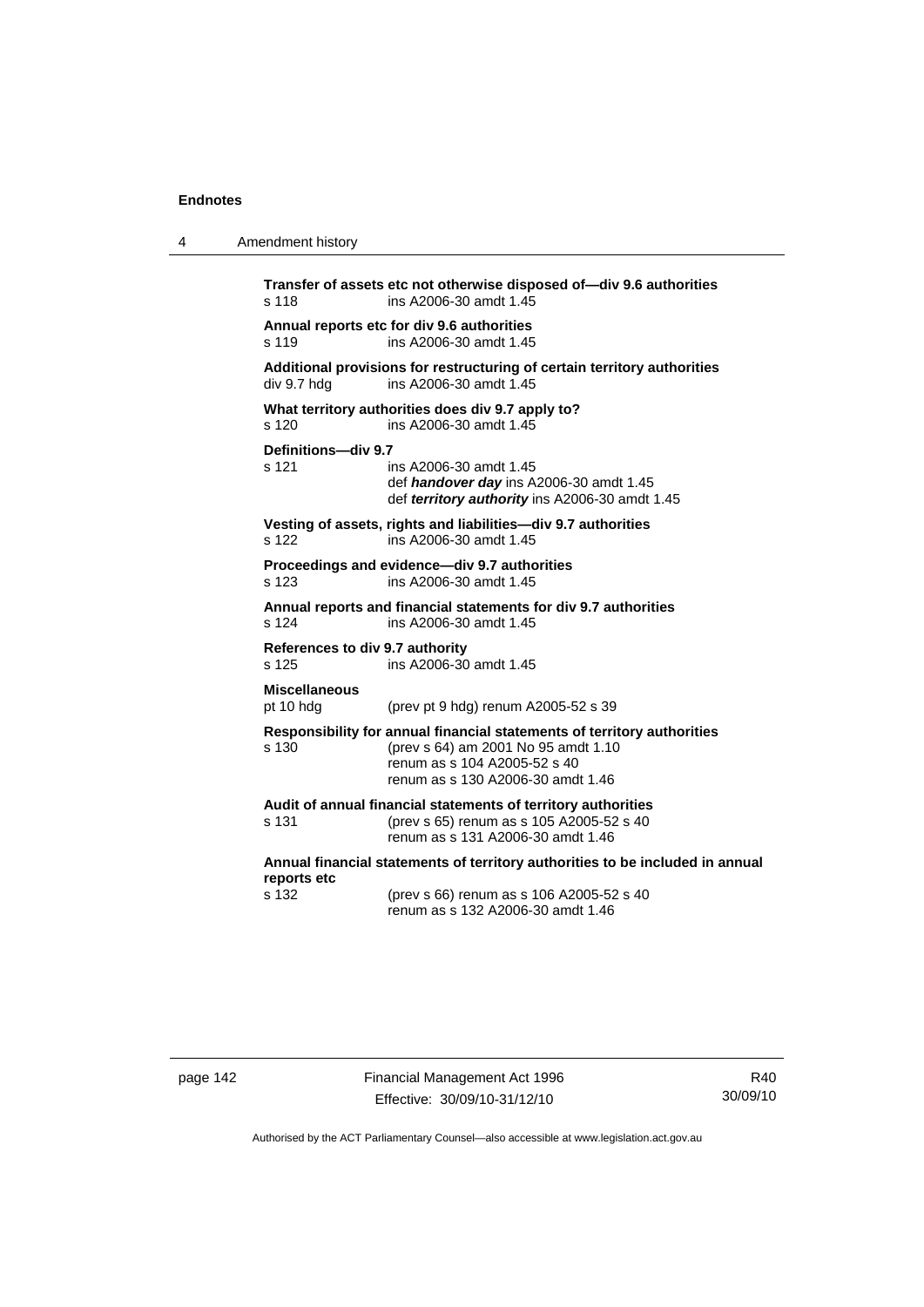| authorities                     | Treasurer may require interim financial statements etc for territory                                                                                                                               |
|---------------------------------|----------------------------------------------------------------------------------------------------------------------------------------------------------------------------------------------------|
| s 133 hda<br>s 133              | (prev s 67 hdg) sub 2000 No 27 s 10<br>(prev s 67) am 2000 No 27 s 10<br>sub 2001 No 44 amdt 1.1637<br>am A2003-56 amdt 3.139<br>renum as s 107 A2005-52 s 40<br>renum as s 133 A2006-30 amdt 1.46 |
|                                 | Statements of performance of territory authorities                                                                                                                                                 |
| s 134                           | (prev s 68) ins 2001 No 44 amdt 1.1637<br>renum as s 108 A2005-52 s 40<br>renum as s 134 A2006-30 amdt 1.46                                                                                        |
| Transitional<br>pt 11 hdg       | sub as pt 19 hdg                                                                                                                                                                                   |
| pt 19 hdg                       | Transitional-Financial Management Legislation Amendment Act 2005<br>(prev pt 11 hdg) ins A2005-52 s 42<br>sub as pt 19 hdg A2006-30 amdt 1.47<br>om R32 LA                                         |
| 1 July 2005 application         | Financial Management Legislation Amendment Act 2005-provisions with                                                                                                                                |
| s 150                           | (prev s 109) ins A2005-52 s 42<br>renum as s 150 A2006-30 amdt 1.48<br>exp 27 October 2006 (s 150 (4))                                                                                             |
| 1 July 2006 application         | Financial Management Legislation Amendment Act 2005-provisions with                                                                                                                                |
| s 151                           | (prev s 110) ins A2005-52 s 42<br>am A2006-30 amdt 1.49<br>renum as s 151 A2006-30 amdt 1.50<br>exp 27 October 2006 (s 151 (4))                                                                    |
| approvals                       | Application of Legislation Act, s 94 to certain appointments, elections and                                                                                                                        |
| s 152                           | (prev s 110A) ins as mod SL2005-42 sch 1 mod 1.1 (sub as<br>s 152 A2006-30 amdt 1.61)<br>exp 27 October 2007 (s 152 (4))                                                                           |
| <b>Transitional regulations</b> |                                                                                                                                                                                                    |
| s 155                           | (prev s 111) ins A2005-52 s 42<br>renum as s 155 A2006-30 amdt 1.51<br>exp 27 October 2007 (s 155 (4))                                                                                             |
| pt 20 hdg                       | Transitional-Administrative (Miscellaneous Amendments) Act 2006<br>ins A2006-30 amdt 1.52<br>exp 1 July 2008 (s 223)                                                                               |

R40 30/09/10 Financial Management Act 1996 Effective: 30/09/10-31/12/10

page 143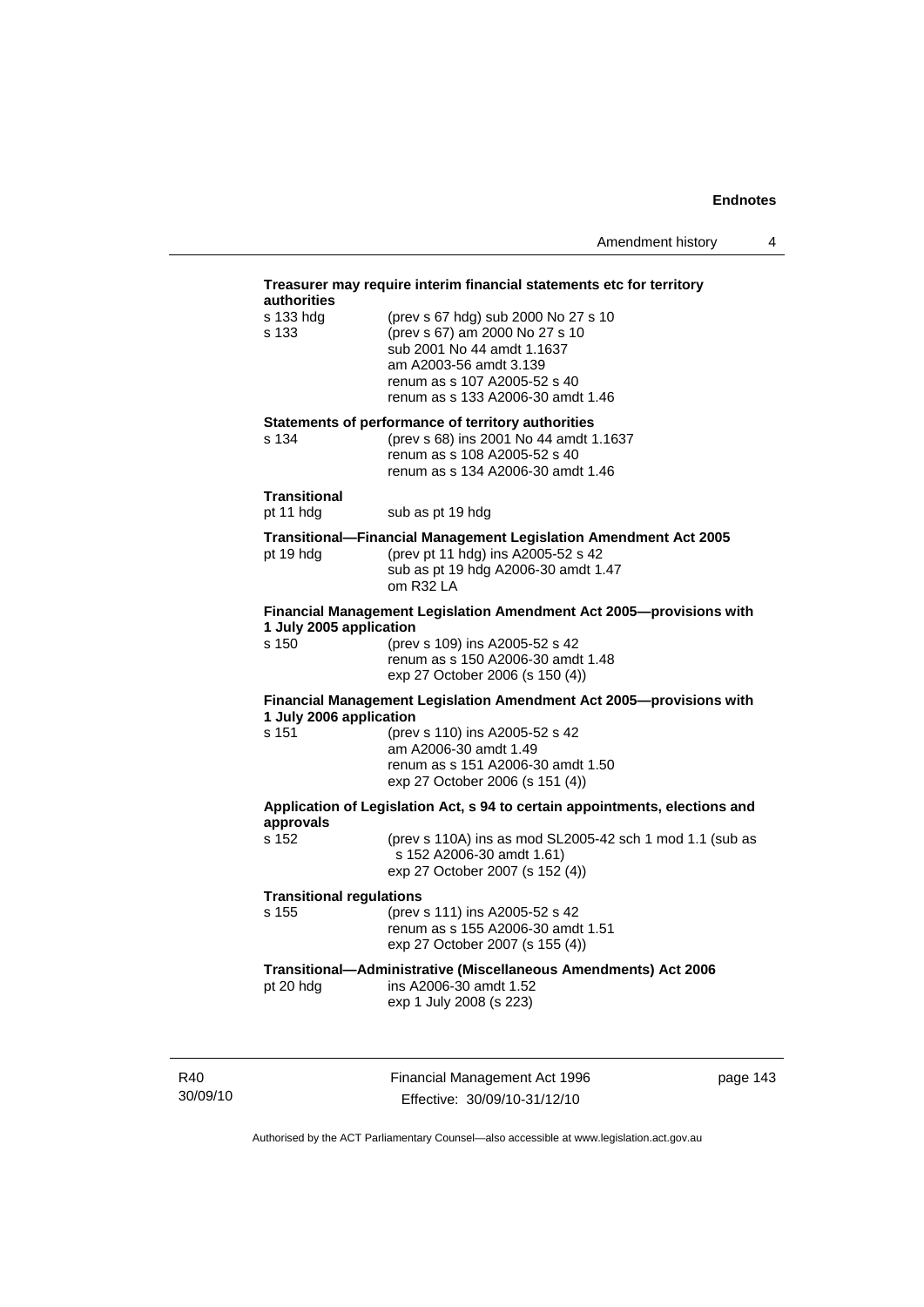| Amendment history                                                      |                                                                                                                                                                                                                                                                                                                                                                                                                                                                                                                                                                                                                                                                                                                                                                                                                                                                                                                                                                                                                                                                                                                                                                                                                                                                                                                                                  |
|------------------------------------------------------------------------|--------------------------------------------------------------------------------------------------------------------------------------------------------------------------------------------------------------------------------------------------------------------------------------------------------------------------------------------------------------------------------------------------------------------------------------------------------------------------------------------------------------------------------------------------------------------------------------------------------------------------------------------------------------------------------------------------------------------------------------------------------------------------------------------------------------------------------------------------------------------------------------------------------------------------------------------------------------------------------------------------------------------------------------------------------------------------------------------------------------------------------------------------------------------------------------------------------------------------------------------------------------------------------------------------------------------------------------------------|
| s 220                                                                  | Transitional-definition of territory authority<br>ins A2006-30 amdt 1.52<br>exp 19 July 2006 (s 220 (2) (LA s 88 declaration applies))                                                                                                                                                                                                                                                                                                                                                                                                                                                                                                                                                                                                                                                                                                                                                                                                                                                                                                                                                                                                                                                                                                                                                                                                           |
| s 221                                                                  | Transitional-Legislation Act, s 84 inapplicable<br>ins A2006-30 amdt 1.52<br>exp 1 August 2006 (s 221 (2) (LA s 88 declaration applies))                                                                                                                                                                                                                                                                                                                                                                                                                                                                                                                                                                                                                                                                                                                                                                                                                                                                                                                                                                                                                                                                                                                                                                                                         |
| Transitional regulations-Administrative (Miscellaneous Amendments) Act |                                                                                                                                                                                                                                                                                                                                                                                                                                                                                                                                                                                                                                                                                                                                                                                                                                                                                                                                                                                                                                                                                                                                                                                                                                                                                                                                                  |
| s 222                                                                  | ins A2006-30 amdt 1.52<br>exp 1 July 2008 (s 223)                                                                                                                                                                                                                                                                                                                                                                                                                                                                                                                                                                                                                                                                                                                                                                                                                                                                                                                                                                                                                                                                                                                                                                                                                                                                                                |
| Expiry-pt 20<br>s 223                                                  | ins A2006-30 amdt 1.52<br>exp 1 July 2008 (s 223)                                                                                                                                                                                                                                                                                                                                                                                                                                                                                                                                                                                                                                                                                                                                                                                                                                                                                                                                                                                                                                                                                                                                                                                                                                                                                                |
| <b>Dictionary</b><br>dict                                              | am A2005-52 s 43; A2008-37 amdt 1.176; A2010-18<br>amdt 1.23<br>def applicable governmental policies ins A2005-52 s 44<br>def appropriation reloc from s 3 2001 No 95 amdt 1.4<br>def Appropriation Act reloc from s 3 2001 No 95 amdt 1.4<br>def appropriation unit reloc from s 3 2001 No 95 amdt 1.4<br>def banking account ins 1997 No 102 s 4<br>am 1999 No 33 sch<br>reloc from s 3 2001 No 95 amdt 1.4<br>def borrowing reloc from s 3 2001 No 95 amdt 1.4<br>def budget papers am 2001 No 56 amdt 3.256<br>reloc from s 3 2001 No 95 amdt 1.4<br>def capital injection reloc from s 3 2001 No 95 amdt 1.4<br>sub A2005-52 s 45<br>def <i>CEO</i> ins A2005-52 s 46<br>def <i>chief executive officer</i> reloc from s 3 2001 No 95<br>amdt 1.4<br>sub A2005-52 s 47<br>def class of outputs reloc from s 3 2001 No 95 amdt 1.4<br>def contract ins A2006-30 amdt 1.53<br>def department reloc from s 3 2001 No 95 amdt 1.4<br>def departmental banking account am 1997 No 102 sch<br>reloc from s 3 2001 No 95 amdt 1.4<br>def division 9.6 authority ins A2006-30 amdt 1.54<br>def division 9.7 authority ins A2006-30 amdt 1.54<br>def establishing Act ins A2005-52 s 48<br>def expenses reloc from s 3 2001 No 95 amdt 1.4<br>def financial management guidelines sub 2001 No 11<br>amdt 3.125<br>reloc from s 3 2001 No 95 amdt 1.4 |
|                                                                        | 2006                                                                                                                                                                                                                                                                                                                                                                                                                                                                                                                                                                                                                                                                                                                                                                                                                                                                                                                                                                                                                                                                                                                                                                                                                                                                                                                                             |

page 144 Financial Management Act 1996 Effective: 30/09/10-31/12/10

R40 30/09/10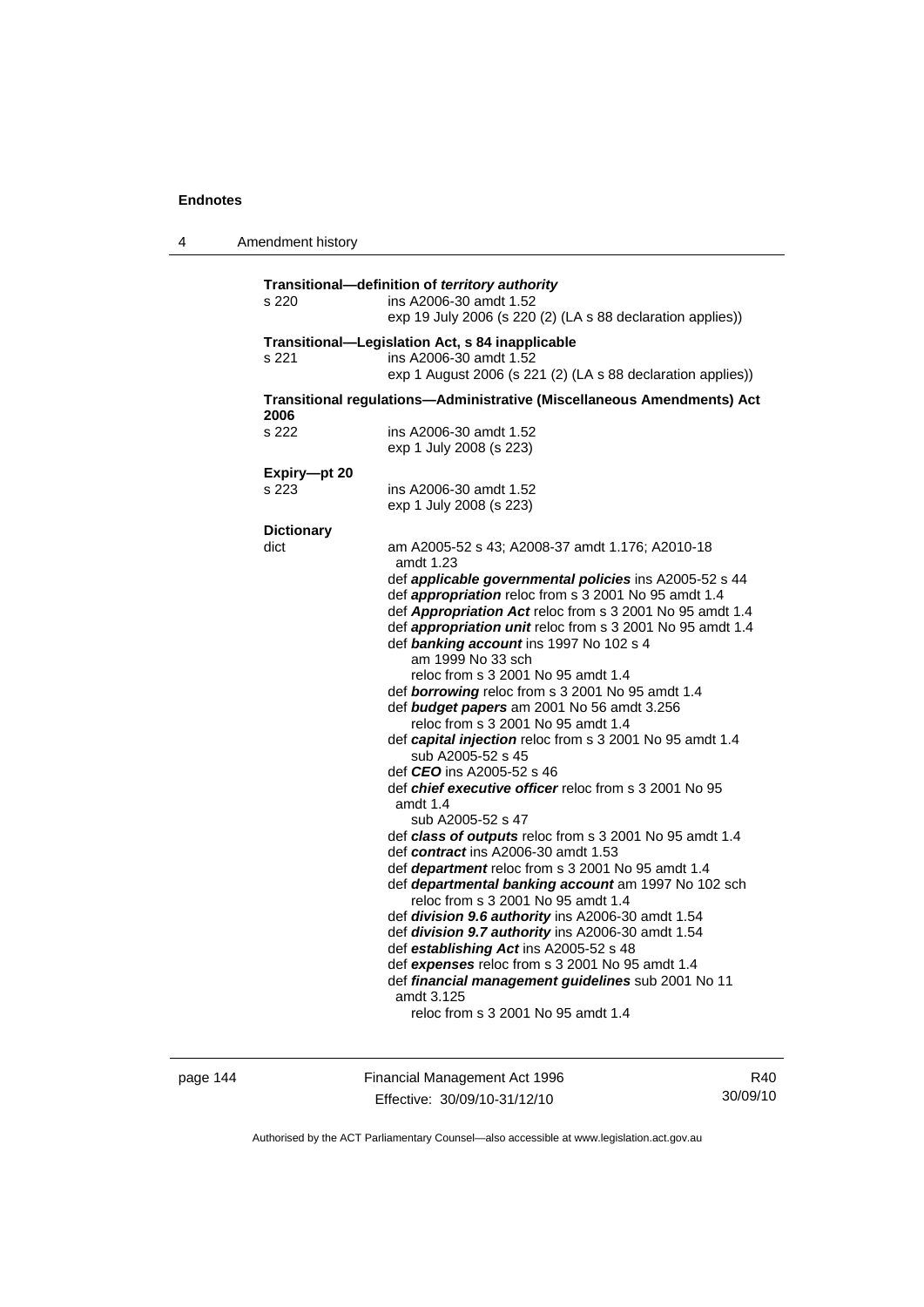def *financial year* ins A2005-52 s 48 def *general government sector* ins 1997 No 124 s 4 reloc from s 3 2001 No 95 amdt 1.4 def *generally accepted accounting practice* reloc from s 3 2001 No 95 amdt 1.4 sub A2005-52 s 49 def *governing board* ins A2005-52 s 50 def *governing board member* ins A2005-52 s 50 def *GST* ins 2000 No 27 s 4 reloc from s 3 2001 No 95 amdt 1.4 om A2005-52 s 51 def *handover day* ins A2006-30 amdt 1.55 def *input tax credit* ins 2000 No 27 s 4 reloc from s 3 2001 No 95 amdt 1.4 def *interest* ins 2001 No 45 s 4 (as am 2002 No 30 amdt 3.370) def *invest* ins 2001 No 45 s 4 (as am 2002 No 30 amdt 3.370) def *Legislative Assembly secretariat* sub 2001 No 95 amdt 1.1 reloc from s 3 2001 No 95 amdt 1.4 sub A2005-42 amdt 1.1; A2007-3 amdt 3.243 def *material interest* ins A2005-52 s 52 def *outcomes* reloc from s 3 2001 No 95 amdt 1.4 om A2009-49 amdt 3.67 def *outputs* reloc from s 3 2001 No 95 amdt 1.4 def *prescribed* reloc from s 3 2001 No 95 amdt 1.4 def *public money* am 2001 No 95 s 4 reloc from s 3 2001 No 95 amdt 1.4 am A2004-53 amdt 1.1; pars renum R19 LA (see A2004-53 amdt 1.2) def *public trading enterprise* ins 1997 No 124 s 4 reloc from s 3 2001 No 95 amdt 1.4 am A2003-21 s 14 om A2005-52 s 53 def *public trading enterprise sector* ins 1997 No 124 s 4 reloc from s 3 2001 No 95 amdt 1.4 def *relevant territory authority* ins A2005-52 s 54 def *responsible chief executive* reloc from s 3 2001 No 95 amdt 1.4 def *responsible Minister* reloc from s 3 2001 No 95 amdt 1.4 am A2005-52 s 55 def *securities* reloc from s 3 dict 2001 No 95 amdt 1.4 def *statement of intent* reloc from s 3 2001 No 95 amdt 1.4 sub A2005-52 s 56 def *subsidiary* ins A2004-53 amdt 1.3 def *superannuation appropriation* ins 2000 No 21 sch reloc from s 3 2001 No 95 amdt 1.4

R40 30/09/10 Financial Management Act 1996 Effective: 30/09/10-31/12/10

page 145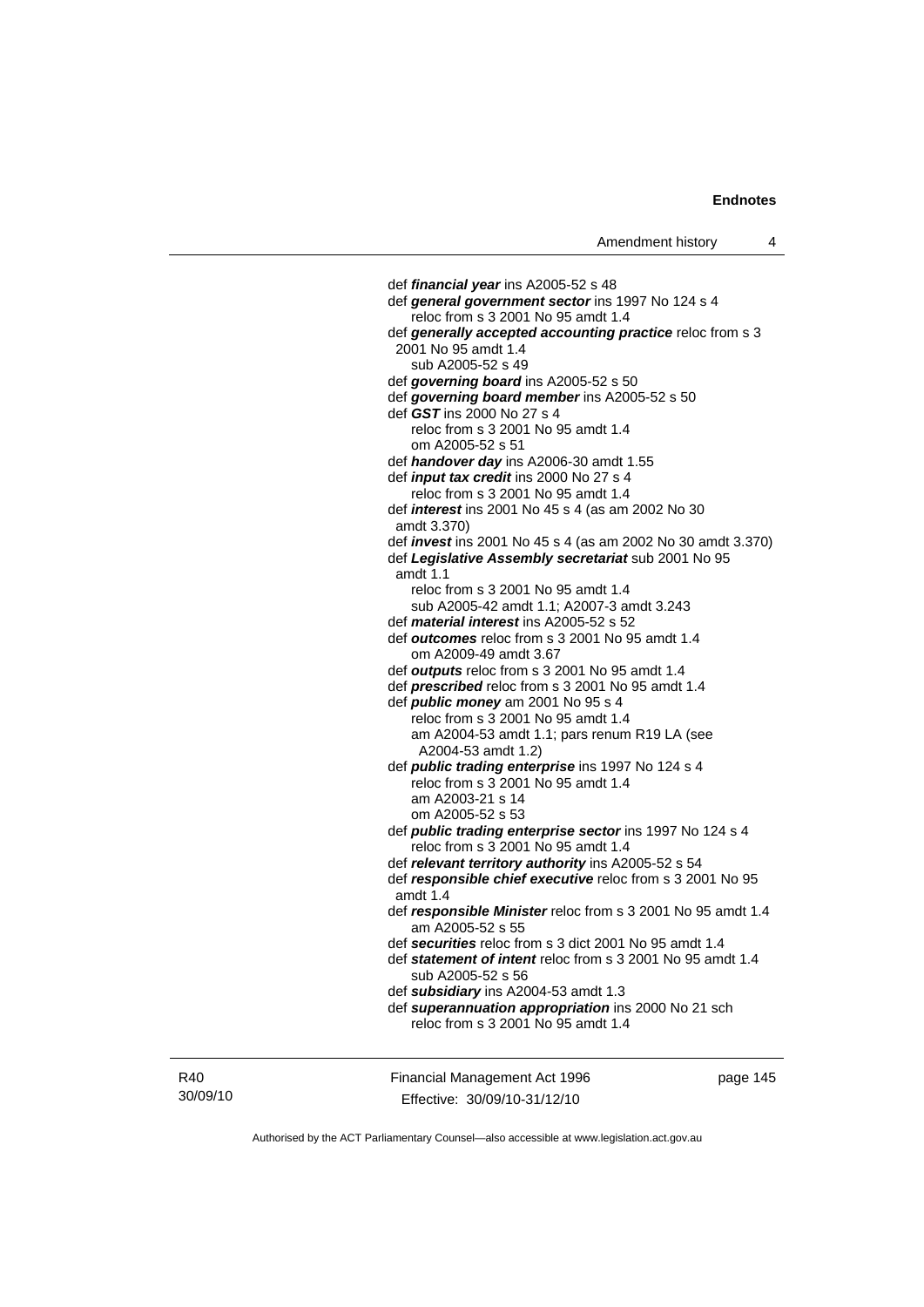5 Earlier republications

| def superannuation banking account ins 2000 No 21 sch        |
|--------------------------------------------------------------|
| reloc from s 3 2001 No 95 amdt 1.4                           |
| def taxable supply ins 2000 No 27 s 4                        |
| reloc from s 3 2001 No 95 amdt 1.4                           |
| def <i>territory authority</i> am 2000 No 21 sch; 2001 No 95 |
| amdt $1.3$                                                   |
| reloc from s 3 2001 No 95 amdt 1.4                           |
| sub A2006-30 amdt 1.56                                       |
| def <i>territory banking account</i> am 1997 No 102 sch      |
| reloc from s 3 2001 No 95 amdt 1.4                           |
| def the Territory ins A2009-49 amdt 3.68                     |
| def <i>trust money</i> reloc from s 3 2001 No 95 amdt 1.4    |
| def warrant am 1997 No 102 sch                               |
| reloc from s 3 2001 No 95 amdt 1.4                           |
| om 2002 No 38 amdt 1.10                                      |

# **5 Earlier republications**

Some earlier republications were not numbered. The number in column 1 refers to the publication order.

Since 12 September 2001 every authorised republication has been published in electronic pdf format on the ACT legislation register. A selection of authorised republications have also been published in printed format. These republications are marked with an asterisk (\*) in column 1. Electronic and printed versions of an authorised republication are identical.

| <b>Republication No</b> | <b>Amendments to</b>                                       | <b>Republication date</b> |
|-------------------------|------------------------------------------------------------|---------------------------|
| 1                       | Act 1997 No 124                                            | 31 January 1998           |
| 2                       | Act 1999 No 58                                             | 10 November 1999          |
| 3                       | Act 2001 No 56                                             | 12 September 2001         |
| 4                       | Act 2001 No 97                                             | 20 December 2001          |
| 5                       | Act 2001 No 97                                             | 31 December 2001          |
| 5(RI)                   | Act 2001 No 97 ‡                                           | 19 September 2002         |
| 6                       | Act 2001 No 97                                             | 4 January 2002            |
| 6(RI)                   | Act 2001 No 97 ‡                                           | 19 September 2002         |
| $7^*$                   | Act 2001 No 97                                             | 14 January 2002           |
| 7 (RI)                  | Act 2001 No 97 ‡                                           | 19 September 2002         |
| 7A                      | Act 2001 No 97 <sup><math>\pm</math><math>\pm</math></sup> | 19 September 2002         |
|                         |                                                            |                           |

page 146 Financial Management Act 1996 Effective: 30/09/10-31/12/10

R40 30/09/10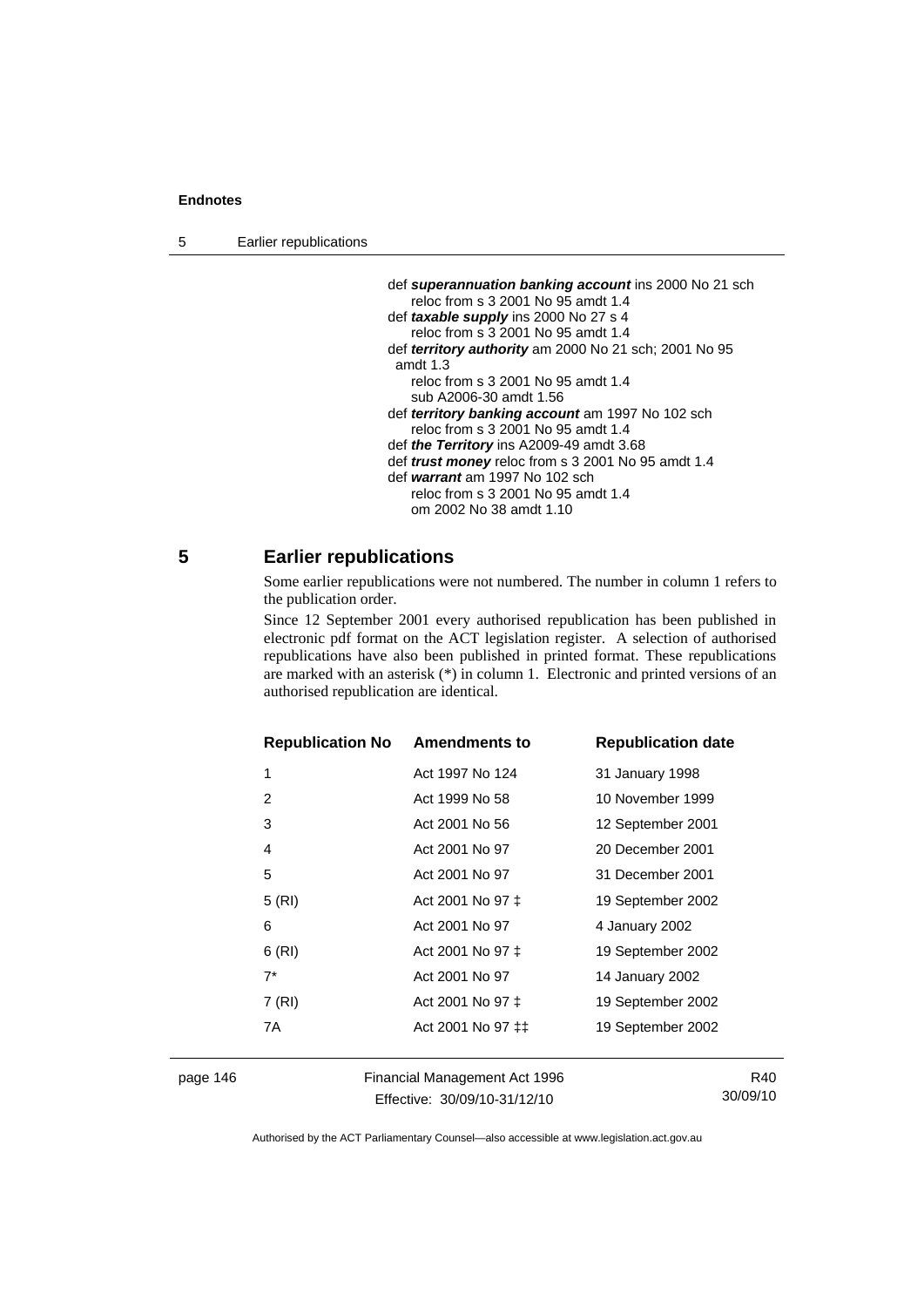Earlier republications 5

| <b>Republication No</b> | <b>Amendments to</b> | <b>Republication date</b> |
|-------------------------|----------------------|---------------------------|
| 8                       | Act 2001 No 97       | 1 July 2002               |
| 8 (RI)                  | Act 2001 No 97 ‡‡    | 19 September 2002         |
| $9*$                    | Act 2002 No 30       | 19 September 2002         |
| 10                      | Act 2002 No 38       | 1 November 2002           |
| 11                      | A2003-9              | 8 March 2003              |
| 12                      | A2003-21             | 20 May 2003               |
| 13                      | A2003-27             | 30 June 2003              |
| 14                      | A2003-46             | 1 November 2003           |
| 15                      | A2003-56             | 19 December 2003          |
| 16                      | A2004-19             | 7 April 2004              |
| 17                      | A2004-35             | 30 June 2004              |
| 18                      | A2004-35             | 1 July 2004               |
| 19                      | A2004-53             | 17 August 2004            |
| 20                      | A2005-20             | 2 June 2005               |
| 21                      | A2005-32             | 1 July 2005               |
| 22                      | A2005-42             | 1 September 2005          |
| 23                      | A2005-52             | 27 October 2005           |
| 24                      | A2005-52             | 1 January 2006            |
| 25                      | A2006-30             | 19 June 2006              |
| 26                      | A2006-30             | 1 July 2006               |
| 27                      | A2006-30             | 20 July 2006              |
| 28                      | A2006-30             | 2 August 2006             |
| 29                      | A2006-30             | 28 October 2006           |
| 30                      | A2007-3              | 12 April 2007             |
| 31                      | A2007-10             | 12 May 2007               |
| 32                      | A2007-10             | 28 October 2007           |
| 33                      | A2007-10             | 2 July 2008               |
| 34                      | A2008-28             | 26 August 2008            |
|                         |                      |                           |

R40 30/09/10 Financial Management Act 1996 Effective: 30/09/10-31/12/10

page 147